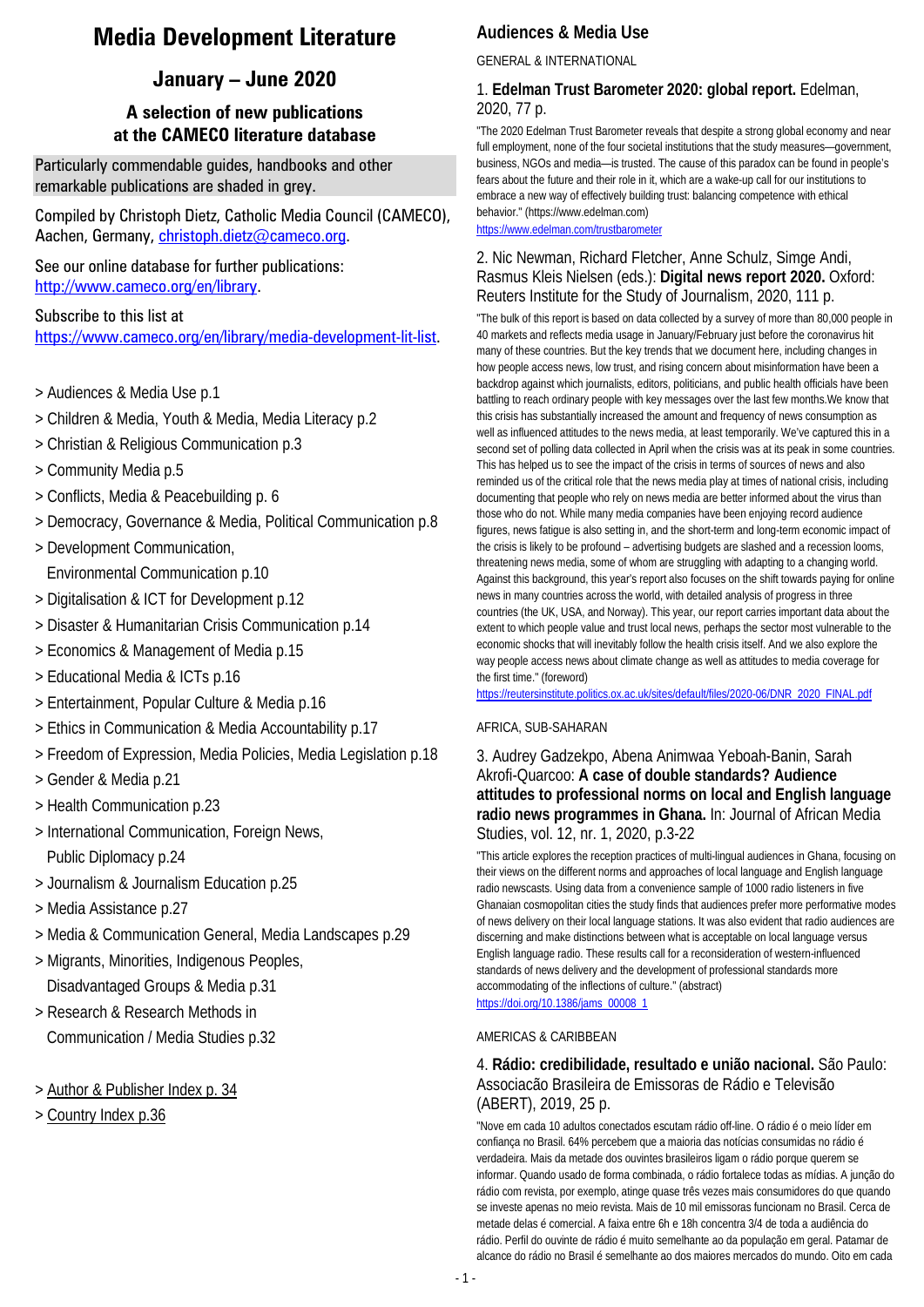10 possuem rádio convencional. Um em cada cinco ouvintes escuta rádio pelo celular. Cresce o consumo de rádio on-line através do smartphone. Cerca de um em cada quatro ouvintes escuta rádio no carro. Em apenas cinco anos, dobrou a escuta de rádio pelo celular e quase triplicou o consumo pelo computador e em outros equipamentos." (destaques, p.25) subjects: radio use; credibility of media, trust in the media - Brazil - audience surveys (case studies)

[http://www.abert.org.br/web/plano/Ra%CC%81dio\\_Credebilidade\\_Resultado\\_e\\_Unia%CC%](http://www.abert.org.br/web/plano/Ra%CC%81dio_Credebilidade_Resultado_e_Unia%CC%83o_Nacional.pdf) [83o\\_Nacional.pdf](http://www.abert.org.br/web/plano/Ra%CC%81dio_Credebilidade_Resultado_e_Unia%CC%83o_Nacional.pdf)

#### EUROPE

### 5. Rrapo Zguir: **Media image among the public and media trust in Albania.** Tirana: Albanian Media Institute, 2019, 36 p.

"The survey discovers that the Albanian public, in its overwhelming majority, considers that the media has great importance for the democracy of a country. However, although they recognize the very important role of the media vis-à-vis democracy, about half of respondents say that Albanian media have served democracy and public interest somewhat.The surveyed Albanian public also considers that media in Albania are partially free. This perception and evaluation are in line with Freedom House and other international institutions, which classify Albanian media as partially free.Respondents said that the three greatest problems for Albanian media are: 1. Bias, partisanship, and political clientelism; 2. dependence on business interests of media owners, and 3. verbal violence and physical threats toward journalists. The prevalence of such very serious problems for the functioning of the media and the fulfillment of its public mission explains the fact why Albanian media are partially free. On the other hand, the presence of such issues at the top of the list of problems demonstrates serious shortcomings and challenges with regard to aspects of their freedom and independence." (summary)

[http://www.institutemedia.org/wp-content/uploads/2020/01/Media-image-among-the-public](http://www.institutemedia.org/wp-content/uploads/2020/01/Media-image-among-the-public-and-media-trust-in-Albania.pdf)[and-media-trust-in-Albania.pdf](http://www.institutemedia.org/wp-content/uploads/2020/01/Media-image-among-the-public-and-media-trust-in-Albania.pdf)

#### MIDDLE EAST / WESTERN ASIA & NORTH AFRICA

### 6. Damian Radcliffe, Hadil Abuhmaid: **Social media in the Middle East: 2019 in review. Key developments, stories and research findings from the past 12 months.** University of Oregon, School of Journalism and Communication, 2020, 55 p.

"This report is the eighth in an annual series of publications, dating back to 2012, designed to share the latest stories, trends and research in social media usage from across the Middle East and North Africa (MENA). Using a wide variety of academic, industry and media sources, this White Paper identifies important insights from social media's development over the previous year. Of particular note in 2019 is the continued, growing, importance of social media in the lives of Arab Youth, outside of Saudi Arabia and Turkey the declining usage of Twitter (once the poster child social network for the Arab Spring,) as well as greater scrutiny of social media usage by platform owners and governments alike. Last year's report highlighted the increasing weaponization of social networks, a trend which continued in 2019. Facebook, Twitter and Telegram each closed hundreds of accounts due to inappropriate use by state sponsored actors and terrorist groups. Social networks were also the target of governments across MENA, in the midst of protests in many countries throughout the region. Meanwhile, the importance of social video and visually-led social networks, continued to grow. Snapchat introduced new advertising formats to the region and other exclusive functionality, Google highlighted the importance of YouTube in supporting parents and parenting, and in major markets such as Egypt, Saudi Arabia and the UAE, Twitter has emerged as a leading platform for online video consumption." (introduction) <https://ssrn.com/abstract=3517916>

#### 7. Everette E. Dennis, Justin D. Martin, Fouad Hassan: **Media use in the Middle East: a seven-nation survey.** Qatar: Northwestern University, 2019, 104 p.

"This 2019 report pays special attention to social media and social media influencers even as it focuses heavily on news media. As always, we look at media use by platform and content while also honing in both generally and in detail on the use of the internet. As a member of the World Internet Project based at the USC Annenberg School for Communication, we contribute to that global survey and are the sole source of Middle East regional data." (introduction, p.6)

[http://www.mideastmedia.org/survey/2019/uploads/file/NUQ\\_Media\\_Use\\_2019\\_WebVersion](http://www.mideastmedia.org/survey/2019/uploads/file/NUQ_Media_Use_2019_WebVersion_FNL_051219%5B2%5D(1).pdf) [\\_FNL\\_051219%5B2%5D\(1\).pdf](http://www.mideastmedia.org/survey/2019/uploads/file/NUQ_Media_Use_2019_WebVersion_FNL_051219%5B2%5D(1).pdf)

### **Children & Media, Youth & Media, Media Literacy**

#### GENERAL & INTERNATIONAL

#### 8. **Covid-19 and its implications for protecting children online.**  End Violence Against Children; UNICEF; World Health Organisation (WHO), 2020, 6 p.

"COVID-19 has prompted widespread school closures and physical distancing measures and made online platforms and communities essential to maintaining a sense of normalcy. Children and their families are turning to digital solutions more than ever to support children's learning, socialization and play. While digital solutions provide huge opportunities for sustaining and promoting children's rights, these same tools may also increase children's exposure to online risks. This technical note sets out some of the key priorities and recommendations on how to mitigate those risks and promote positive online experiences for children." (p.1)

<https://www.ictworks.org/wp-content/uploads/2020/05/Protecting-Children-Online.pdf>

#### 9. Sue Ellen Christian: **Everyday media literacy: an analog guide for your digital life.** New York; London: Routledge, 2020, 277 p.

"The straight-talking textbook offers timely examples and relevant activities to equip students with the skills and knowledge they need to assess all media, including news and information. Through discussion prompts, writing exercises, key terms, online links and even origami, readers are provided with a framework from which to critically consume and create media in their everyday lives. Chapters examine news literacy, online activism, digital inequality, privacy, social media and identity, global media corporations and beyond, giving readers a nuanced understanding of the key concepts and concerns at the core of media literacy." (back cover)

#### 10. Anna-Katharina Meßmer, Alexander Sängerlaub: **Verstehen, was ist: auf dem Weg in die nachrichtenkompetente Gesellschaft.** Stiftung Neue Verantwortung, 2020, 80 p.

"In den digitalen Debattenräumen führt die Möglichkeit, dass heute jede:r selbst senden und publizieren kann, zu zahlreichen Herausforderungen. Dies zeigt sich vor allem in der Überfülle zahlreicher gleichzeitiger, teilweise widersprüchlicher privater und öffentlicher, journalistischer, wissenschaftlicher und politischer Informationen. Dabei treten neben Nachrichten und Informationen auch Meinungen, Werbung, Unterhaltung, Hetze, Persuasion oder Desinformation als gleichberechtigte Kommunikationsformen. Als Bürger:innen brauchen wir daher völlig neue Fähigkeiten, um selbst die Zuverlässigkeit von Quellen beurteilen oder Informationen überhaupt erkennen, einordnen und verifizieren zu können. Denn das ist die demokratische Grundlage dafür, fundierte Wahlentscheidungen zu treffen, an öffentlichen Debatten teilzunehmen, die Arbeit von Politiker:innen zu beurteilen und oder in der Pandemie verlässliche Gesundheitsinformationen aufzuspüren." (executive summary, p.2)

subjects: digital & information literacy - position papers & recommendations [https://www.stiftung-](https://www.stiftung-nv.de/sites/default/files/verstehen_was_ist_nachrichtenkompetente_gesellschaft.pdf)

[nv.de/sites/default/files/verstehen\\_was\\_ist\\_nachrichtenkompetente\\_gesellschaft.pdf](https://www.stiftung-nv.de/sites/default/files/verstehen_was_ist_nachrichtenkompetente_gesellschaft.pdf)

#### AFRICA, SUB-SAHARAN

#### 11. Olusola Oyero (ed.): **Media and the rights of the child in Africa.** Hershey: CyberTech Publishing, 2019, 396 p.

Cultural Impediments in Reporting Early Girl Child Marriages as Crime by Nigerian Media / Godswill Okiyi -- Media and Childhood Education in Africa / Silk Ogbu -- Child Swaddling or Wrapping during Street Trading, Where are the Media to protect Child's Right? Child backwrapping during Street Trading / Emmanuel Amoo, Mofoluwake Ajayi, Faith Olarewaju, Tomike Olawande, Tunde Iruonagbe, Adebanke Olawole-Isaac -- Public and Stakeholder's Perception of Newspaper Coverage of Child Labour in Nigeria / Oguchi Ajaegbu, Mofoluke Akoja, Taiwo Ogunwemimo -- Teenage pregnancy in Sub Saharan Africa, An unresolved challenge and what else can the media do? / Queen Adiat, Emmanuel Amoo, Jeremiah Ejemeyovwi - - Mobile Telephone Patronage and Child Rights Domestication: An Evaluation of Parents Views And Count / Akpan Usiere, Israel Ntiense -- Children and The Nigerian Video Films / Uduakobong Sunday -- Photojournalism Ethics: Portraying Children's Photos in Tanzanian Media / Kaanaeli Kaale, Mashaka Mgeta -- Media and Child Rights Protection in Nigeria: A Study of Kuje IDPs Camp, Abuja, FCT / Felix Chidozie, Augustine Oghuvbu -- Mainstreaming Children in Development: a Thematic Frame Analysis of Print Media Discourse in East Africa / Joseph Njuguna -- Constraints and challenges of the media in child rights advocacy and development in Nigeria: An enumerative review / Abdulhameed Agboola -- Media and cultural contents for early childhood education in Nigeria / Olusola Oyero, Oluwafolafunmi Afolabi, Lanre Amodu, Oladokun Omojola -- Media and Child Rights in Africa: Narrative Analysis of Child Rights in Kenyan Media / Ukaiko Bitrus-Ojiambo, Muthoni King'ori -- A Crazy Cyber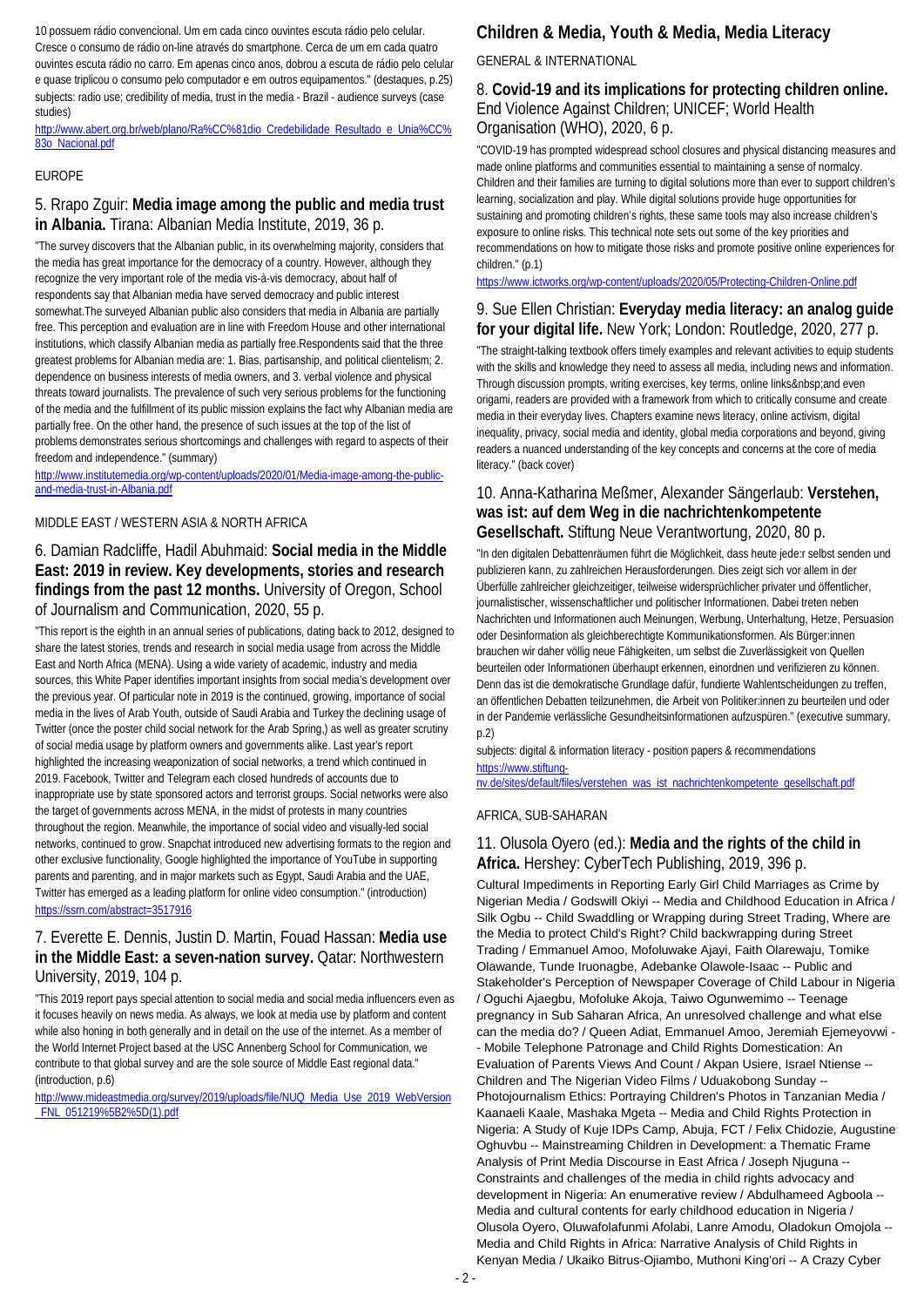World: Construction of a Composite Index for Measuring Child Online Protection (COPI) / Ada Peter, Tolulope Kayode-Adedeji -- Displacement and Child's Rights: Advancing Media Advocacy for Inclusive Education for Sustainable Development in Nigeria / Faith Olanrewaju, Lady Ajayi, Adekunle Olanrewaju, Oluwatimilehin Deinde-Adedeji, Ejiroghene Lormeke ASIA & PACIFIC

### 12. Monica Bulger, Patrick Burton: **Our lives online: use of social media by children and adolescents in East Asia. Opportunities, risks and harms.** Bangkok: UNICEF East Asia and the Pacific Regional Office, 2020, 68 p.

"This study is a snapshot of children's use of social media in East Asia, focusing on four countries: Cambodia, Indonesia, Malaysia and Thailand. The research incorporates the experiences of 301 children across the four countries, including 121 street children and refugees, collected through a series of focus group discussions and participatory exercises. The qualitative data collected was supplemented by a confidential anonymous selfadministered 20-item questionnaire completed at the end of the focus group discussions. While more is arguably known about how children in middle- and high-income families use social media, those from lower income families, marginalized children, children with disabilities, street children and refugee children are often excluded from conversations on their use of social media and online safety. This study explicitly attempted to include the voices of children from these populations. These were supplemented by discussions with parents, grandparents, caregivers and frontline workers including social workers, counsellors, child psychiatrists and educators." (introduction)

#### <https://www.unicef.org/eap/media/4691/file/Our%20lives%20online.pdf>

#### 13. Ann Kangas, Harri Lee, Jenny Holden, Erika Fraser: **What works to prevent online and offline child sexual exploitation and abuse? Review of national education strategies in East Asia and the Pacific.** Bangkok: UNICEF, 2020, viii, 63 p.

"The review found that while there is a growing global body of evidence around effective education programming to prevent child sexual exploitation and abuse (CSEA), much of the available evidence is from high income countries (HICs) and largely focuses on programmes which address offline rather than online abuse. The evidence that does exist on prevention of online CSEA is also from HICs, is of low quality overall and tends to focus on whether the intervention enhanced knowledge rather than changed behaviour. Further, as Internet use amongst children varies between high income and low income countries, it is important to be cautious in applying lessons learned across different contexts. Although online and offline CSEA are closely linked, it was also found that there is often an artificial division, with programmes tending to look at only online or only offline CSEA. Therefore, there is limited evidence of how programmes impact on both online and offline CSEA. In the East Asia and Pacific region, the evidence base on what works to tackle CSEA in education programming is at an early stage in scope and scale. Few comprehensive assessments or evaluations of education programmes tackling CSEA have taken place and/or are publicly available. It is also unclear whether majority of existing interventions are being evaluated and whether they were designed using evidence-informed theories of change methodology. Despite the constraints faced, this review draws on promising global and regional practice, emerging lessons and findings from available data on online risks, to highlight key factors to consider in the development of effective educational materials in East Asia and the Pacific." (executive summary)

<https://uni.cf/325uGGe>

#### EUROPE

### 14. **Council conclusions on media literacy in an ever-changing world.** In: Official Journal of the European Union, nr. C193, 2020, p.23-28

The Council of the European Union ... invites the Commission and member states, within their areas of competence and in due compliance with the principle of subsidiarity, to: 42. continue and undertake further efforts in terms of a systematic, comprehensive and crosssectoral approach to developing media literacy and raising awareness of the importance of media literacy; national efforts undertaken in this perspective, including funding initiatives, should be accompanied at EU level; 43. foster better use of the possibilities offered by EU funds and EU programmes to support media education and diverse media literacy projects and initiatives (e.g. support for the media through the Creative Europe programme, in particular the new action on support for the media) and to develop additional funding sources as well as create synergies between the relevant EU programmes; 44. ensure that media literacy measures targeting minors under the Better Internet for Children Strategy keep pace with the continuously evolving digital environment; 45. finance and foster systematic and regular research into media literacy and the impact of media and digital platforms (e. g. systematic research on media literacy measures and initiatives; research into the influence of new media and communication platforms on well-being of citizens; research into the operation of algorithms and AI and their influence on public opinion, people's lives, and media consumption, as well as on the European media and audiovisual industry); 46.

support the audiovisual industry in developing quality European content and distribution platforms, taking into account the economic impact of the COVID-19 pandemic on the audiovisual sector in general; 47. encourage platforms and media outlets to cooperate on the development of tools and processes that promote the visibility and findability of quality news sources, along with the visibility and findability of quality European audiovisual content." (p.26)

### 15. **Children and the media: a guidebook on ethical reporting.**  Sofia: UNICEF; Association of European Journalists - Bulgaria, 2019, 50 p.

"A key element of the guidebook are the follow-up questions, which can guide us in the right direction when children feature in our stories. Some of the questions focus on written rules for example, making sure we have complied with all the laws—but others target the "unwritten" rules, the territory of ethics and morality. Questions of the latter type are not always straightforward and may require us to try putting ourselves in the place of the child, imagining how they feel or how our actions might affect their feelings. As the popular phrase goes, we must "walk in their shoes". (p.3) <https://uni.cf/3gFsOsP>

### **Christian & Religious Communication**

#### GENERAL & INTERNATIONAL

#### 16. **Islam, Muslims and journalism: guidelines for media.**

Fundación Al Fanar para el Conocimiento Árabe, 2020, 33 p. *also published in Spanish*

By way of introduction -- Media and Muslims -- Muslims and the media -- Guidelines

[http://www.fundacionalfanar.org/wordpress/wp](http://www.fundacionalfanar.org/wordpress/wp-content/uploads/2020/07/Islamandjournalism.pdf)[content/uploads/2020/07/Islamandjournalism.pdf](http://www.fundacionalfanar.org/wordpress/wp-content/uploads/2020/07/Islamandjournalism.pdf)

#### 17. **[La vida se hace historia].** In: Punto de Encuentro (Signis ALC), vol. 10, nr. 131, 2020, p.3-30

Las narrativas transmedia a la luz de la "historia de las historias" / Moisés Sbardelotto -- La memoria y los mensajeros de la comunidad / Franklin Cornejo Urbina -- Narrar para matar el hambre / Elson Faxina -- El mundo ya cambió / Jorge Alberto Hidalgo Toledo -- Historias del día a día de hombres y mujeres que trabajan por la paz / Germán Rey -- Memória oral dos povos e as narrativas que escrevem a história / Guadalupe Corrêa Mota

subjects: storytelling; collective memory & media; Catholic social media presence & online communities

[http://www.signisalc.org/userfiles/multimidia/documentos/92943d4f755167eed8ea4a793bf97](http://www.signisalc.org/userfiles/multimidia/documentos/92943d4f755167eed8ea4a793bf97b22.pdf) [b22.pdf](http://www.signisalc.org/userfiles/multimidia/documentos/92943d4f755167eed8ea4a793bf97b22.pdf)

#### 18. Esther Berg-Chan, Markus Luber (eds.): **Christentum medial: religiöse Kommunikation in digitaler Kultur.** Regensburg: Pustet, 2020, 187 p.

Einleitung / Esther Berg-Chan und Markus Luber -- Wer die Medien hat, hat das Sagen? Religiöse Kommunikation im Umfeld einer Kultur der Digitalität / Wolfgang Beck -- Katholische Soziallehre im digitalen Zeitalter / Paul Tighe -- Googling Clement: Media in the Historical Construction and Contemporary Deconstruction of Christianity / Peter Horsfield -- The Challenges of Digital Culture / Antonio Spadaro -- Digitale und mediale Strategien der "Präsenz" in protestantischen Megakirchen / Robbie B. H. Goh -- Religion als Spektakel: Ästhetisierung des Religiösen und Ökonomie der Sensualisierung in Brasilien / Alberto da Silva Moreira -- Popmusik als Evangelisierungsformat. Das "Crossover-Projekt" der neocharismatischen Megakirche City Harvest Church im gegenwärtigen Singapur / Esther Berg-Chan -- Pastoral digital im "Jahr derJugend": Christus lebt. Die Apps JesusArt und #beimr des Ökumenischen Kreuzwegs derJugend und goRome! der XII. Internationalen Romwallfahrt der Ministranten / Alexander Bothe und Philipp Schall -- Interreligiöser Online-Dialog, Friedensförderung und die Kusogmindanaw-Yahoo-Gruppe / Agnes M. Brazal

subjects: Christian social media presence & online communities; digital culture; aesthetics; Pentecostal Churches & communication; Christian music; Christian apps & software; youth & religion; Catholic social media presence & online communities; Catholic social teaching; inter-religious dialogue; religious social media - international scope; Brazil; Singapore

### 19. Heidi A. Campbell (ed.): **The distanced Church: reflections on doing church online.** Digital Religion Publications; Network for New Media, Religion & Digital Culture Studies, 2020, 93 p.

"In March/April 2020 most churches around the world have been forced to close their doors due to the need for social distancing and local lock-downs in order to fight off the spread of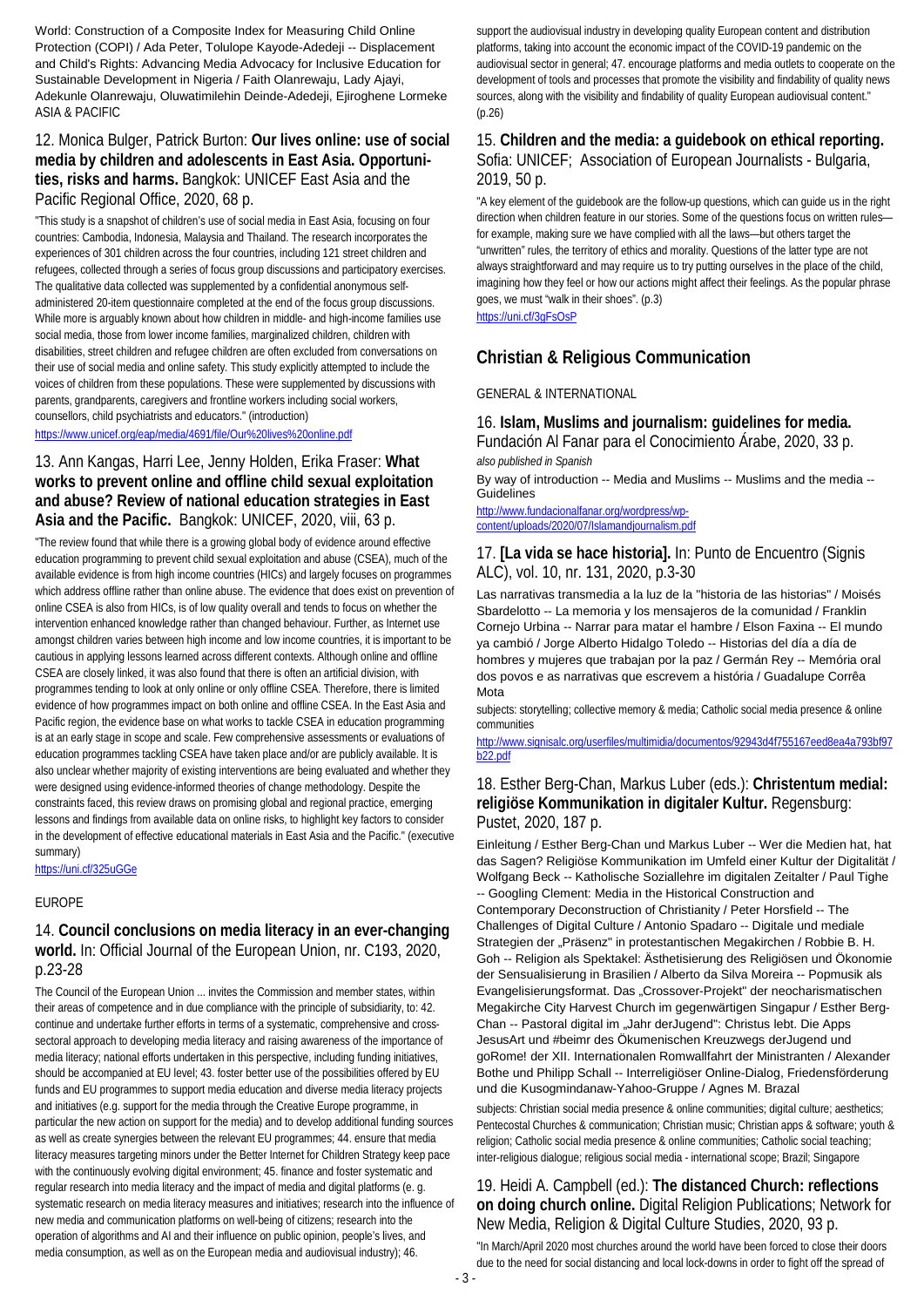the COVID-19 virus. The result was traditional churches had to make an unplanned and swift transition towards technologically-driven forms of gathering. Many church leaders felt out of their comfort zone, while experimenting with doing church online. At the same time, scholars and theologians began studying this new trends in how churches perform worship online. "The Distanced Church" brings together religious leaders and scholar in conversation in this eBook where each group and offer reflection on lessons learned, answer questions that have been raised, and present insights gleaned from researching religion online. Contributors to this eBook come from ten different countries—within North America, Europe, and the Antipodes—and represent 12 different Christian denominations including Mainline, Catholic, and Nondenominational churches." (publisher) <https://doi.org/10.21423/distancedchurch>

### 20. Fabrizio Colombo: **Kommunikation ist Mission.** In: Forum Weltkirche, vol. 139, nr. 4, 2020, p.18-23

"Kommunikation und die modernen Medien sind für ihn kein bloßes Instrument, sondern Teil des heutigen Lebensumfelds der Menschen. Seit vielen Jahren schult Fabrizio Colombo katholische Jugendliche, kirchliche Mitarbeiterinnen und Mitarbeiter sowie Priester und Bischöfe in Afrika im Umgang mit digitalen Kommunikationsformen und Medien. Dabei kommt es unter anderem auf den richtigen Ton und die richtige Musik an. Colombo zeigt auf, dass sich auch und gerade über die digitalen Medien und sozialen Netzwerke religiöse Geschichten erzählen lassen." (S.18)

subjects: Catholic radios; Catholic social media presence & online communities; Catholic Church: communication education & training - Chad; Africa; international scope

### 21. S. Sebastian Periannan: **Church and social media today.** In: Jeevadhara: a journal for socio-religious research, vol. 50, nr. 295, 2020, p.55-67

"Social media serves to strengthen human and social relations through connectivity, and promotes a culture of free enterprises beyond boundaries. Church recognizes that sodal media and networks are a 'gift from God'. Without authentic love, sense of unity and urgency for charity, the social media could become a clanging cymbal. From a cultural, social and global perspectives, church and social media play a vital role in personal, interpersonal, social and pastoral needs and aspects of everyday life. This article brings out the strength of social media and the opportunity it offers for the creation of safe environment, integral human development and for the fulment of the mission of the Church." (p.55)

### 22. Moisés Sbardelotto: **Las narrativas transmedia a la luz de la "historia de las historias".** In: Punto de Encuentro, vol. 10, nr. 131, 2020, p.4-7

"Desde el comienzo de su pontificado, Francisco ha enfatizado que no hay futuro sin un enraizamiento en la historia vivida. En su mensaje para la Jornada Mundial de las Comunicaciones de este año, resalta aún más la importancia de la herencia de la memoria y la historia también en la comunicación. El tema elegido por el papa es: "'Para que puedas contar y grabar en la memoria'(Ex 10, 2). La vida hace historia".Relación, narración, memoria e historia son los grandes ejes que conforman el horizonte comunicacional del mensaje papal. "El ser humano es un narrador", afirma el papa. Él necesita "tejer" historias, "'revestirse'" de historias", para cuidar y guardar la propia vida. La propia palabra "texto", de hecho, proviene del latín "textus", que significa precisamente tejido. Ser es tejer relaciones y sentidos.En los últimos años, gracias a la digitalización, la na-rración de hechos e historias va ganando importantes avances. Hoy podemos hablar de "narrativas transmedia", es decir, de una "estrategia narrativa que, además de exandir los mundos ficticios en diferentes medios y plata-formas, también da importancia a la participación de los fanáticos en esta expansión", como afirma Carlos Scolari, investigador en Comunicación y profesor de la Universitat Pompeu Fabra (Barcelona). Para la construcción de estas narrativas, se utilizan varios medios y plataformas socio-digitales, que se articulan para contar una misma historia, pero que, al mismo tiempo, se desarrolla en varias historias paralelas, como libros, películas, juegos, historias en cómics, sitios web, videos, blogs, redes sociales digitales, etc. En otras palabras, la misma idea de narrati-va se desvincula cada vez más de una cierta "matriz escritural", reinventándose en los diferentes lenguajes y poten-cialidades abiertos por la digitalización y la conectividad." (p.4)

#### subjects: storytelling; Catholic social media presence & online communities [http://www.signisalc.org/userfiles/multimidia/documentos/92943d4f755167eed8ea4a793bf97](http://www.signisalc.org/userfiles/multimidia/documentos/92943d4f755167eed8ea4a793bf97b22.pdf) [b22.pdf](http://www.signisalc.org/userfiles/multimidia/documentos/92943d4f755167eed8ea4a793bf97b22.pdf)

### 23. Monika Schwarz-Friesel: **Judenhass im Internet: Antisemitismus als kulturelle Konstante und kollektives Gefühl.** Bonn: Bundeszentrale für politische Bildung (bpb), 2020, 167 p.

#### *also Berlin: Hentrich & Hentrich Verlag, 2019*

"Die unterschiedlichen Quellen des Judenhasses finden mit den medialen Möglichkeiten des 21. Jahrhunderts einen nie gekannten Resonanzboden, der Anonymität wahrt und Reichweite ermöglicht. Latente und virulente antisemitische Stereotype werden mit aktuellen Bezügen aufgeladen und verstärkt. Monika Schwarz-Friesels auf breiter Datenbasis erstellte Studie zeigt das wachsende Ausmaß der teils abgrundtief hasserfüllten antisemitischen Kommunikation im digitalen Zeitalter und analysiert Formen ihrer sprachlich-medialen

Verbreitung. Sie fordert angesichts eines letztlich faktenresistenten antisemitischen Vorurteilssystems eine engagierte Aufklärung über die kulturhistorischen und alltagskulturellen Zusammenhänge des Judenhasses und eine Gesellschaft, die sich dem tradierten und instrumentalisierten Antisemitismus entschlossen entgegenstellt." (Buchrücken)

subjects: antisemitism; media coverage of Judaism; hate speech; internet & social media extremism / terrorism - Germany - content analyses (case studies)

### 24. Gerald Mamman Musa: **Priests in Nigeria and the use of social media.** In: Journal of inculturation theology, vol. 16, nr. 1, 2019, p.116-130

"The Church should continually take advantage of the on-going digital revolution to advance her goals cf propagating the good news and salvation' of souls (salus animarum). Priests have a responsibility to explore the potentials of social media in realizing the objectives of new evangelization. Using new media strategically involves planning, leaming, listening, contributing to public discourse, challenging falsehood and maintaining ethical standards." (conclusion, p.128)

### 25. Kasmir Nema: **Intercultural communication in the life and mission of Arnold Janssen.** Manila: University of Santo Tomás, Master Thesis, 2019, ix, 152 p.

"This study investigates the intercultural communication dimension of the life and mission of Arnold Janssen. This qualitative study involves a textual analysis on the relevant data and verbal descriptions about Janssen's life and mission. The results of the study show that the seed of Janssen's intercultural communication was primarily rooted in his parents. Being born in a family that was enveloped by a culture of prayer and a culture of peace, Janssen cultivated an intercultural sensitivity. This seed sprouted in his personality and spirituality. It revealed that Janssen was an intercultural-and-receptive person, interested in ethnic groups, cultures, beliefs and nationalities which were different from his own. Such interests were founded by a venturesome spirit which allowed him to welcome the unfamiliarity of the other and to value such differences. Janssen's intercultural communication dimension, then, characterizes his legacies for the Divine Word Missionaries. With the missionaries, 'missionary letters' were Janssen's primary means of communication. This was a significant medium in his intercultural communication. The researcher finds that Janssen's intercultural communication was contained in his practice of mission as dialogue. Through the lenses of mission, Janssen's dialogue competence enabled him to bridge differing views about mission and encourage missionaries to do the same. Hence, the same spirit of dialogue as a way of doing mission has since become the spirit of the SVD and has had several implications on the formation of SVD members." (abstract)

#### AFRICA, SUB-SAHARAN

#### 26. Justine John Dyikuk: **The pros and cons of social communication in the mission of the Church in Nigeria.** In: Igwebuike: An African Journal of Arts and Humanities, vol. 5, nr. 1, 2019, p.98-121

"Through the qualitative method of study, it was discovered that despite the rich extant documents of the Church on effective use of the means of communication, there is a wrong understanding of communication, lack of will-power to incarnate media use into the Nigerian pastoral context and suspicion concerning the use of virtual reality. Engaging the media of communication, supporting the Directorate of Social Communications and establishing a National Pastoral Plan were recommended for efficient use of social communication in the mission of the Church in Nigeria. It concluded that shying away from engaging the media for the purposes of evangelisation amounts to playing the ostrich which has dire consequences." (abstract)

#### <https://ezenwaohaetorc.org/journals/index.php/IJAH/article/view/713>

#### AMERICAS & CARIBBEAN

### 27. Magali do Nascimento Cunha, Letícia Jovelina Storto (org.): **Comunicação, linguagens e religiões: tendências e perspectivas na pesquisa.** Londrina: Syntagma Editores, 2020, 446 p.

**Parte 1. Linguagens, religiões e cultura.** Sincronia e diacronia nos processos comunicativos religiosos em contextos interculturais: a devoção mariana à Aparecida / Flavia Gabriela da Costa Rosa, Jorge Miklos, Ronivaldo Moreira de Souza -- A circulação transnacional das técnicas do crer: o caso das igrejas evangélicas brasileiras de Lisboa / Camila Arêas -- Cultura do encontro e capacidade de escolha: perspectivas sobre as mensagens do Papa Francisco para o dia mundial das comunicações sociais, entre os anos de 2014 a 2018 / Joana T. Puntel, Luís Henrique Marques -- O tarô como linguagem imagética e representação simbólica / Kelma Mazziero -- Comunicar a esperança: análise das celebrações das exéquias a partir de uma perspectiva comunicacional / Lindolfo Alexandre de Souza - **Parte 2. Linguagens, religiões e ideologia.** Imaginário do inimigo e pânico moral nas notícias do portal gospel mais: os casos da exposição queermuseu e da performance la bête / Magali do Nascimento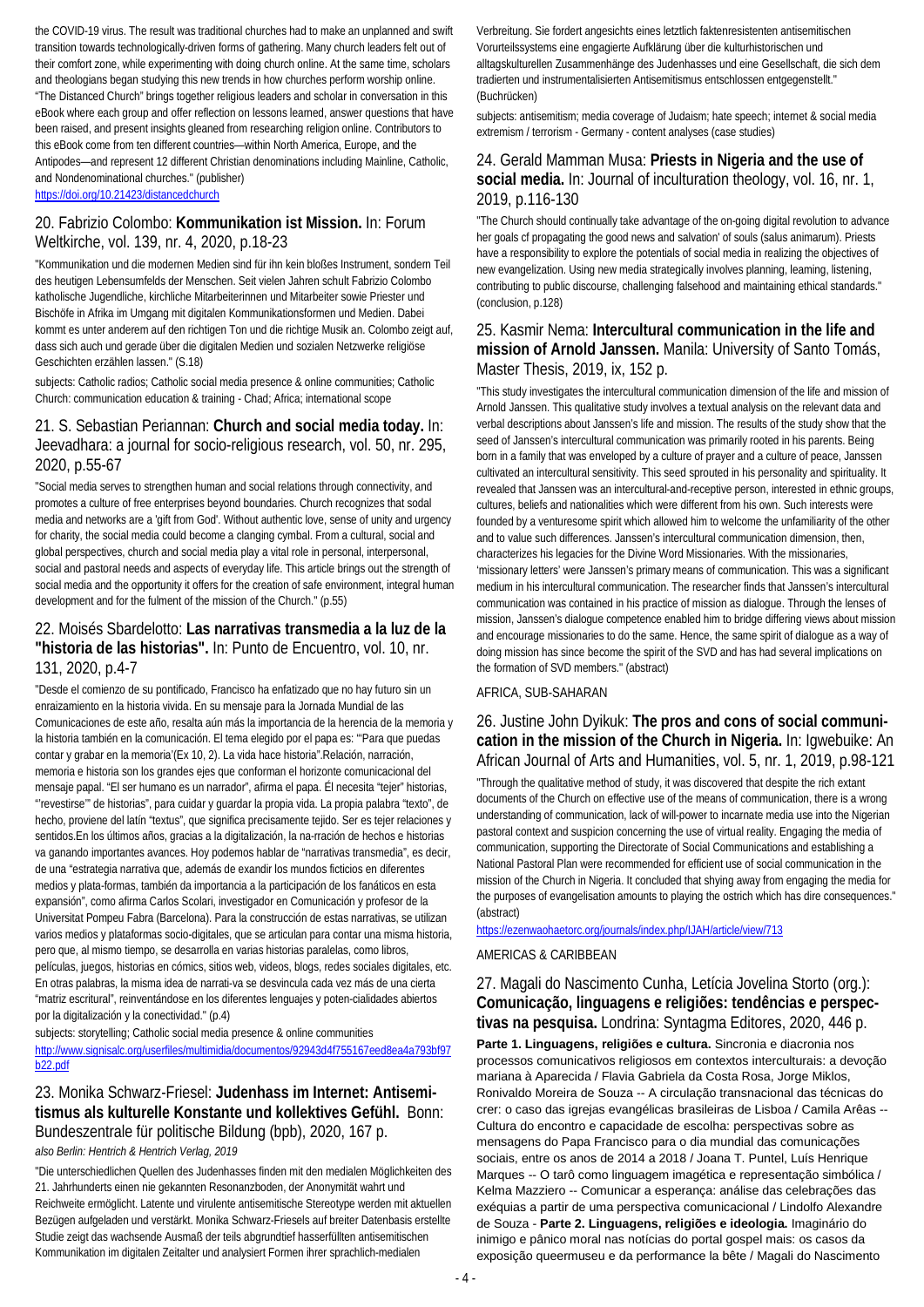Cunha, Carlos Eduardo Bertin, Ricardo Costa Alvarenga -- Excomunicação: novos modos de intolerância intrarreligiosa em tempos de midiatização digital / Moisés Sbardelotto -- Como ovelhas no reino de Deus: sacrifício, dinheiro e marketing como engrenagens de uma igreja-empresa / Andréa Basílio Da Silva Chagas, Dolores Cristina Gomes Galindo -- Carisma ou diplomacia: cobertura da imprensa brasileira e italiana sobre atuação do Papa Francisco na reaproximação entre EUA e Cuba / Adilson Rodrigues da Nóbrega, Luís Celestino de França Júnior -- A circulação dos discursos de ódio biopolítico e intolerância religiosa nas redes sociais / Aline Dalmolin -- Nossa senhora e os corpos celestes: a tradição imagética católica no mundo da moda e das celebridades / Patricia S. Machado -- **Parte 3. Linguagens, religiões e mídias.** Consumo de ficção seriada por jovens adventistas: a ressignificação do discurso religioso nas práticas do cotidiano / Allan Novaes, Lizbeth Kanyat -- Católicos hipermodernos: a transformação de músicas seculares em religiosas no Youtube / Daniel Aloisio dos Santos Silva -- A sombra da floresta se fez mito: o boto e o malandro da umbanda na encruzilhada do cinema / Douglas Junio Fernandes Assumpção, Hertz Wendel de Camargo -- Transcomunicação instrumental: usos e atribuições de sentido às tecnologias de comunicação na crença da interação com os mortos / Brunella Lago Velloso -- Jovens youtubers evangélicas: construção identitária e subjetividades on-line/ Patrícia Garcia Costa -- Videoclipe e o transe religioso: identidades e ressignificações do ser evangélico / Rodrigo Follis, Flávia Medeiros -- **Parte 4. Estudos de aplicação em análise do discurso.** A ideologia de mercado e a religião: uma análise discursiva de percepções do cenário evangélico brasileiro / Éder Wilton Gustavo Felix Calado, Larissa Sigulo Freire -- Estudo do gênero discursivo oral pregação religiosa / Letícia Jovelina Storto

subjects: religion and communication; Pentecostal Churches & communication; Francis <Pope>; Catholic Church and communication; indigenous & traditional religions; religious social media; digital media, internet & religion; discourse analysis - Brazil [https://www.academia.edu/41653462/Livro\\_Comunica%03%15ao\\_Linguagens\\_e\\_Religi%C6](https://www.academia.edu/41653462/Livro_Comunica%03%15ao_Linguagens_e_Religi%C6%E6es_Org_Magali_Cunha_e_Leticia_Storto) [%E6es\\_Org\\_Magali\\_Cunha\\_e\\_Leticia\\_Storto](https://www.academia.edu/41653462/Livro_Comunica%03%15ao_Linguagens_e_Religi%C6%E6es_Org_Magali_Cunha_e_Leticia_Storto)

#### ASIA & PACIFIC

#### 28. John Mishen, Marita Wagner: **Gesandt, um zu kommunizieren: ein Medien-Priester funkt in Asien. Interview.** In: Forum Weltkirche, vol. 139, nr. 4, 2020, p.24-29

"Bereits in jungen Jahren konnte sich John Mishen für die Medien begeistern und hörte sich gemeinsam mit seinen Großeltern die täglichen Radiosendungen von Radio Veritas Asia an, bis er als Seminarist dann selbst vor dem Mikrofon des großen katholischen Radiosenders in Asien stand. Als Dozent für soziale und pastorale Kommunikation schult er heute junge Menschen, bringt ihnen die kommunikationswissenschaftlichen Methoden bei. Im Interview berichtet er von seinem Werdegang und zeigt auf, warum die zwischenmenschliche Kommunikation als Geschenk Gottes zu verstehen ist." (S.24)

subjects: Radio Veritas Asia; Catholic websites; Catholic social media presence & online communities - Asia; China

### **Community Media**

#### GENERAL & INTERNATIONAL

29. Roberto Cibin et al.: **Co-designing convivial tools to support participation in community radio.** In: Radio Journal: International Studies in Broadcast & Audio Media, vol. 18, nr. 1, 2020, p.43-61

"In this article, we draw on experiences from the Grassroot Wavelengths project that introduces an innovative peer-to-peer platform to support the creation and management of community radio stations. We offer insight into the practices of participation in community media, where the users influence decisions concerning the technology, the content, the actors and the organization policy of the radio station, through a participatory design approach. These collaborations between researchers and users, together with a focus on the development of relational assets in local contexts, are fundamental in an attempt to design a platform that fosters conviviality and offers an alternative way to consider participation in community media." (abstract)

[https://doi.org/10.1386/rjao\\_00015\\_1](https://doi.org/10.1386/rjao_00015_1)

#### AFRICA, SUB-SAHARAN

#### 30. Mary Myers, Nicola Harford: **Local radio stations in Africa: sustainability or pragmatic viability?** Washington, DC: Center for International Media Assistance (CIMA), 2020, 28 p.

"Radio stations across Africa are facing unprecedented threats to their sustainability due to weak media markets, limited advertising revenue and intense competition. A more pragmatic understanding of viability and more flexible donor strategies can help these outlets stay on air and maintain their independence. Station managers must continually balance editorial independence, financial sustainability, and their mission to serve the public. Addressing

these three challenges is not always compatible, and trade-offs are often inevitable. Successful stations are able to harness viable funding modalities without selling out and capitalize on management and operations techniques to expand reach without compromising quality content. Marginal improvements in the flexibility of media donors and the media assistance community can foster greater viability and independence for small outlets in challenging context." (key findings)

[https://www.cima.ned.org/wp-content/uploads/2020/06/CIMA\\_Radio-](https://www.cima.ned.org/wp-content/uploads/2020/06/CIMA_Radio-Sustainability_web150ppi.pdf)[Sustainability\\_web150ppi.pdf](https://www.cima.ned.org/wp-content/uploads/2020/06/CIMA_Radio-Sustainability_web150ppi.pdf)

#### AMERICAS & CARIBBEAN

#### 31. Inés Binder, Santiago García Gago: **Politizar la tecnología: radios comunitarias y derecho a la comunicación en los territorios digitales.** Buenos Aires: Ediciones del Jinete Insomne, 2020, 206 p.

"Como se podrá observar en cada una de las páginas del texto, en realidad las tecnologías están diseñadas para incrementar los mecanismos de penetración del capitalismo y otras formas de dominación en cada una de las esferas de nuestras vidas. En este sentido, es menester observar las relaciones sociales bajo las cuales se construyen y desarrollan, sus fines y su capacidad de asombrarnos ante las posibilidades que nos ofrecen. Sólo un análisis crítico de estas contradicciones nos puede permitir transformarlas para convertirlas en herramientas que, no sólo rompan estas formas de dominación y fetichización, sino que coadyuven a la realización de los objetivos, sueños y deseos que las propias personas, colectivos, organizaciones o comunidades han decidido autónomamente llevar a cabo. La comunicación y sus tecnologías, como es señalado por las propias experiencias de comunicación y es bien acogido en las líneas de este texto, no se ven como fines en sí mismas. A diferencia de lo que ocurre en los medios de comunicación masiva o en las grandes empresas de telecomunicaciones en donde se piensa en productos o contenidos para vender o hacer propaganda. En las experiencias de comunicación como las que se recogen en el libro, la comunicación es vista a partir del proceso social en el que se construye de manera colectiva un determinado mensaje. En este proceso es en donde reside la importancia de estas experiencias; no se trata del mensaje o el producto final en sí mismo, sino en la capacidad y el diálogo que se genera en todo el proceso. Las tecnologías son sólo herramientas que se necesitan analizar críticamente y transformar para que se logren los objetivos que las mismas comunidades, organizaciones o colectivos se propongan." (prólogo, p.9-10)

subjects: community radios; communication rights; information society; open source software; digital privacy & security - Latin America <http://library.fes.de/pdf-files/bueros/la-comunicacion/16405.pdf>

#### 32. Patricio Cerón Llive: **8 experiencias de sostenibilidad en la red CORAPE.** Quito: Coordinadora de Radios Populares y Educativas del Ecuador (CORAPE), 2020, 39 p.

"Los medios de comunicación comunitarios en Ecuador, dentro de la lógica de desarrollo social, han creado experiencias de producción y comercialización de productos comunitarios. Estas actividades permiten obtener ingresos económicos destinados al fortalecimiento técnico, administrativo y financiero de estos medios; además, generan puestos de trabajo, dinamizan la economía, democratizan los espacios comunicacionales, visibilizan las realidades sociales, económicas y políticas de los territorios. Este manual presenta 8 experiencias de medios comunitarios de la Red CORAPE que han trabajado en un proceso de sostenibilidad. Además, muestra varias estrategias que aportan al posicionamiento de los medios en el ámbito de la comunicación y al fortalecimiento del sector comunitario." (contratapa)

subjects: community radio sustainability - Ecuador - case studies; project reports [https://radialistas.net/wp-content/uploads/2020/04/CORAPE-8-EXPERIENCIAS-DE-](https://radialistas.net/wp-content/uploads/2020/04/CORAPE-8-EXPERIENCIAS-DE-SOSTENIBILIDAD.pdf)[SOSTENIBILIDAD.pdf](https://radialistas.net/wp-content/uploads/2020/04/CORAPE-8-EXPERIENCIAS-DE-SOSTENIBILIDAD.pdf)

#### ASIA & PACIFIC

#### 33. Suman Basnet: **Situation analysis of community media sustainability in Myanmar.** Yangon: UNESCO, 2020, 32 p. *also published in Burmese*

"The potential role of community radio in Myanmar cannot be over-emphasized. Myanmar expands along a rich diversity of geography, populations, cultures, and languages. The people of Myanmar speak different languages and express in different cultural contexts. In this regard, community radio can in a great way support the establishment of a vibrant and free media to contribute to Myanmar's overall democracy, development and growth. A number of initiatives have been undertaken for the establishment of community radio in Myanmar since the year 2016. This includes activities carried out by international organizations working with local partner organizations for the development of community radio. So far Khayae community radio broadcasting on the FM band is the only terrestrial community radio station in operation in Myanmar. 1 Six community media projects run with the support of international organisations are currently involved in content production and online distribution. All of these projects aspire to receiving broadcasting license on the FM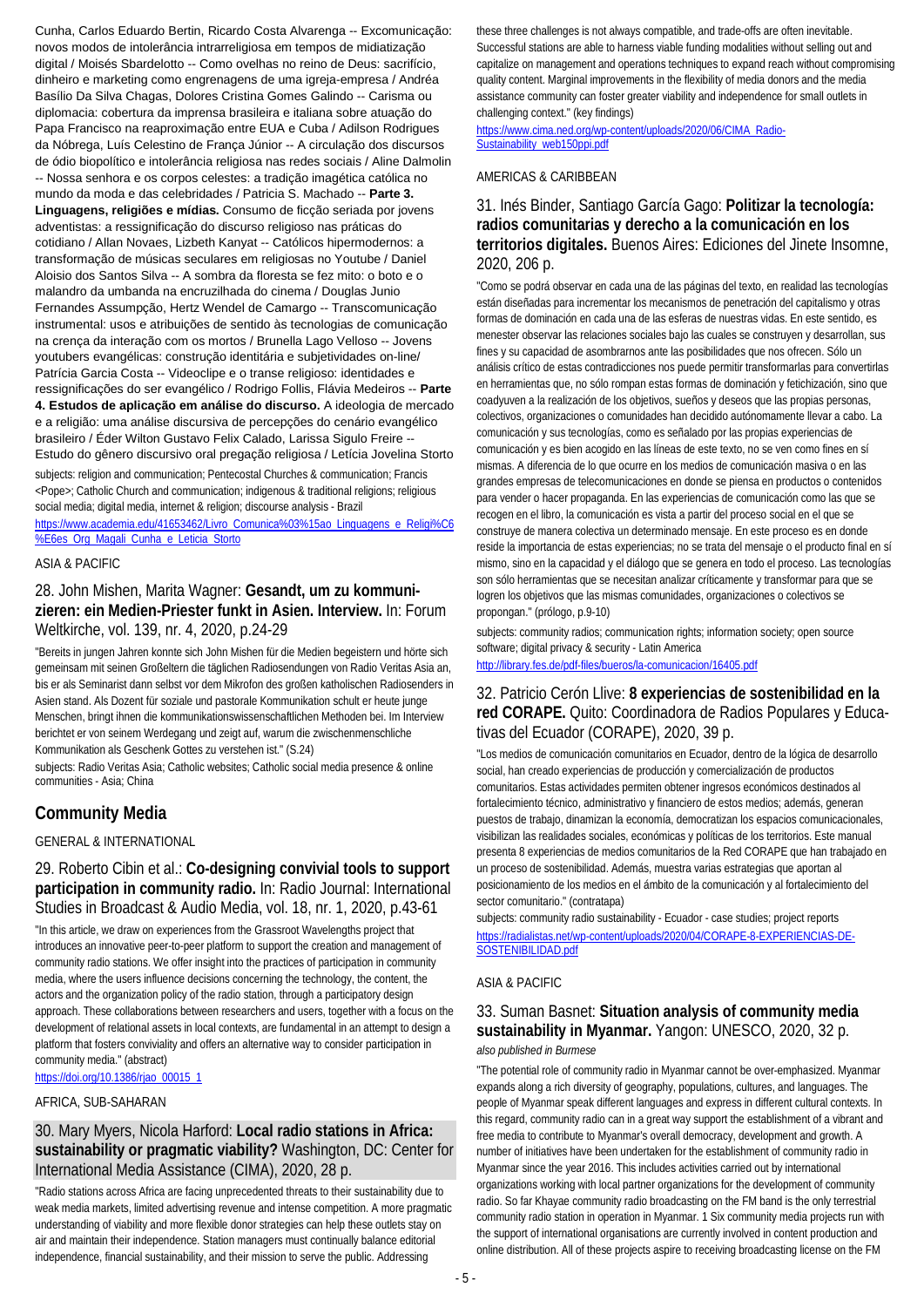band for operating as full-fledged terrestrial radio stations when the licensing process is set in motion in Myanmar. UNESCO's efforts in developing community media and especially community radio in Myanmar largely focuses on the encouragement of supportive regulatory policies and capacity building for duty bearers to actively promote the development of community media, as well as the promotion of national and regional cooperation and knowledge sharing between community media." (executive summary) <https://unesdoc.unesco.org/ark:/48223/pf0000374008>

#### 34. Kanchan K. Malik, Vinod Pavarala (eds.): **Community radio in South Asia: reclaiming the airwaves.** New York et al.: Routledge, 2020, 294 p.

1. Introduction: Community Radio in South Asia: A Roadmap for Media Democracy / Kanchan K. Malik and Vinod Pavarala -- **Part I: The policy terrain.** 2. Deliberating Community Radio in India: A Policy Ethnography / Preeti Raghunath -- 3. Community Radio in Bangladesh: Policy and Practice / Mohammad Sahid Ullah -- 4. Community Radios of Nepal: Trajectory of a Cultural Movement / Sudhamshu Dahal -- 5. Community Radio in Sri Lanka: Need for Legal Recognition and Community Ownership / M. C. Rasmin and W.A.D.P. Wanigasundera -- **Part II: Issues in practice.** 6. Beyond the Development Trap: NGOization of Community Radio in India / Vinod Pavarala -- 7. Radio Spectrum Management: Implications for Community Radio in South Asia / Ram Bhat -- 8. The Paradoxes of Technology: Reflections about Community Radio in South Asia / Hemant Babu -- 9. Women and Community Radio in South Asia: The Participation and Empowerment Dilemmas / Kanchan K. Malik -- 10. Community Radio in the Times of Disaster: Contemplations for South Asia / Ashish Sen -- 11. Not Quite There Yet: Sustainability of Community Radio in South Asia / N. Ramakrishnan and Venu Arora -- **Part III: Case studies.** 12. Conflict and Community Radio in India: Solutions Possible and Impossible / Pradip Ninan Thomas -- 13. Evaluating Community Radio: An Analysis of a Toolkit for Self-Assessment / Vasuki Belavadi -- 14. Mapping Material Media Practices: The DDS Sangam Radio in India / Madhavi Manchi -- 15. Grassroots Democracy via Community Radio: A Case Study in Rural India / Bidu Bhusan Dash -- 16. Community Radio for Creating Communication Channels: Theoretical Musings Emanating from Himalayan Rural Locales / Priya Kapoor

#### 35. Juliet Fox: **Community radio's amplification of communication for social change.** Cham: Palgrave Macmillan, 2019, 231 p.

"This book explores how community radio contributes to social change. Community radio remains a unique communication platform under digital capitalism, arguably capable of expanding the project of media democratisation. Yet there is a lack of in-depth analysis of community radio experience, and a dearth of understanding of its functionality as an actively transformative tool for greater equity in society. This project combines the theoretical positions of the political economy of communication with a citizen's media perspective in order to interrogate community radio's democratic potential. By presenting case studies of two radio stations in Melbourne (Australia) and Lospalos (Timor Leste), and applying multiple research methods, the book reveals community radio's amplification of media participation, communication rights, counter-hegemony and media power - in effect, its distinct regenerative voice." (introduction)

<https://doi.org/10.1007/978-3-030-17316-6>

#### EUROPE

### 36. Seán Ó Siochrú, Paul Butler: **Community radio delivering social benefit.** Broadcasting Authority of Ireland (BAI); Craol - Community Radio Ireland, 2020, 49 p.

"We present a Social Benefit Framework to help understand the kinds of benefits that, in principle, are generated by community radio. It goes through the distinct types, six in all, that have been identified by looking through the literature and research and talking to community radio stations and their organisation, CRAOL. As well as identifying the types, the Framework gives a summary indication of how a station actually achieved this benefit ... The Framework thus describes types of benefits and examples of ways that specific community station actions – many of them unique to community radio - can contribute to each type. It is intended to be of practical use, and the next section Putting the Framework to Work gives a flavour of what it can do, but as part of the wider methodology developed in another part of this project. This briefly illustrates the main components of that methodology and where the stories fit in. After this, a more elaborate Theory of Change map is presented. This takes a further step, to look the wider logic and operations of a community station, and of the environment within which it is embedded, intersecting to enable the Station to bring about change. It is called a Theory of Change because it first looks at the overall objectives of a community station, and then, bearing in mind the challenges that it faces, it tries to map out the logical linkages and preconditions of how to get from the here and now, to the final objective sought i.e. to map out a theory of the how change can happen. In this case the final objective is to maximise the benefits that can be brought to the community by the Station, by

means of the same six areas identified in the Framework ... However, the real star of this report is the Stories from the Community Radio Sector. In researching and documenting these Stories, part of a wider process of developing a methodology to be able to measure social benefit of community radio the researcher was struck by two things when visiting radio stations: First how the station's staff and volunteers would recount, often in passing, arresting anecdotes about people who have been in touch to thank them, and stories about how the Station engaged with all kinds of the amazing things going on in the community. And second, when pressed for detail, how little of this was actually documented." (p.6-7) [https://www.bai.ie/media/sites/2/dlm\\_uploads/2020/06/Community-Radio-Delivering-Social-](https://www.bai.ie/media/sites/2/dlm_uploads/2020/06/Community-Radio-Delivering-Social-Benefit-.pdf)[Benefit-.pdf](https://www.bai.ie/media/sites/2/dlm_uploads/2020/06/Community-Radio-Delivering-Social-Benefit-.pdf)

#### 37. Seán Ó Siochrú, Paul Butler: **Introducing a social benefits approach to community radio: a compendium of stories.** Craol - Community Radio Ireland; Broadcasting Authority of Ireland (BAI), 2020, 88 p.

"What really differentiates community media from their local commercial counterparts is that they see themselves, from their foundation, as part of the community. They do not just serve the community, or reflect the interests of the community, they engage directly with the community and the community engages directly with them – they are inseparable. It is not just about capturing the attention of listeners, it is about listening to the community, being part of the community by engaging in activities, amplifying the voices of diverse groups in the community, opening a space for volunteers to take part directly and indeed to manage and run the station. Most of all it is about contributing to the overall social benefit of the community, as part of and engaging with the wider local empowerment and development infrastructure. The bulk of this document comprises, in the long Annex, a diverse set of stories that describe, concretely, how the community and community stations interacting, in ways that benefit individuals and groups locally, and ultimately the community as a whole." (p.1)

[https://www.bai.ie/en/media/sites/2/dlm\\_uploads/2020/05/20200429\\_Story\\_Compen\\_FINAL\\_](https://www.bai.ie/en/media/sites/2/dlm_uploads/2020/05/20200429_Story_Compen_FINAL_LB.pdf) [LB.pdf](https://www.bai.ie/en/media/sites/2/dlm_uploads/2020/05/20200429_Story_Compen_FINAL_LB.pdf)

### 38. Helmut Peissl, Josef Seethaler, Katharina Biringer: **Public Value des nichtkommerziellen Rundfunks.** Wien: Rundfunk und Telekom Regulierungs-GmbH (RTR), 2020, 78 p.

"In Österreich gingen 1998 die ersten freien Radios auf Sendung. Inzwischen sind sie zu einer Gruppe von 17 Radio- und Fernsehsendern herangewachsen. Was sie eint, ist aber längst mehr, als die Gruppe der Nichtkommerziellen zu sein. Sie stellen heute eine Mediengattung mit einem sehr homogen gewachsenen Selbstverständnis für ihre Aufgabe und ihre Rolle in der Gesellschaft dar, so diese Studie.Für die Untersuchung wurden u.a. Fokusgruppengespräche mit 120 vornehmlich ehrenamtlichen Mitarbeitern und Mitarbeiterinnen von fünfzehn Sendern durchgeführt. Dabei wurde deutlich, dass sich die nichtkommerziellen Programmveranstalterinnen und -veranstalter senderübergreifend an fünf zentralen Funktionen ihres Tuns orientieren, mit denen spezifische, übereinstimmend beschriebene Ziele und Werte erreicht werden. Dabei handelt es sich um die Artikulationsfunktion, die Partizipationsfunktion, die Komplementaritätsfunktion, die Medienbildungsfunktion und um die Realisierung medienkonvergenter Strategien. Deren Bedeutung, Zusammenspiel und Wirkung werden in dieser Untersuchung erläutert.Die Feststellung einer sehr weitreichenden Einigkeit der nichtkommerziellen Programmveranstalterinnen und -veranstalter über ihre Ziele und Werte ist von zentraler Bedeutung. Sie ist der wissenschaftliche Beleg für die Existenz eines "mission statements", welches im Kern alle Verantwortlichen, Mitarbeiterinnen und Mitarbeiter der Community-Medien über die gesamte Republik hinweg miteinander teilen und an dem sie sich selbst messen und auch messen lassen." (Vorwort, S.4)

subjects: community radios; alternative communication - Austria [https://www.rtr.at/epaper/RTR-PublicValue-2020/epaper/RTR\\_PublicValue.pdf](https://www.rtr.at/epaper/RTR-PublicValue-2020/epaper/RTR_PublicValue.pdf)

## **Conflicts, Media & Peacebuilding**

#### GENERAL & INTERNATIONAL

#### 39. Timo Weinacht (coord.): **Smart prevention: digitale Ansätze aus dem Sektor Frieden und Sicherheit für die Entwicklungszusammenarbeit.** Bonn, Eschborn: Deutsche Gesellschaft für Internationale Zusammenarbeit (GIZ), 2020, 81 p.

"Wie können digitale Ansätze zu Frieden und Sicherheit beitragen? Die technische Revolution macht es erforderlich, dass die wichtigsten Akteure vor Ort und weltweit zusammenarbeiten, um dafür Lösungen zu entwickeln, auszuprobieren und zu verbreiten. Gleichzeitig geht es auch darum, damit verbundene Risiken zu erkennen und zu verringern. Smart Prevention stellt beispielhafte Ansätze und Instrumente aus der Entwicklungszusammenarbeit vor." (S.3)

subjects: conflict-sensitive / peace communication; conflict prevention; countering hate speech, disinformation & propaganda - international scope - case studies <https://bit.ly/3leD0fm>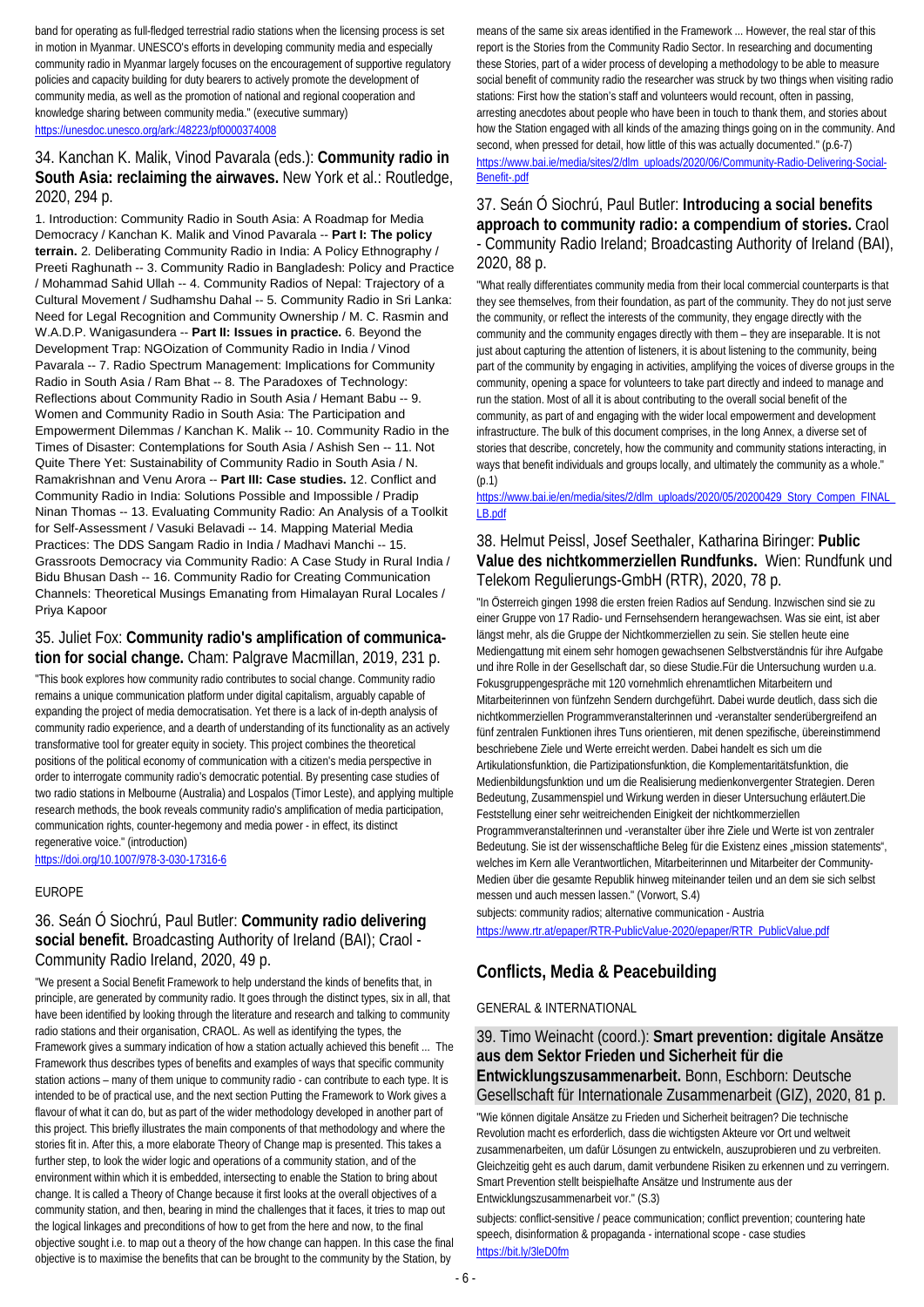### 40. Philipp Budka, Birgit Bräuchler (eds.): **Theorising media and conflict.** New York: Berghahn Books, 2020, 350 p.

Theorising media and conflict / Philipp Budka -- Anthropological perspectives to theorising media and conflict / Birgit Bräuchler and Philipp Budka -- Transforming media and conflict research / Nicole Stremlau -- Just a 'stupid reflex'? Digital witnessing of the Charlie Hebdo attacks and the mediation of conflict / Johanna Sumiala, Minttu Tikka and Katja Valaskivi -- The ambivalent aesthetics and perception of mobile phone videos: a de/escalating factor for the Syrian conflict / Mareike Meis -- Banal phenomenologies of conflict : professional media cultures and audiences of distant suffering / Tim Markham -- Learning to listen: theorising the sounds of contemporary media and conflict / Matthew Sumera -- Trolling and the orders and disorders of communication in '(dis)information society' / Jonathan Paul Marshall -- 'Your rockets are late. Do we get a free pizza?' Israeli-Palestinian Twitter dialogues and boundary maintenance in the 2014 Gaza war / Oren Livio -- What violent conflict tells us about media and place-making (and vice versa): ethnographic observations from a revolutionary uprising / Nina Grønlykke Mollerup -- An Ayuujk 'media war' over water and land: mediatized senses of belonging between Mexico and the United States / Ingrid Kummels -- Transnationalizing the Nagorno-Karabakh conflict: media rituals and diaspora activism between California and the South Caucasus / Rik Adriaans -- Stones thrown online: the politics of insults, distance and impunity in Congolese polémique / Katrien Pype -- Mending the wounds of war: a framework for the analysis of the representation of conflict-related trauma and reconciliation in cinema / Lennart Soberon, Kevin Smets and Daniel Biltereyst -- Going 'off-therecord'? On the relationship between media and the formation of national identity in post-genocide Rwanda / Silke Oldenburg -- From war to peace in Indonesia: transforming media and society / Birgit Bräuchler -- Afterword / John Postill

### 41. Jan-Jaap van Eerten, Bertjan Doosje: **Challenging extremist views on social media: developing a counter-messaging response.** London; New York: Routledge, 2020, vi, 175 p.

"Focusing predominantly on efforts countering Salafi-Jihadi extremism, this book examines how feasible it is to prevent or counter radicalization and violent extremism with countermessaging efforts. It investigates important principles to consider when devising such a program. The authors provade both a comprehensive theoretical overview and a review of the available literature, as well as policy recommendations for governments and the role they can play in counter-narrative efforts." (back cover)

#### ASIA & PACIFIC

### 42. Khalid Shah: **Ideological shift, public support and social media: the 'new' in Kashmir's 'new militancy'.** New Delhi: Observer Research Foundation (ORF), 2020, 42 p.

"The new militant movement in Kashmir, which began with Burhan Wani in the southern areas, has escalated the conflict in the Valley. While militancy is not new in Kashmir, the Pulwama attack put the conflict back on the radar of the international community. This paper examines the changing nature of militancy in Kashmir, specifically with regard to training, recruitment patterns and the use of social media, public support for militants, and an apparent ideological drift. The paper identifies four new variables that have changed the contours of militancy in Kashmir, further complicating the security threats to the Indian state." (abstract)

[https://www.orfonline.org/wp-](https://www.orfonline.org/wp-content/uploads/2020/01/ORF_OccasionalPaper_231_New_Militancy_NEW20Jan.pdf)

[content/uploads/2020/01/ORF\\_OccasionalPaper\\_231\\_New\\_Militancy\\_NEW20Jan.pdf](https://www.orfonline.org/wp-content/uploads/2020/01/ORF_OccasionalPaper_231_New_Militancy_NEW20Jan.pdf)

#### EUROPE

### 43. Erlis Çela: **Media coverage of violent extremism and terrorism: an assessment of the needs of journalists, journalism students, and spokespersons of public institutions.**  Tirana: Albanian Media Institute, 2020, 31 p.

"The study revealed the lack of sufficient knowledge on the part of journalists on violent extremism and terrorism. Furthermore, alongside a lack of expertise on violent extremism, journalists in Albania also display a poor level of knowledge about religions, which makes it even harder for reporters to do their jobs, especially when it comes to cover events related to religious extremism. Journalists in traditional and online media outlets suffer from a shortage of training courses and other similar forms of continuing education. The findings of the study showed that nearly 60 percent of journalists in the Albanian media have never received any training on covering and reporting on these topics. Lack of training is evident even amongst media spokespersons and communication officials in public institutions. The study also revealed that journalists are aware of their lack of skills in covering violent extremism and terrorism, but they appear eager to participate in training programs on such topics. This

indicates that media professionals are willing to get a better grasp on the phenomenon and improve the level of their knowledge." (conclusions, p.29)

[http://www.institutemedia.org/wp-content/uploads/2020/05/Baseline-Study-EN\\_revised-](http://www.institutemedia.org/wp-content/uploads/2020/05/Baseline-Study-EN_revised-290420.pdf)[290420.pdf](http://www.institutemedia.org/wp-content/uploads/2020/05/Baseline-Study-EN_revised-290420.pdf)

MIDDLE EAST / WESTERN ASIA & NORTH AFRICA

### 44. Billie Jeanne Brownlee: **New media and revolution: resistance and dissent in Pre-uprising Syria.** Montreal: McGill-Queen's University Press, 2020, 296 p.

"Investigating the root causes of the Syrian uprising of 2011, New Media and Revolution shows how acts of online resistance prepared the ground for better-organised street mobilisation. The book interprets the uprising not as the start of Syria's social mobilisation but as a shift from online to offline contestation, and from localised and hidden practices of digital dissent to tangible mass street protests. Brownlee goes beyond the common dichotomy that frames new media as either a deus ex machina or a means of expression to demonstrate that, in Syria, media was a nontraditional institution that enabled resistance to digitally manifest and gestate below, within, and parallel to formal institutions of power. To refute the idea that the population of Syria was largely apathetic and apolitical prior to the uprising, Brownlee explains that social media and technology created camouflaged geographies and spaces where individuals could protest without being detected." (publisher)

### 45. Fatima Saleh, Scott Preston, Mareike Transfeld: **The role of the media in peacebuilding in Yemen.** Bonn: CARPO - Center for Applied Research in Partnership with the Orient, 2020, 15 p.

"The increased political capture of the Yemeni media since 2014 has reinforced diverging political discourses and has contributed to polarization across society and to political fragmentation. Content of newspapers, television and online platforms has further eroded journalistic standards through the circulation of articles and news with biased angles, ungrounded "facts" and ethical disregard. Practitioners face steep chal- lenges in composing professional stories. Journalists are subject to harassment, intimidation, abduction and violence. The destruction of infrastructure, currency devaluation and delays in salary payment also inhibit media operations. Yet, journalists remain hopeful of the prospect of media reform and are eager to detail the prerequisites for proactive change. Encouraging the development of independent news outlets, independent funding and capacity-building activities could en- able the media to contribute to mutual understanding, de-escalation and the requirements for peace." (executive summary)

[https://yemenpolling.org/Projects-en/carpo\\_brief\\_16\\_20-04-20.pdf](https://yemenpolling.org/Projects-en/carpo_brief_16_20-04-20.pdf)

### 46. Tom Wilson, Kate Starbird: **Cross-platform disinformation campaigns: lessons learned and next steps.** In: Harvard Kennedy School Misinformation Review, vol. 1, nr. 1, 2020, 11 p.

"This paper examines online discourse about the White Helmets, a volunteer rescue group that operates in rebel (anti-regime) areas of Syria. The White Helmet's humanitarian activities, their efforts to document the targeting of civilians through video evidence, and their non-sectarian nature (that disrupted regime-preferred narratives of rebels as Islamic terrorists) put the group at odds with the Syrian government and their allies, including Russia. Consequently, they became a target of a persistent effort to undermine them. Disinformation can be defined as information that is deliberately false or misleading. Its purpose is not always to convince, but to create doubt. Bittman (1985) describes one tactic of disinformation as "public relations … in reverse" meant to damage an adversary's image and undermine their objectives. We argue that disinformation is best understood as a campaign—an assemblage of information actions—employed to mislead for a strategic, political purpose. Prior research and investigative reporting have characterized the campaign against the White Helmets as disinformation, due to its connection to Russia's influence apparatus, its use of false and misleading narratives to delegitimize the group, and its function to create doubt about their evidence documenting atrocities perpetrated by the Syrian regime and their Russian allies. This research examines "both sides" of the White Helmets discourse—exploring how the White Helmets promote their work and foster solidarity with online audiences through their own social media activity and through episodic attention from mainstream media, and examining how the campaign against the White Helmets attempts to counter and delegitimize their work through strategic use of alternative and social media. We do not make any claims about the veracity of specific pieces of content or specific narratives shared by accounts on either side of this conversation. However, we do highlight how the campaign against the White Helmets reflects emerging understandings of disinformation in this context." (p.2)

<https://misinforeview.hks.harvard.edu/article/cross-platform-disinformation-campaigns/>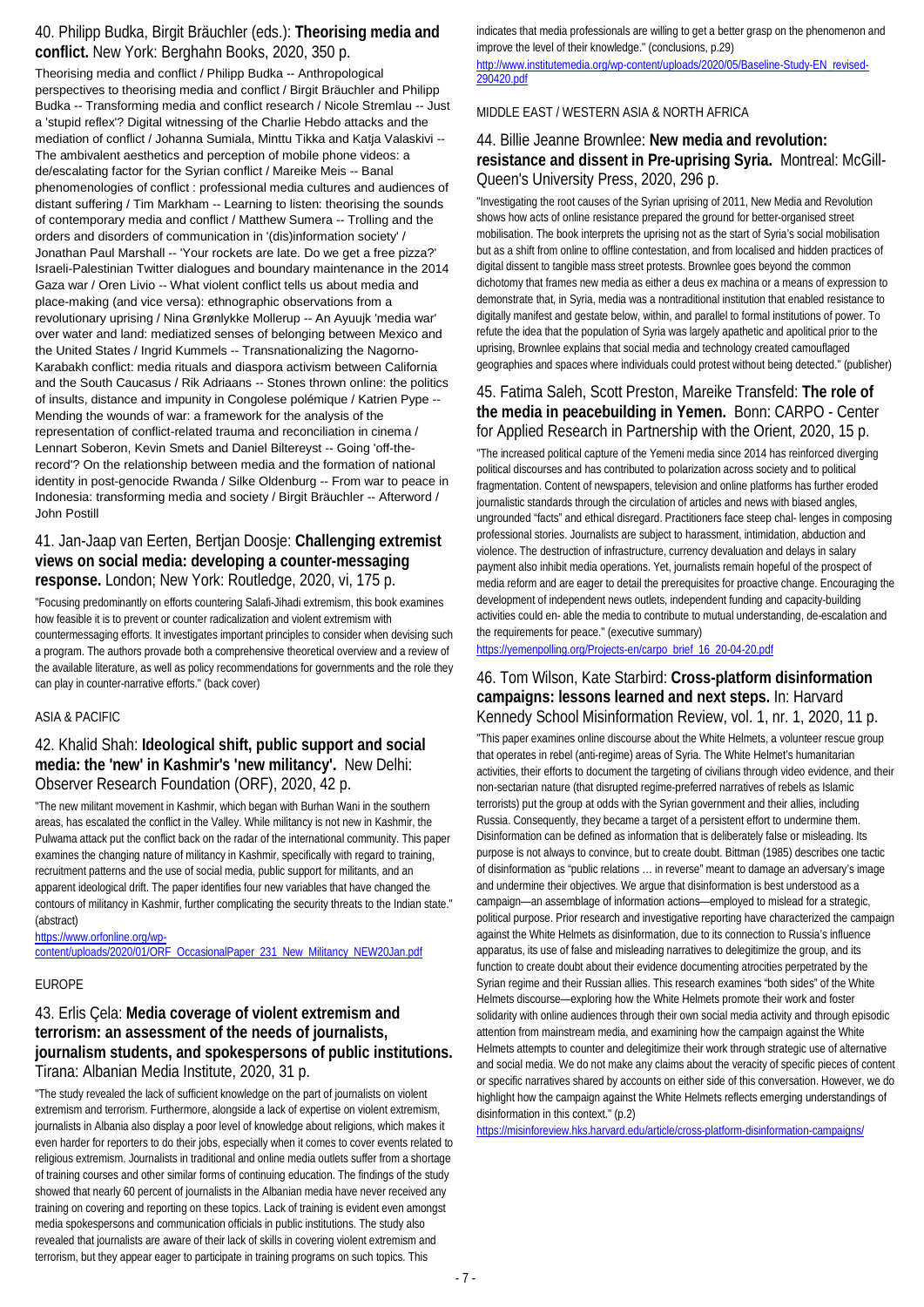### **Democracy, Governance & Media, Political Communication**

#### GENERAL & INTERNATIONAL

47. **Digital democracy.** In: International reports (Konrad-Adenauer-Stiftung), nr. 1, 2020, p.1-68

Digital Cooperation: An Opportunity to Advance Sustainable Development / Fabrizio Hochschild -- Who Holds Sovereignty Over the Internet? Social Media and Democracy in Africa / Mathias Kamp -- Digital Democracy in Action: How Greece Wants to Catch up with Europe / Henri Giscard Bohnet, Martha Kontodaimon -- Invented in China: High Technology in the Service of Illiberalism / Sebastian Weise -- E-Currency: Digital Money for the Digital State / Jason Chumtong -- Democratising Deepfakes: How Technological Development Can Influence Our Social Consensus. An Interview with Hans-Jakob Schindler

#### <https://bit.ly/31pPzge>

48. Philip N. Howard: **Lie machines: how to save democracy from troll armies, deceitful robots, junk news operations, and political operatives.** New Haven; London: Yale University Press, 2020, xviii, 221 p.

1. The Science and Technology of Lie Machines -- 2. Production: Troll Armies and the Organization of Misinformation on Social Media -- 3. Distribution: Deceitful Robots and Politics in Code -- 4. Marketing: Junk News Operations and News We Shouldn't Use -- 5. Tracing Impact and Influence -- 6. Future-Proof Solutions for a Data-Rich Democracy

#### 49. Nathaniel Persily: **The internet's challenge to democracy: framing the problem and assessing reforms.** Geneva: Kofi Annan Foundation, 2020, 65 p.

"The unique dangers of the new communication revolution fall into several categories: Velocity – The lightning speed of online communication is in tension with democracy because well-timed lies immediately preceding an election can gain a national audience before they can be rebutted; Virality – The legacy intermediaries that served to cabin what kinds of speech received a national audience have declined in importance in the internet age. With their decline, virality has become the new coin of the political communication realm. The kinds of speech, strategies, and candidacies most likely to succeed in a regime that places primacy on virality are those that appeal to emotion, especially to outrage. Democratic discourse requires some baseline of reasoned deliberation that is not wellserved by a communication system based on virality; Anonymity – Anonymity can be an indispensable protection for dissenters in authoritarian and democratic regimes, alike, but it also gives rise to a range of unaccountable anti-democratic speech. Although hate groups are increasingly willing to march in the light of day, they fester and foster in the anonymity the internet provides. Moreover, the privileging of anonymity is what generates the "bot" problem – in which computer code generates much of online communication that is increasingly indistinguishable from human speech. So too, the problem of foreign interference in election campaigns is facilitated by internet anonymity, because the origin of campaign speech is unknown to the audience and regulator alike; ..." (executive summary) [https://pacscenter.stanford.edu/wp-content/uploads/2019/03/a6112278-](https://pacscenter.stanford.edu/wp-content/uploads/2019/03/a6112278-190206_kaf_democracy_internet_persily_single_pages_v3.pdf) [190206\\_kaf\\_democracy\\_internet\\_persily\\_single\\_pages\\_v3.pdf](https://pacscenter.stanford.edu/wp-content/uploads/2019/03/a6112278-190206_kaf_democracy_internet_persily_single_pages_v3.pdf)

### 50. Hilde C. Stephansen, Emiliano Treré (eds.): **Citizen media and practice: currents, connections, challenges.** London; New York: Routledge, 2020, xxiv, 266 p.

1. Practice what you preach? Currents, connections, and challenges in theorizing citizen media and practice / Hilde C. Stephansen and Emiliano Treré -- **Part I. Latin American communication theory.** Introduction / Clemencia Rodríguez -- 2. The Latin American lo popular as a theory of communication: Ways of seeing communication practices / Omar Rincón and Amparo Marroquín -- 3. Praxis in Latin American communication thought: A critical appraisal / Alejandro Barranquero -- 4. Educommunication for social change: Contributions to the construction of a theory of activist media practices / Ángel Barbas -- Part **II. Activist agency and technological affordances.** Introduction / Donatella Della Porta -- 5. A genealogy of communicative affordances and activist self-mediation practices / Bart Cammaerts -- 6. Time of protest: An archaeological perspective on media practices / Anne Kaun -- **Part III. Practice approaches to video activism.** Introduction / Dorothy Kidd -- 7. Video activism as technology, text, testimony – or practices? - Tina Askanius -- 8. Activist media practices, alternative media and online digital traces: The case of YouTube in the Italian Se non ora, quando? movement / Alice Mattoni and Elena Pavan -- **Part IV. Acting on media.** Introduction - Andreas Hepp -- 9. Acting on media for sustainability / Sigrid Kannengießer

-- 10. Conceptualizing the role of knowledge in acting on media / Hilde C. Stephansen -- **Part V. Citizen data practices.** Introduction / Helen Kennedy -- 11. Acting on data(fication) / Stefania Milan -- 12. Understanding citizen data practices from a feminist perspective: Embodiment and the ethics of care / Aristea Fotopoulou -- 13. Situating practices in datafication – from above and below / Lina Dencik

#### 51. **Media activism.** In: Westminster Papers in Communication and Culture, vol. 14, nr. 1, 2019, p.1-98

Resisting the Creative Economy on Liverpool's North Shore: Art-Based Political Communication in Practice / Anthony Killick -- From the Streets to the Screen to Nowhere: Las Morras and the Fragility of Networked Digital Activism [Mexico] / Stuart Davis, Melisssa Santillana -- In the Service of Press Freedom or the Imperial Agenda? Negotiating Repression and Coloniality in Zimbabwean Journalism / Khanyile Joseph Mlotshwa -- Do Not Harm in Private Chat Apps: Ethical Issues for Research on and with WhatsApp / Sérgio Barbosa, Stefania Milan -- The Deferred 'Democracy Dividend' of Citizen Journalism and Social Media: Perils, Promises and Prospects from the Zimbabwean Experience / Tenford Chitanana, Bruce Mutsvairo -- Nomadic Transmitter: Public Sphere and Aesthetics in Brazilian Media Activism / Thiago O. S. Novaes, Francisco Antunes Caminati -- From High Visibility to High Vulnerability: Feminist, Postcolonial and Anti-Gentrification Activism at Risk / Anastasia Denisova, Michaela O'Brien <https://www.westminsterpapers.org/35/volume/14/issue/1/>

#### 52. Manuel Chaparro Escudero, Victoria Gabilondo, Lara Espinar Medina: **Transparencia mediática, oligopolios y democracia: ¿Quién nos cuenta el cuento? Indicadores de rentabilidad social y políticas en radio y televisión: América Latina y Europa mediterránea.** Salamanca: Comunicación Social, 2019, 235 p.

1. Desafíos del audiovisual frente a la concentración y las plataformas: Un nuevo marco jurídico europeo y español / Ángel García Castillejo, Manuel Chaparro Escudero -- 2. Las políticas públicas de comunicación y los Indicadores de Rentabilidad Social en la Radio Comercial / Manuel Chaparro, Victoria Gabilondo, Amal Mohammadiane, Ángel G. Castillejo -- 3. Hacia un modelo mediático co-responsable con modelos de transición ecosocial: aplicación y alcance del Indicador de Transición Ecosocial / Lara Espinar Medina, Manuel Chaparro, Lidia Peralta -- 4. La transparencia en los medios audiovisuales: análisis y propuestas para la democratización mediática / Silvia Olmedo Salar, Carmen R. Monedero Morales, Francisco Martín Martín -- 5. Radio comercial y rentabilidad social: estudio del grupo Prisa en Andalucía / Silvia Olmedo Salar, Paloma López Villafranca, Isabel Ruiz Mora -- 6. Antenas cautivas en democracias restringidas: panorama de situación en la Argentina del presente / Damian Loreti, Mariana Baranchuk - - 7. Estados débiles y élites mediáticas fuertes: una amenaza a la pluralidad y la diversidad en El Salvador, Nicaragua, Honduras y Guatemala / Andrea Cristancho -- 8. Panorama de la radiodifusión en Costa Rica: entre la desregulación y la ausencia de medios comunitarios / Andrea Alvarado Vargas -- 9. La concentración mediática en Colombia. Para descentralizar la mirada / J. Ignacio «Iñaki» Chaves G., Ricardo Gordo M. -- 10. Apuntes sobre la concentración de los medios de información audiovisual en Chile / Leonel Yáñez Uribe -- 11. Orígenes, situación y mapas de la radio comunitaria en Chile / Juan Domingo Ramírez -- 12. Democracy and media transparency: systemic failures in Greek radio ecosystem and the rise of alternative web radio / Lambrini Papadopoulou -- 13. La radio en Italia, entre pluralismo y concentración / Marta Perrotta

subjects: media concentration; accountability & transparency in the media; media diversity & pluralism; community radios; media & communication policies; social function / effects of the media - Argentina; Central America; Chile; Colombia; Costa Rica; Greece; Italy; Spain

#### AFRICA, SUB-SAHARAN

### 53. Martin N. Ndlela, Winston Mano (eds.): **Social media and elections in Africa. Vol. 1: Theoretical perspectives and election campaigns.** Basingstoke: Palgrave Macmillan, 2020, xv, 237 p.

The Changing Face of Election Campaigning in Africa / Martin N. Ndlela, Winston Mano -- Social Media Algorithms, Bots and Elections in Africa / Martin N. Ndlela -- Directions of Political Communication in Africa: Methodology for the Search of an African Model and Epistemology / Thomas C. Ijere -- Alternative Responses to Presidential Tweets on Elections in Africa: A New Counter Power? / Winston Mano -- Tweeting the July 2018 Elections in Zimbabwe / Allen Munoriyarwa, Collen Chambwera --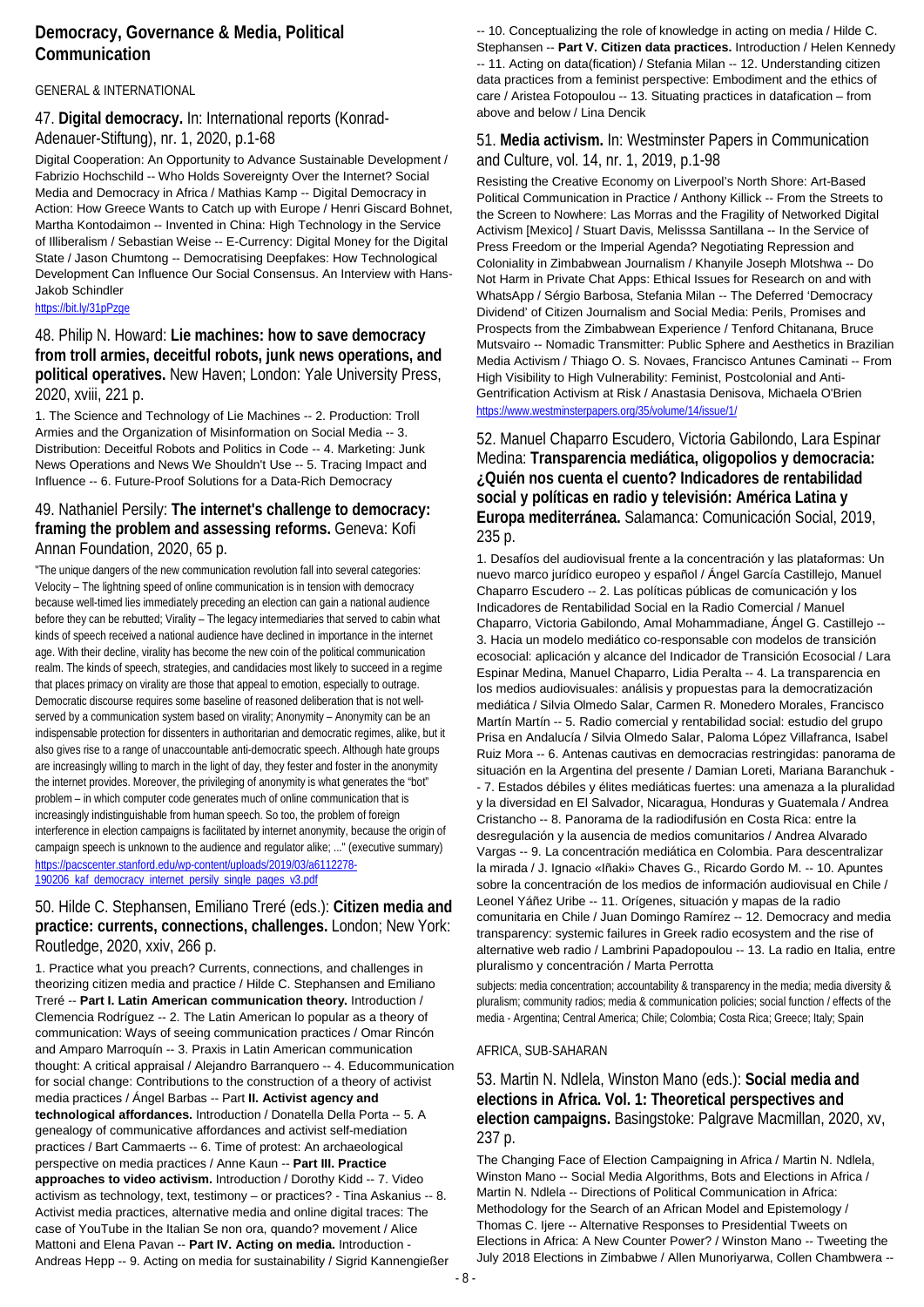Social Media and Participation in Ghana's 2016 Elections / Wilberforce S. Dzisah -- Social Media Use in the 2018 Presidential Election in Cameroon / Kingsley L. Ngange -- Hybrid Media System and the July 2018 Elections in "Post-Mugabe" Zimbabwe / Admire Mare, Trust Matsilele -- Social Media and Elections: A Case of Botswana, Lesotho and Eswatini / Maxwell V. Mthembu, Carolyne M. Lunga -- Social Media and Elections in Uganda: The Case of Bobi Wine and the Arua Primary Elections / Hannah Muzee, Andrew Osehi Enaifoghe -- Intra-Party Election Campaigns in Ghana: An Analysis of Facebook Use / Akwasi Bosompem Boateng, Donal Patrick McCracken, Musara Lubombo.

<https://link.springer.com/book/10.1007/978-3-030-30553-6>

#### 54. Albert Sharra: **Watchdog role: how Malawi media utilise question time during press briefings.** Johannesburg: Konrad-Adenauer-Stiftung (KAS), 2020, 25 p.

"This paper explores how Malawian media utilise question time during press briefings to fulfil its watchdog role. Using the concept of 'journalistic interview', which treats interviews between journalists and politicians as an encounter of two institutions, each making a claim on its legitimacy, this study employed qualitative content analysis of 10 recorded political press briefings held between April 2019 and April 2020, a period dominated by many political press briefings. Malawi conducted tripartite elections in May 2019 and the Constitutional Court annulled the presidential election in February 2020 on grounds of serious irregularities. The analysis is complemented by interviews with 15 Malawian journalists and two major issues emerged. Question time gives Malawian journalists an opportunity to exercise their watchdog role although the occasion is sometimes abused by both parties involved in the interlocution. Secondly, political interests and power disparity between press briefing organisers and journalists compromise the independence of the press and its watchdog role." (abstract)

<https://bit.ly/2Ql1F3I>

#### 55. **Elections 2019: community radio toolkit.** Cape Town: Children's Radio Foundation (CRF), 2019, 52 p.

"Section One (Elections 101) deals with the aspects of voter education and election regulations for both citizens and the media. Section Two (Your Community Radio Station at Election Time) suggests ways to reflect local issues in election coverage and how to make the most of the resources you've got. Section Three (Formats and Platforms to Amplify Broadcast) is a dive into social media approaches and tools that can extend the reach of your content to connect with more and diverse audiences. Section Four (Fact-checking) is all about how to make sure you've got it right, and you're not being fooled by misinformation. The appendix contains a few issue-based resources. These are Fact Sheets compiled by Africa Check on hot election issues like poverty, land and gender violence. There is also a list of contacts and other tools." (p.2)

[https://childrensradiofoundation.org/wp-content/uploads/2020/03/ONLINE\\_Elections-training](https://childrensradiofoundation.org/wp-content/uploads/2020/03/ONLINE_Elections-training-toolkit.pdf)[toolkit.pdf](https://childrensradiofoundation.org/wp-content/uploads/2020/03/ONLINE_Elections-training-toolkit.pdf)

#### AMERICAS & CARIBBEAN

#### 56. Jesus González Pazos: **Medios de comunicación: ¿al servicio de quién?** Buenos Aires: CLACSO, 2020, 143 p.

"Tenemos que afirmar que, en estos días, está en su casi totalidad, por lo menos cuando nos referimos a los medios de comunicación masivos; permeado y bajo el control de las élites económicas que, además, hay que recordarlo, son en su inmensa mayoría élites masculinas. Esta situación de dominación supondrá una evidente retroalimentación de conceptos y visiones desde el mundo económico al comunicacional donde, entre otras, será también dominante la visión patriarcal. Pero podemos ir más allá aún y, al hilo de ese sometimiento al poder económico, recuperar la cita inicial que abre esta introducción para entender que el cuarto poder, el mediático, además de estar hoy supeditado a las élites económicas, ante la ausencia de un contrapoder que lo reequilibre y controle en sus actuaciones, no es un poder necesariamente democrático. Sobre todo esto, entre otros aspectos, iremos profundizando en las páginas siguientes y, de alguna forma, en la totalidad de este ensayo. En los últimos capítulos, hablaremos también de ese posible contrapoder que constituiría la comunicación alternativa, comunitaria, basado en la sociedad civil." (introducción)

subjects: media ownership; media concentration; vested economic interests in the media; vested political interests in the media; neoliberalism; media & communication policies; alternative communication - Latin America

<http://biblioteca.clacso.edu.ar/clacso/gt/20200423054514/Medios-de-comunicacion.pdf>

57. Helton Levy, Claudia Sarmento: **Understanding viral communism: a thematic analysis of twitter during Brazil's 2018 elections.** In: Westminster Papers in Communication and Culture, vol. 15, nr. 1, 2020, p.19-36

"This research performs a thematic analysis on tweets published during Brazil's 2018 elections that mentioned communism. The idea was to identify the linkages to other

underlying themes that emerged during what we saw as the Twitter 'virality of communism' and interpret them considering the backdrop of anti-communist discourses in the country. The results show that political polarisation, distrust of democracy, criticism of the left and praise of militarism and religion are the most recurrent themes. We conclude by situating the virality of the term 'communism' as a process that follows a context of disinformation and hopelessness, but which also relates to the legitimate concerns of Brazilian voters." (abstract)

#### <http://doi.org/10.16997/wpcc.322>

#### 58. Maximiliano Vila Seoane, Anna-Katharina Hornidge: **The social shaping of media technologies' multiple uses: the case of Mídia NINJA in Brazil.** In: Information, Communication & Society, vol. 23, nr. 2, 2020, p.288-303

"How can we explain the multiple uses that media organizations make of media technologies across the world? This paper proposes a hybrid conceptual framework that synthesizes ideas from the sociology of knowledge approach to discourse with science & technology studies concepts (i.e., script and technological frame) in order to emphasize the importance of policy and organizational discourses in shaping multiple uses of media technologies by media organizations. We apply the conceptual framework to study the case of Mídia NINJA, a Brazilian alternative media that gained popularity due to its innovative coverage of the 2013 riots in the country through collaborative practices and digital media technologies. Based on interviews and participant observation, we found that policy discourses to change the media structure influenced in time the discourse and practices of this alternative media in Brazil, leading to new uses of digital media technologies unintended by its designers. Thereby illustrating the importance of discourses to shape within certain boundaries the multiple uses of media technologies." (abstract)

<https://www.tandfonline.com/doi/full/10.1080/1369118X.2018.1500623>

59. Melissa Zimdars, Kembrew McLeod (eds.): **Fake news: understanding media and misinformation in the digital age.**  Cambridge, Mass.; London: MIT Press, 2020, xi, 395 p.

#### ASIA & PACIFIC

60. Quinton Temby: **Social media and polarization in the 'New Malaysia'.** Singapore: Institute of Southeast Asian Studies, 2020, 9 p.

"Malaysia's Pakatan Harapan government fell rapidly in late February 2020 as a result of coalition infighting and power struggles among the political elite. A major factor in the government's sudden collapse was rising ethnoreligious tension between Muslim-Malay nationalists in the opposition and ethnic Chinese who formed part of the ruling coalition. Such tension appeared to have grown over the 22-month period of the multi-ethnic coalition government, leading to concern about political polarization and the potential for communal unrest in Malaysia. Malaysia follows a pattern seen recently in other countries (e.g., Indonesia, United States) where the rise to public office of a minority has been followed by an anti-pluralist backlash. Social media played an important role in Malaysia during this period in amplifying and reinforcing religious and ethnic-based appeals. An analysis of social media data shows that, by one measure, the volume of anti-Chinese sentiment online spiked in the days around the fall of the government. Although unrest was avoided during these events, more research is needed on the interplay between social media and polarization in Malaysia. The events leading to the fall of the Pakatan Harapan government indicate that Malaysia may be following the Indonesian trend, where the primary cleavage is not one of race but of religious conservatives versus cosmopolitan pluralists." (executive summary) [https://www.iseas.edu.sg/wp-content/uploads/2020/02/ISEAS\\_Perspective\\_2020\\_21.pdf](https://www.iseas.edu.sg/wp-content/uploads/2020/02/ISEAS_Perspective_2020_21.pdf)

#### EUROPE

#### 61. Patrick Gensing: **Fakten gegen Fake News oder der Kampf um die Demokratie.** Sonderausg. Bonn: Bundeszentrale für politische Bildung (bpb), 2020, 175 p. *Berlin: Bibliographisches Institut, 2019*

"Fake News, also absichtsvoll und zumeist digital verbreitete Falschmeldungen zielen darauf, demokratische Grundprinzipien zu unterminieren. Durch Hass-Inhalte oder als Satire verschleierte Herabsetzung schüren oder verstärken sie Antipathien zwischen gesellschaftlichen Gruppen oder stacheln gar zu offener Gewalt an. Patrick Gensing leitet seit 2017 das Projekt ARD-faktenfinder, das Fake News in ihren unterschiedlichen Erscheinungsformen dekonstruiert. Er erläutert, welche Akteure Falschmeldungen einsetzen, welche Intentionen sie dabei verfolgen, welche demokratiegefährdenden Wirkungen Fake News – zumal in polarisierten Gesellschaften – entfalten und welche Möglichkeiten bestehen, dem entgegenzutreten." (Klappentext)

#### table of contents:<https://d-nb.info/1204492883/04>

subjects: disinformation, fake news; propaganda - Germany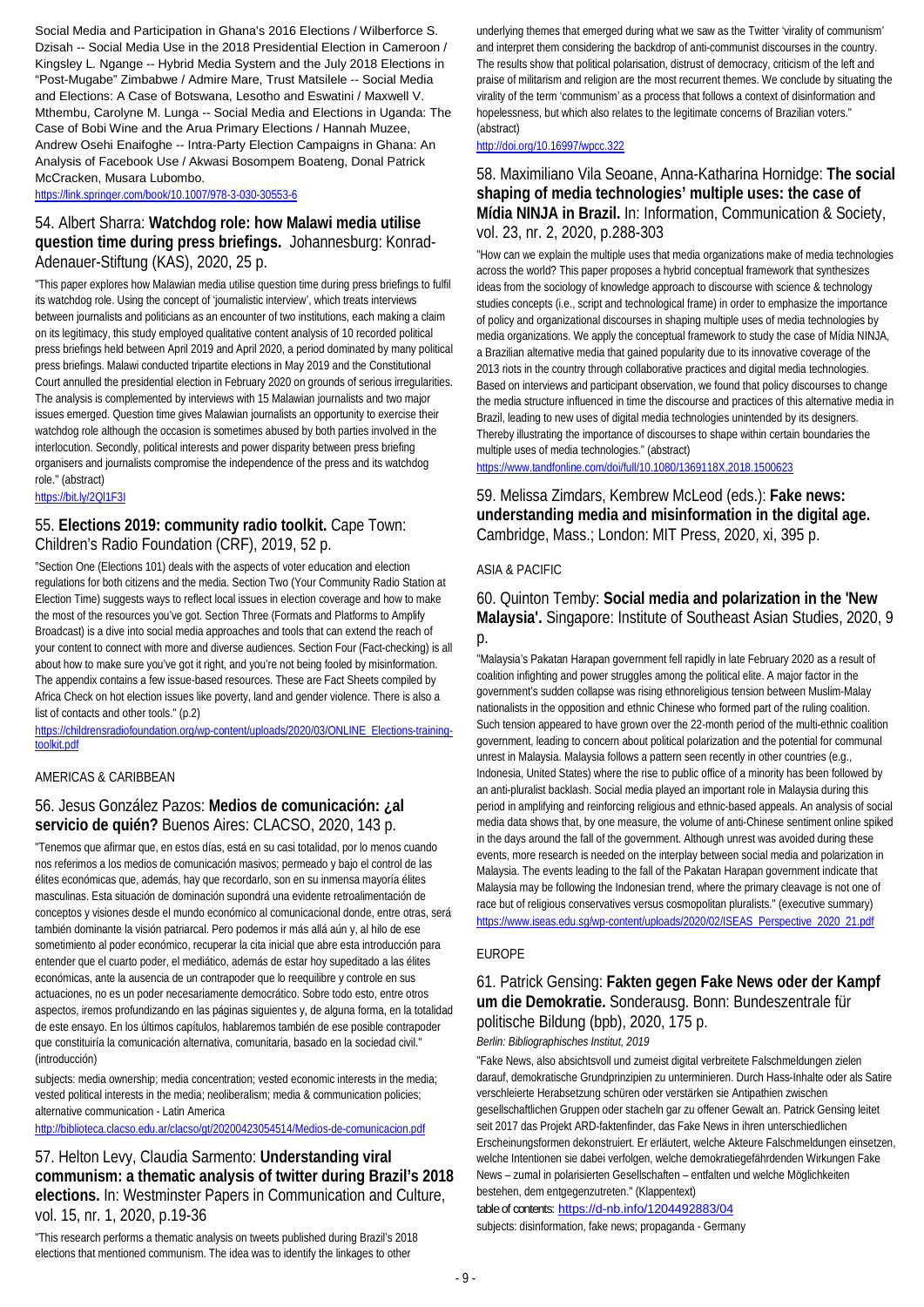#### 62. Andrew O'Donohue, Max Hoffman, Alan Makovsky: **Turkey's changing media landscape.** Washington, DC: Center for American Progress, 2020, 24 p.

"This report highlights numerous troubling developments in Turkey's media landscape. Distrust in the media has reached crisis proportions, with fully 70 percent of Turks viewing the media as dishonest.84 These doubts have formed the backdrop for rapid shifts in how Turks access political news and information, as citizens turn toward online outlets and social media platforms that are more independent of government control but are themselves often rife with misinformation. Such changes have created an increasingly fragmented media landscape, in which Turks of different political parties, ages, and regions are consuming news from very different sources. Unfortunately, many of these sources are unreliable, and none enjoys trust across the political spectrum. The political repercussions of these trends will deeply affect both Turkey and its Western allies. Indeed, these same challenges, including distrust of the media and severe political polarization, are afflicting numerous other NATO countries, from Poland to the United States.85 The growing prevalence of misinformation may further aggravate partisan divides and weaken accountability. Already it has undermined Turkey's response to the coronavirus pandemic." (p.16) <https://ampr.gs/2QlnEaQ>

#### 63. Laurence Thieux: **Les réseaux sociaux: une arme à double tranchant pour les mouvements sociaux et leur lutte contre le "pouvoir" en Algérie.** Barcelona: European Institute of the Mediterranean, 2020, 34 p.

"En Algérie, le poids des réseaux sociaux dans le renouvellement de l'engagement citoyen dans la vie politique et l'impact des mobilisations citoyennes sur le paysage politique sont étroitement liés à l'absence d'un environnement favorable à toute autre forme d'association et d'expression politique autonome en raison de la mise sous contrôle par l'État ou de la neutralisation de propositions qui viendraient remettre en question les équilibres de pouvoir qui ont dirigé le pays depuis des décennies. En ce sens, les réseaux sociaux ont permis l'émergence de nouveaux espaces de discussion et de coordination débouchant sur l'action collective et investis par de jeunes acteurs actifs et résolus à changer la donne. Les NTIC et les réseaux sociaux ont constitué ainsi une bouffée d'oxygène pour une société limitée dans son action et dans son expression en favorisant une participation citoyenne." (conclusions) subjects: cyber advocacy / digital activism: online political communication - Algeria <https://bit.ly/3hFTx9W>

### 64. Souad Souad Azizi: **L'internet au Maroc: militantismes, sociabilités et solidarités numériques.** Paris: L'Harmattan, 2019, 211 p.

Introduction / Souad Azizi -- De l'espace public concret à l'espace public virtuel: construction d'un nouvel espace d'expression ? / Khadija Karibi -- Le podcasting : une autre forme de militantisme numérique au Maroc / Malika Abentak & Noufissa Machkouri -- Nouvelles technologies, nouvelle sociabilité : l'usage de Facebook dans la relation conjugale / Fatima Mouhieddine -- L'internet des jeunes et les peurs des adultes : usages et représentations des réseaux sociaux au Maroc / Damiano Rama -- La vidéo en ligne de charité : espace de médiatisation de la vulnérabilité au Maroc / Hassan Atifi -- Changement social, TIC et associations de développement : communautés locales et genre / Noureddine Bahri, Abderrahim Bentaïbi et Thierry Desrues -- Jeunes séropositifs marocains et internet : la force d'un lien faible / Bouchaib Majdoul -- Les enjeux de l'accessibilité aux NTIC des personnes en situation de handicap : quelles implications sur les liens sociaux ? / Amal Bousbaa -- Marginalité des femmes à travers les images stéréotypées au sein des réseaux socionumériques : cas de Facebook / Myriem Narjis

subjects: digital media & communication; cyber advocacy / digital activism; podcasts; Facebook; digital media use: youth; internet & social media use; disabled people & communication / media; internet & social media use: women; ICTs and development - Morocco

### **Development Communication, Environmental Communication**

#### GENERAL & INTERNATIONAL

65. Archana Kapoor, Pinky Chandran: **Communicating the Sustainable Development Goals: a toolkit for community radio.**  New Delhi: Seeking Modern Applications for Real Transformation (SMART); UNESCO; UNICEF, 2020, 463 p.

"This toolkit aims to assist community radio stations to understand each of the 17 Goals, engage with different actors and stakeholders, map policies and initiatives at the level of both, central and state governments in India, and provide ideas for design of content and outreach campaigns. After reading this manual and completing the exercises listed we are confident that the community radio station representatives will be able to: 1. Understand and appreciate the SDGs; 2. Identify stakeholders within the geographical area of the station's broadcast; 3. Create discussion points with the community members and actively engage with other key stakeholders to produce relevant content and outreach activities." (introduction, p.23)

#### <https://unesdoc.unesco.org/ark:/48223/pf0000372773>

#### 66. Jessica Noske-Turner (ed.): **Communication for development: an evaluation framework in action.** Rugby (UK): Practical Action Publishing, 2020, xiii, 119 p.

"This book presents five cases that reflect on the experiences of using practices consistent with the 'Evaluating C4D framework' [published by June Lennie and Jo Tacchi in 2013]. Case studies are important to help move from a set of ideal principles to an understanding of how the framework may be operationalized within the actual realities of development institutions, organizations, and communities. The authors of each chapter focus on a few key principles from the framework and contextualize how they interpreted those principles in relation to various methods, models, and projects. As well as showing the usefulness and opportunities, they illustrate the challenges of balancing the various principles as well as real-world practical needs." (overview of the book, p.10) <https://doi.org/10.3362/9781780449968>

### 67. Jan Servaes (ed.): **Handbook of communication for development and social change.** Singapore: Springer, 2020, 2 vols.

"The book contains 85 chapters written by persons who have been on those frontlines of communication and development ... A variety of case studies appear in the book. For example, Kriss Barker and Fatou Jah -- in a chapter titled "Entertainment-Education in Radio: Three Case Studies from Africa" -- explore in detail projects in Nigeria, Burundi and Burkina Faso that used a communication intervention approach advanced by the Population Media Center. Other chapters in the Handbook take the reader to Spain, Kenya, South Africa, Kazakhstan, and beyond. Song Shi examines "ICTs and Modernization in China," revealing that assumptions and theories of the modernization paradigm have significantly influenced the policies and projects on ICT4D in contemporary China. And, Song Shi writes, discussion on the potential of other approaches in ICT4D in China has also emerged among scholars. Hina Ayaz discusses the "Multiplicity Approach in Participatory Communication" in Pakistan - - wherein the country adopted the Global Polio Eradication Initiative – only to run into negative perceptions and banning of polio vaccinations. However, a shift to a more successful approach, grounded in UNICEF's social mobilization and communityinvolvement communication strategy, brought significant success. While many of the Handbook case studies incorporate participation as a significant development factor, they also address a wide range of social and political issues including, for example, civic engagement, sexual harassment, empowerment, and community voices. In addition to an abundance of case studies from around the world, the Handbook delves into various research methods that are being used to understand and design communication for development and social change interventions ... Handbook editor Jan Servaes' own chapter (with Rico Lie), "Key Concepts, Disciplines, and Fields in Communication for Development and Social Change " identifies five clusters of concepts and practices that are evident in the field today and which determine the activities and approaches in communication for sustainable development and social change interventions: The clusters are (1) a normative cluster of concepts; (2) a cluster of concepts that sets an important context for communication activities for development; (3) a cluster of strategic and methodological concepts; (4) a cluster of concepts that relate to methods, techniques, and tools; and (5) a cluster of concepts that addresses the practices of advocacy, (participatory) monitoring and evaluation, and impact assessment. The authors extend their discussion into three subdivisions: (1) health communication, (2) agricultural extension and rural communication, and (3) environmental communication (including climate change communication). This leads the reader into issues related to (1) right to communicate; (2) education and learning; (3) innovation, science, and technology; (4) natural resource management; (5) food security; (6) poverty reduction; (7) peace and conflict; (8) children and youth, women, and senior citizens; and (9) tourism. Some of the forerunners of development communication have not been forgotten. In "Daniel Lerner and the Origins of Development Communication", Hemant Shah links Lerner's 1958 book Passing of Traditional Society to today's modernization and faith in technology to solve social problems. Also contributing to the foundation of this field is Paulo Freire who contributed much to idea that participation should be a vital part of the development dialogue. Ana Fernández-Aballí Altamirano's chapter on "The Importance of Paulo Freire to Communication for Development and Social Change" highlights his main work Pedagogy of the Oppressed as a "before-andafter" in the fields of education, research, and communication, initially in Latin America and later in both North and South. Particularly in the case of development communication and communication for social change, the author stresses, Freire's work had a definitive impact ..." (review by Royal Donald Colle, Journal of Development Communication, vol. 30 (2), p.92- 94)

<https://link.springer.com/referencework/10.1007/978-981-15-2014-3>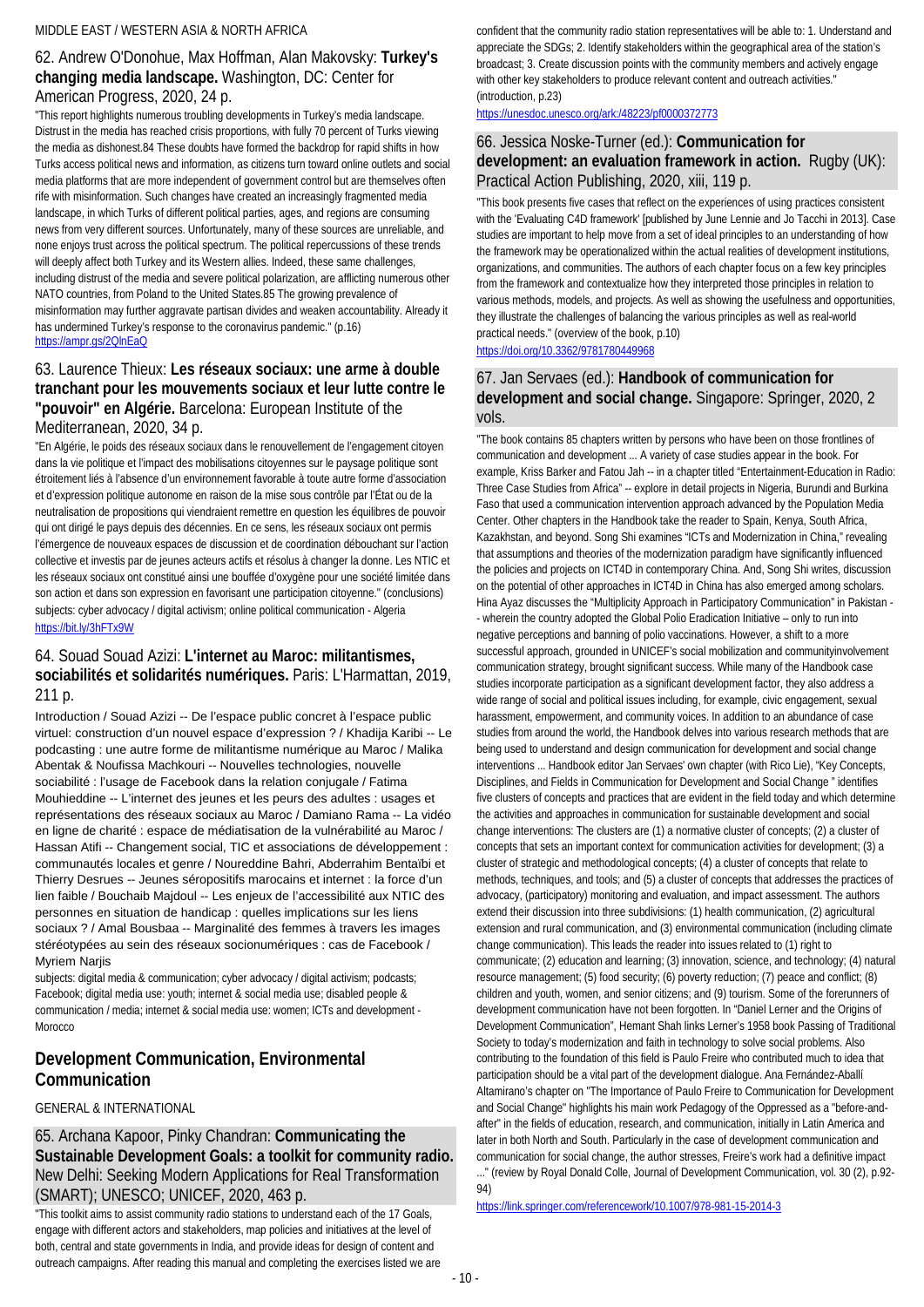### 68. Vibert C. Cambridge: **Milestones in communication and national development.** 3rd ed. In: Yahya R. Kamalipour (ed.): Global communication: a multicultural perspective. Lanham et al.: Rowman & Littlefield, 2020, p.128-147

"Several terms have been used over a 70-year period to describe the deliberate use of a social system's communication resources to develop and promote economic development and to sustain planned social change. Among the terms are: communication and national development, development support communication, project support communication, communication and development, communication for development, straegic communication, and, more recently, C4D (communication for development)." (p.128)

#### 69. Sigrid Kannengießer: **Nachhaltigkeit und das 'gute Leben' – Zur Verantwortung der Kommunikations- und Medienwissenschaft in digitalen Gesellschaften.** In: Publizistik, vol. 65, nr. 1, 2020, p.7-20

"Die Kommunikations- und Medienwissenschaft steht in digitalen Gesellschaften vor zentralen Herausforderungen und einer wissenschaftlichen und gesellschaftlichen Verantwortung. In diesem Artikel werden zwei zentrale Konzepte vorgestellt, mit denen sich die Kommunikations- und Medienwissenschaft zunehmend beschäftigen sollte, um den sozial-ökologischen Herausforderungen digitaler Gesellschaften zu begegnen: Nachhaltigkeit und das "gute Leben". Diese beiden theoretischen Konzepte, so wird in diesem Beitrag argumentiert, bergen das Potenzial für die Kommunikations- und Medienwissenschaft, sich mit aktuellen sozial-ökologischen Herausforderungen digitaler Gesellschaften zu auseinanderzusetzen, diese zu analysieren sowie Lösungsansätze von Akteuren aus Politik, Wirtschaft und Zivilgesellschaft (kritisch) zu betrachten." (S.7) subjects: communication for sustainable development; environmental communication; Good Living / Buen Vivir

<https://link.springer.com/article/10.1007/s11616-019-00536-9>

### 70. Robin Brady, Ruth van Dyke: **Stop The Traffik's organisational evaluation: executive summary.** Crackington Haven, Bude (UK): Robin's Trading Company, 2019, 12 p.

"Since its inception STOP THE TRAFFIK (STT) has been focused on creating a world where people are not bought and sold. To contribute towards this goal, STT has developed an intelligence-led prevention approach: informing its focus at a local, national and global level. STT believes that it delivers this approach using a model that it calls 'collect-analyse-share'. This evaluation was commissioned as part of STT's agreement with Comic Relief. The evaluation was co-designed between STT and the evaluators using a participatory approach and focused on the four change areas that STT would like to better understand its impact on: Prevention of human trafficking risk; Knowledge of signs and how to respond appropriately; Behaviour when coming across a potential trafficking situation or in order to prevent one; and Approach of the anti-trafficking sector, promoting collaboration, data use and sharing. This evaluation also considers STTs successes and challenges and any additional results that are highlighted." (p.2)

[https://www.stopthetraffik.org/download/stt-organisation-evaluation-2019-executive](https://www.stopthetraffik.org/download/stt-organisation-evaluation-2019-executive-summary/?wpdmdl=18924&masterkey=5e451cd20%20d2f6)[summary/?wpdmdl=18924&masterkey=5e451cd20 d2f6](https://www.stopthetraffik.org/download/stt-organisation-evaluation-2019-executive-summary/?wpdmdl=18924&masterkey=5e451cd20%20d2f6)

AMERICAS & CARIBBEAN

### 71. Juan Acevedo: **Para hacer historietas.** Octava ed. corregida y aument. Lima: Instituto de Estudios Peruanos (IEP), 2019, 309 p.

"La primera edición de 'Para hacer historietas' es de 1978 y nació de la experiencia de los talleres que Juan Acevedo impartió en el entonces naciente Villa El Salvador. El libro alcanzó repercusión internacional gracias a sus ediciones españolas, alemanas y brasileñas. Agotado hace más de 20 años, se publica ahora en su octava edición, nuevamente en el Perú; no obstante haber sido revisado y ampliado por su autor, conserva el espíritu original cuyo método y propósito es democratizar el lenguaje de la historieta." (publisher)

subjects: comics; educational comics & comics for development - Peru - manuals & training materials

### ASIA & PACIFIC

### 72. **Change the story, change the world. Annual report 2019- 2020.** Video Volunteers, 2020, 61 p.

"At Video Volunteers, we will always remember this year as the year that our network of correspondents came of age. They demonstrated their commitment not just to the work but to the organization; they proved to the world that Video Volunteers is a resilient organization, and thanks to them, we finished the year stronger than we began it. Though we did launch several new initiatives, this was a year where we consolidated our core work and reaffirmed our commitment to: Building the strongest network of activist journalists in rural India; Creating concrete, tangible impact in people's lives through local action campaigns; Broadening society's ideas of who is an expert, who deserves our attention and whose voice should be listened to." (introduction)

[https://www.videovolunteers.org/wp-content/uploads/2020/08/Final-Annual-report-2019-](https://www.videovolunteers.org/wp-content/uploads/2020/08/Final-Annual-report-2019-20.pdf) [20.pdf](https://www.videovolunteers.org/wp-content/uploads/2020/08/Final-Annual-report-2019-20.pdf)

### 73. Debapriya Bhattacharya, Towfiqul Islam Khan, Mostafa Amir Sabbih: **Role of media in delivering the SDGs: a mapping exercise on Bangladesh.** Dhaka: Centre for Policy Dialogue, 2020, 37 p.

"The present paper identifies five key roles of media in contributing to the SDGs delivery. These include: channeling information flow, ensuring proper monitoring and accountability, acting as an enabler of a 'culture of peace', upholding marginalised voices and facilitating the localisation of SDGs. Based on a mapping exercise on selected national and sub-national Bangla, English and online newspapers, this paper finds that among the five identified roles, the media in Bangladesh at present is primarily playing the role of channeling information flow. Media is also playing a watchdog role in a limited scale, while their participation in the SDGs accountability process is almost non-existent." (abstract) <https://bit.ly/2EyEIrM>

### 74. Jahnnabi Das: **Reporting climate change in the global North and South: journalism in Australia and Bangladesh.** London; New York: Routledge, 2019, 162 p.

Comparing climate change news -- Environmental, political and media systems -- News sources, journalism and the study -- Climate of interpretation: Australia and Bangladesh -- Sources of Australian climate change news -- Climate change news and sources in Bangladesh -- Australia and Bangladesh: conclusions

#### EUROPE

### 75. **Harnessing the power of social media: digital disruption of human trafficking in Lithuanian communities = Socialines žiniasklaidos svarba: kova su prekyba žmonemis skaitmenineje erdveje lietuviu bendruomenese.** London: Stop the Traffik; Humankind Research, 2020, 24 p.

"During 2019, together with key Lithuanian partners KOPŽI and Missing Persons Families Support Centre, we developed and implemented a prevention campaign to raise awareness of the labour exploitation of Lithuanian people in the UK or those considering travelling to the UK to find work. The campaign was comprised of videos published on social media, paid for by our partner Facebook, telling the story of a young man named Karolis who was offered a job in the UK that was too good to be true. It touches on the ways he was exploited, and his subsequent escape from his traffickers with the support of an NGO. The video signposted to relevant partners and a STOP THE TRAFFIK webpage with further information regarding labour rights in the UK. The overarching aim of the campaign was for people to watch the video and take positive action as a result. Alongside the campaign, specialist insight agency Humankind Research conducted a research and evaluation project aimed at informing the campaign content and evaluating its outcomes and impact." (p.4)

[https://www.stopthetraffik.org/download/lithuania](https://www.stopthetraffik.org/download/lithuania-summary/?wpdmdl=19010&refresh=5e8cabbc17f6f1586277308)[summary/?wpdmdl=19010&refresh=5e8cabbc17f6f1586277308](https://www.stopthetraffik.org/download/lithuania-summary/?wpdmdl=19010&refresh=5e8cabbc17f6f1586277308)

### 76. **Stop the traffik Lithuania campaign July 2019: initial evaluation report.** Stop the Traffik; Humankind Research, 2019, 44 p.

"The Lithuania (LT) campaign ran on Facebook (FB) and Instagram (IG) over the course of two weeks in July 2019, first in Lincolnshire, UK followed by Lithuania. The target audience was Lithuanians living in both Lithuania and Lincolnshire at risk of labour exploitation in the UK. The campaign was developed through secondary research carried out by Stop the Traffik (STT) and primary research with the target audience carried out by Humankind Research (HKR), an independent research agency specialising in social impact. Stop the Traffik also formed a new partnership with Santander, and continued their partnership with Barclays, to deliver frontline staff training in branch and facilitate community awareness raising in Boston. In total the campaign engaged 5 partners in Lithuania and 15 partners in the UK, with a focus on organisations working on the ground to directly support those vulnerable to or with experience of labour exploitation ... Through an evaluation based on interviews with audience members and key partners and supplemented with social media metrics and pre and post-campaign survey data, the campaign was found to be effective at encouraging the target audience to recognise and seek support for labour exploitation – an issue that is commonly silenced." (executive summary)

<https://www.stopthetraffik.org/download/lithuania-campaign-initial-evaluation-report/>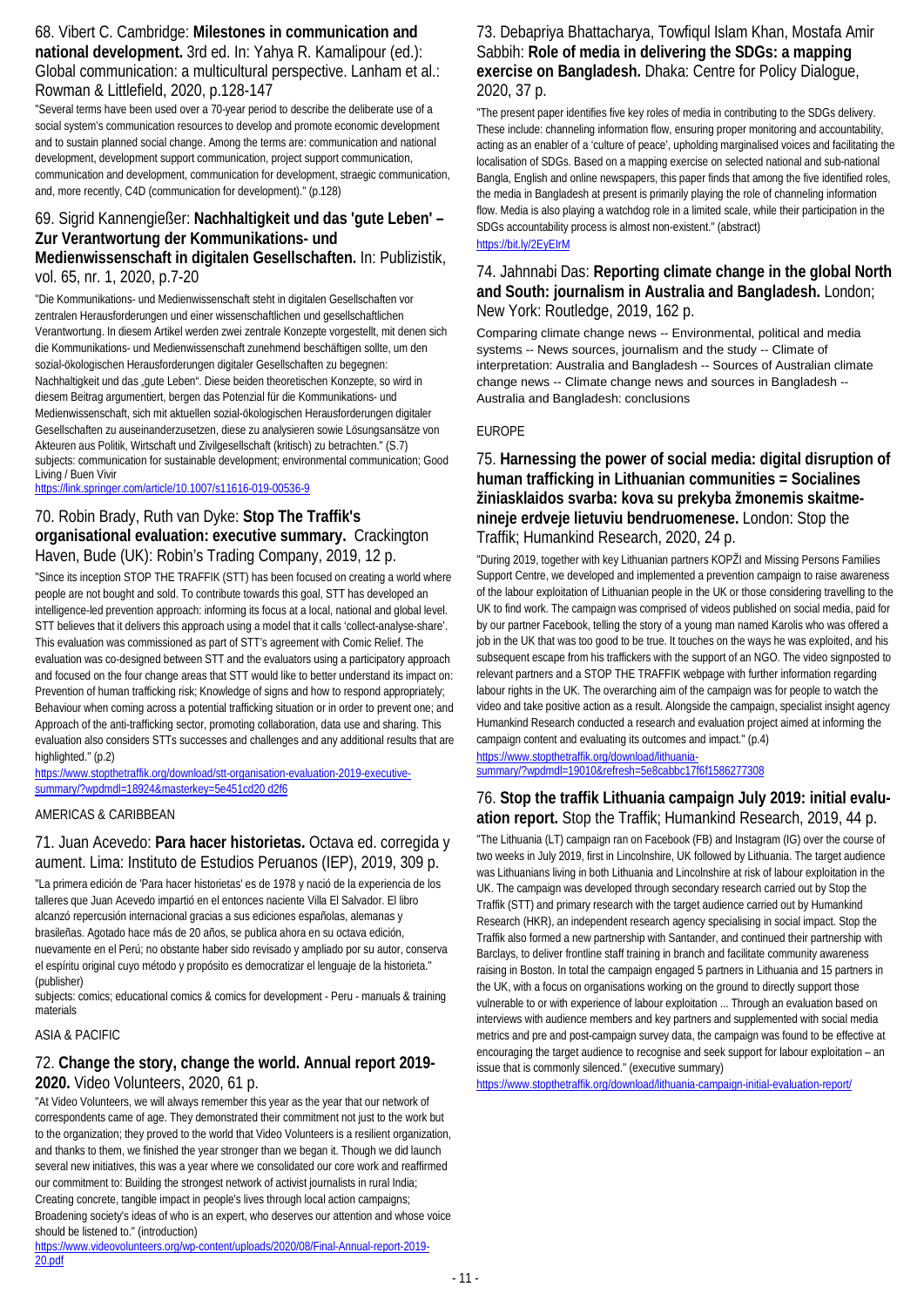## **Digitalisation & ICT for Development**

#### GENERAL & INTERNATIONAL

#### 77. Tim Davies, Stephen B. Walker, Mor Rubinstein, Fernando Perini: **The state of open data: histories and horizons.**  Capetown: African Minds; Ottawa: International Development Research Centre, 2019, xiii, 574 p.

"A decade ago, open data was more or less just an idea, emerging as a rough point of consensus for action among pro-democracy practitioners, internet entrepreneurs, open source advocates, civic technology developers, and open knowledge campaigners. Calls for "open data now" offered a powerful critique of the way in which governments and other institutions were hoarding valuable data paid for by taxpayers – data that if made accessible, could be reused in a myriad of different ways to bring social and economic benefits and democratic change. Ten years on, open data is much more than just an idea. First, it was a movement, and then a label applied to vast quantities of data from genomics and geospatial data to land registers, contracting, and parliamentary voting. Today, it's a term found on government portals, in global policy documents, and in job descriptions. Thousands of businesses around the world owe their existence or their growth to the release of open government data, and hundreds of civil society organisations have embraced open data as a key element of their social change toolkit. For a while, it may have been possible to identify a cohesive open data movement united by shared interests, working simply to gain access to more data and establishing the principle that government data should be open. However, as the movement has evolved, stakeholders have turned their focus to linking data use to specific needs and to questions of how to quantify the return on investment in advancing open data. Within this fast growing and organic open data movement, an ever-increasing number of networks and communities of practice have become more diverse, fluid, and cross-sectoral. So what is the open data movement today? What has it achieved over the last decade? Answering these questions is at the core of this publication. It is a collective effort to explore what we can learn from the past, to identify how to build on the investments made to date, and to look at how open data policy and practice have started to address challenges such as mainstreaming and sectorisation. Exploring these questions is not just important for historical purposes. It can yield important insights on how best to move forward. This publication is also an invitation to identify the issues that may sustain this broad coalition into the future." (introduction)

<https://www.idrc.ca/en/book/state-open-data-histories-and-horizons>

#### 78. **Digital Defenders Partnership: strategy 2020-2023.** Hivos, 2020, 36 p.

"Seven years since the establishment of the Digital Defenders Partnership by the Freedom Online Coalition, the challenges to Human Rights and Internet Freedom globally have mounted, while the movements in their defence remain diverse, creative, and resilient. In this context, DDP has evolved to become a flexible and effective ally in the ecosystem of support to these movements, expanding our programme of support from emergency funding to include creative and innovative projects aimed at supporting and respecting this diversity, creativity, and resilience. In the coming strategic period, DDP will focus on the consolidation and expansion of the aspects of our work considered to be of most value by our allies and beneficiaries: Incident Emergency Response; Sustainable Protection Support; Facilitation and Community Building. We will do this by increasing clarity and transparency in how we work; facilitating and actively promoting collaboration within the ecosystem; further deepening our support for local and regional capacities; and establishing mechanisms for learning and sharing best practices. All of this with the aim of ensuring that the Internet and digital technologies remain a fundamental force for positive change - free, open and accessible to those on the front lines of that change." (executive summary) <https://www.digitaldefenders.org/wp-content/uploads/2019/10/DDP-Strategy-2020-2023.pdf>

### 79. **Digital strategy 2020-2024.** Washington: USAID, 2020, 58 p.

"The digital strategy centers around two core, mutually reinforcing objectives: improve measurable development and humanitarian assistance outcomes through the responsible use of digital technology in USAID's programming; and strengthen the openness, inclusiveness, and security of country-level digital ecosystems. These objectives, and USAID's approach to achieving them, support the goals and principles outlined in key policy documents, including the USAID Policy Framework, the Department of State-USAID Joint Strategic Plan, and the U.S. National Cyber, National Security, and Counterterrorism Strategies. USAID will work to improve the efficiency and effectiveness of foreign assistance through the consistent and responsible use of digital technology in our development and humanitarian programming. Through our programmatic investments, USAID will work to strengthen the critical components of digital ecosystems that enable sustainable growth in a digital age: a sound enabling environment and policy commitment; robust and resilient digital

infrastructure; capable digital service providers and workforce; and, ultimately, empowered end-users of digitally enabled services." (executive summar, p.4) [https://www.ictworks.org/wp-content/uploads/2020/04/USAID\\_Digital\\_Strategy.pdf](https://www.ictworks.org/wp-content/uploads/2020/04/USAID_Digital_Strategy.pdf)

### 80. Barbora Bukovska: **Spotlight on artificial intelligence and freedom of expression.** Vienna: Organization for Security and Cooperation in Europe (OSCE), Representative on Freedom of the Media, 2020, 72 p.

"Artificial intelligence (AI) has become an increasingly important tool for shaping and arbitrating online information. It is increasingly, and often invisibly, used by both public authorities and private companies, and greatly impacts the way people seek, receive, impart and access information. Coupled with its ability to identify, surveil and track people, AI can seriously impede on the right to freedom of expression. This #SAIFE Paper puts a spotlight on AI and freedom of expression, and provides guidance and preliminary recommendations on how to effectively safeguard free speech when AI is deployed. (back cover) <https://www.osce.org/representative-on-freedom-of-media/456319>

### 81. Richard Maxwell, Toby Miller: **How green is your smartphone?** Cambridge: Polity Press, 2020, 160 p.

"Contrary to widespread claims, consumer electronics and other digital technologies are made in ways that cause some of the worst environmental disasters of our time - conflictminerals extraction, fatal and life-threatening occupational hazards, toxic pollution of ecosystems, rising energy consumption linked to increased carbon emissions, and e-waste. Nonetheless, a greener future is possible, in which technology meets its emancipatory and progressive potential." (publisher)

#### 82. Dhanaraj Thakur, Teddy Woodhouse et al.: **Meaningful connectivity: a new standard to raise the bar for internet access.** Alliance for Affordable Internet (A4AI), 2020, 18 p.

"The meaningful connectivity standard is a tool to raise the bar for internet access and set more ambitious policy goals for digital development. It sets minimum thresholds across the four dimensions of internet access that matter most to users. These are: Regular internet use | minimum threshold: daily use; An appropriate device | minimum threshold: access to a smartphone; Enough data | minimum threshold: an unlimited broadband connection at home or a place of work or study: A fast connection I minimum threshold: 4G mobile connectivity." (introduction)

<https://www.ictworks.org/wp-content/uploads/2020/05/Meaningful-Connectivity.pdf>

### 83. **Digital economy report 2019. Value creation and capture: implications for developing countries.** New York; Geneva: United Nations, 2019, 172 p.

"This first edition of the Digital Economy Report – previously known as the Information Economy Report - examines the scope for value creation and capture in the digital economy by developing countries. It gives special attention to opportunities for these countries to take advantage of the data-driven economy as producers and innovators – but also to the constraints they face – notably with regard to digital data and digital platforms. Digital advances have already led to the creation of enormous wealth in record time, but this is highly concentrated in a small number of countries, companies and individuals. Meanwhile, digitalization has also given rise to fundamental challenges for policymakers in countries at all levels of development. The Report presents recent trends and discusses key policies for value creation and capture in the digital economy, notably with regards to entrepreneurship, data, trade, competition, taxation, intellectual property and employment." (publisher) [https://unctad.org/en/PublicationsLibrary/der2019\\_en.pdf](https://unctad.org/en/PublicationsLibrary/der2019_en.pdf)

### 84. **SDG digital investment framework: a whole-of-government approach to investing in digital technologies to achieve the SDGs.** Geneva: International Telecommunication Union (ITU), 2019, 134 p.

"This paper sets out an SDG Digital Investment Framework which is intended to be the start of a new dialogue with the digital investment community, building on the global Call to Action presented at the UN General Assembly in 2018. It encourages a whole-of-government approach and sets out to help governments address key strategic investment questions and choose effective, scalable technology-based solutions – and in particular help them to consider using ICT Building Blocks for economies of scale and maximum return on investment. The SDG Digital Investment Framework is the first iteration of a process which aims to expand to include all of the main development priorities encompassed by the SDGs. In this first edition, it looks at some of the main development sectors such as agriculture, education and healthcare, and how technology can not just play an important part, but also be applied in a cross-sectoral fashion, in addressing the issues." (foreword) <https://toolkit-digitalisierung.de/app/uploads/2019/11/D-STR-DIGITAL.02-2019-PDF-E.pdf>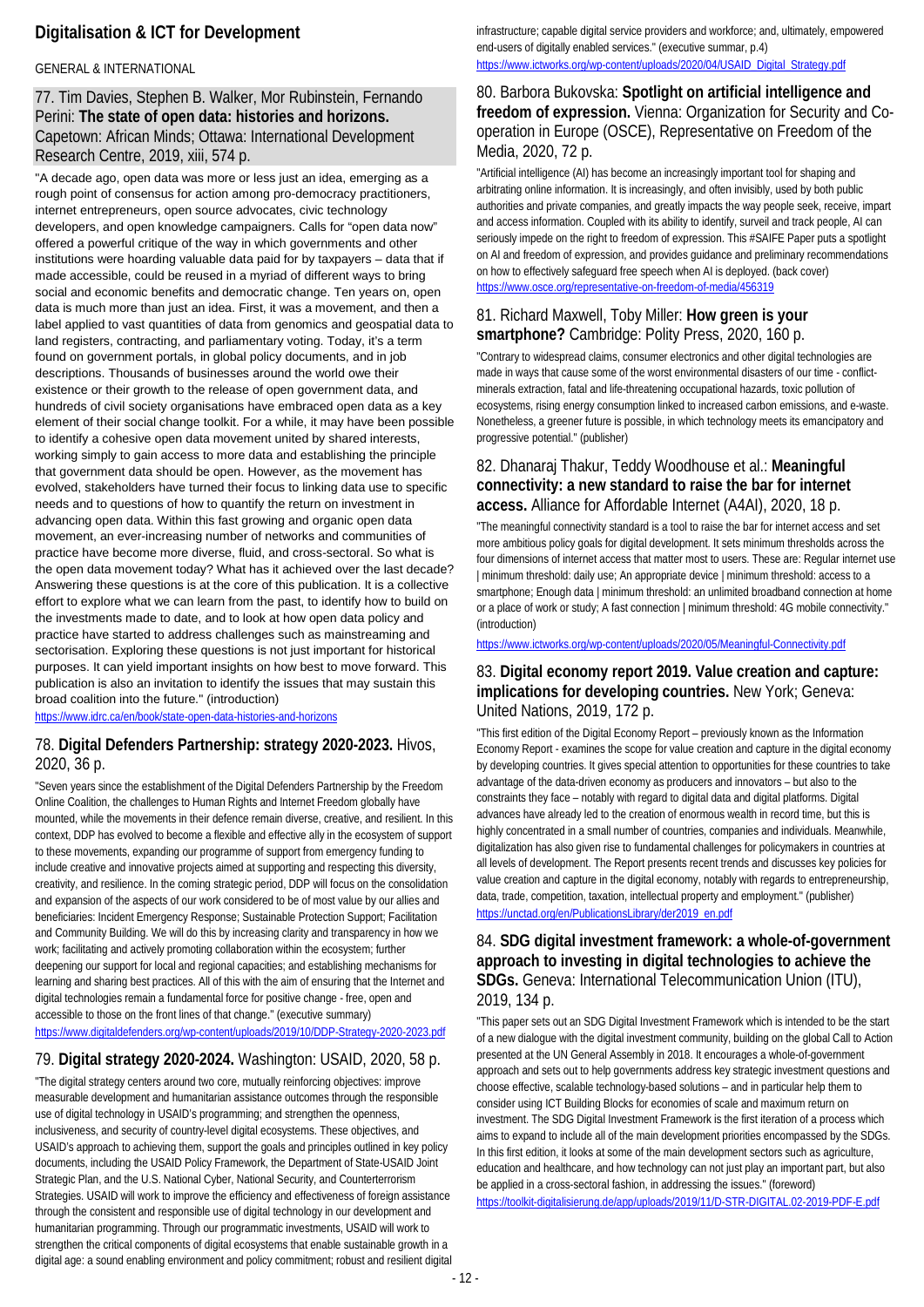### 85. **Tech for Good: Möglichkeiten und Grenzen digitaler Instrumente in der Entwicklungszusammenarbeit von Nichtregierungsorganisationen.** Berlin: Verband Entwicklungspolitik deutscher Nichtregierungsorganisationen (VENRO), 2019, 39 p.

"Längst hat der digitale Wandel auch die Entwicklungszusammenarbeit und die Humanitäre Hilfe verändert. Das Internet bietet die Chance, die Lebensbedingungen vieler Menschen durch Zugang zu Wissen und zu neuen Möglichkeiten der politischen und ökonomischen Teilhabe zu verbessern. Auch Nichtregierungsorganisationen (NRO) nutzen diese Chance bereits jetzt. Bildungs-, Ernährungs- oder Gesundheitsprojekte und viele andere Vorhaben profitieren vom Einsatz digitaler Technologien. Wie das geschieht, wollen wir mit dieser Publikation an Beispielen aus der Praxis zeigen. Nachahmung und Weiterentwicklung der hier vorgestellten Ansätze und Instrumente sind explizit erwünscht. Im

Digitalisierungsdiskurs geht es aber um mehr als die rein technische Innovation. Unsere Aufgabe als Nichtregierungsorganisationen ist es deshalb auch, uns den zentralen politischen Herausforderungen einer gerechten Digitalisierung zu stellen. Denn wer bereits jetzt ökonomisch und politisch gut dasteht, hat die größten Chancen, die Digitalisierung für sich nutzen zu können. Die sogenannte digitale Kluft betrifft sehr häufig Frauen und ländliche Bevölkerungen, die einen deutlich schlechteren Zugang zu digitalen Dienstleistungen haben. Auch Gruppen, die aus ethnischen oder anderen Gründen benachteiligt werden, sind oft aufgrund fehlender oder schlechter Infrastruktur vom Zugang ausgeschlossen. Darüber hinaus begegnen uns in der Digitalwirtschaft Phänomene, die uns auch in anderen Bereichen zu schaffen machen: Monopolstellungen multinationaler Großkonzerne, ungenügende rechtliche Rahmensetzungen für Unternehmen und das Streben nach maximalen Gewinnen auf Kosten von Mensch und Umwelt. Hinzukommen Orwellsche Alpträume totaler Kontrolle und Überwachung. Neue Technologien können einen wichtigen Beitrag zu Erreichung entwicklungspolitischer Ziele leisten. Sie können Entwicklung aber auch behindern oder gar negative Folgen für die Menschen vor Ort haben. Genau deswegen ist die Auseinandersetzung mit dem digitalen Wandel und dessen Steuerung eine zunehmend bedeutende entwcklungspolitische Aufgabe für Nichtregierungsorganisationen." (Vorwort)

subjects: ICT development assistance; digitalization; nonprofit organizations / NGOs [https://toolkit-digitalisierung.de/app/uploads/2020/01/NRO-Report\\_TechForGood\\_v04.pdf](https://toolkit-digitalisierung.de/app/uploads/2020/01/NRO-Report_TechForGood_v04.pdf)

86. Jan van Dijk: **The digital divide.** Cambridge: Polity Press, 2019, vi, 184 p.

What is the digital divide? -- Research and theory of the digital divide --Motivation and attitude -- Physical access -- Digital and 21st-century skills usage inequality -- Outcomes -- Social and digital inequality -- Solutions to soften the digital divide

87. Martina Fromhold-Eisebith, Ulrike Grote, Ellen Matthies, Dirk Messner, Karen Pittel, Hans-Joachim Schellnhuber, Ina Schieferdecker, Sabine Schlacke, Uwe Schneidewind et al.: **Unsere gemeinsame digitale Zukunft.** Berlin: Wissenschaftlicher Beirat der Bundesregierung Globale Umweltveränderungen (WBGU), 2019, xxviii, 485 p.

"So wie der Brundtland-Bericht mit dem Titel "Unsere gemeinsame Zukunft" 1987 das Konzept der nachhaltigen Entwicklung entworfen hat, skizziert der WBGU in diesem Gutachten "Unsere gemeinsame digitale Zukunft" das Konzept der digitalisierten Nachhaltigkeitsgesellschaft. Dieses Gutachten stellt die bisher größte Herausforderung dar, der sich der WBGU seit seiner Gründung im Rio-Jahr 1992 gestellt hat: in intellektueller, in politischer und in ethischer Hinsicht. Denn der WBGU dehnt den Analyseraum über seinen Kernkompetenzbereich hinaus aus, weil das künftige Schicksal der planetarischen Umwelt massiv vom Fortgang der digitalen Revolution abhängen wird. Er mischt sich in einen gesellschaftlichen Diskurs ein, der immer hektischer geführt wird, weil es um die globale Innovationsführerschaft im 21. Jahrhundert geht. Und er versucht, Antworten auf Kernfragen zu finden – Fragen nach der mittelfristigen Zukunft, ja sogar nach dem schieren Fortbestand des Anthropos auf der Erde. Nur wenn es gelingt, die digitalen Umbrüche in Richtung Nachhaltigkeit auszurichten, kann die Nachhaltigkeitstransformation gelingen. Digitalisierung droht ansonsten als Brandbeschleuniger von Wachstumsmustern zu wirken, die die planetarischen Leitplanken durchbrechen. Nachhaltigkeitspioniere müssen die Chancen von Digitalisierung nutzen und zugleich deren Risiken einhegen." (Zusammenfassung, s.1) subjects: sustainable development - position papers & recommendations [https://toolkit-digitalisierung.de/app/uploads/2020/01/wbgu\\_hg2019.pdf](https://toolkit-digitalisierung.de/app/uploads/2020/01/wbgu_hg2019.pdf)

#### 88. Amy Webb: **The big nine: how the tech titans and their thinking machines could warp humanity.** New York: Public Affairs, 2019, 320 p.

The Big Nine who will determine the future of artifical intelligence (AI) - Google, Amazon, Apple, Microsoft, IBM, and Facebook in America; and Baidu, Alibaba, and Tencent in China serve masters with conflicting interests. Wall Street wants profit now without regard to consequences. The Chinese government wants citizens cowed by social controls. These companies are likely to deliver what their respective masters want - decisions that are

increasingly out of whack with humanity's best interests. Yet there is still time to choose the right path. In three eye-opening scenarios - optimistic, pragmatic, catastrophic - Webb forecasts the potential directions AI could take. If the Big Nine change course from a path now leading to disaster, AI could indeed be a boon for humanity. If not, our democratic ideals could implode." (back cover)

#### AFRICA, SUB-SAHARAN

### 89. Nicolas Friederici, Michel Wahome, Mark Graham: **Digital entrepreneurship in Africa: how a continent is escaping Silicon Valley's long shadow.** Cambridge: MIT Press, 2020, 323 p.

"In recent years, Africa has seen a digital entrepreneurship boom, with hundreds of millions of dollars poured into tech cities, entrepreneurship trainings, coworking spaces, innovation prizes, and investment funds. Politicians and technologists have offered Silicon Valley– influenced narratives of boundless opportunity and exponential growth, in which internetenabled entrepreneurship allows Africa to "leapfrog" developmental stages to take a leading role in the digital revolution. This book contrasts these aspirations with empirical research about what is actually happening on the ground. The authors find that although the digital revolution has empowered local entrepreneurs, it does not untether local economies from the continent's structural legacies. Drawing on a five-year research project, the authors show how entrepreneurs creatively and productively adapt digital technologies to local markets rather than dreaming of global dominance, achieving sustainable businesses by scaling based on relationships and customizing digital platform business models for African infrastructure challenge. The authors examine African entrepreneurial ecosystems; show that African digital entrepreneurs have begun to form a new professional class, becoming part of a relatively exclusive cultural and economic elite; and discuss the impact of Silicon Valley's mythologies and expectations." (publisher)

<https://direct.mit.edu/books/book/4850/Digital-Entrepreneurship-in-AfricaHow-a-Continent>

#### 90. Jo Helle-Valle, Ardis Storm-Mathisen: **Media practices and changing African socialities: non-media-centric perspectives.**  New York; Oxford: Berghahn, 2020, 250 p.

Media Practices and Changing African Socialities: Non-media-centric Perspectives / Jo Helle-Valle and Ardis Storm-Mathisen -- **Part I: Economy.** 1. Digital Development Imaginaries, Informal Business Practices and the Platformisation of Digital Technology in Zambia / Wendy Willems -- 2. Botswana's Digital Revolution: What's in it? / Ardis Storm-Mathisen and Jo Helle-Valle -- **Part II: Gender and Social Relations.** 3. Bolingo ya face: Digital Marriages, Playfulness and the Search for Change in Kinshasa / Katrien Pype -- 4. Texting Like A State: Knowledge and Change in a National mHealth Programme / Nanna Schneidermann -- 5. New Ways of Making Ends Meet? On Batswana Women, Their Uses of the Mobile Phone – and Connections Through Education / Ardis Storm-Mathisen -- **Part III: Localities and New Media.** 6. The Public Inside Out: Facebook, Community and Banal Activism in a Cape Town Suburb / Nanna Schneidermann -- 7. From No Media to All Media: Domesticating New Media in a Kalahari Village / Jo Helle-Valle -- Afterword: The Electronic Media in Africa, with an Addendum from Mauritius / Thomas Hylland Eriksen.

#### 91. Bruce Mutsvairo, Massimo Ragnedda (eds.): **Mapping the digital divide in Africa: a mediated analysis.** Amsterdam: Amsterdam University Press, 2019, 278 p.

**Section I: Foundations and Theory.** 1. Comprehending the digital disparities in Africa / Bruce Mutsvairo & Massimo Ragnedda -- 2. Conceptualizing the digital divide / Massimo Ragnedda -- 3. From Global to Local, Metropolitan to the village. A Case for definitional and contextoriented approach to examining the 'digital divide' / Tenford Chitanana -- 4. Technology and the democratic space in Africa: A re-examination of the notion of 'digital divide' / Muhammed Musa -- **Section II: Social Inclusion and Digital Exclusion.** 5. The partially digital: Internet and South African youth / Toks Oyedemi -- 6. Online football fandom as a microcosm of the digital participation divide in Zimbabwe / Lyton Ncube -- 7. The discourse of digital inclusion of women in Rwanda's media: A thematic analysis of Imvaho Nshya and The New Times newspapers / Margaret Jjuuko and Joseph Njuguna -- **Section III: Cultural, Social and Economic Paradigms.** 8. The digital divide and film / Beschara Karam -- 9. Digital divide or information divide: Interrogating Telecommunication Penetration measurements in communal African Societies / Chika Anyanwu -- 10. Exploring how mobile phones mediate bonding, bridging and linking social capital in a South African rural area / Lorenzo Dalvit and Mbalenhle Buthelezi -- 11. Bridging the Digital Gap in Sub-Saharan Africa: A Critical Analysis of Illiteracy and Language Divide / Steven Sam -- 12. Kenya's 'mobile agriculture' discourse: unpacking notions of technology, modernisation and development / Sara Brouwer

<https://www.aup.nl/nl/book/9789462986855/mapping-the-digital-divide-in-africa>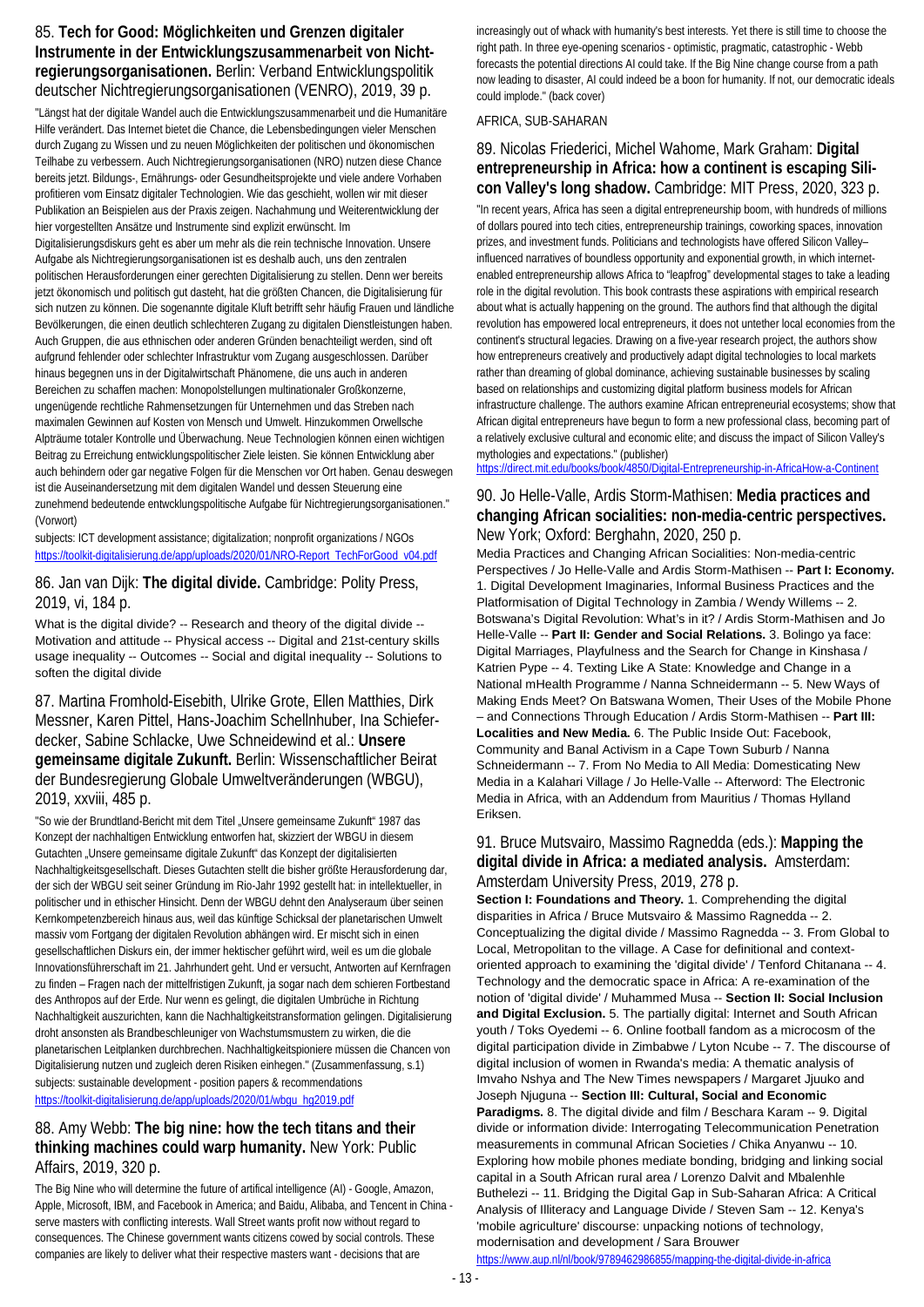#### AMERICAS & CARIBBEAN

### 92. Roberto Jesús González: **Connected: how a Mexican village built its own cell phone network.** Oakland: University of California Press, 2020, xiii, 259 p.

"This is the true story of how, against all odds, a remote Mexican pueblo built its own autonomous cell phone network--without help from telecom companies or the government. Anthropologist Roberto J. González paints a vivid and nuanced picture of life in a Oaxaca mountain village and the collective tribulation, triumph, and tragedy the community experienced in pursuit of getting connected. In doing so, this book captures the challenges and contradictions facing Mexico's indigenous peoples today, as they struggle to wire themselves into the 21st century using mobile technologies, ingenuity, and sheer determination. It also holds a broader lesson about the great paradox of the digital age, by exploring how constant connection through virtual worlds can hinder our ability to communicate with those around us." (back cover)

#### EUROPE

### 93. Leonie Beining, Peter Bihr, Stefan Heumann: **Towards a European AI and society ecosystem: why we need it and how to empower it to shape Europe's way on AI.** Berlin: Stiftung Neue Verantwortung, 2020, 48 p.

EU policy-making capacity must be supported by a broader ecosystem of stakeholders and experts especially from civil society. This AI & Society Ecosystem, a subset of a broader AI Ecosystem that also includes industry actors, is essential in informing policy-making on AI, as well as holding the government to its self-proclaimed standard of promoting AI in the interest of society at large. We propose the ecosystem perspective, originating from biology and already applied in management and innovation studies (also with regard to AI). It captures the need for diversity of actors and expertise, directs the attention to synergies and connections, and puts the focus on the capacity to produce good outcomes over time. We argue that such a holistic perspective is urgently needed if the EU wants to fulfil its ambitions regarding trustworthy AI. The report aims to draw attention to the role of government actors and foundations in strengthening the AI & Society Ecosystem. The report identifies ten core functions, or areas of expertise, that an AI & Society Ecosystem needs to be able to perform – ten areas of expertise where the ecosystem can contribute meaningfully to the policy debate: Policy, technology, investigation, and watchdog expertise; Expertise in strategic litigation, and in building public interest use cases of AI; Campaign and outreach, and research expertise; Expertise in promoting AI literacy and education; and sector-specific expertise. In a fully flourishing ecosystem these functions need to be connected in order to complement each other and benefit from each other. https://www.stiftungnv.de/sites/default/files/towards\_a\_european\_ai\_society\_ecosystem\_0.pdf

### 94. Josef Trappel (ed.): **Digital media inequalities: policies against divides, distrust and discrimination.** Göteborg: Nordicom, 2019, 288 p.

"Inequalities are the unwanted companions of media and communication. Traditional analogue mass media were criticized for creating inequalities by being biased, serving hegemonic interests, and accumulating far too much power in the hands of mighty industrial conglomerates. Under the digital regime, most inequalities survived, and new ones occurred. Knowledge gaps transformed into digital divides, news journalism is challenged by social networking sites, and global corporate monopolies outperform national media companies. Algorithmic selection, surveillance, Big Data and the Internet of Things are creating new inequalities which follow traditional patterns of class, gender, wealth and education. This book revisits old and new media and communication inequalities in times of digital transition." (back cover)

<https://bit.ly/2EqFnvl>

### **Disaster & Humanitarian Crisis Communication**

#### GENERAL & INTERNATIONAL

#### 95. **Suffering in silence: the 10 most under-reported humanitarian crises of 2019.** Care International, 2020, 19 p. *also published in German*

"With CARE's fourth global 'Suffering In Silence' report, we are starting to see a trend of certain countries annually remaining on the list of the most under-reported crises. While we expanded the analysis in 2019 by including Spanish and Arabic online media coverage (in addition to English, French and German), the results are surprisingly similar to previous years: 6 of the 10 crises had already appeared in the ranking at least twice in the past three years; 9 of the 10 crises take place on the African continent. They range from drought to displacement, conflict, epidemics and food insecurity. In order to address these recurrences, we need to ask: what are the factors that contribute to the silent suffering? The duration of a crisis may play a role, along with its effect on, or how it is affected by, international

geopolitics. The European Commission defines a forgotten humanitarian crisis as a severe and protracted humanitarian situation in which people receive little to no international aid. In addition, there is a lack of political will to end the crisis as well as a lack of media attention, meaning the crisis develops beyond public perception." (introduction, p.5) [https://www.carefrance.org/ressources/themas/1/8e6105e-8528-](https://www.carefrance.org/ressources/themas/1/8e6105e-8528-01202020_Report_Suffering-I.pdf) [01202020\\_Report\\_Suffering-I.pdf](https://www.carefrance.org/ressources/themas/1/8e6105e-8528-01202020_Report_Suffering-I.pdf)

#### 96. **The world's most neglected displacement crises.**  Norwegian Refugee Council (NRC) , 2020, 14 p.

"Each year, the Norwegian Refugee Council (NRC) publishes the list of the ten most neglected displacement crises in the world, to shine a spotlight on these forgotten emergencies. This is the list for 2019. Although humanitarian assistance should be based on needs alone, some crises receive more attention and support than others. This neglect can be a result of a lack of geopolitical interest. Or the people affected may seem too far away for many to identify with. Neglect can also be the result of the lack of willingness to compromise by parties to political conflicts, creating protracted crises and growing donor fatigue. The aim in publishing this list is to focus on the plight of people whose suffering rarely makes international headlines. More information and knowledge about these people and the crises surrounding them is a first important step towards improving their lives. The list has been created based on three criteria: lack of political will, lack of media attention and lack of economic support. All displacement crises\* resulting in more than 200,000 displaced people have been analysed – 41 crises in total." (p.2)

<https://reliefweb.int/sites/reliefweb.int/files/resources/1260983.pdf>

### 97. **Common services for communication and community engagement: national and sub-national platforms. A status update.** CDAC Network, 2020, 29 p.

"It has been widely agreed that national platforms for Communication and Community Engagement (CCE) are essential for making progress toward greater participation and accountability in humanitarian response. A policy paper describing this in detail was produced by the CDAC Network in 2016, supported by our How-To Guide for organisations interested in establishing such platforms. By 'platforms', the network refers to innovative coordination mechanisms that bring together community engagement activities and sit within, or influence, overall response leadership. These ensure community engagement efforts are coordinated, systemic and locally-led. This Status Update February 2020 outlines the context, leads, donors and challenges and opportunities of 23 national and regional platforms in 22 countries that are currently operating." (CDAC website)

[http://www.cdacnetwork.org/contentAsset/raw-data/49032e2b-cde3-4e6b-853d-](http://www.cdacnetwork.org/contentAsset/raw-data/49032e2b-cde3-4e6b-853d-5d59b9ac5cb7/attachedFile)[5d59b9ac5cb7/attachedFile](http://www.cdacnetwork.org/contentAsset/raw-data/49032e2b-cde3-4e6b-853d-5d59b9ac5cb7/attachedFile)

#### 98. Neil Dufty: **Disaster education, communication and engagement.** Hoboken, NJ: Wiley-Blackwell, 2020, xi, 312 p.

Disasters and learning -- Disaster ECE -- ECE across the disaster management cycle -- The importance and usefulness of disaster ECE -- Exploring relevant research fields -- Designing effective disaster ECE plans and programs -- Disaster ECE principles -- Disaster ECE content -- Disaster ECE methods -- Understanding communities and their risks -- Learners -- Disaster ECE programs and plans

### 99. Marouf Arif Hasian: **Communicating during humanitarian medical crises: the consequences of silence or "témoignage".**  Lanham; Boulder; New York: Lexington Books, 2019, ix, 294 p.

ICRC non-interventionism and Spanish gas attacks in Morocco, 1921-1926 - - The international committee of the Red Cross, Swiss nationalism, and debates over Holocaust silences -- The Nigeria-Biafra War and promotion of the principle of témoignage by Médecins sans Frontières -- The 1984-1986 Ethiopian famine, relocations, and ouster of MSF from famine relief efforts -- The MSF 2014 warnings about the advent of the "West African" ebola epidemic -- Tèmoignage, the 2015 Kunduz bombing incident, and allegations of "war crimes" -- Counterterrorism and the "weaponization" of medical humanitarianism during the 21st century

#### AFRICA, SUB-SAHARAN

### 100. Rachel Maher: **Situational analysis of communication, community engagement and accountability in Burkina Faso.**  CDAC Network, 2020, 17 p.

#### *also published in French*

"Burkina Faso is dramatically confronted with the consequences of violence, persistent food insecurity and malnutrition. Five of the thirteen regions of the country are particularly affected, and the humanitarian situation has been steadily deteriorating since 2017 with a peak observed in the second half of 2019. In total, 2.2 million people face crucial unmet needs created by the deterioration of their living conditions; among them more than 918,000 people are in need of services linked to their survival. Efforts are underway to scale up the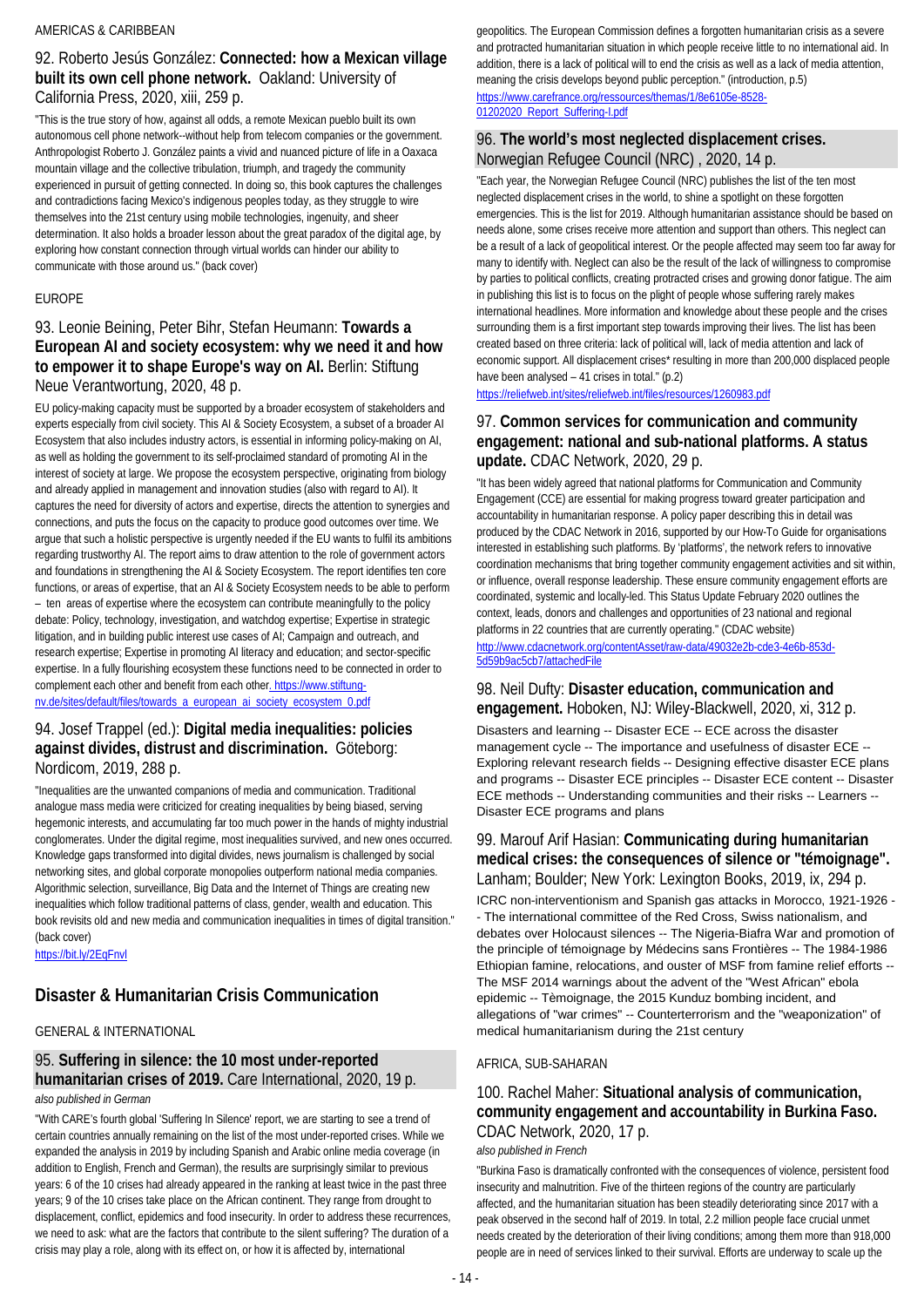response to cope with these escalating needs. In late October 2019, the Humanitarian Country Team was activated in Burkina Faso, replacing the Humanitarian-Development Country Team, to enable dedicated leadership in coordination and information management. And between December 2019 and January 2020, the CDAC Network – in partnership with Ground Truth Solutions and with funding from the H2H Network and with the assistance of UN agencies and CDAC members operating in the country – undertook a scoping mission to the country to assess the status, current strengths and needs related to response-wide Communication, Community Engagement and Accountability." (CDAC website) [http://www.cdacnetwork.org/contentAsset/raw-data/f6bb73ed-7c09-4e2f-8f7e-](http://www.cdacnetwork.org/contentAsset/raw-data/f6bb73ed-7c09-4e2f-8f7e-34d6c5564433/attachedFile)[34d6c5564433/attachedFile](http://www.cdacnetwork.org/contentAsset/raw-data/f6bb73ed-7c09-4e2f-8f7e-34d6c5564433/attachedFile)

### **Economics & Management of Media**

#### AFRICA, SUB-SAHARAN

#### 101. Patrick Malope et al.: **The economic contribution of copyright-based industries in Botswana.** Geneva: World Intellectual Property Organization (WIPO); Botswana Institute for Development Policy Analysis (BIDPA), 2019, vi, 64 p.

"The results of the study indicate that copyright industries make a significant contribution to the national economy of Botswana. In 2016, these industries contributed 5.46 per cent to value added and 2.66 per cent to the total labor force; meanwhile, in foreign trade they contributed 1.28 per cent to exports and 3.47 per cent to imports, yielding a negative trade balance of 1,988.80 million Botswana Pula, as imports exceeded exports by this amount ... The contribution of the copyright industries in Botswana compares well with that of other countries, especially in Africa, that have undertaken similar studies. They contribute 5.46 per cent to value added compared to 11.1 per cent in the USA, which is the global highest. In Africa, Botswana's contribution is the highest, followed by Kenya's at 5.3 per cent. In terms of employment, the highest contribution is 11.1 per cent in the Philippines and the lowest is 1.9 per cent, in Ukraine, while Botswana's contribution stands at 2.66 per cent. Compared to other African countries, Botswana contributes the least to employment." (executive summary, p.7)

#### [https://www.wipo.int/export/sites/www/copyright/en/performance/pdf/econ\\_contribution\\_cr\\_b](https://www.wipo.int/export/sites/www/copyright/en/performance/pdf/econ_contribution_cr_bw.pdf) [w.pdf](https://www.wipo.int/export/sites/www/copyright/en/performance/pdf/econ_contribution_cr_bw.pdf)

#### AMERICAS & CARIBBEAN

102. Emily Goligoski, Matt Thompson: **Membership in news & beyond: what media can learn from other member-driven movements.** Austin: Knight Center for Journalism in the Americas, 2019, 45 p.

*also published in Portuguese and Spanish*

"The traditional financial models for news are dying. Could churches, environmental movements, and open source communities hold clues to its survival? We're at a moment of profound transition and successive crisis for news. Our mission is to explore how membership models might help. A key takeaway from our research over the past 12 months is that membership models are fundamentally different from subscription or product models- and that they require whole new methods and mindsets to be successful. Membership isn't just "subscription by another name" (though it's often referenced that way), or about giving consumers access to a product. It's participation in a larger cause that reflects what they want to see in civil society. In membership, there's a different "social contract" or "value proposition" between the site and its members. At the basic level of: What do you give? What do you get? Subscribers pay their money and get access to a product. But members join the cause and participate because they believe in it." (executive summary) <https://bit.ly/2FSUBcF>

#### ASIA & PACIFIC

#### 103. **Myanmar media's response to COVID-19.** New York: Media Development Investment Fund (MDIF), 2020

"In June 2020, MDIF conducted a survey of 36 Myanmar media outlets to gather information about the impact of COVID-19 on their businesses between March and May. They represent a mix of national media, as well as local media from the ethnic states and regions. Their operations are of various sizes: three media have 70-150 sta.., 7 have 20-69, and 26 have 1- 19. All the media surveyed felt the impact of COVID-19 almost immediately. Not surprisingly, as this has generally been the experience of media worldwide, commercial revenue decline was often dramatic: half of the survey respondents reported more than a 75% drop in income. Thirty-two of the 36 respondents had advertising revenue prior to the start of the pandemic, and all of them reported that it was negatively a..ected. All 19 media with print products were obliged to either reduce or even halt production. In response to collapsing revenues, 31 of the 36 survey respondents instituted spending cuts between March and May including, in some cases, cutting salaries and staff. Even as they reeled from the economic impact, Myanmar media also had to adapt their working environments. All the media surveyed quickly instituted work from home practices or else established social distancing in

their o..ces and provided protective equipment for their staff. At the same time, more than half of the media reported having to contend with safety and security challenges. These came in the form of restrictions on movement, websites being blocked, on and offline surveillance, staff harassment and arrests. In common with media in other countries, one bright spot in this bleak picture has been audience growth. MDIF's survey found that almost all media saw both their digital audiences, and audience engagement, increase. This had a positive knock-on effect for the media, with 30 respondents reporting that during this period they were able to strengthen their digital skills and knowledge due to the increased focus on their online content. The good news that 21 of the 31 respondents that sought emergency funding during the survey period obtained it, is tempered by the reality that the impact of COVID-19 has been deep and will be long lasting. The future for media in Myanmar is precarious." (introduction)

<https://www.mdif.org/mmp-survey/>

#### EUROPE

#### 104. Eduardo Suárez: **How to build a successful subscription news business: lessons from Britain and Spain.** Oxford: Reuters Institute for the Study of Journalism, 2020, 79 p.

"The paper explores what news companies with reader revenue models are doing through structured interviews with 26 media executives from 15 news organisations. Some of these outlets run digital subscriptions. Others have reader revenue models with a less transactional value proposition. Most of them are based in Spain and the United Kingdom. Some are based in other European countries such as Denmark, Sweden, Italy and France. The paper doesn't analyze either the virtues of different pay models or the price of the offerings of every particular newspaper. Its main goal is to explain the strategies news outlets are applying to deal with the profound changes required by a subscription business in the hope that some could be used by other news organisations elsewhere." (website Reuters Institute) [https://reutersinstitute.politics.ox.ac.uk/sites/default/files/2020-](https://reutersinstitute.politics.ox.ac.uk/sites/default/files/2020-02/Eduardo_Suarez_Digital_subscriptions_fellowship_paper.pdf) [02/Eduardo\\_Suarez\\_Digital\\_subscriptions\\_fellowship\\_paper.pdf](https://reutersinstitute.politics.ox.ac.uk/sites/default/files/2020-02/Eduardo_Suarez_Digital_subscriptions_fellowship_paper.pdf)

#### 105. **Advertising market in Albanian media.** Tirana: Albanian Media Institute, 2019, 54 p.

"The advertising market in Albania is relatively small, especially in regard to the large number of media that exist in the country. The market clearly favours televisions, which receive the lion's share of the advertising. While the print media is in continuous decline, online media's advertising share has increased significantly, even though the role of the television in absorbing advertising funds is as strong as it has ever been. The radio continues to have its own small, but consolidated niche in this advertising market. The transparency in the media market in Albania continues to be low; both in terms of measurement of audience on one hand, and, consequently, on the criteria used to allocate advertising, on the other hand. Similarly, the strengthening of new actors in the media scene, such as advertising agencies, and partner companies of the media outlets, further complicates the range of factors that affect media outlets' economy. As a consequence, in the absence of a powerful advertising market or the alternative tools for economically supporting the media, all of these factors to some extent affect also the editorial policy and media content served to the public." (conclusion, p.53)

[http://www.institutemedia.org/wp-content/uploads/2020/01/Advertising-Market-in-Albanian-](http://www.institutemedia.org/wp-content/uploads/2020/01/Advertising-Market-in-Albanian-Media.pdf)[Media.pdf](http://www.institutemedia.org/wp-content/uploads/2020/01/Advertising-Market-in-Albanian-Media.pdf)

### 106. Javier Borelli: **Rebooting journalism: how media startups overcame the business model crisis. What can we learn from Eldiario.es and Mediapart?** Oxford: Reuters Institute for the Study of Journalism, 2019, 78 p.

"This research is based on the belief that there is no journalism crisis, but a business model one. So, learning from successful experiences that innovate in the business is the first step towards building a healthier media landscape in other countries. During this paper I will focus specially in two European news startups launched in the last 11 years which betted for audience support and up to date have succeeded in reaching a very influential position in the media landscape of their countries. Both are economically profitable as well. They are Eldiario.es from Spain and Mediapart from France. Founded by experienced and already well-known journalists, both news outlets are ranked in the top 10 most frequently visited websites in their countries (competing with legacy media brands from all platforms). They are also in the top three in terms of trust, according to the 2019 DNR. They have constantly increased their newsrooms and multiplied more than five time their budgets since launching. They published scoops that dominated news agenda and lead to resignations to high members of each national government." (p.7)

[https://reutersinstitute.politics.ox.ac.uk/sites/default/files/2020-](https://reutersinstitute.politics.ox.ac.uk/sites/default/files/2020-02/Rebooting_journalism_Javier_Borelli_Jan_2020.pdf) [02/Rebooting\\_journalism\\_Javier\\_Borelli\\_Jan\\_2020.pdf](https://reutersinstitute.politics.ox.ac.uk/sites/default/files/2020-02/Rebooting_journalism_Javier_Borelli_Jan_2020.pdf)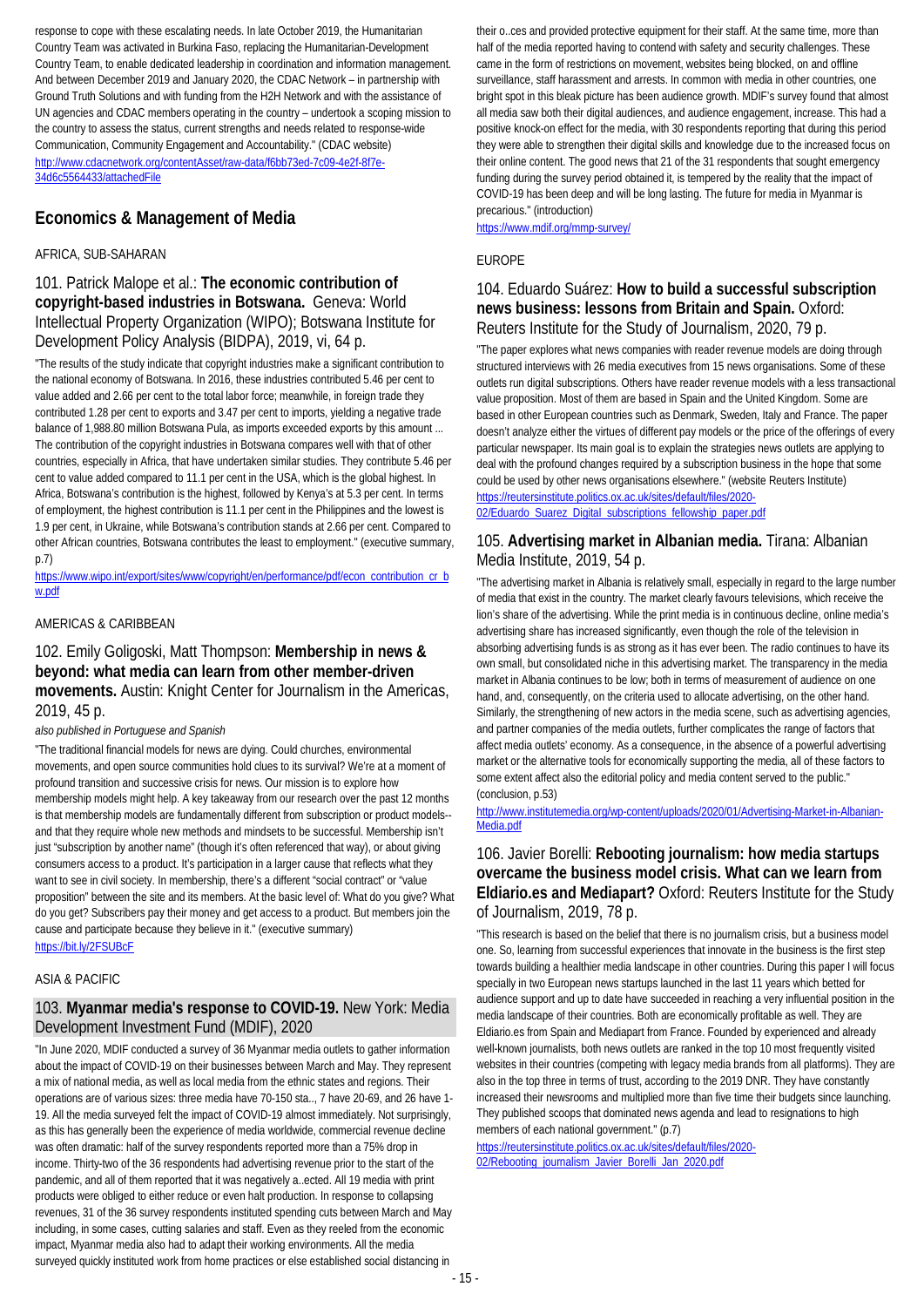### **Educational Media & ICTs**

#### GENERAL & INTERNATIONAL

107. Ke Zhang, Curtis J. Bonk, Thomas C. Reeves, Thomas H. Reynolds (eds.): **MOOCs and open education in the global South: challenges, successes, and opportunities.** New York: Routledge, 2020, xxx, 358 p.

1. MOOCs and Open Education in the Global South: Successes and Challenges -- **Section 1: Historical Perspectives.** 2. An Historical Journey into K-MOOCs Leading to Possible Collaborations with North Korea -- 3. Current State of Practice and Research on MOOCs in Mainland China: A Critical Review -- **Section 2: Current Practices and Designs.** 4. The Different Faces of Open in Egypt -- 5. Delivering on the Promise of Open Educational Resources: Pitfalls and Strategies -- 6. Massive Online Open Courses: The State of Practice in Indonesia -- 7. Orchestrating Shifts in Perspectives and Practices about the Design of MOOCs -- 8. A Different Kind of MOOC Architecture for Emerging Economies in Oceania and the Pacific -- 9. Nepali High School Students in Massive Open Online Courses (MOOCs): Impressive Results and a Promising Future -- 10. MOOCs in Latin America: Trends and Issues -- 11. The Emotional Benefits of Diversity in MOOCs: Reshaping Views of Online Education Through Exposure to Global Learners -- **Section 3: MOOCs and Open Education for Professional Development.** 12. Insights into a Nationwide pdMOOC portal: Bilgeis.net of Turkey -- 13. Promoting Open Education and MOOCs in Thailand: A Research Based Design Approach -- 14. Capacity Building of Teachers: A Case Study of the Technology-Enabled Learning (TEL) Massive Open Online Courses -- 15. The Development of MOOCs as Incubation Space for Professional and Institutional Learning: A View from South Africa -- **Section 4: Multi-Country Collaborations and Collections.** 16. Courses for a Cause: MOOC Contributions to a "Better Place for All" -- 17. MOOCs in Six Emerging APEC Member Economies: Trends, Research and Recommendations -- 18. A Glimpse on How MOOCs from IDB are Impacting Learners in Latin America and the Caribbean -- **Section 5: Government Policies and Strategies.** 19. Advancing Open Education Policy in Brazilian Higher Education -- 20. Global Trends and Policy Strategies and their Implications for the Sustainable Development of MOOCs in Malaysia -- 21. OERs for Development (OERs4D) Framework as Designed and Implemented in the Philippines -- 22. Disruptive Learning: Inspiring the Advancement of MOOCs in the Middle East -- **Section 6: Organizational Innovations.** 23. Open Education at the World Bank: A Significant Dividend for Development -- 24. From OER to OEP: The case of an OER-integrated teacher education eLearning program in Africa -- 25. Responsive innovations in MOOCs for Development: A case study of AgMOOCs in India -- 26. Implementing a Skills Accelerator to Prepare Students in Kenya for Online-Only Bachelors and MBA Programs that Require MOOCs and OER: A Case Study -- **Section 7: The Future of MOOCs and Open Education.** 27. Evolution of Online Learning Environments and the Emergence of Intelligent MOOCs -- 28. MOOCs and Open Education in the Global South: Future Opportunities

### 108. Yoko Mochizuki, Éric Bruillard (eds.): **Rethinking pedagogy: exploring the potential of digital technology in achieving quality education.** New Delhi: UNESCO; Mahatma Gandhi Institute of Education for Peace and Sustainable Development, 2019, xiii, 151 p.

"Based on the literature review, mapping of digital education resources in circulation, and examples of implementation of digital education initiatives from around the world, this report aims to provide insights that would help lead to the wise, innovative and ethical use of digital technology in education as a new dimension in achieving SDG 4 — inclusive and equitable quality education and lifelong learning opportunities for all. By so doing, it also attempts to contribute to a rethink of teaching and learning in the face of enormous opportunities and challenges brought about by digital technology in the times of change and turmoil." (executive summary)

<https://unesdoc.unesco.org/ark:/48223/pf0000372786>

109. **UNESCO COVID-19 education response: Virtual knowledge-sharing workshop on distance education programmes using radio and television, 27 May 2020: summary report.** UNESCO; European Broadcasting Union (EBU), 2020, 11 p.

<https://unesdoc.unesco.org/ark:/48223/pf0000373576>

### 110. Anthony Bloome, Cynthia Chassy: **Information and communication technology for education (ICT4E): how-to note.**  Washington, DC: USAID, 2019, iv, 66 p.

"Section 2 provides a short introduction to why we are excited by ICT4E and a quick digest of key resources, applications, and initiatives highlighted throughout the paper. Section 3 provides background context to USAID's historical and current ICT4E investments. Section 4 provides key definitions of terminology frequently used to discuss ICT4E. Section 5 presents the 10 key principles to which USAID adheres when conceptualizing, designing, and implementing ICT in education systems. Section 6 provides a condensed description of the growing body of evidence for ICT4E around the world and provides useful sites and resources as reference. Section 7 offers an extended examination of the opportunities for technology to support challenges within the education system and resources to help education staff and implementing partners understand and clearly communicate the case for integrating ICT approaches into associated education activities. Section 8 contains a matrix that education staff and implementing partners can use to integrate ICT at various stages of the USAID Program Cycle. It begins with country strategic planning and moves into project and activity planning, design, and implementation phases. The matrix also contains guidance for ensuring that monitoring, evaluation, and learning capture how interventions are performing according to established goals and targets for ICT usage." (p.1) [https://www.edu-links.org/sites/default/files/media/file/USAID%20ICT4E%20How-](https://www.edu-links.org/sites/default/files/media/file/USAID%20ICT4E%20How-To%20Note%20Final.pdf)[To%20Note%20Final.pdf](https://www.edu-links.org/sites/default/files/media/file/USAID%20ICT4E%20How-To%20Note%20Final.pdf)

#### 111. Adam Enfroy: **13+ best platforms to create an online course in 2019 (ultimate guide).** [author], 2019

"The e-learning and online course market are soaring to new heights and estimated to be worth \$325 billion by 2025. With higher education shifting from lectures to virtual classrooms, you can also profit with online course platforms. I reviewed and ranked the 13 best online course platforms and provided the top 10 ways to create and sell online courses. This ultimate guide ranks and compares software based on reliability, features, marketing tools, profit potential, technical support, and pricing." (https://www.adamenfroy.com/best-onlinecourse-platforms)

<https://www.adamenfroy.com/best-online-course-platforms>

#### 112. Rico Lie, Loes Witteveen: **ICTs for learning in the field of rural communication.** : Handbook of Communication for Development and Social Change. Singapore: Springer, 2019, 18 p.

"This contribution surveys learning approaches in the field of agricultural extension, agricultural advisory services, and rural communication and explores their relationships with Information and Communication Technologies (ICTs). It makes a distinction between theorybased approaches to learning and design-based approaches to learning. The reviewed theory-based approaches are social learning, experiential learning, collaborative learning, and transformative learning and the design-based approaches are visual learning, intercultural learning, and distance learning. The choice for surveying these specific approaches is based on the relevance that these approaches have for the field of agricultural extension, agricultural advisory services, and rural communication. It is concluded that learning itself is to be seen as social and behavioral change and that the group is much valued in existing learning processes. Furthermore, experiences and reflections are central elements in all reviewed learning processes, and the visual and the cultural play crucial roles." (abstract)

[https://link.springer.com/content/pdf/10.1007/978-981-10-7035-8\\_89-1.pdf](https://link.springer.com/content/pdf/10.1007/978-981-10-7035-8_89-1.pdf)

#### AMERICAS & CARIBBEAN

113. **COVID-19 education response webinar: distance education programmes using radio and television in Latin America, summary report, 18 June 2020.** UNESCO; European Broadcasting Union (EBU), 2020, 7 p.

<https://unesdoc.unesco.org/ark:/48223/pf0000373893>

#### **Entertainment, Popular Culture & Media**

#### GENERAL & INTERNATIONAL

114. Silvia Olmedo Salar, Paloma López Villafranca (eds.): **El radioteatro: olvido, renacimiento y su consumo en otras plataformas.** Salamanca: Comunicación Social, 2020, 185 p.

1. En los dominios de la imaginación: una perspectiva desde lo público / Federico Volpini Sisó -- 2. La extinción del género de la radio de la Transición (1970-1980) / Ángeles Afuera -- 3. La contribución del género documental a proyectos de radioteatro en América Latina / Raúl Rodríguez Ortiz -- 4. Un espacio en el tiempo: sonido, profundidad y paisaje / Federico Volpini Sisó, Isabel Ruiz Lara, Miguel Ángel Ortiz Sobrion -- 5. La construcción del personaje en la ficción radiofónica: 'Negra y criminal' de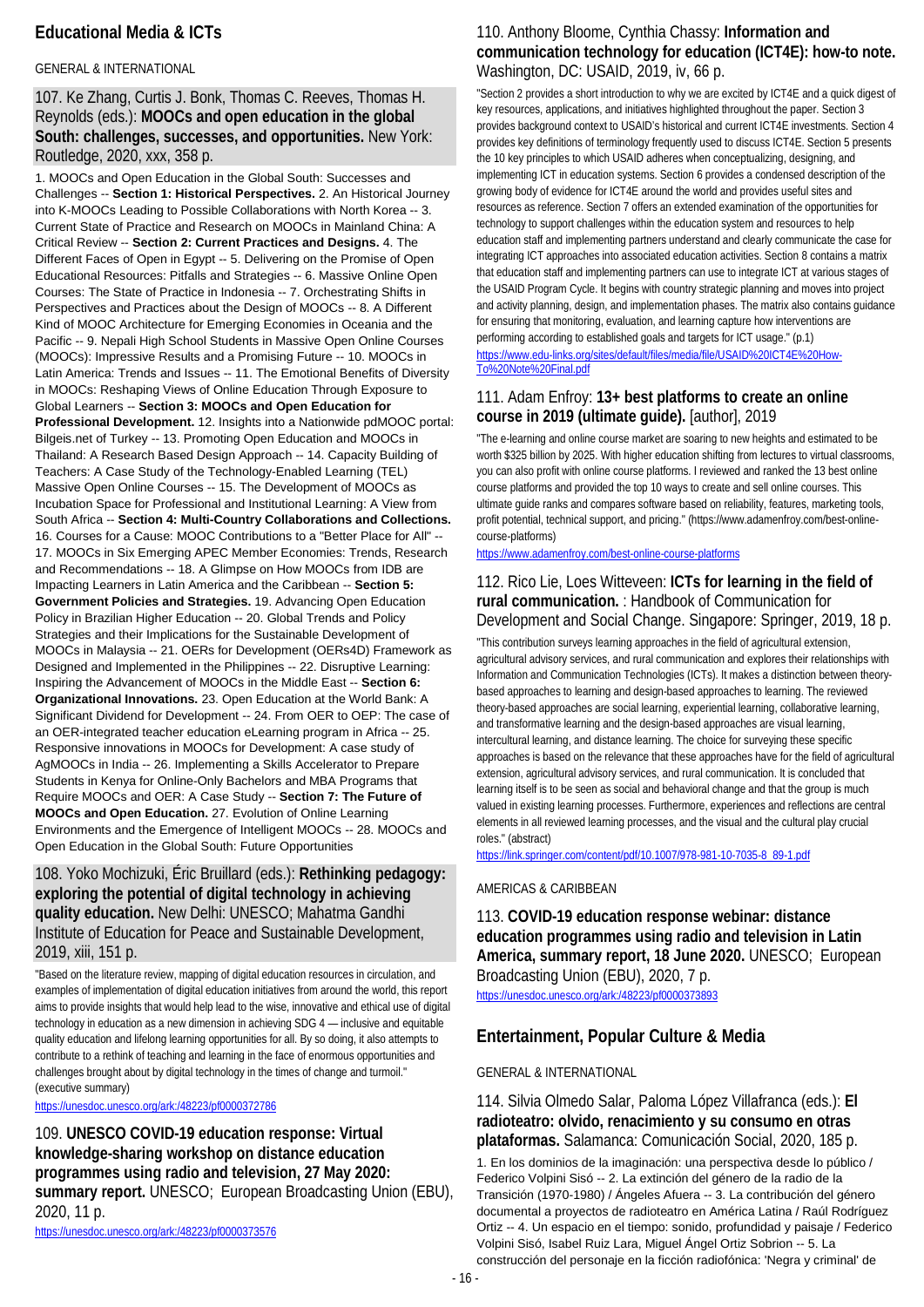Mona León Siminiani / José Patricio Pérez Rufí -- 6. La ficción sonora transmedia en RVTE: la revitalización de la radio al amparo del éxito de las series televisivas en Espana / Paloma López Viilafranca, Siliva Olmedo Salar -- 7. Propuesta metodológica para la investigación con pódcast: el análisis de los programas radiofónicos de ficción de Podium Podcast / Daniel Guerrero Navarro, Isabel Ruiz Mora, Carmen Cristófol Rodríguez -- 8. El futuro del radioteatro / Chuse Fernández Aldana subjects: radio fiction / dramas; podcasts - Spain; Latin America

#### 115. Paolo Sigismondi (ed.): **World entertainment media: global, regional and local perspectives.** New York; London: Routledge, 2020, xvi, 210 p.

Introduction: entertainment media as lens to probe the 21st century global landscape / Paolo Sigismondi -- Canadian TV goes global: within and beyond cultural imperialism / Tanner Mirrlees -- U.S. entertainment media: expansion across platforms, industries and borders / Paul Torre -- Mexico: a historically asymmetrical media context / Darwin Franco and Guillermo Orozco Gómez -- Subjective camera, direct address, and audience participation. Velho Chico and a new Brazilian telenovela aesthetics / Samantha Joyce and Antonio La Pastina -- Media policy in the European Union: a synoptic overview of the legislative framework and a critical review of some current issues / Paul Clemens Murschetz -- The entertainment landscape of the United Kingdom: exploring British television, radio, and film / Jeffrey Griffin -- Entertainment industries in France / Philippe Bouquillion -- German entertainment media industry characteristics and market break down / Gianna Ehrlich and Bjørn von Rimscha -- From bootlegging Hollywood to streaming battle rap: he transformation of the Russian entertainment industry / Anna Popkova -- The entertainment industry in Spain / Juan Pablo Artero Muñoz -- Entertainment: the golden resource of Italian cultural and media industries / Mario Morcellini, Mihaela Gavrila and Simone Mulargia -- Turkey in global entertainment: from the harem to the battlefield / Senem B. Cevik -- Entertainment media industry in Egypt: overview, challenges and future performance / Rasha Allam -- Nollywood: prisms and paradigms / Jude Akudinobi -- Entertaining the nation: incentivizing the indigenization of soap opera in South Africa / Sarah Gibson, Lauren Dyll, and Ruth Teer-Tomaselli -- Media culture globalization and/in Japan / Koichi Iwambuchi -- China's entertainment industry / Ying Zhu -- Beyond Hallyu: innovation, social crizique, and experimentation in South Korean cinema and television / Jeongmee Kim, Michael A. Unger and Keith B. Wagner -- The marketization of Bollywood / Somjit Barat -- Australian entertainment industries / Terry Flew and Christy Collis -- Conclusion: a snapshot and a springboard for the exploration of world entertainment media / Paolo Sigismondi AFRICA, SUB-SAHARAN

### 116. Corinne Lüthy, Reto Ulrich, Antonio Uribe (eds.): **Kaboom! Of stereotypes and superheroes - African comics on Africa = Von Stereotypen und Superhelden - Afrikanische Comics und Comics zu Afrika.** 2nd. ed. Basel: Basler Afrika Bibliographien; Namibia Resource Centre & Southern Africa Library; Frankfurt a.M.: Brandes & Apsel, 2020, 156 p.

Introduction = Einführung / Reto Ulrich -- Building up a collection of African Comics = Der Aufbau einer Sammlung afrikanischer Comics [Namibia; South Africa] / Antonio Uribe -- Narrative Strategies: African Types and Stereotypes in Comics = Erzählstrategien: Afrikanische Typen und Stereotypen in Comics / Jakob F. Dittmar -- My Nelson Mandela / Anton Kannemeyer -- Westfield Junction / Simon Krüsi -- Africa, as Seen Through Western Eyes = Darstellungen Afrikas: Der Blick von "aussen" / Tabea Wullschleger, Patricia Kuhn -- Comics with an Educational Focus = Comics mit Bildungsanspruch / Lena Heizmann, David Fretz, Corinne Lüthy, Reto Ulrich -- Everyday Life in African Comics = Alltag in afrikanischen Comics / Corinne Lüthy, Dominique Marconi, Marina Huonker -- Politics and Propaganda = Politik und Propaganda / Katrin Müller -- African Superheroes: South African and Nigerian Superhero Comics and Pan-Africanism in the Time of Black Panther = Afrikanische Superheroes: Südafrikanische und nigerianische Superhero Comics und Panafrikanismus im Zeichen Black Panthers / Lisa Roulet, Raffaele Perniola -- South African Underground Comix = Südafrikanische Underground Comix / Pius Jonas Vögele, Gabriela Giallombardo, Corinne Lüthy

#### AMERICAS & CARIBBEAN

#### 117. Maria Immacolata Vassallo de Lopes, Guillermo Orozco Gómez (eds.): **Observatório Ibero-americano da Ficção Televisiva (OBITEL) 2019. Modelos de distribuição da televisão por internet: atores, tecnologias, estratégias.** Porto Alegre: Sulina, 2019, 390 p.

Introducción: la ficción televisiva iberoamericana en la época de la distribución por internet / James A. Dettleff, Giuliana Cassano, Guillermo Vázquez -- 1. Argentina: caída de la audiencia y de la producción, crecimiento de los temas de agenda en la narrativa / Gustavo Aprea, Mónica S. Kirchheimer, Ezequiel Rivero -- 2. Brasil: streaming, tudo junto e misturado / Maria Immacolata Vassallo de Lopes, Ligia Prezia Lemos -- 3. Chile: la lenta agonía de la televisión abierta / Pablo Julio, Constanza Mujica, Valentina Proust, Francisco J. Fernández -- 4. Colombia: espacio de tensión entre la tradición y la digitalización / Borys Bustamante Bohórquez, Fernando Aranguren Díaz, Hernán Javier Riveros Solórzano -- 5. España: el impulso del VoD a la ficción nacional / Charo Lacalle, Beatriz Gómez, Mariluz Sánchez, Cristina Pujo -- 6. Estados Unidos: infraestructura de la red en la industria de la televisión por internet / Juan Piñón -- 7. México: apertura a la diversidad de género, fandoms y consolidación de las plataformas VoD / Darwin Franco, Gabriela Gómez, Guillermo Orozco -- 8. Perú: la ficción sin rumbo claro / James A. Dettleff, Giuliana Cassano, Guillermo Vásquez -- 9. Portugal: um mercado parado a olhar para o futuro / Catarina Duff Burnay, Pedro Lopes, Marta Neves de Sousa -- 10. Uruguay: la televisión abierta, los nuevos actores y las reglas de juego del VoD / Rosario Sánchez Vilela, Lucía Gadea -- Apêndice: Fichas técnicas dos top ten dos países OBITEL

subjects: television entertainment programmes; television fiction; soap operas & telenovelas; pay television; video on demand - Latin America; Argentina; Brazil; Chile; Colombia; Mexico; Peru; Portugal; Spain; Uruguay; USA - country surveys

[http://www3.eca.usp.br/sites/default/files/form/biblioteca/acervo/producao](http://www3.eca.usp.br/sites/default/files/form/biblioteca/acervo/producao-academica/002981936.pdf)[academica/002981936.pdf](http://www3.eca.usp.br/sites/default/files/form/biblioteca/acervo/producao-academica/002981936.pdf)

### **Ethics in Communication & Media Accountability**

#### GENERAL & INTERNATIONAL

#### 118. Ali E. Abbas (ed.): **Next-generation ethics: engineering a better society.** Cambridge et al.: Cambridge University Press, 2020, xii, 472 p.

"Many of the significant developments of our era have resulted from advances in technology, including the design of large-scale systems; advances in medicine, manufacturing, and artificial intelligence; the role of social media in influencing behaviour and toppling governments; and the surge of online transactions that are replacing human face-to-face interactions. These advances have given rise to new kinds of ethical concerns around the uses (and misuses) of technology. This collection of essays by prominent academics and technology leaders covers important ethical questions arising in modern industry, offering guidance on how to approach these dilemmas. Chapters discuss what we can learn from the ethical lapses of #MeToo, Volkswagen, and Cambridge Analytica, and highlight the common need across all applications for sound decision-making and understanding the implications for stakeholders. Technologists and general readers with no formal ethics training and specialists exploring technological applications to the field of ethics will benefit from this overview." (publisher)

table of contents:

<https://assets.cambridge.org/97811084/80413/toc/9781108480413toc.pdf>

### 119. Charles Ess: **Digital media ethics.** 3rd ed. Cambridge; Medford, MA: Polity Press, 2020, xviii, 333 p.

"This third edition has been thoroughly updated to incorporate the latest research and developments, including the rise of Big Data, AI, and the Internet of Things. The book's case studies and pedagogical material have also been extensively revised and updated to include such watershed events as the Snowden revelations, #Gamergate, the Cambridge Analytica scandal, privacy policy developments, and the emerging Chinese Social Credit System. New sections include "Death Online," "Slow/Fair Technology", and material on sexbots. The "ethical toolkit" that introduces prevailing ethical theories and their applications to the central issues of privacy, copyright, pornography and violence, and the ethics of cross-cultural communication online, has likewise been revised and expanded. Each topic and theory are interwoven throughout the volume with detailed sets of questions, additional resources, and suggestions for further research and writing." (back cover)

120. Jo Healey: **Trauma reporting: a journalist's guide to covering sensitive stories.** London; New York: Routledge, 2020, 205 p.

1. Introduction -- 2 The approach -- 3 The Preparation -- 4 The Relationship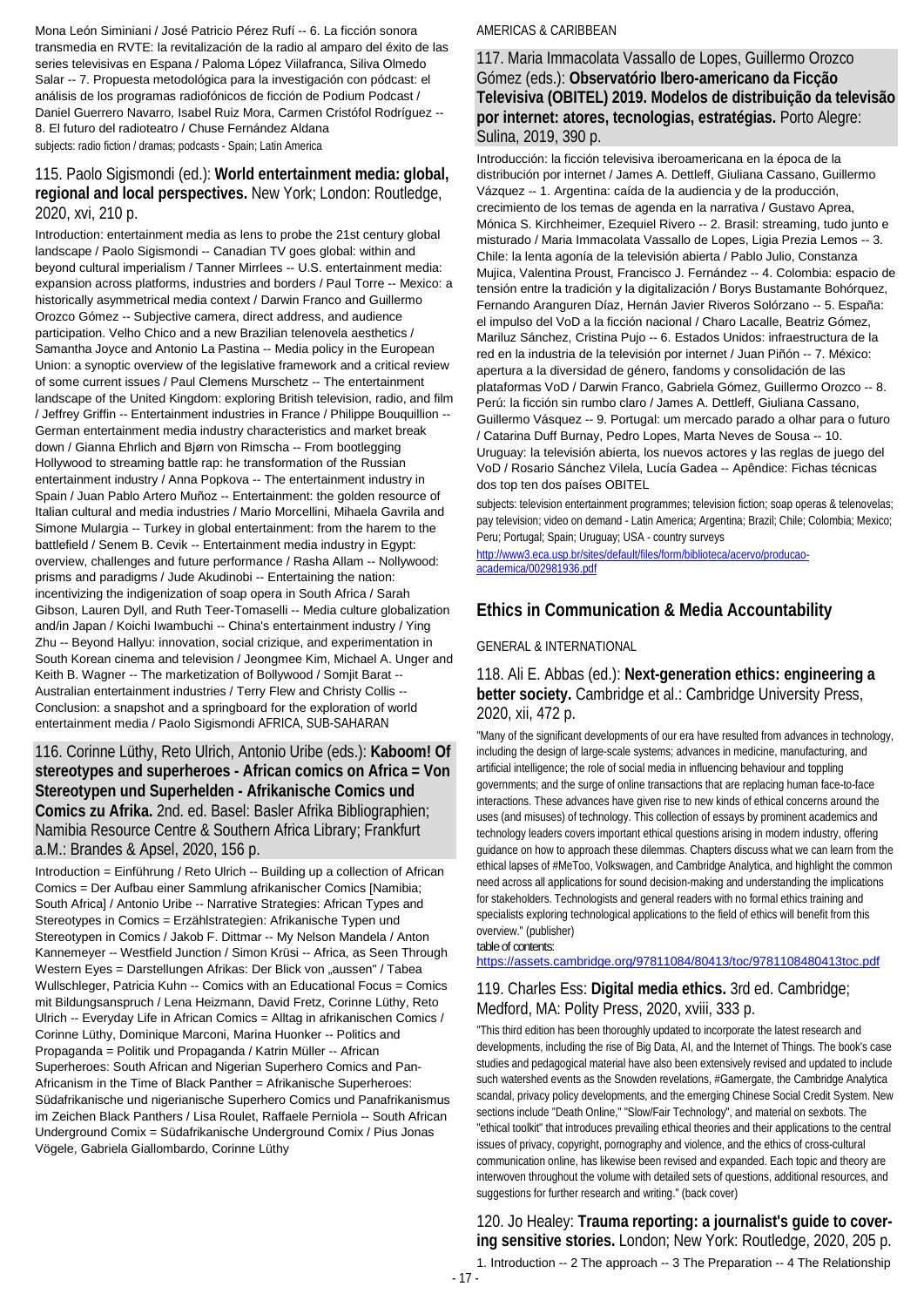-- 5 The Children -- 6 The Interview -- 6 The Filming -- 7 The Writing -- 8 The Follow Ups -- 9 The Self Care /Cait McMahon -- The Ethics / Sallyanne Duncan -- The Tips: How to cover sensitive stories: key points

### 121. Kevin Healey, Robert H. Woods: **Ethics and religion in the age of social media: digital proverbs for responsible citizens.**  New York; London: Routledge, 2020, xviii, 219 p.

"Arguing that popular digital platforms promote misguided assumptions about ethics and technology, this book lays out a new perspective on the relation between technological capacities and human virtue. The authors criticize the "digital catechism" of technological idolatry arising from the insular, elite culture of Silicon Valley. In order to develop digital platforms that promote human freedom and socio-economic equality, they outline a set of five "proverbs" for living responsibly in the digital world: (1) information is not wisdom; (2) transparency is not authenticity; (3) convergence is not integrity; (4) processing is not judgment; and (5) storage is not memory. Each chapter ends with a simple exercise to help users break through the habitual modes of thinking that our favorite digital applications promote. Drawing from technical and policy experts, it offers corrective strategies to address the structural and ideological biases of current platform architectures, algorithms, user policies, and advertising models." (back cover)

### 122. Michael Kearns, Aaron Roth: **The ethical algorithm: the science of socially aware alogrithm design.** New York: Oxford University Press, 2020, 218 p.

Introduction -- Algorithmic Privacy: From Anonymity to Noise -- Algorithmic Fairness: From Parity to Pareto -- Games People Play (With Algorithms) -- Lost in the Garden: Led Astray by Data -- Risky Business: Interpretability, Morality and the Singularity -- Some Concluding Thoughts

### 123. Jessica Reyman, Erika M. Sparby (eds.): **Digital ethics: rhetoric and responsibility in online aggression.** New York; London: Routledge, 2020, xxvii, 254 p.

1. Introduction: Toward an Ethic of Responsibility in Digital Aggression / Jessica Reyman and Erika M. Sparby -- **Part I: Ethics of Interfaces and Platforms.** 2.Hateware and the Outsourcing of Responsibility / James J. Brown Jr. and Gregory C. Hennis III -- 3. Values vs. Rules in Social Media Communities: How Platforms Generate Amorality on reddit and Facebook / Michael Trice, Liza Potts, and Rebekah Small -- 4. Finding Effective Moderation Practices on Twitch / Tabitha M. London, Joey Crundwell, Marcy Bock Eastley, Natalie Santiago, and Jennifer Jenkins -- 5. A Pedagogy of Ethical Interface Production Based on Virtue Ethics / John R. Gallagher -- **Part II: Academic Discourse in Digital Publics.** 6. Feminist Research on the Toxic Web: The Ethics of Access, Affective Labor, and Harassment / Leigh Gruwell -- 7. Maybe She can Be a Feminist and Still Claim her own Opinions? The Story of an Accidental Counter-Troll, A treatise in 9 movements / Vyshali Manivannan -- 8. Professorial Outrage: Enthymemic Assumptions / Jeff Rice -- **Part III: Cultural Narratives in Hostile Discourses.** 9. Hateful Games: Why White Supremacist Recruiters Target Gamers and How to Stop Them / Megan Condis -- 10. Theorycraft and Online Harassment: Mobilizing Status Quo Warriors / Alisha Karabinus -- 11. Volatile Visibility: How Online Harassment Makes Women Disappear / Bridget Gelms -- **Part IV: Circulation and Amplification of Digital Aggression.** 12. Confronting Digital Aggression with an Ethics of Circulation / Brandy Dieterle, Dustin Edwards, and Paul "Dan" Martin -- 13. The Banality of Digital Aggression: Algorithmic Data Surveillance in Medical Wearables / Krista Kennedy and Noah Wilson -- 14. Fostering Phronesis in Digital Rhetorics: Developing a Rhetorical and Ethical Approach to Online Engagements / Katherine DeLuca

#### 124. Stephen J. A. Ward: **Objectively engaged journalism: an ethic.** Montreal: McGill-Queen's University Press, 2020, 288 p.

"A timely call for a new ethic of journalism engagement for today's troubled media sphere, Objectively Engaged Journalism argues that media should be neither neutral nor partisan but engaged in protecting egalitarian democracy. It shows how journalists, professional or citizen, can be both objective in method and dedicated to improving a global public sphere toxic with disinformation, fake news, and extremism. Drawing from history, ethics, and current media issues, Stephen Ward rejects the ideals of neutrality and "just the facts" objectivity, showing how they are based on invalid dualistic thinking with deep roots in Western culture. He presents a theory of pragmatic objectivity and applies it to journalism. Journalism's role in interpreting culture, he argues, needs a form of objectivity that embraces human strengths and limitations. Defining responsible journalism as situated, imperfect inquiry, Objectively Engaged Journalism is one of the first systematic studies of the ethical foundations of engaged journalism for a media that is increasingly perspectival and embedded in society." (publisher)

#### AMERICAS & CARIBBEAN

### 125. Lafontaine Orvild: **Autopsie de l'autorégulation de la presse haïtienne: considérations éthico-politiques.** Paris: L'Harmattan, 2019, 118 p.

"Le présent ouvrage, qui procède à la nécropsie des cellules cancéreuses des différents aspects de l'espace médiatico-journalistique de la formation sociale haïtienne, offre un cadre procédural à l'aune de l'Éthique de la discussion de Jürgen Habermas et de l'Éthique reconstructive de Jean-Marc Ferry devant servir de tablature à l'autorégulation de la presse haïtienne." (couverture)

subjects: media self-regulation; journalism ethics; sensationalist / yellow journalism - Haiti

#### ASIA & PACIFIC

#### 126. Bahtiyar Kurambayev, Eric Freedman: **Ethics and journalism in Central Asia: a comparative study of Kazakhstan, Kyrgyzstan, Tajikistan and Uzbekistan.** In: Journal of Media Ethics, vol. 35, nr. 1, 2020, p.31-44

"This study analyzes professional ethical perspectives and practices of Central Asian journalists by examining and comparing the four former Soviet republics of Kazakhstan, Kyrgyzstan, Tajikistan, and Uzbekistan Table 1. This study uses in-depth interviews with 24 journalists to examine their ethical ideals in the profession and how their ethical perspectives impact potential democracy. Its significance lies in revealing the gravity of ethical misbehavior where journalists call ethics a "Western luxury" and where public life was filled with falsehoods." (abstract)

<https://www.tandfonline.com/doi/full/10.1080/23736992.2019.1700119>

### **Freedom of Expression, Media Policies, Media Legislation**

#### GENERAL & INTERNATIONAL

### 127. Elisabeth Witchel (et al.): **Shared responsibility: safeguarding press freedom in perilous times. Lessons learned and new approaches to media safety.** Copenhagen: International Media Support (IMS), 2020, 91 p.

"This report identifies five major challenges for developing national plans for safety of journalists and how stakeholders are tackling them. The points addressed concern gaining engagement around safety of journalists by state actors, uniting and focusing efforts of disparate stakeholders into a durable, well-anchored structure, increasing commitment to security and protection by the media sector, integrating a gender perspective throughout safety mechanisms and supporting stronger tools for combating impunity. In the face of increasing threats that journalists encounter from state and non-state actors, collaborative efforts are making headway to improving safety." (back cover)

[https://www.mediasupport.org/publication/shared-responsibility-safeguarding-press-freedom](https://www.mediasupport.org/publication/shared-responsibility-safeguarding-press-freedom-in-perilous-times/)[in-perilous-times/](https://www.mediasupport.org/publication/shared-responsibility-safeguarding-press-freedom-in-perilous-times/)

### 128. **Fighting misinformation and defending free expression during COVID-19: recommendations for states.** Access Now, 2020, 20 p.

"In this paper, we provide recommendations for protecting freedom of expression and opinion and the right to impart and receive information to enable governments to fight the COVID-19 health crisis in a rights-respecting manner. There will be an aftermath to the COVID-19 outbreak and the measures governments put in place right now will determine what it will look like. The recommendations outlined below will help ensure that the rule of law, and the rights to freedom of expression and opinion, as well as the right to receive and to impart information, are protected throughout this crisis and in the future. Under no circumstances should any government allow people's fundamental rights to fall victim to this pandemic." (executive summary[\) https://bit.ly/32IN2Nq](https://bit.ly/32IN2Nq)

### 129. **Journalism, press freedom and COVID-19. Issue brief in the UNESCO series: World Trends in Freedom of Expression and Media Development.** Paris: UNESCO, 2020, 17 p.

#### *also published in French and Spanish*

"Key trends: Fueling the pandemic, a dangerous "disinfodemic" has arisen; Against soaring demand for verified information, independent media have risen to the challenge; Technology companies are taking action, but more transparency is needed; Some regulatory measures have led to new restrictions of human rights; To keep the public informed, journalists are putting their own safety at risk; The economic impact of COVID-19 may pose an existential threat to journalism; Amid the crisis, there are new opportunities to stand up for journalism."  $(p.1)$ 

<https://unesdoc.unesco.org/ark:/48223/pf0000373573>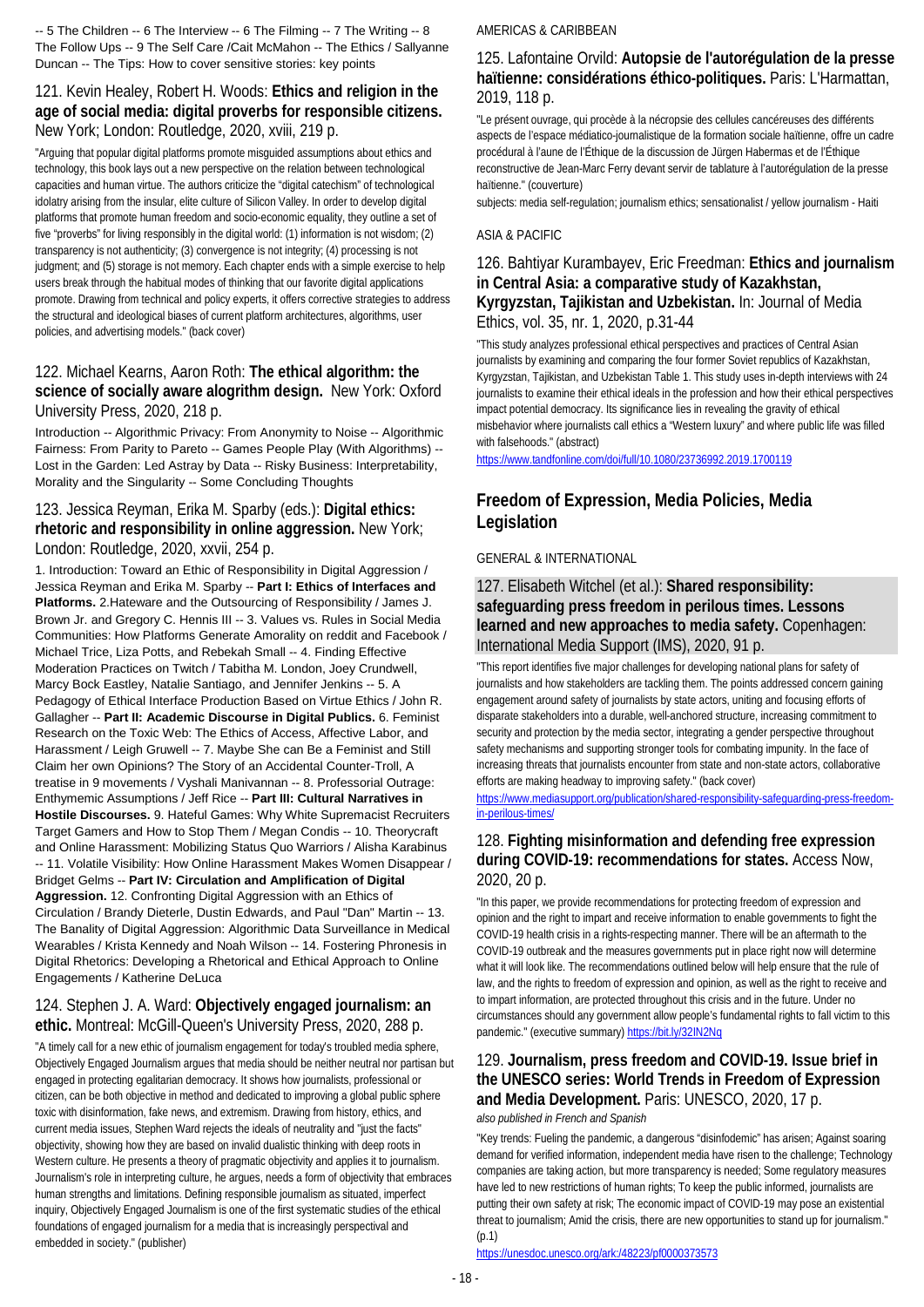### 130. **Schwerpunkt: Meinungsfreiheit.** In: welt-sichten, nr. 2, 2020, p.12-31

Journalismus unter Druck: Weltweit hat sich die Situation für Journalisten verschlechtert / Juliane Matthey -- Kritische Fragen unerwünscht: Fünf "welt-sichten"-Korrespondentinnen berichten über ihre Arbeit -- Die Unbestechlichen: Wie die Journalisten des amaBhungane-Zentrums in Südafrika zum Fall von Präsident Jacob Zuma beigetragen haben / Christian Putsch -- Hilfe für eine starke vierte Gewalt: Deutsche Organisationen zur Medienentwicklung unterstützen Journalisten im Süden / Moritz Elliesen -- Gegen den Hass im Netz: In Indien sind Politiker für die Hetze in sozialen Medien mitverantowrtlich / Sangeeta Mahpatra -- Wenn Afrikas Machthaber den Stecker ziehen: Imm wieder sperren Regierungen das Internet, mit mäßigem Erfolg / Abdi Latif Dahir -- Der Staatschef meint ja bloß: Nicht alle Meinungen müssen in politischen Debatten gleichermaßen ernst genommen werden / Bernd Ludermann

subjects: freedom of the press; investigative journalism; hate speech; internet shutdowns - Africa; India; South Africa

<https://www.welt-sichten.org/ausgaben/37219/meinungs-und-pressefreiheit>

### 131. Paul M. Barrett: **Who moderates the social media giants? A call to end outsourcing.** New York: New York University Stern Center for Business and Human Rights, 2020, 28 p.

"Content moderation—the process of deciding what stays online and what gets taken down— is an indispensable aspect of the social media industry. Without it, online platforms would be inundated not just by spam, but by personal bullying, neo-Nazi screeds, terrorist beheadings, and child sexual abuse. Despite the centrality of content moderation, however, major social media companies have marginalized the people who do this work, outsourcing the vast majority of it to third-party vendors ... Examples include custome-help centers in the Philippines, digital device factories in China, and clothing-production facilities in Bangladesh. Outsourcing is not inherently detrimental—if workers are paid fairly and treated humanely. A central question raised by outsourcing, in whatever industry it occurs, is whether it leads to worker exploitation. In social media, there's an additional concern about whether outsourcing jeopardizes optimal performance of a critical function." (executive summary) <https://bit.ly/2EILJG1>

#### 132. Antonina Cherevko: **Covid-19 and the impact on freedom of expression, access to information and freedom of the media.**  International Media Support (IMS), 2020, 8 p.

"This paper is intended to provide IMS departments and colleagues with an overview of the trends and challenges to freedom of expression, freedom of the media and access to information stemming from national governments' responses to the Coronavirus pandemic. First, the paper look into the general rules established under international human rights law which define requirements for legitimate rights limitations or derogations from the human rights instruments. Then follows a consideration of the most pressing issues pertaining to media such as, inter alia: procedural shortfalls, disinformation, hate speech, troubles in accessing information, and impediments to journalistic freedom. Finally, a conclusion with a listing of likely future trends and suggestions of possible areas of involvement and response strategies for IMS and its local partners." (introduction)

[https://www.mediasupport.org/publication/covid-19-and-the-impact-on-freedom-of](https://www.mediasupport.org/publication/covid-19-and-the-impact-on-freedom-of-expression-access-to-information-and-freedom-of-%20the-media/)[expression-access-to-information-and-freedom-of-](https://www.mediasupport.org/publication/covid-19-and-the-impact-on-freedom-of-expression-access-to-information-and-freedom-of-%20the-media/) the-media/

#### 133. Laura Schneider: **Measuring global media freedom: the Media Freedom Analyzer as a new assessment tool.**  Wiesbaden: Springer VS, 2020, xv, 252 p.

"The Media Freedom Analyzer developed by Laura Schneider is a new way to measure global media freedom in a more objective, unbiased and transparent way. Grounded in the opinions of around 1000 experts from 126 countries, the index is the first empirically validated tool to assess free and independent media across the world. The existing press freedom rankings are frequently criticized for being arbitrary and having a Western bias. This book tackles this very problem. In times of widespread populism, disinformation and mistrust in the media, it is vitally important to have an assessment tool that is accepted across cultures." (publisher)

### 134. Samuel Woodhams: **The rise of internet throttling: a hidden threat to media development.** Washington, DC: Center for International Media Assistance (CIMA), 2020

"An increasing number of governments around the world are forcing internet service providers to slow their services during critical sociopolitical junctures—a practice known as throttling—infringing on citizens' right to information and freedom of expression. Despite its deleterious impact on media development and foundational rights, throttling remains an often-neglected topic and risks becoming a pervasive, yet hidden, threat to press freedoms, democracy, and human rights. Throttling refers to the intentional slowing of an internet service by an internet service provider. It stifles the free flow of information during critical moments and prevents journalists from providing vital information to citizens abroad and at

home. Due to its difficulty to detect, throttling shields authorities from public scrutiny. Businesses have a duty to be transparent abou t how and when governments force them to disrupt their services, yet often remain silent on the issue." (key findings) [https://www.cima.ned.org/publication/the-rise-of-bandwidth-throttling-a-hidden-threat-to](https://www.cima.ned.org/publication/the-rise-of-bandwidth-throttling-a-hidden-threat-to-media-development/)[media-development/](https://www.cima.ned.org/publication/the-rise-of-bandwidth-throttling-a-hidden-threat-to-media-development/)

### 135. Rikke Frank Jørgensen (ed.): **Human rights in the age of**  platforms. Cambridge, Mass.; London: MIT Press, 2019, 342 p.

1. "We Make Them Dance": Surveillance Capitalism, the Rise of Instrumentarian Power, and the Threat to Human Rights / Shoshana Zuboff -- 2. Digital Transformations, Informed Realities, and Human Conduct / Mikkel Flyverbom and Glen Whelan -- 3. Data as Humans: Representation, Accountability, and Equality in Big Data / Anja Bechmann -- 4. Situating Personal information: Privacy in the Algorithmic Age / Jens-Erik Mai -- 5. Online Advertising as a Shaper of Public Communication / Fernando Bermejo -- 6. Moderating the Public Sphere / Jillian C. York and Ethan Zuckerman -- 7. Rights Talk: In the Kingdom of Online Giants / Rikke Frank Jørgensen -- 8. The Human Rights Obligations of Non-State Actors / Agnès Callamard -- 9. The Council of Europe and internet Intermediaries: A Case Study of Tentative Posturing / Tarlach McGonagle -- 10. The Privacy Disconnect / Joris van Hoboken -- 11. Regulating Private Harms Online: Content Regulation under Human Rights Law / Molly K. Land <https://doi.org/10.7551/mitpress/11304.001.0001>

#### AFRICA, SUB-SAHARAN

### 136. **"We live in perpetual fear": violations and abuses of freedom of expression in Somalia.** London: Amnesty International, 2020, 50 p.

"For the fifth year in a row, Somalia tops the Committee to Protect Journalists' (CPJ) Global Impunity Index on countries where those who kill journalists escape prosecution. The Somali authorities rarely investigate cases of killings or attacks on journalists, media outlets and critics. At least eight journalists were killed in south central Somalia and Puntland since 2017 when president Farmajo took office. Four of the journalists were killed in 2018 and two in 2019. Another journalist survived – albeit with serious injuries – an attempt on his life in 2018 when an improvised explosive device (IED) was fitted to his car and detonated. Aside from two cases including one in which a policeman who killed a journalist in Mogadishu in 2018 was convicted in absentia, no one has been held accountable for the killings or the attempted killings of the other journalists. The policeman remains at large." (executive summary)

<https://www.amnesty.org/download/Documents/AFR5214422020ENGLISH.PDF>

#### AMERICAS & CARIBBEAN

### 137. Marianne Díaz Hernández: **Discurso de odio en América Latina: tendencias de regulación, rol de los intermediarios y riesgos para la libertad de expresión.** Santiago de Chile: Derechos Digitales, 2020, 24 p.

"En gran parte de América Latina existen normas que buscan regular los actos de discurso, ya sea a través de normativas contra el discurso de odio, o mediante la penalización de los "delitos de honor" (cuyo traslado al ámbito civil y la correspondiente despenalización, dicho sea de paso, está en mora en gran parte de la región). Resulta dudosa la necesidad de regular el discurso de odio en línea a través de legislación específica que aborde el medio a través del cual se comete, sin haber justificado por qué las normas preexistentes resultan insuficientes para ser análogas al entorno en línea; más aún, resulta preocupante que se regule el discurso de odio en línea a través de normas que consideran que el medio digital debería constituir un agravante, buscando aumentar el tipo y duración de las penas específicamente para las redes sociales." (conclusiones)

subjects: hate speech legislation & regulation; freedom of expression - Argentina; Brazil; Colombia; Chile; Ecuador; El Salvador; Guatemala; Honduras; Paraguay; Peru; Venezuela <https://www.derechosdigitales.org/wp-content/uploads/discurso-de-odio-latam.pdf>

#### 138. Vladimir Garay (ed.): **Latin America in a glimpse.** Derechos Digitales, 2020, 31 p.

Recuperando, apropiando y aprendiendo feminismo y tecnología en América Latina / Juliana Guerra -- Mal de ojo: Reconomcimiento facial en América Latina / Vladimir Garay -- Problemas de nunca acabar: Las nuevas batallas del derecho de autor / Jamila Venturini -- ¿De qué hablamos cuando hablamos de inteligencia artificial? Decisiones algorítmicas en América Latina / María Paz Canales -- La criminalización del conocimiento técnico: La persecucción de activistas digitales en América Latina / Vladimir Garay

subjects: communication rights; data protection (legal aspects); intellectual property; artificial intelligence; internet censorship, control & filtering; surveillance - Latin America <https://www.apc.org/sites/default/files/glimpse-2019.pdf>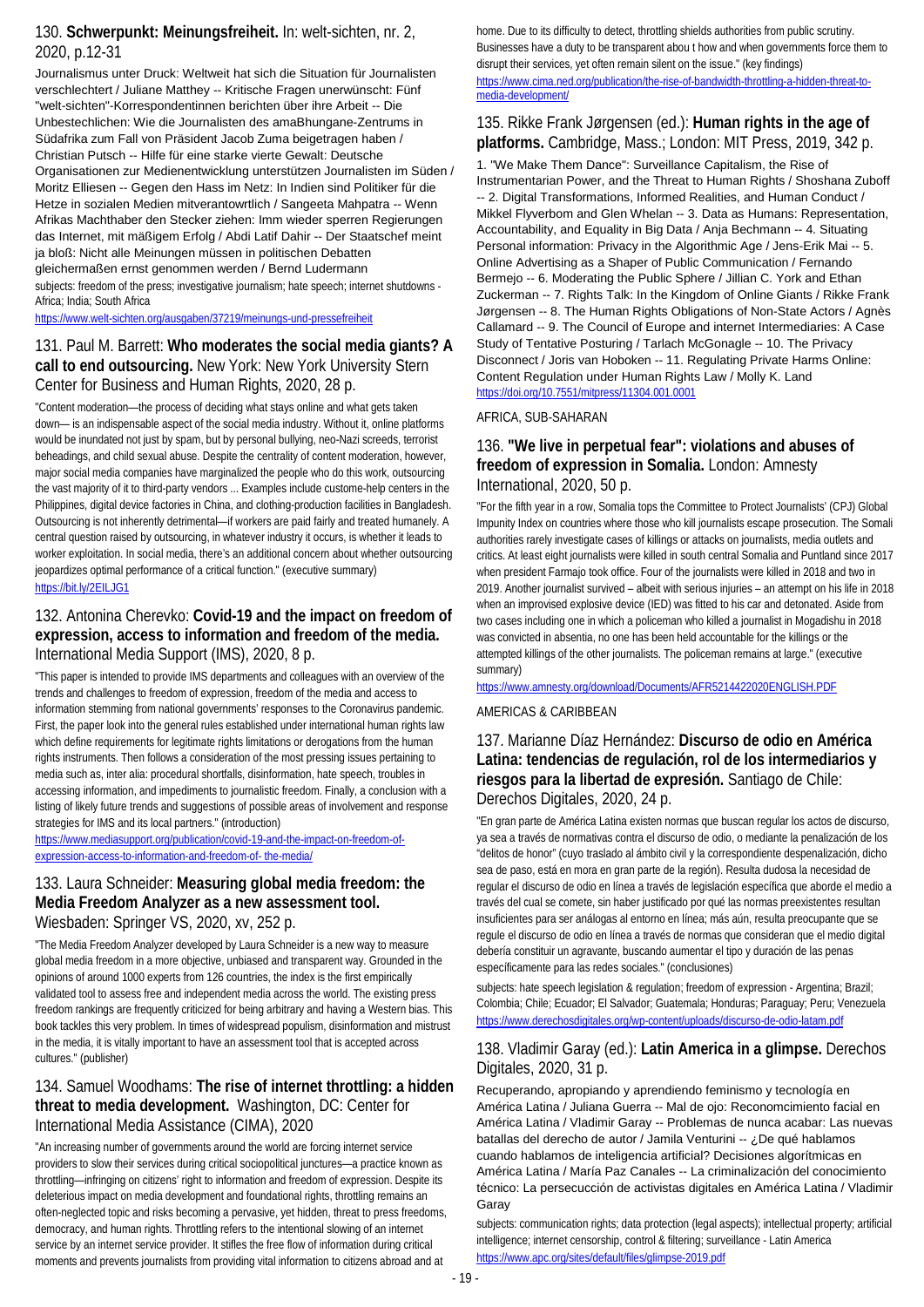#### 139. Débora Margarita Pérez Serna, Diana Lombana: **Secuencia e hitos de la polémica ley de las TIC en Colombia.** Bogotá: Friedrich-Ebert-Stiftung (FES), 2020, 9 p.

"La ley TIC (tecnologías de la información y las comunicaciones) 1978, aprobada en julio de 2019 por el Congreso de la República de Colombia, es fruto de numerosas polémicas que desencadenaron movilizaciones, debates ciudadanos y cuestionamientos públicos. ¿Cuáles fueron sus ejes de discusión? A continuación presentamos un relato con los principales acontecimientos." (p.1)

subjects: internet / social media legislation & regulation; ICT policies; ICT regulation -Colombia

<http://library.fes.de/pdf-files/bueros/la-comunicacion/16342.pdf>

#### ASIA & PACIFIC

#### 140. Tina Burrett, Jeff Kingston: **Press freedom in contemporary Asia.** London; New York: Routledge, 2020, xii, 402 p.

1. Introduction / Jeff Kingston -- 2. Theorising Media Freedom in Asia / Tina Burrett -- **Part 1. East Asia.** 3. Social Media with Chinese Characteristics: Implications for Press Freedom / Anonymous -- 4. Borrowing, Buying and Building Boats: How China Exerts its Influence Over the Press in Asia / Louisa Lim -- 5. Press Freedom in China Under Xi Jinping / David Moser -- 6. Japan's Activist News Media: How and Why Reporters and News Organizations Became a Positive Force in Confronting a Negative Past / Andrew Horvat -- 7. Fortress Okinawa: Japan's Media and the US Military Footprint / Justin McCurry -- 8. Press Freedom in South Korea / Hyunjin Seo -- 9. External Threat and Internal Defense: Freedom of the Press in Taiwan 2008-2018 / Jaw-Nian Huang -- **Part 2. South East Asia.** 10. The Indonesian Press: Between the State, Market, Politics and Society / Kevin Evans -- 11. Press Freedom in Malaysia: An Awakening for the Media? / Gayathry Venkiteswaran -- 12. Media Freedom in Myanmar: One Step Forward, Two Steps Back / Tina Burrett -- 13. Press Repression in Myanmar: Aung San Suu Kyi, the Reuters Reporters and the Rohingya / Jeff Kingston -- 14. Press Freedom in the Philippines / Shelia S. Coronel -- 15. Press Freedom Chained in Thailand / Pavin Chachavalpongpun -- 16. Vietnamese Media Going Social: Connectivism, Collectivism, and Conservatism / Giang Nguyen-Thu -- **Part 3. South Asia.** 17. Press freedom in Bangladesh: How to Kill the Fourth Estate in 48 Years or Less / Ikhtisad Ahmed -- 18. Killing Press Freedom in India / Siddhartha Deb -- 19. Muzzling the Press: Military Control and Journalism in Jammu and Kashmir / Farrukh Faheem -- 20. Challenges of Press Freedom in Nepal / Dharmendra Jha and Narayan Ghimire -- 21. Pakistan's Media under Siege / Syed Javed Nazir -- 22. Free and Fair Media: A Distant Dream for Sri Lanka / Rajan Hoole and Elijah Hoole -- **Part 4. Internet Freedom.** 23. The Polemics of Internet Freedom in Asia: Reality, Perception and Attitudes / Chuanli Xia and Fei Shen

### 141. **"They are always watching": restricting freedom of expression online in Thailand.** London: Amnesty International, 2020, 26 p.

"One year into the premiership of Gen Prayut Chan-O-Cha, Thailand's elected government is showing no signs of loosening its grip on freedom of expression online. Rather than breaking with the established pattern of criminalizing content critical of the authorities, the government is continuing to prosecute people simply for peacefully exercising their right to freedom of expression online and harassing and intimidating online users. Since the elections of March 2019, the authorities have continued to file criminal charges against individuals who find fault with their performance—whether they criticize the police, the military or the Election Commission of Thailand. People scrutinizing the activities of these government bodies and calling for justice are facing years in prison and huge fines. In many cases the government has targeted well-known figures with criminal charges to send a message to other online users that it will brook no dissent. This strategy aims to create a climate of fear in order to suppress the posting and sharing of content deemed "false information" about the performance of the government. One activist told Amnesty International: "That's part of their strategy—we call it 'lawfare,' and it works. It works really well." Following the outbreak of COVID-19, Gen Prayut Chan-O-Cha's decision to declare a state of emergency in March 2020 marked a dramatic increase in the Thai government's restrictions on freedom of expression and peaceful assembly. Authorities wasted no time in invoking the Emergency Decree on Public Administration in Emergency Situation (2005) – empowering public officials both to censor communications related to COVID-19 that are "false" or might instigate fear among the public. In a 24 March 2020 press conference, Prime Minister Prayut warned of prosecutions for "abuse of social media," deepening concerns that authorities may file lawsuits against individuals for criticizing the Thai government's response to the virus." (executive summary)

#### <https://www.amnesty.org/download/Documents/ASA3921572020ENGLISH.pdf>

#### 142. **A roadmap to protect press freedom during the reconciliation process.** Afghan Journalists Safety Committee (AJSC), 2020, 8 p.

"This paper is written for the purpose of creating a roadmap to support press freedom and freedom of expression in the Afghan reconciliation process. Afghan Journalist Safety Committee (AJSC) prepared the document in collaboration with Afghan media representatives. The sole purpose of the roadmap is to protect and preserve press freedom and freedom of expression as fundamental principles and values in Afghanistan and as two of the most significant achievements of the past two decades." (p.2)

[https://www.mediasupport.org/publication/a-roadmap-to-protect-press-freedom-during-the](https://www.mediasupport.org/publication/a-roadmap-to-protect-press-freedom-during-the-afghan-reconciliation-process/)[afghan-reconciliation-process/](https://www.mediasupport.org/publication/a-roadmap-to-protect-press-freedom-during-the-afghan-reconciliation-process/)

### 143. **Murders, harassment and assault: the tough wages of journalism in Pakistan. Pakistan press freedom report 2019-20.**  Freedom Network, 2020, 15 p.

"At least 91 cases of attacks and violations against media and its practitioners, including journalists, took place in Pakistan over the course of one year — between May 2019 and April 2020 — signifying a worryingly escalating climate of intimidation and harassment that is adversely affecting the freedom of expression and access to information environment in the country, according to this research and analysis report by Freedom Network, an awardwinning Pakistan-based media rights watchdog that tracks violations against journalists on an ongoing basis." (executive summary)

[https://www.mediasupport.org/publication/report-over-90-cases-of-attacks-and-violations](https://www.mediasupport.org/publication/report-over-90-cases-of-attacks-and-violations-against-media-in-pakistan-in-one-year/)[against-media-in-pakistan-in-one-year/](https://www.mediasupport.org/publication/report-over-90-cases-of-attacks-and-violations-against-media-in-pakistan-in-one-year/)

### 144. **Myanmar: censorship harms COVID-19 response.** London: Amnesty International, 2020, 4 p.

"The Myanmar authorities should immediately lift curbs on the free flow of information to atrisk communities; ensure journalists, human rights defenders and activists can operate freely and without any harassment, intimidation, arrest, prosecution and imprisonment; and encourage rather than threaten to punish people who criticize, openly discuss, or attempt to raise awareness about the government's response to the COVID-19 pandemic. As Myanmar grapples with the outbreak, the authorities have blocked independent media websites; continued to intimidate, arrest and prosecute journalists, human rights defenders, activists and artists; and kept in place a sweeping internet shutdown in two of Myanmar's poorest states. These measures indicate harsher censorship at a time when access to information could literally be the difference between life and death. When states' responses to COVID-19 are paired with restrictions on information and a lack of transparency and censorship, they risk undermining the right to seek, receive and impart information on many important matters, including health and humanitarian issues." (p.1)

<https://www.amnesty.org/download/Documents/ASA1621842020ENGLISH.pdf>

#### EUROPE

145. Elda Brogi, Roberta Carlini, Iva Nenadic, Pier Luigi Parcu, Mario Viola de Azevedo Cunha: **Monitoring media pluralism in the digital era: application of the Media Pluralism Monitor in the European Union, Albania and Turkey in the years 2018- 2019.** European University Institute; Centre for Media Pluralism and Media Freedom (CMPF), 2020, 92 p.

"The findings show a general stagnation or deterioration of media pluralism and media freedom in the four major areas encompassed by the Media Pluralism Monitor (MPM): Basic protection, Market plurality, Political independence and Social inclusiveness. The study comprises the European Union Member States (UK included, considering the timeframe of the project-the UK left the EU in 2020) as well as in candidate countries, Turkey, and for the first time, an assessment of Albania. The MPM 2020 has confirmed the findings of the previous four rounds of monitoring – showing that none of the countries analysed are free from risks to media pluralism." (https://cmpf.eui.eu/mpm2020-results) [https://www.politico.eu/wp-content/uploads/2020/07/Report\\_MPM.pdf](https://www.politico.eu/wp-content/uploads/2020/07/Report_MPM.pdf)

### 146. Deutscher Bundestag: **Presse- und Medienfreiheit in Europa: Serbien. Antwort der Bundesregierung auf die Kleine Anfrage der Abgeordneten Thomas Hacker ... und der Fraktion der FDP. Drucksache 19/16639.** Köln: Bundesanzeiger Verlag, 2020, 10 p.

subjects: freedom of the press; foreign policies; media assistance; transnational / international broadcasting - Serbia; Germany <http://dipbt.bundestag.de/doc/btd/19/172/1917225.pdf>

147. Deutscher Bundestag: **Presse- und Medienfreiheit in Nordmazedonien. Antwort der Bundesregierung auf die Kleine Anfrage der Abgeordneten Thomas Hacker ... und der Fraktion**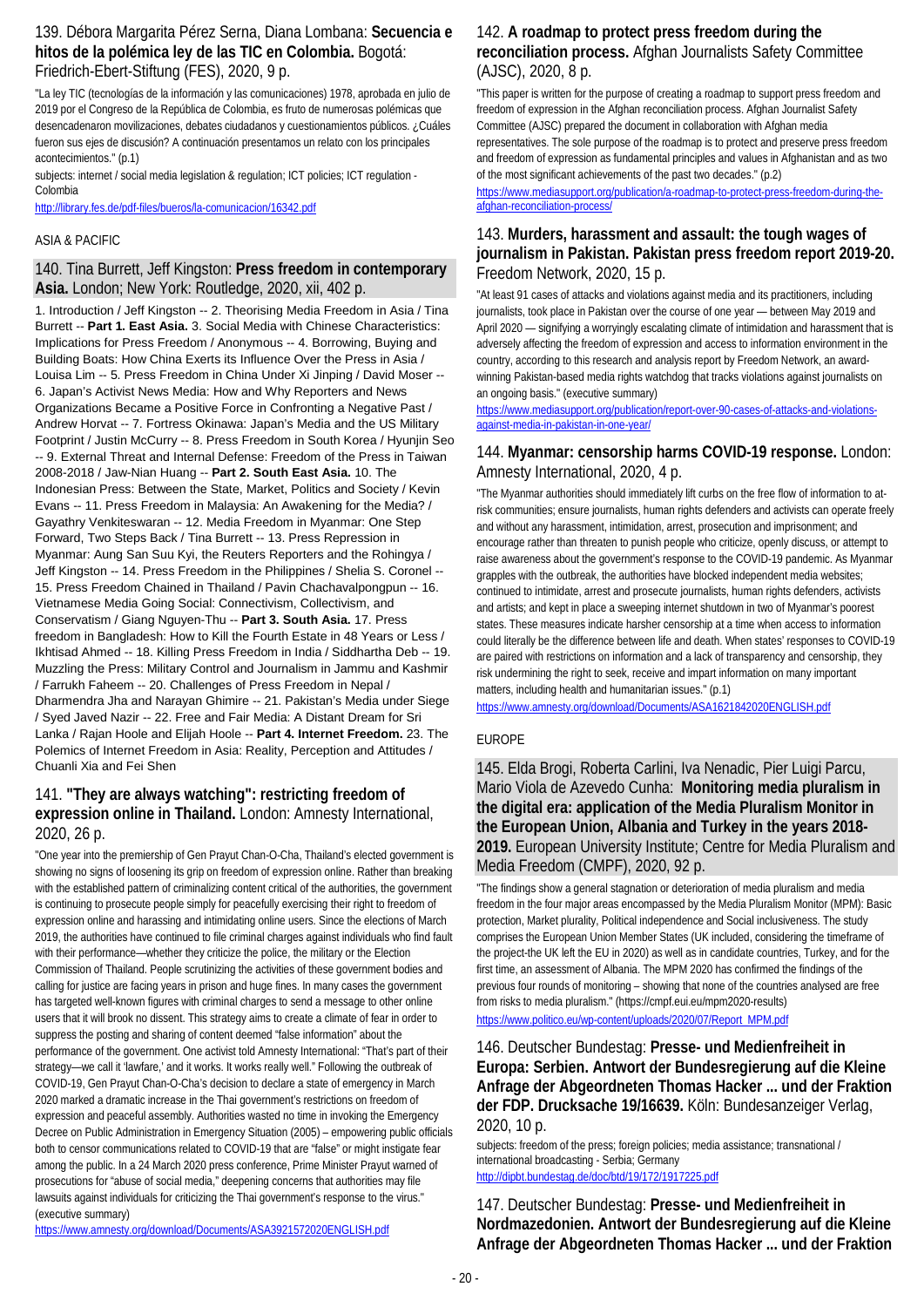#### **der FDP. Drucksache 19/15645.** Köln: Bundesanzeiger Verlag, 2020, 8 p.

subjects: freedom of the press; foreign policies; media assistance - North Macedonia; **Germany** 

<http://dipbt.bundestag.de/doc/btd/19/164/1916414.pdf>

### 148. Maxim Edwards (ed.): **A lockdown for independent media? Effects of the COVID–19 pandemic on the media landscape and press freedom in Central and Southeast Europe.** Budapest: Friedrich-Ebert-Stiftung (FES); N-ost Netzwerk für Osteuropa-Berichterstattung, 2020, 37 p.

"Correspondents in nine countries – Poland, the Czech Republic, Hungary, Slovenia, Croatia, Serbia, Romania, Bulgaria, and North Macedonia – have analysed how the pandemic has affected to their work environment. Lockdowns have caused print media sales and advertising revenue to collapse. Media with wealthy benefactors or state support are better placed to survive impending economic hardships. Various emergency laws and provisions allowed governments increased control over public information. In several cases, these enabled officials to evade scrutiny and attack journalists whose reporting challenged official statistics and the effectiveness of crisis measures." (p.1)

[https://www.fes-budapest.org/fileadmin/user\\_upload/dokumente/pdf](https://www.fes-budapest.org/fileadmin/user_upload/dokumente/pdf-dateien/A_Lockdown_for_Independent_Media_Report_Final.pdf)[dateien/A\\_Lockdown\\_for\\_Independent\\_Media\\_Report\\_Final.pdf](https://www.fes-budapest.org/fileadmin/user_upload/dokumente/pdf-dateien/A_Lockdown_for_Independent_Media_Report_Final.pdf)

### 149. Meera Selva: **Fighting words: journalism under assault in Central and Eastern Europe.** Oxford: Reuters Institute for the Study of Journalism, 2019, 30 p.

"To understand the situation and examine what can be done to address it, we sent out a questionnaire to journalists in 16 countries in the region, asking them about the state of press freedom and the areas in which they felt their ability to work was being curtailed.We also asked them about sources of support and solidarity in their profession and asked what may be of assistance to them in the future.This report focused very much on the experience of working journalists and the threats that they directly identify. The journalists questioned spoke of coming under attack from politicians who discredit individual journalists and media outlets, launch vexatious lawsuits, and weaponise government advertising revenue to harm critical media and financially boost friendly outlets. There is also in many countries an outright state of media capture, where media outlets have been brought under direct or indirect government control. The region's media landscape is also marked by rising job insecurity for journalists, along with increased polarisation in the media landscape. Outlets are characterised as being starkly pro- or anti-government and the journalists who work for them are also essentially made to pick a side." (executive summary)

[https://reutersinstitute.politics.ox.ac.uk/sites/default/files/2020-01/MSelva-](https://reutersinstitute.politics.ox.ac.uk/sites/default/files/2020-01/MSelva-Journalism_Under_Assault_FINAL_0.pdf)[Journalism\\_Under\\_Assault\\_FINAL\\_0.pdf](https://reutersinstitute.politics.ox.ac.uk/sites/default/files/2020-01/MSelva-Journalism_Under_Assault_FINAL_0.pdf)

#### MIDDLE EAST / WESTERN ASIA & NORTH AFRICA

### 150. **Will the Palestinian press survive Corona virus? The media in light of Corona crisis difficulties and challenges.**  Ramallah: Palestinian Center for Development and Media Freedoms (MADA), 2020, 33 p.

"A quick review of the media status in Palestine indicates that the restrictions and general measures that accompanied the spread of the epidemic will lead to the suspension of many independent/private media outlets, as a result of the interruption of their main source of income, represented in the already scarce advertisements. This will cause a serious blow to pluralism and undermine the contexts and trends of public media coverage of various issues, at the forefront of which the controversial issues, which may pave the way for a singleopinion media in Palestine.The matter here is not only limited to the opportunities of continuity and survival from the financial challenges that independent/private media organizations will face, but also extends to one of the most important pillars of press, pluralism and freedom. It is not possible to address the concept of free media apart from pluralism, which (if absent) will lead to the lack of accountability and criticism on the media's agenda, and the absence of a very important platform for public debate, which will deprive the public of an important opportunity to participate and influence public issues and policies. Some of the general measures imposed during this crisis (not only in Palestine but in various countries) indicate a more difficult and limited working environment that the media may be influenced by once the emergency state and the crisis end. Among the important questions raised in this regard is that idolizing the Government and Security Services (even the health staff) in connection with their role as part of their duty, will affect the opportunities for the media to account and criticize the Government, Security Services and the health sector after the end of the pandemic." (p.4-5) https://bit.ly/34LslTR

151. **Violations of media freedoms in Palestine: annual report 2019.** Ramallah: Palestinian Center for Development and Media Freedoms (MADA), 2019, 190 p.

"The year 2019 did not witness anything concrete and positive at the level of respecting media freedoms in Palestine and putting an end to violations against journalists/media outlets, as the Israeli occupation forces and authorities continued, at great frequency, to commit various types of violations, especially physical assaults, as part of their endeavors to keep the field confined to their narration about their practices and policies towards the Palestinian people in Gaza Strip and West Bank, including the occupied city of Jerusalem. In addition to the violations of the Israeli occupation forces and authorities, the social media companies/networks started playing a major role in such violations. They represent a portal for the suppression of media freedoms and the fight against Palestinian content and narration, according to the vision and standards of the Israeli occupation state that reached understandings in this regard with Facebook Company. This resulted in closing about two hundred news sites, in this year, and a page belonging to Palestinian journalist claiming to «violate the standards of publishing». At the Palestinian level, particularly in the West Bank, the positive atmosphere and the satisfaction that accompanied the announcement of the new Palestinian government headed by Dr. Mohammad Ishtayya, since its inauguration in May 2019, and its commitment to protecting media freedoms, soon disappeared, after several months of tangible decline in the number of violations documented in the West Bank, reaching to almost zero. The decision of Ramallah Magistrate's Court which ordered the closure of 49 websites according to the Cybercrime Law represents a severe setback to media freedoms. As to Gaza Strip, basically governed by Hamas, the situation there has witnessed an evident increase in the number of violations against media freedoms compared to the previous years, not to mention the lack of concern of the governing official authorities in the Strip in this regard." (introduction)

<https://www.madacenter.org/files/server/annualRepE2019.pdf>

### **Gender & Media**

GENERAL & INTERNATIONAL

#### 152. Natalie White, Deborah Enso (eds.): **Reflect reality handbook.** Internews; United for News Coalition, 2020, 107 p.

"Reflect Reality is a resource and toolkit for newsrooms, journalists and business professionals to increase women as sources in the news media. It includes strategies and best practices from more than two dozen individuals and organizations working around the world to amplify women's expert and authoritative voice." (p.2) <https://www.reflectreality.internews.org/>

### 153. **Reporting on gender-based violence in humanitarian settings: a journalist's handbook.** 2nd ed. UNFPA Arab States Regional Humanitarian Response Hub, 2020, 35 p.

*also published in Arabic; 1st ed. 2015*

"By not adhering to rigid standards of professionalism, journalists can unwittingly become part of the problem, causing further trauma to survivors and allowing perpetrators to evade prosecution ... This handbook was developed to help journalists report on gender-based violence (GBV) with greater ease and awareness. It provides essential information on the definition and root causes of GBV, in addition to a simple set of guidelines and best practices that facilitate the process and help journalists deliver stronger, more impactful stories on this essential topic." (introduction[\) https://www.unfpa.org/sites/default/files/pub](https://www.unfpa.org/sites/default/files/pub-pdf/Journalists_Handbook_-_March_8_-_English.pdf)[pdf/Journalists\\_Handbook\\_-\\_March\\_8\\_-\\_English.pdf](https://www.unfpa.org/sites/default/files/pub-pdf/Journalists_Handbook_-_March_8_-_English.pdf)

### 154. Simge Andi, Meera Selva, Rasmus Kleis Nielsen: **Women and leadership in the news media 2020: evidence from ten markets.** Oxford: Reuters Institute for the Study of Journalism, 2020, 6 p.

"In this RISJ factsheet we analyse the gender break-down of top editors in a strategic sample of 200 major online and offline news outlets in ten different markets across four continents.Looking at a sample of ten top online news outlets and ten top offline news outlets in each of these ten markets, we find: Only 23% of the top editors across the 200 major outlets in our sample are women, despite the fact that, on average, 40% of journalists in the ten markets are women; Every single market covered has a majority of men among the top editors, including countries like Brazil and Finland where women outnumber men among working journalists: The percentage of women in top editorial positions varies significantly from market to market. In Japan, none of the major news outlets in our sample have a woman as their top editor. In South Africa, 47% of the top editors are women; When we compare the percentage of women working in journalism with the percentage of women in top editorial positions, we find a strong and positive correlation. Despite this, in nine out of ten markets, there are considerably more women working as journalists than there are women among the top editors; Looking more broadly at gender inequality in society and the percentage of women in top editorial positions, we find no meaningful correlation. Countries like Germany and South Korea that score well on the UN Gender Inequality Index have very few women among the top editors." (key findings)

[https://reutersinstitute.politics.ox.ac.uk/sites/default/files/2020-](https://reutersinstitute.politics.ox.ac.uk/sites/default/files/2020-03/Andi_et_al_Women_and_Leadership_in_Media_FINAL.pdf) [03/Andi\\_et\\_al\\_Women\\_and\\_Leadership\\_in\\_Media\\_FINAL.pdf](https://reutersinstitute.politics.ox.ac.uk/sites/default/files/2020-03/Andi_et_al_Women_and_Leadership_in_Media_FINAL.pdf)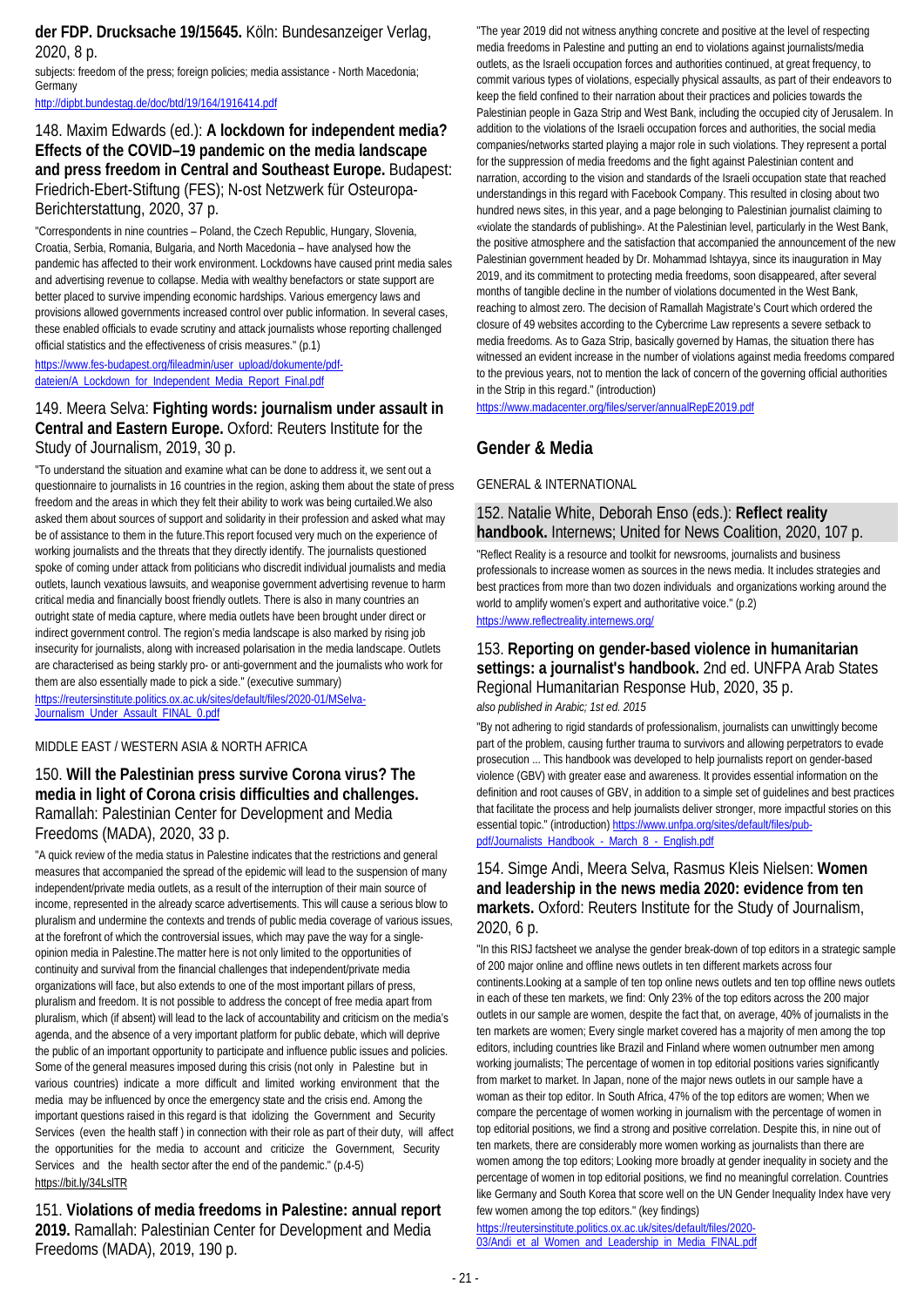### 155. **#eSkills4Girls: eine Initiative zur Förderung digitaler Kompetenzen von Frauen und Mädchen. Rückblick und Perspektiven.** Bonn: Bundesministerium für wirtschaftliche Zusammenarbeit und Entwicklung (BMZ), 2019, 30 p.

"Die #eSkills4Girls-Initiative ist im Rahmen der G20-Präsidentschaft Deutschlands im Jahr 2017 entstanden. Ziel der Initiative ist es, die digitale Kluft zwischen Männern und Frauen zu überwinden und insbesondere für Frauen und Mädchen durch digitale Kompetenzen bessere Bildungsund Beschäftigungsperspektiven in der digitalen Welt zu schaffen. Dafür haben wir drei wichtige Schwerpunkte der Entwicklungszusammenarbeit zusammengebracht: Überwindung der Barrieren beim Zugang zu Bildung, Nutzung der Chancen der Digitalisierung und verbesserte wirtschaftliche, politische und gesellschaftliche Teilhabe von Frauen und Mädchen." (Vorowrt, S.5)

subjects: gender and ICTs / internet; women ICT sector personnel /professionals; ICT / internet projects (development assistance) - international scope

[https://www.eskills4girls.org/wp](https://www.eskills4girls.org/wp-content/uploads/2020/02/200128_eSkills4Girls_Bro_DE_bf.pdf)[content/uploads/2020/02/200128\\_eSkills4Girls\\_Bro\\_DE\\_bf.pdf](https://www.eskills4girls.org/wp-content/uploads/2020/02/200128_eSkills4Girls_Bro_DE_bf.pdf)

### 156. **Stratégie genre.** Issy-les-Moulineaux (FR): CFI, 2019, 15 p.

"CFI est l'agence française de développement médias. CFI inscrit au cœur de son action la jeunesse, le numérique avec ses nouveaux canaux de diffusion, ainsi que l'égalité entre les femmes et les hommes, principes qu'elle s'attache à transcrire au travers de ces différents programmes. Si la question de l'égalité entre les femmes et les hommes est prise en compte par l'agence depuis 2011, et notamment dans son contrat d'objectifs 2018-2020, elle est amenée à monter en puissance, au regard du rôle fondamental que jouent les médias dans la transmission des valeurs et la représentation des identités. C'est pourquoi CFI s'engage à développer une politique spécifique en la matière. La présente stratégie est une déclinaison de cette volonté, qui lui permet de formaliser son action, d'afficher des objectifs plus précis et plus ambitieux, ainsi que des indicateurs qui faciliteront son suivi et sa mise en œuvre. Par cette stratégie, l'agence se fixe comme objectif de mener une politique ambitieuse et volontariste en matière d'égalité professionnelle entre les femmes et hommes salariés, et de faire du genre une priorité transversale dans la mise en œuvre de ses actions, traduisant ainsi l'ambition portée par la France de promouvoir l'égalité entre les femmes et les hommes." (avant-propos)

subjects: media assistance: gender projects; CFI <French media assistance organization> position papers & recommendations

[https://www.cfi.fr/sites/default/files/strategie\\_genre\\_cfi2019.pdf](https://www.cfi.fr/sites/default/files/strategie_genre_cfi2019.pdf)

#### AFRICA, SUB-SAHARAN

### 157. Shukria Dini: **The views and perspectives of Radio Ergo's female listeners in Mogadishu and Baidoa, Somalia.**  International Media Support (IMS), 2020, 26 p.

"According to the largely young, mostly educated female listeners interviewed in this study, Radio Ergo focuses on important humanitarian and social issues in Somalia and is refreshingly free from clan politics. The radio stimulates rich and healthy discussions and dialogues among Somalis living inside and outside the country and provides much needed information that can transform their lives. These female listeners see Radio Ergo as laying the foundation for a much-needed space where vulnerable populations can have a voice, articulate their specific needs, access humanitarian assistance, and communicate their needs to humanitarian organizations. In addition, the radio is generating healthy dialogue and debate for the people of Somalia, who have borne the brunt of the protracted conflict and natural disasters. Radio Ergo allows its female listeners to recognize their roles and responsibilities as citizens engaged in rebuilding their lives in a new Somalia. Despite successes and achievements, the participants in Mogadishu and Baidoa noted areas for improvement. They wanted an expansion of broadcasting hours and many additional programmes and topics, as indicated above. They were particularly interested in programming on migration and women. They also wanted to hear more female voices on the radio, even though they recognized that Radio Ergo pays more attention to gender inclusion than most other radios in Somalia." (conclusion)

[https://www.mediasupport.org/publication/the-views-and-perspectives-of-radio-ergos-female](https://www.mediasupport.org/publication/the-views-and-perspectives-of-radio-ergos-female-listeners-in-mogadishu-and-baidoa-so%20malia/)[listeners-in-mogadishu-and-baidoa-so malia/](https://www.mediasupport.org/publication/the-views-and-perspectives-of-radio-ergos-female-listeners-in-mogadishu-and-baidoa-so%20malia/)

### 158. Amanda Spies: **The portrayal of victims of intimate femicide in the South African media.** In: Journal of African Media Studies, vol. 12, nr. 1, 2020, p.41-59

"This article reflects on the murders of Reeva Steenkamp (2013), Jayde Panayiotou (2015), Susan Rhode (2016) and Karabo Mokoena (2017) and questions how victims of intimate femicide are portrayed in the South African media. Media reporting on intimate femicide clearly illustrates how the murder of women by their intimate partners, are framed as isolated incidents rather than a systemic problem situated within a social context of male dominance. It is therefore increasingly important to understand how the media portrays victimhood and violence. This article explores how the murder of women by their partners are rarely classified as femicide, and how the media's portrayal of these murders fails to convey the systemic nature of violence against women that also entrenches racial and class-based

oppression by seemingly valuing some lives more than others. The focus is on the power of the media to obscure the nature of intimate partner violence, which entrenches a notion of ideal victimhood. In conclusion, the South African government's response to this form of violence is explored, and the need for responsible reporting is called for in reporting on cases of intimate femicide." (abstract)

[https://doi.org/10.1386/jams\\_00010\\_1](https://doi.org/10.1386/jams_00010_1)

#### ASIA & PACIFIC

### 159. Pauline Mago-King: **Violence against women in Papua New Guinea: the representation of women in anti-violence campaigns.** Aotearoa (NZ): Auckland University of Technology, Pacific Media Centre, Master thesis, 2019, x, 116 p. <https://openrepository.aut.ac.nz/handle/10292/12777>

#### EUROPE

160. Daphne Tepper: **Achieving gender equality and promoting diversity in the European Audiovisual sector: good practice handbook.** Association of Commercial Television in Europe (ACT); Association of European Radios (AER); European Broadcasting Union (EBU); European Audiovisual Production Association (CEPI); European Federation of Journalists (EFJ); International Federation of Actors (FIA); International Federation of Film Producers Associations (FIAPF); International Federation of Musicians (FIM); UNI Europa – Media, Entertainment & Arts (EURO-MEI), 2020, 70  $p$ .

#### *also published in French, German and Spanish*

"The range of actions that social partners and audiovisual stakeholders can take to improve gen-der equality and diversity is broad. From ambitious strategies and plans to smaller-scale initia-tives that have a direct impact on the organisation of work. The good practices presented in this report have proven their efficiency. The lessons learned from their implementation can serve as inspiration, if not reference, in other national contexts. The high value of the regular production of statistics and qualitative analyses of the levels of representation of women and other under-represented groups on screens and in the audiovisual workforce has been demonstrated. It is particularly important to monitor developments and as-sess the impact of actions. Social partners and sector stakeholders, with the support of public institutions, have a joint interest to work together towards a more systematic approach to the collection of European-level gender data. Specific tools and funds also need to be made available to audiovisual stakeholders to help them implement concrete initiatives that promote equality and diversity in their workplaces, on sets and in studios, and in relation to their audiences." (conclusions, p.69) <https://www.equalitydiversityinavsector.eu/>

### 161. Daphné Tepper: **Egalité et diversité dans le secteur audiovisuel européen: manuel de bonnes pratiques.**  Partenaires Sociaux du Comité de Dialogue Social Européen Dans le Secteur Audiovisuel, 2020, 77 p.

"L'éventail des actions que les partenaires sociaux et les autres acteurs du secteur peuvent mettre en oeuvre pour promouvoir l'égalité des sexes et la diversité est vaste. Il couvre aussi bien des stratégies coordonnées et à long terme que des actions à plus petite échelle qui ont un impact direct sur l'organisation du travail. Les bonnes pratiques présentées dans cette publication ont prouvé leur efficacité. Les enseignements tirés de leur mise en oeuvre peuvent servir d'inspiration, voire de référence, dans d'autres contextes nationaux. La production régulière de statistiques et d'analyses qualitatives sur les niveaux de représentation des femmes et d'autres groupes sous-représentés à l'écran et dans les effectifs de l'audiovisuel est des plus importantes. Elle est particulièrement nécessaire afin de suivre les évolutions et d'évaluer l'impact des actions entreprises. Les partenaires sociaux et les autres acteurs du secteur, avec le soutien des institutions publiques, ont un intérêt commun à travailler ensemble à une approche plus systématique de la collecte de données sur le genre dans le secteur audiovisuel au niveau européen. Des outils et des fonds spécifiques doivent également être mis à la disposition des acteurs de l'audiovisuel pour les aider à mettre en oeuvre des initiatives concrètes qui favorisent l'égalité et la diversité sur les lieux de travail, sur les plateaux et dans les studios, et en relations avec le public. Promouvoir l'égalité des chances entre les femmes et les hommes et soutenir une plus large inclusion de profils divers dans les effectifs de l'audiovisuel et sur les écrans sont des actions primordiales aux valeurs européennes. Il y a un intérêt créatif, sociétal et économique à ce que le secteur audiovisuel reflète mieux les réalités de sociétés diverses et changeantes." (conclusions et perspectives)

subjects: gender advocacy & empowerment, gender mainstreaming in the media; female journalists & media producers - Europe

[https://www.equalitydiversityinavsector.eu/pdf/handbook\\_fr\\_web.pdf](https://www.equalitydiversityinavsector.eu/pdf/handbook_fr_web.pdf)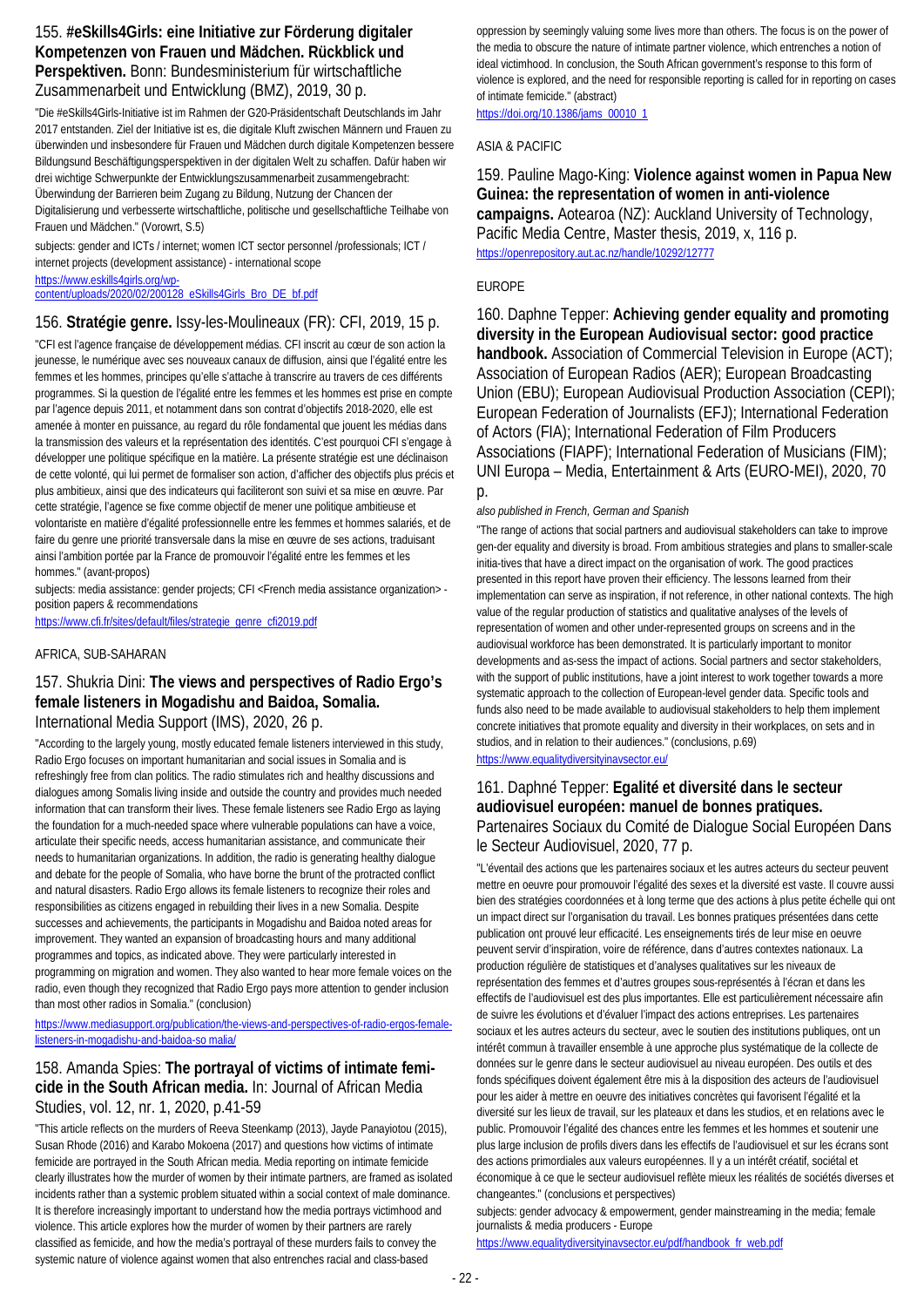#### MIDDLE EAST / WESTERN ASIA & NORTH AFRICA

### 162. **Jordan media assessment. White paper: the role of media in reinforcing positive gender norms and transforming gender relations.** USAID; Management Systems International, 2020, 20 p.

subjects: gender representation, stereotypes & role models in the media; female journalists & media producers; media assistance: gender projects - Jordan - position papers & recommendations

[https://pdf.usaid.gov/pdf\\_docs/PA00WQVN.pdf](https://pdf.usaid.gov/pdf_docs/PA00WQVN.pdf)

### 163. Aida Kaisy: **A gender analysis of the media landscape in Iraq.** Washington; London: Internews, 2020, 35 p.

"Corrupt practices, political financing and institutionalised patriarchal systems have seen the media fail to provide equitable coverage of women's issues or indeed include women as decision-makers organisationally. Both the audience and media stakeholders are acutely aware of the lack of ethical practice by the media and both are attuned to how this has become gendered in prevailing conditions of economic failure, conflict and weak governance in Iraq. The overall mood was one of pessimism from all stakeholder groups about the current state of and prospects for the media in Iraq. The lack of opportunity in a nonmeritocratic society such as Iraq both generates and sustains the prevalence of highly gendered policies and practices across the Iraqi media landscape. This is seen in both stakeholder groups: media stakeholders were likely to disparage their female colleagues; audiences were likely to reject female depictions that they felt were not representative of all Iraqis. Traditional and religious attitudes dominated much of the discussions and many of the challenges facing women and women journalists were attributed to these fixed mind-sets. Again, both stakeholder groups were in agreement that employment rituals and practices were shaped by patriarchal perceptions of a women's role in traditional societies." (conclusions)

[https://internews.org/sites/default/files/2020-04/Internews\\_gender](https://internews.org/sites/default/files/2020-04/Internews_gender-analysis_media_landscape_iraq_2020-04.pdf)[analysis\\_media\\_landscape\\_iraq\\_2020-04.pdf](https://internews.org/sites/default/files/2020-04/Internews_gender-analysis_media_landscape_iraq_2020-04.pdf)

## **Health Communication**

GENERAL & INTERNATIONAL

### 164. **Covid Katha: a multimedia guide for mass awareness.**  New Delhi: National Council for Science & Technology Communication (NCSTC); Anamika Ray Memorial Trust (ARMT), 2020, 37 p.

"In view of providing consolidated and authentic information on the global crisis to the masses in an interesting and interactive mode, the NCSTC in association with Dr. Anamika Ray Memorial Trust (ARMT) has brought out multimedia guide carrying important information on A-to-Z of COVID 19." (preface)

<https://dst.gov.in/sites/default/files/COVID%20KATHA%20English.pdf>

### 165. **Covid-19 news organizations safety protocols: working with freelancers.** acos alliance, 2020, [15 p.]

"This resource offers a tool for news organizations to adopt safety protocols that respond to the extraordinary circumstances created by the COVID-19 pandemic. The document seeks to empower commissioning editors to improve and adapt safety practices so the pandemic is covered professionally and in a way that minimizes risk. This document pays special attention to working with freelancers, including best practices around key issues like accreditation, PPE (Personal Protective Equipment), insurance and expenses. In addition, you may wish to consult the Freelance Journalist Safety Principles, a set of safety practices for news organizations and freelancers." (introduction)

<https://www.mediasupport.org/publication/covid-19-safety-resource-for-media/>

### 166. **Covid-19: orientaciones para comunicar sobre la enfermedad por el coronavirus 2019. Guía para líderes.** Washington, DC: Organización Panamericana de la Salud (OPS), 2020, 10 p.

"En un escenario ideal, se contaría con tiempo para hacer planes, establecer una estrategia de comunicación y una guía de acción. Pero situaciones como estas, requieren aptitudes inmediatas para comunicarse con el público. La comunicación de riesgos es un componente integral de la gestión de riesgos para la salud pública y una capacidad básica en el marco del Reglamento Sanitario Internacional (RSI). A continuación, se presentan algunas sugerencias, principios y plantillas para orientarlos. Proteger la salud y prevenir muertes que podemos evitar es la misión que nos convoca a todos. Una comunicación oportuna y transparente, con información correcta y basada en evidencias, pero también honesta y franca, con empatía y comprensión por las preocupaciones del público, será fundamental para que las personas conozcan los riesgos de la COVID-19 y sigan las recomendaciones de las autoridades para proteger su salud y la de sus seres queridos." (introducción) subjects: infectious diseases' outbreak communication; Covid-19 reporting - criteria catalogues, frameworks, guidelines

[https://www.paho.org/es/documentos/covid-19-orientaciones-para-comunicar-sobre](https://www.paho.org/es/documentos/covid-19-orientaciones-para-comunicar-sobre-enfermedad-por-coronavirus-2019)[enfermedad-por-coronavirus-2019](https://www.paho.org/es/documentos/covid-19-orientaciones-para-comunicar-sobre-enfermedad-por-coronavirus-2019)

### 167. **Covid-19: remote reporting & broadcast toolkit.** Children's Radio Foundation (CRF), 2020, 34 p.

"The Children's Radio Foundation (CRF) currently trains youth reporters at 68 radio stations across six African countries (The Democratic Republic of Congo, Liberia, Ivory Coast, South Africa, Tanzania, and Zambia) to produce weekly radio shows and monthly outreach activities ... This toolkit has three main goals: 1. to bring COVID-19 into focus and high on your agenda; 2. to introduce you to remote reporting and broadcasting and how it works; 3. to equip you to get other young people and adults in your community to become passionate about and open to share their COVID-19 stories." (goals)

<https://childrensradiofoundation.org/covid-19-remote-reporting-broadcast-toolkit/>

### 168. **Guidance for effective local communication response to Coronavirus (COVID-19).** Communication for Development Network, 2020, 17 p.

"This guide aims to provide some support in planning and delivering effective communications on the local level. It is for us all – the small community organisations as well as the larger NGOs, faith-based leaders and groups as well as media actors, officials and a wide range of other people who in varied walks of life are 'communicators' ... To support our communication there are a range of initiatives and organisations producing resources, and in this guide, we aim to highlight some of the best of these, and also to share other trusted sources where more resources and information can be found." (introduction)

[https://c4d.org/wp-content/uploads/2020/04/Guidance-for-Effective-Local-Communication-](https://c4d.org/wp-content/uploads/2020/04/Guidance-for-Effective-Local-Communication-Response-to-Coronavirus-COVID-19-Final.pdf)[Response-to-Coronavirus-COVID-19-Final.pdf](https://c4d.org/wp-content/uploads/2020/04/Guidance-for-Effective-Local-Communication-Response-to-Coronavirus-COVID-19-Final.pdf)

### 169. **Internews' strategic approach to COVID-19.** Internews, 2020, 13 p.

"The Internews approach to addressing COVID-19 is deeply rooted in our new strategy, which calls for building the five elements of a healthy information environment. These are: 1. Good, accurate, evidence-based information; 2. That everyone can access safely; 3. That consumers know how to critically assess; 4. That is valued by communities and sustained by business models that work; and 5. Where governments and businesses are accountable for keeping it that way." (p.3)

[https://internews.org/sites/default/files/2020-](https://internews.org/sites/default/files/2020-06/Local_Media_Community_Engagement_Humanitarian_Settings_2020-06.pdf)

[06/Local\\_Media\\_Community\\_Engagement\\_Humanitarian\\_Settings\\_2020-06.pdf](https://internews.org/sites/default/files/2020-06/Local_Media_Community_Engagement_Humanitarian_Settings_2020-06.pdf)

### 170. **Mapping of communication resources – Covid19.**

Communication for Development Network, 2020, 21 p. subjects: Covid-19 reporting - manuals & training materials; web directories & link collections <https://bit.ly/3bbkG2r>

### 171. **Responding to the Covid-19 info-demic: lessons from quick, collective, and localised action. A policy brief by the H2H network on what worked and what we need to do next.**  BBC Media Action; evidence aid; Internews; Translators Without Borders, 2020, 4 p.

"Internews, Translators without Borders, and BBC Media Action collaborated to track and analyse rumours and misinformation circulating on social media in a range of languages. At the same time, Evidence Aid produced plain-language summaries of existing high-quality research to inform the decisions of health professionals and policy makers. While TWB translated these to expand their reach, Internews and BBC Media Action incorporated them in guidance and training. These resources in turn supported local media to provide factual responses to people's concerns and questions using the channels people use, in languages people understand. BBC Media Action also created clear, fact-based content for social media, radio, television, and grassroots community engagement. TWB further supported communication in local languages by mapping language and literacy among at-risk populations, creating a multilingual terminology resource of commonly used technical terms about Covid-19, and translating partners' community-facing content. The net result was a regular and extensive program of information, guidance, and training based on scientific evidence, tailored to local needs and delivered in local languages. The four organisations engaged with Covid-19 coordination mechanisms globally and in the Asia-Pacific to integrate this expertise into the wider response." (p.2)

[https://reliefweb.int/sites/reliefweb.int/files/resources/Responding%20to%20the%20Covid-](https://reliefweb.int/sites/reliefweb.int/files/resources/Responding%20to%20the%20Covid-19%20info-demic.final_.pdf)[19%20info-demic.final\\_.pdf](https://reliefweb.int/sites/reliefweb.int/files/resources/Responding%20to%20the%20Covid-19%20info-demic.final_.pdf)

### 172. **Your safety as a journalist reporting COVID-19.** Internews, 2020, 3 p.

[https://internews.org/sites/default/files/2020-04/ReportingCOVID19\\_Resource.pdf](https://internews.org/sites/default/files/2020-04/ReportingCOVID19_Resource.pdf)

173. J. Scott Brennen, Felix M. Simon, Philip N. Howard, Rasmus Kleis Nielsen: **Types, sources, and claims of COVID-19 misinformation.** Oxford: Reuters Institute for the Study of Journalism, 2020, 13 p.

"In this RISJ factsheet we identify some of the main types, sources, and claims of COVID-19 misinformation seen so far. We analyse a sample of 225 pieces of misinformation rated false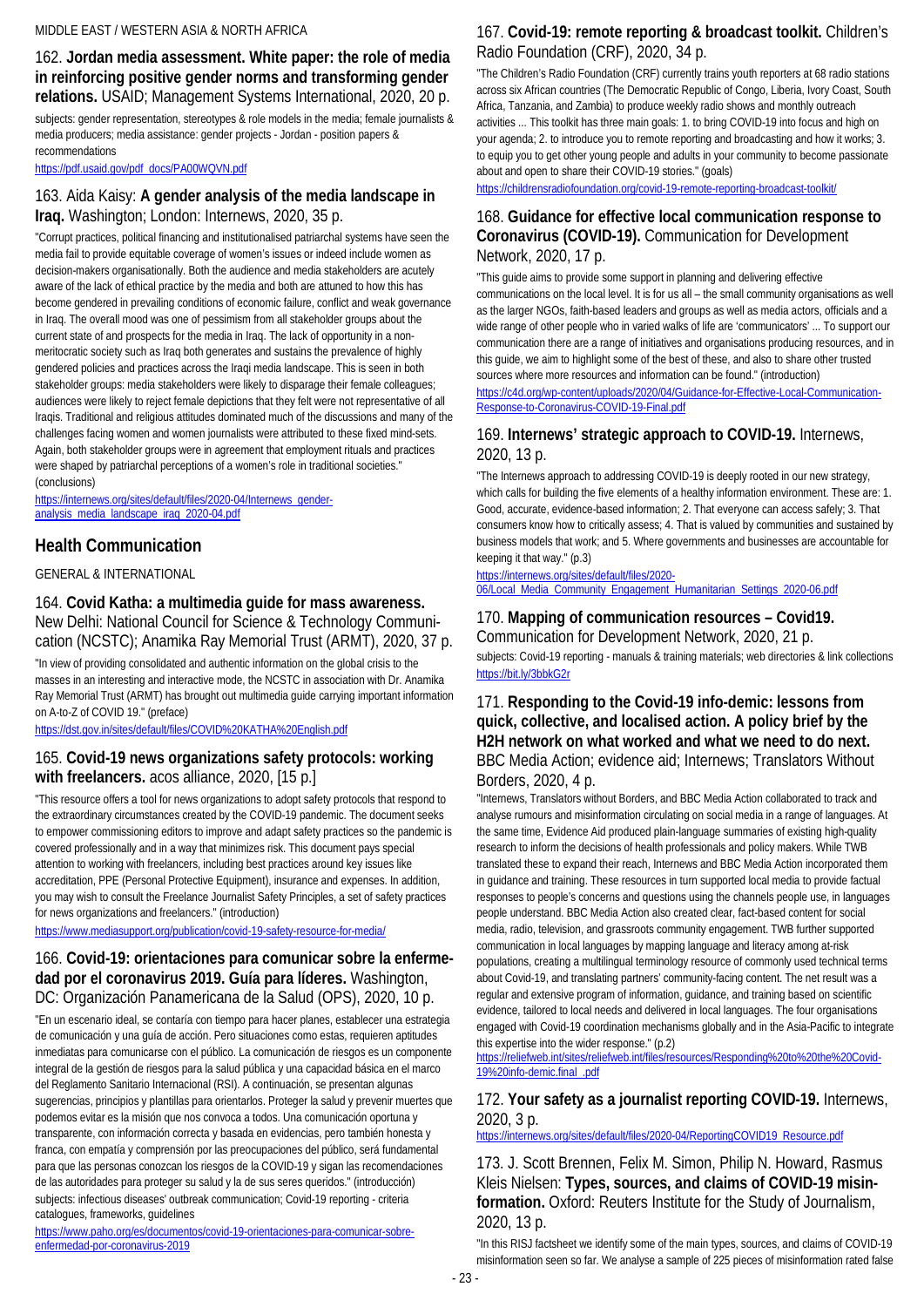or misleading by factcheckers and published in English between January and the end of March 2020, drawn from a collection of fact-checks maintained by First Draft News." (key findings)

<https://reutersinstitute.politics.ox.ac.uk/types-sources-and-claims-covid-19-misinformation>

174. Luiz Artur Ferraretto, Fernando Morgado: **Covid-19 y comunicación, una guía práctica para enfrentar la crisis.** Porto Alegre: Universidad Federal de Rio Grande do Sul (UFRGS), Núcleo de Estudos do Rádio, 2020, 61 p. *also published in Portuguese*

<https://www.medbox.org/dl/5ea6a13476e03d72a52a6d45>

175. Media Empowerment for a Democratic Sri Lanka (MEND) Program: **Covering Covid-19: handbook for journalists. Collection of tools, techniques, resources and startegies for journalists covering the cornonavirus outbreak. Includes tools for fact-checking misinformation and hoaxes.** IREX; USAID, 2020, 7 p.

Getting story ideas right -- Getting your sources right -- Getting your facts right -- Getting your report right -- Getting images and videos verified accurately -- Getting maps right -- Getting your language right <https://www.irex.org/sites/default/files/pdf/covering-covid-19-tips-journalists.pdf>

#### 176. Rasmus Kleis Nielsen, Richard Fletcher, Nic Newman, J. Scott Brennen, Philip N. Howard: **Navigating the 'infodemic': how people in six countries access and rate news and information about coronavirus.** Oxford: Reuters Institute for the Study of Journalism, 2020, 34 p.

"In this report, we use survey data collected in late March and early April 2020 to document and understand how people in six countries (Argentina, Germany, South Korea, Spain, the UK, and the US) accessed news and information about COVID-19 in the early stages of the global pandemic, how they rate the trustworthiness of the different sources and platforms they rely on, how much misinformation they say they encounter, and their knowledge of and responses to the coronavirus crisis. We show that news use is up across all six countries, and most people in most countries are using either social media, search engines, video sites, and messaging applications (or combinations of these) to get news and information about coronavirus. In all six countries, people with low levels of formal education are much less likely to say that they rely on news organisations for news and information about coronavirus, and more likely to rely on social media and messaging applications. In Argentina, South Korea, Spain, and the US, young people are much more likely to rely on social media, and in Germany, the UK, and the US, to rely on messaging applications groups." (executive summary)

[https://reutersinstitute.politics.ox.ac.uk/sites/default/files/2020-](https://reutersinstitute.politics.ox.ac.uk/sites/default/files/2020-04/Navigating%20the%20Coronavirus%20Infodemic%20FINAL.pdf) [04/Navigating%20the%20Coronavirus%20Infodemic%20FINAL.pdf](https://reutersinstitute.politics.ox.ac.uk/sites/default/files/2020-04/Navigating%20the%20Coronavirus%20Infodemic%20FINAL.pdf)

#### AFRICA, SUB-SAHARAN

## 177. **Report: the perception of COVID-19 communication in West Africa (non-Sahel).** Abuja: UNESCO, 2020, 25 p.

*also published in French*

"According to the respondents (522 respondents), people pay most attention to "prevention methods from COVID-19" (3.82 out of the full score 5). On the contrary, the respondents pay relatively less attention to "Pandemic Statistics (local, national, and international)" (3.55 out of the full score 5). In the survey which had 522 respondents, many of the respondents (counts: n=139) who requested further information wanted to know more about the possible cure and treatment of COVID-19. This trend also justifies the ongoing global search for a possible cure for the virus, especially the consideration for the local cure in some African countries. "Social Media platform" is the most used platform to gather information about COVID-19, followed by Television, Websites, Radio, Printed Media, Consultation with Medical staff and Communication through Non-medical sources being the least used source of information. According to the respondents, the information from Multilateral Organizations (e.g. World Health Organization, United Nations, ICRC, etc.) is most trusted by the respondents (scored 3.66 out of 5) and followed by medical staff (scored 3.36 out of 5) and international news houses (scored 3.27 out of 5). Most suspicious information is circulating on the topics of treatment and prevention, and the majority of them have encountered much of the information on local and traditional treatment." (p.4-5) <https://unesdoc.unesco.org/ark:/48223/pf0000373798>

178. Daniel Ominde Okoth: **Radio and pandemics. Covid-19 in East Africa: how community and vernacular radio are influencing social and behaviour change.** Johannesburg:

# Konrad-Adenauer-Stiftung (KAS), 2020, 23 p.

<https://bit.ly/2YqmrUf>

## **International Communication, Foreign News, Public Diplomacy**

#### GENERAL & INTERNATIONAL

### 179. Naja Bentzen: **COVID-19 foreign influence campaigns: Europe and the global battle of narratives.** Brussels: European Parliament, 2020, 8 p.

"The Chinese Communist Party (CCP) initially concealed information about the spread of the virus. Research suggests that they thereby delayed measures to alleviate the spread of the disease. At the same time, the CCP launched far-reaching efforts to silence domestic criticism. The CCP's efforts to restore Beijing's tainted image both at home and abroad include attempts to export the blame for the virus via a wave of conspiracy theories, in a move that seems to be inspired by the Kremlin's well-known tactics. At the same time, Beijing has launched a highly visible global aid offensive, providing expertise, test kits and other essential medical equipment – not all of it for free, contrary to the CCP's media offensive – to a number of countries, including in Europe. Both Moscow and Beijing seem to be driving parallel information campaigns, conveying the overall message that democratic state actors are failing and that European citizens cannot trust their health systems, whereas their authoritarian systems can save the world." (summary)

[https://www.europarl.europa.eu/RegData/etudes/BRIE/2020/649367/EPRS\\_BRI\(2020\)64936](https://www.europarl.europa.eu/RegData/etudes/BRIE/2020/649367/EPRS_BRI(2020)649367_EN.pdf) [7\\_EN.pdf](https://www.europarl.europa.eu/RegData/etudes/BRIE/2020/649367/EPRS_BRI(2020)649367_EN.pdf)

### 180. Andreas Heinemann-Grüder, Johannes Wiggen: **Subversion im Cyberraum: Sicherheit, Freiheit und Resilienz gegen Angriffe im Netz.** Stuttgart: Institut für Auslandsbeziehungen (ifa), 2020, 59 p.

"Die technischen Möglichkeiten der Cyberwelt haben gänzlich neue Potenziale zur Beeinflussung von politischen Präferenzen in anderen Staaten eröffnet. Die Meinungsbildung in offenen Gesellschaften wird zunehmend durch subversive Maßnahmen autoritärer Regime im Internet beeinflusst, wodurch der öffentliche Raum Internet stark eingeschränkt wird. In dieser Studie wird untersucht, wie die Resilienz von offenen Gesellschaften gegen Subversion aus dem Cyberraum gestärkt werden kann, ohne dabei die eigenen Grundsätze preiszugeben. Zunächst wird ein Überblick zu den Diskursen über Cyberbedrohungen gegeben, um sich dann auf die Frage nach der gesellschaftlichen Resilienz zu konzentrieren." (Zusammenfassung)

subjects: cyberwar: foreign government communication interventions; authoritarian regimes / dictatorships; countering hate speech, disinformation & propaganda [https://www.bicc.de/uploads/tx\\_bicctools/subversion-cyberraum\\_heinemann\\_wiggen\\_01.pdf](https://www.bicc.de/uploads/tx_bicctools/subversion-cyberraum_heinemann_wiggen_01.pdf)

### 181. Yahya R. Kamalipour (ed.): **Global communication: a multicultural perspective.** 3rd ed. Lanham et al.: Rowman & Littlefield, 2020, xxviii, 454 p.

Following the historical paths of global communication / Allen Palmer -- Global economy and international telecommunications networks / Harmeet Sawhney -- The transnational media corporation and the economics of global competition / Richard A. Gershon -- Drawing a bead on global communication theories / John D. H. Downing -- The politics of global communication / Cees J. Hamelink -- Global communication law / Jan H. Samoriski -- Milestones in communication and national development / Vibert C. Cambridge -- Global news and information flow in the digital age / Kuldip R. Rampal -- Global broadcasting: from sputnik to the internet / Lars Lundgren and Benjamin A. Davis -- Global journalism in the digital age / John V. Pavlik -- Global communication and propaganda / Richard C. Vincent -- Implications of the global internet network: challenges and prospects / George A. Barnett -- Global advertising and public relations / Marina Vujnovic and Dean Kruckeberg -- Global communication and culture / Yeim Kaptan -- Gender, ethnicity, and religion in the digital age / Theresa Carilli and Jane Campbell -- The shifting politics in global media and communication / Monroe E. Price -- Global communication trends in the digital age / Mike Friedrichsen.

#### 182. Richard C. Vincent: **Global communication and propaganda.** In: Yahya R. Kamalipour (ed.): Global communication: a multicultural perspective. Lanham et al.: Rowman & Littlefield, 2020, p.239-297

"Propaganda involves the persuasive communication process to influence and convert individuals and the public at large, directly or implicitly, through the use of purposively chosen and partial, or even fabricated, disinformation ... Regarding the understanding of propaganda, the first mistake is to assume propaganda is somehting that only occurs under authoritarian and totalitarian regimes. Our education on how to identify, understand, and respond to propaganda has been inadequate and fails to best prepare us for informed engagement in interactive public discourse. Government, industry, and private interest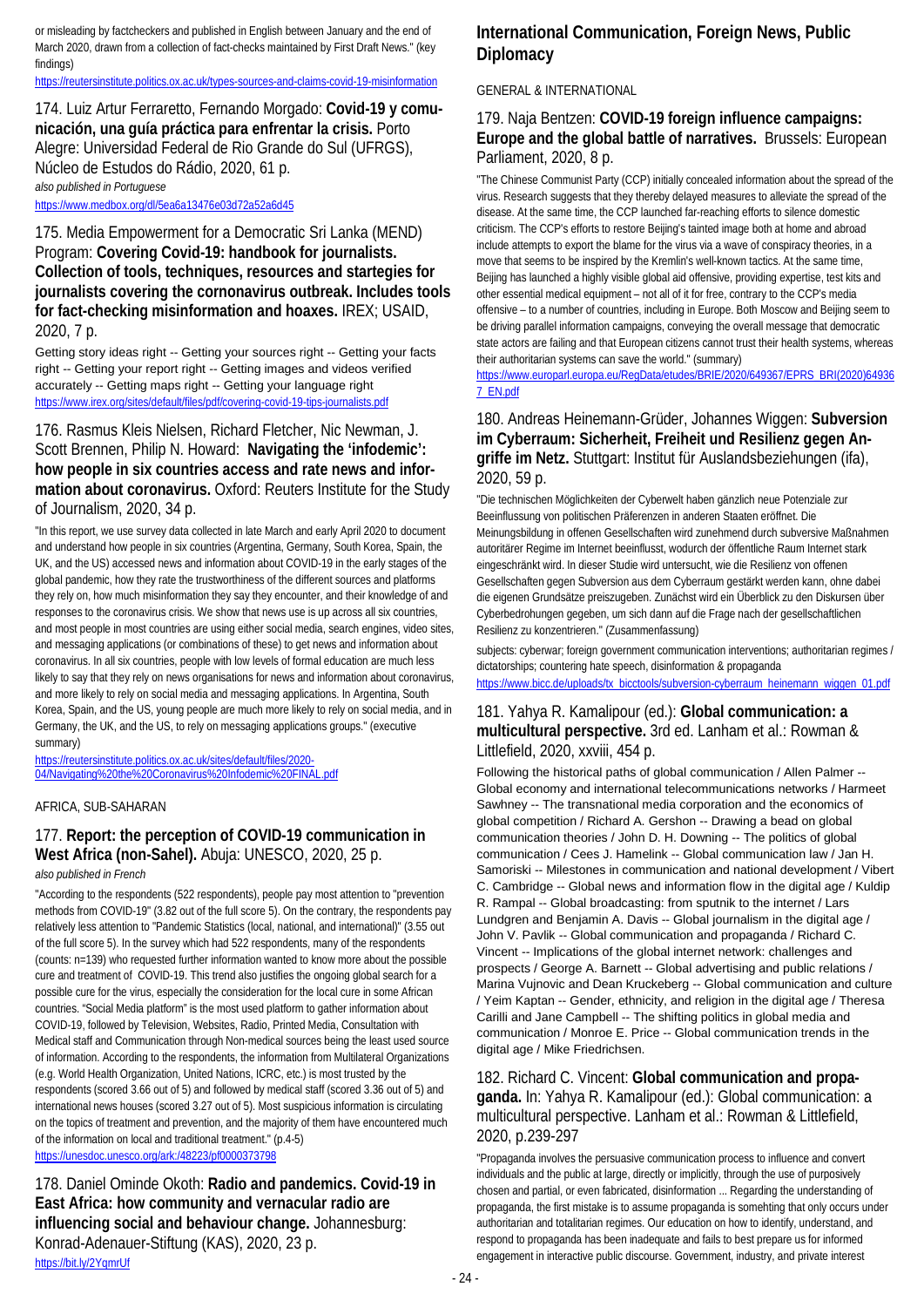groups send millions, even billions of dollars or euros to maximize audience reach and effectively control their message streams. Yet as members of democratic societies, we tend to be more or less ignorant to the true power of propaganda." (p.239)

#### AFRICA, SUB-SAHARAN

### 183. Willem Gravett: **Digital neo-colonialism: the Chinese model of internet sovereignty in Africa.** In: African human rights law journal, vol. 20, nr. 1, 2020, p.125-146

"China is making a sustained effort to become a 'cyber superpower'. An integral part of this effort is the propagation by Beijing of the notion of 'internet sovereignty' – China's supreme right to govern the internet within its borders and keep it under rigid control. Chinese companies work closely with Chinese state authorities to export technology to Africa in order to extend China's influence and promote its cyberspace governance model. This contribution argues that the rapid expansion across Africa of Chinese technology companies and their products warrants vigilance. If African governments fail to advance their own values and interests – including freedom of expression, free enterprise and the rule of law – with equal boldness, the 'China model' of digital governance by default might very well become the 'Africa model'." (abstract)

[http://www.ahrlj.up.ac.za/images/ahrlj/2020/volume\\_1/AHRLJ%201\\_2020%20Gravett.pdf](http://www.ahrlj.up.ac.za/images/ahrlj/2020/volume_1/AHRLJ%201_2020%20Gravett.pdf)

#### ASIA & PACIFIC

#### 184. Simon Matingwina: **China colonizing Africa narrative on social media: an issue activation and response perspective.** In: Journal of African Media Studies, vol. 12, nr. 1, 2020, p. 23-39

"The issue of 'China colonizing Africa' received significant attention in both traditional and social media in the periods before, during and after the Forum on China Africa Cooperation (FOCAC) 2018 meeting. This study traces these discourses on YouTube ... The study finds that the themes and the sentiments reflect the dominance of pessimistic and optimistic perspectives on the Africa–China relationship. Furthermore, the study shows that the themes discussed have not offered new perspectives but instead the discussions have repackaged old narratives as part of agenda building efforts by the protagonists. The study, therefore argues that social media have become important platforms for activation of issues on the Africa–China relationship, hence the persistence of these old narratives is attributed to lack of effective responses to issues on social media by both African countries and Chinese officials." (abstract)

[https://doi.org/10.1386/jams\\_00009\\_1](https://doi.org/10.1386/jams_00009_1)

#### 185. Gabriele Balbi, Fei Jiang, Giuseppe Richeri (eds.): **China and the global media landscape: remapping and remapped.** Newcastle upon Tyne: Cambridge Scholars Publishing, 2019, 196 p.

**Section 1. Chinese Media Goes Global.** 1. Global Film Market, Regional Problems / Giuseppe Richeri -- 2. China's Media Engagement in Africa: Influences and Changes / Li Xinfeng, Li Yujie and Zhang Mengying -- 3. Tazara, Collective Memory, and the Future of Sino-African Communication / Deqiang Ji, Xuezhi Du and Maxwell Chipaso -- 4. From the Internet in China to the Chinese Internet / Gianluigi Negro -- 5. International Communication at a Crossroads: A Mirror Case Study of China / Jiang Fei -- **Section 2. Framing the Image of China.** 6. Arguments About China and Free Trade in the Trump Presidential Campaign / Thomas Hollihan -- 7. Soft Power in the Newsroom: Media Mindsets as Limiters of China's Media Strategies in Europe / Zhan Zhang, Daniel Perrin and Changpeng Huan -- 8. Chinese Journalists' Values in a Global Context: A Discursive Approach / Emma Lupano

#### 186. Jeanne Boden: **Chinese propaganda seducing the world.**  Brussels: PUNCT, 2019, 292 p.

"In contrast to earlier publications on Chinese propaganda and media, 'Chinese propaganda seducing the world' offers the first comprehensive analysis of propaganda from Mao to today. Here lies the book's strength. The author, Jeanne Boden, holds a PhD in Oriental Languages and Cultures (Ghent University), and draws on years of experience studying the complexity of cross-cultural cooperation, in particular, between Europe and China. She has conducted an impressive analysis of more than 2,500 photographs of propaganda in public spaces all over China taken between 1994 and 2018, and, additionally, on other formats like propaganda movies, television programs, and myriad publications. Displayed throughout the book, these materials include gems such as the unique picture taken in Lhasa in 2002 with a Chinese propaganda slogan dating back to 1966–1976 (pp. 61), the somewhat surreal Communist Party Theme Park (pp. 82), or the striking example of a public humiliation campaign from during the Cultural Revolution that has been turned into a tourist commodity (pp. 64). Substantial context is added to the analysis. For example, how "[c]onstruction itself has become a political measure of China's success and growth and is therefore actively put to use for political purposes" (pp. 31), or how "the absence of the idea of privacy in the socialist work unit paved the way for the technologically advanced control seen in China today" (pp. 142)." (review by Jono van Belle in: Communications, vol. 45:1, 2020)

#### EUROPE

#### 187. Marcel Kolvenbach: **Koloniales Denken weit verbreitet: "Afrika" in den deutschen Medien.** In: Forum Weltkirche, vol. 139, nr. 4, 2020, p.12-17

"Ein Blick in die Archive zeigt: die Berichterstattung in deutschen Medien über das südliche Afrika während der Apartheid wurde fast zwei Jahrzehnte lang von der südafrikanischen Propaganda gesteuert. Das verstärkte ein koloniales Afrikabild und hat Folgen bis heute." (S.12)

subjects: Africa in foreign news & image abroad; colonial legacy - Germany; Africa

### **Journalism & Journalism Education**

#### GENERAL & INTERNATIONAL

188. Sam Dubberley, Alexa Koenig, Daragh Murray (eds.): **Digital witness: using open source information for human rights investigation, documentation, and accountability.** Oxford: Oxford University Press, 2020, xvi, 360 p.

**Part One.** 1. The History of the Use of Open Source Investigation for Human Rights Reporting / Christoph Koettl, Daragh Murray, Sam Dubberley -- 2. The History of Open Source Investigations for Legal Accountability / Alexa Koenig -- 3. Prosecuting Grave International Crimes Using Open Source Evidence: Lessons from the International Criminal Court / Lindsay Freeman -- 4. Open Source Investigations and the Technology-Driven Knowledge Controversy in Human Rights Fact-Finding / Ella McPherson, Isabel Guenette Thornton, Matt Mahmoudi -- 5. Open Source Investigations for Human Rights1 Current and Future Challenges / Scott Edwards -- **Part Two.** 6. How to Conduct Discovery Using Open Source Methods / Paul Myers -- 7. How to Effectively Preserve Open Source Information / Yvonne Ng -- 8. Targeted Mass Archiving of Open Source Information1 A Case Study / Jeff Deutsch and Niko Para -- 9. How to Verify User-Generated Content / Aric Toler -- 10. The Role and Use of Satellite Imagery in Open Source Investigations / Micah Farfour -- **Part Three.** 11. Ethics in Open Source Investigations / Zara Rahman and Gabriela Ivens -- 12. Open Source Investigations1 Vicarious Trauma, PTSD, and Tactics for Resilience / Sam Dubberley, Margaret Satterthwaite, Sarah Knuckey, Adam Brown -- 13. Open Source Investigations1 Understanding Digital Threats, Risks, and Harms / Joseph Guay, Lisa Rudnick -- **Part Four.** 14. Open Source Information1 Part of the Puzzle / Fred Abrahams, Daragh Murray -- 15. Open Source Investigations for Legal Accountability: Challenges and Best Practices / Alexa Koenig, Lindsay Freeman

### 189. Ágnes Baines, David Gulyás (eds.): **The Routledge companion to local media and journalism.** London; New York: Routledge, 2020, 498 p.

"Offering a collection of invited contributions from scholars across the world, the volume is structured in seven parts, each exploring a particular aspect of local media and journalism that provide the framework to bring together and consolidate the latest research and theorisations from the field, and fresh understandings of local media from a comparative perspective and within a global context. Addressing the significant changes local media and journalism has undergone in the last decade, the companion explores the history, politics, ethics and contents of local media, as well as delving deeper into the business and practices that affect not only the journalists and media-makers involved, but consumers as well. For students and researchers in the fields of journalism studies, journalism education, cultural studies and media and communications programmes, this is the comprehensive guide to local media and journalism." (publisher)

#### 190. Bruce Mutsvairo, Saba Bebawi, Eddy Borges-Rey (eds.): **Data journalism in the global South.** Cham: Palgrave Macmillan, 2019, xxxv, 334 p.

A New Dawn for the "Developing" World? Probing Data Journalism in Non-Western Societies / Bruce Mutsvairo -- Data Journalism and the Panama Papers: New Horizons for Investigative Journalism in Africa / Last Moyo -- Prospects for Data Journalism in Zimbabwe: Challenges of Engendering a Democratic Society and an Informed Citizenry in the Digital Age / Cleophas Taurai Muneri -- Hobbling Across Bumps and Grinds: A Study on the Possibilities of Journalistic Reinvention Through Data Journalism in Rwanda / Dominique Nduhura -- Data Journalism in Nigeria: Interrogating the Nigerian Mainstream Media's Data-Driven Reporting of the Elections of 2019 / Motilola Akinfemisoye-Adejare -- Data Journalism in the Age of Big Data: An Exploration into the Uptake of Data Journalism in Leading South African Newspapers / Dumisani Moyo, Allen Munoriyarwa -- Dancing with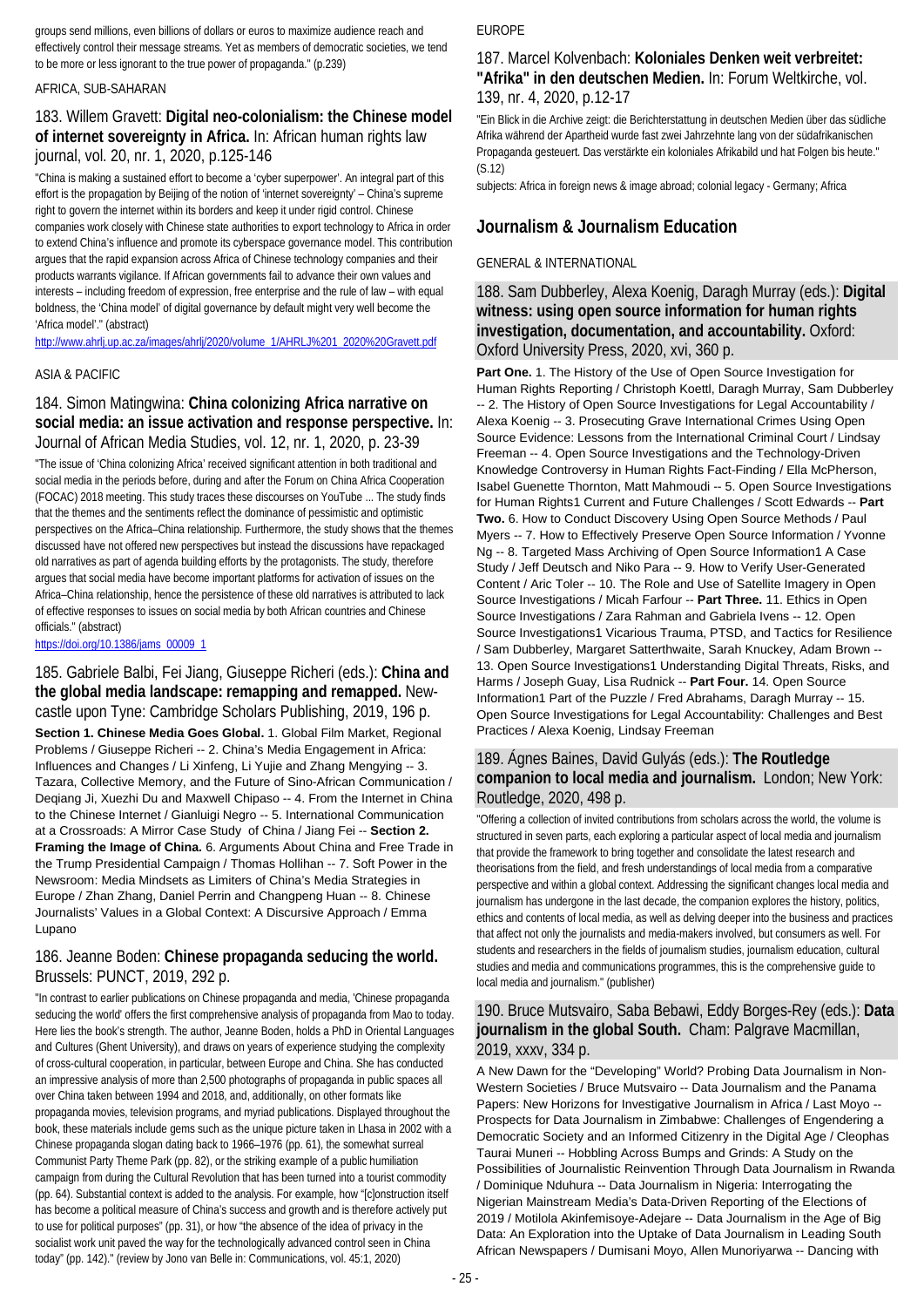Chains: A Case Study of Data Journalism in China / Roselyn Du -- Data Journalism in the Philippines: New Trends, New Practices for Old Media Organizations / Karol Ilagan, Cheryll Ruth Soriano -- Data Journalism in the Pacific: Practices and Perceptions / Kayt Davies, Shailendra Singh -- Towards Data Journalism in Russia? / Alexandra Shilina, Marina Shilina -- Data Journalism and Investigative Reporting in the Arab World: From Emotive to Evidence-Based Journalism / Saba Bebawi -- The Status of Data Journalism in Iranian Media / Maryam Salimi -- A Desert Flower / Norman P. Lewis -- Data Journalism in Latin America: Community, Development and Contestation / Eddy Borges-Rey -- Journalism and Civil Society: Key to Data Journalism in Argentina / Adriana Amado, Raquel Tarullo -- Data Journalism in Chile: Towards a Critical Appropriation / Rodrigo Araya, Claudio Elórtegui Gómez

<https://doi.org/10.1007/978-3-030-25177-2>

#### 191. **Tools for news reporting during social distancing.**  Internews, 2020, 8 p.

"With many workplaces in semi or total lockdown in response to COVID-19, many journalists are adjusting to the new reality of working from home. This affects the way we report on our communities, the type of observations we can include in our stories and shifts our focus online. But how do we ensure that our community voices are still at the center of our reporting? And as we hunker down in front of our laptops in our makeshift home offices, what tools are available to stay connected with our newsrooms, sources and our communities? Mobile Journalists (MOJOs) and freelancers have the upper hand in this context. They're used to working from home, cafe's or wherever they can find a powerpoint. We've tapped their experience to bring together this guide designed to make remote work newbies look like #WFH veterans. And, because we know not everyone has reliable access to the internet, we have included high and low tech alternatives." (p.1)

#### [https://internews.org/sites/default/files/2020-05/Internews\\_tools-for-reporting-during-social](https://internews.org/sites/default/files/2020-05/Internews_tools-for-reporting-during-social-distancing_2020-05.pdf)[distancing\\_2020-05.pdf](https://internews.org/sites/default/files/2020-05/Internews_tools-for-reporting-during-social-distancing_2020-05.pdf)

### 192. Tony Harcup: **What's the point of news? A study in ethical journalism.** Cham: Palgrave Macmillan, 2020, vii, 158 p.

"This book questions whether the news we get is as useful for citizens as it could, or should, be. This international study of news is based on re-thinking and re-conceptualising the news values that underpin understandings of journalism. It goes beyond empirical descriptions of what journalism is to explore normative ideas of what it might become if practised alongside commitments to ethical listening, active citizenship and social justice. It draws lessons from both alternative and mainstream media output; from both journalists and scholars; from both practice and theory. It challenges dominant news values by drawing on insights from feminism, peace journalism and other forms of critical thinking that are usually found on the margins of journalism studies. This original and engaging contribution to knowledge proposes an alternative set of contemporary news values that have significant implications for the news industry, for journalism education and for democracy itself." (publisher)

#### 193. **Building the Bureau Local: a user guide.** Bureau Local, 2019, [18 p.]

"The Bureau Local is a collaborative, UK-wide investigative network. It was launched in 2017 to support, reinvigorate and innovate local investigative reporting in the UK. After completing its initial two-year funded experiment, the team is laying out its story, learnings and frameworks for those seeking to replicate or take parts of the model to their countries, cities or sectors. The German not-for-profit news organisation CORRECTIV was inspired to take on the model - calling it CORRECTIV.Lokal - and their case study is included." (p.1) <https://bit.ly/3b9gz6I>

### 194. Ulf Grüner, Christian Sauer (eds.): **Kritisch-konstruktiver Journalismus.** 3., aktual. und erw. Aufl. Norderstedt: Books on Demand, 2019, 224 p.

**1. Definitionen und Konzepte.** 1.1 Warum wir lieber vom kritischkonstruktiven Journalismus reden / Ulf Grüner, Christian Sauer -- 1.2 Warum Leser Lösungen wollen (und nicht nur Probleme) / Dominique Eigenmann -- 1.3 Korrekturen am Jammertal / Hinrich C. G. Westphal -- 1.4 "Mit offenem Geist und offenem Herzen" / Gespräch mit Michael Gleich -- **2. Der Anstoß von Ulrik Haagerup.** 2. 1 Die Kernaussagen von Ulrik Haagerup / Christian Sauer -- 2.2 Der klassisch-kritische und der konstruktive Blick / Christian Sauer -- 2.3 Kritik am konstruktiven Journalismus / Christian Sauer -- **3. Praxis: Erfahrungen.** 3.1 Ghetto oder Oase? / Gespräch mit Dominique Eigenmann -- 3.2 Wo und wann funktioniert konstruktiver Journalismus am besten? / Christian Sauer -- 3.3 Wir verändern die Region! / Jost Lubben und Christian Sauer -- 3.4 Celle blüht auf / Michael Ende -- 3.5 Der eigenen Klimabilanz auf der Spur / Dagny Siebke -- 3.6 Von positiver Anziehung: konstruktiver "Kulturplatz" / Martin Eggenschwyler -- 3.7 "Es geht darum, das ganze Bild zu zeigen" / Gespräch mit Christian Sauer (Felix Fischaleck) -- 3.8

Hoffnungsjournalismus für ein geschundenes Paradies / Forschungsessay

von Torsten Schäfer -- **4. Praxis: Handwerk und Technik.** 4.1 Themenfindung und Konferenzen / Christian Sauer -- 4.2 Themenzuschnitt / Christian Sauer -- 4.3 Recherche: zusätzliche Ansätze im konstruktiven Journalismus / Christian Sauer -- 4.4 SBI, die Recherche-Strategie für die kritisch-konstruktive Story / Ulf Grüner -- 4.5 Umsetzung in einer Redaktion / Christian Sauer -- 4.6 Die konstruktive Blattkritik / Christian Sauer -- 4.7 Storytelling = Constructive? / Magdalena Kauz -- **5. Hintergründe & Impulse.** 5.1 Übersicht über Strömungen und Einflüsse / Christian Sauer -- 5.2 Constructive Journalism: Idee des Genres / Uwe Krüger -- 5.3 Kontext: Was vergessen wird. Erinnerungen für die Zukunft / Ulf Grüner -- 5.4 Die Katastrophe wegatmen? / Ursula Ott -- 5.5 Konstruktiver Journalismus als Einladung zum Diskurs / Christian Sauer -- 5.6 Konstruktiver Journalismus: Reflexion über einen Branchentrend / Sebastian Pranz und Christian Sauer -- **6. Ausblick.** 6.1 Kritisch-konstruktiv fortbilden / Daniela Kraus -- 6.2 Was Constructive Journalism jetzt braucht. Thesen für #cinxt / Ulf Grüner subjects: constructive / positive / solutions journalism - case studies

#### AFRICA, SUB-SAHARAN

#### 195. Michael Daka: **A Zambian journalist: in pursuit of three freedoms.** Lusaka: Gadsden Publishers, 2019, 224 p.

"Mike Daka's story is a fascinating account that is at once the story of an extraordinary journalist, and rich insight into the history of the media and journalism in Zambia and Southern Africa. Born into humble circumstances, his journey took him into journalism as reporter and editor and then to shaping and leading the Zambia Institute of Mass Communication which taught generations of journalists through changing political circumstances. Never one to shy away from a challenge, Daka retired from Zamcom to start Breeze FM in Chipata, a radio station that became internationally renowned for its unique character as a commercial operation that provides community and public service." (publisher)

#### 196. Bettina Haasen: **Journalismus in Burundi: Erfahrungswelten in Konflikt und Transformation.** Wiesbaden: Springer, 2019, xvii, 469 p.

"Das Buch befasst sich mit der Rolle von Medien in einem politischen Ausnahmezustand. Bettina Haasen hat in Burundi Journalistinnen und Journalisten zu ihrem beruflichen Rollenselbstverständnis befragt und diese Aussagen unter Berücksichtigung ihrer sozialen Herkunft und den Zielen der internationalen Medienentwicklungszusammenarbeit (MEZ) kritisch in den Blick genommen. Mit dem gescheiterten Putsch im Jahr 2015 hat das Mediensystem in Burundi einen grundlegenden Wandel erlebt: Medienhäuser wurden vollständig zerstört, Hunderte von Journalisten leben im Exil und die Meinungsfreiheit wurde begraben." (Verlag)

subjects: media landscapes & media systems; freedom of the press; democracy / democratization and media; professional identity of journalists - Burundi <https://doi.org/10.1007/978-3-658-23674-8>

### 197. Ryan Powell: **Data journalism in Tanzania.** Open Knowledge International, 2019, 50 p.

"Journalism in Tanzania is facing a critical juncture as newsrooms grow their digital presence but face revenue gaps, in part due to limited online advertising in a market saturated with print government advertising. To harness this change, media houses will have to troubleshoot how to differentiate themselves from other popular channels of news distribution such as WhatsApp and Instagram. According to a recent study on the state of journalism in Tanzania, there is a high quantity of reporting on events, many articles with single sources and few articles putting stories into context (Spurk and Katunzi 2018). Media houses and journalists continually express an interest in growing data journalism capabilities. However, the successful forms of diffusing data in newsrooms and determining relevant content management systems for Tanzanian audiences remain uncertain." (executive summary, p.4-  $5)$ 

[https://blog.okfn.org/files/2019/03/Data-journalism-in-Tanzania-Open-Knowledge-](https://blog.okfn.org/files/2019/03/Data-journalism-in-Tanzania-Open-Knowledge-International.pdf)[International.pdf](https://blog.okfn.org/files/2019/03/Data-journalism-in-Tanzania-Open-Knowledge-International.pdf)

#### 198. Anim van Wyk: **The fact-checking preferences of Africacheck.org's audiences in Nigeria, Kenya and South Africa.**  Oxford: Reuters Institute for the Study of Journalism, 2019, 18 p.

"Africa Check, the continent's first independent fact-checking organisation of which I was chief editor until July 2019, has itself expanded exponentially. The organisation –a non-profit mainly funded by large foundations– launched in 2012 in South Africa with a junior researcher and part-time editor. Africa Check then opened a second office on the continent in Dakar, Senegal, in October 2015. Here the team runs a French-language version of the website to serve West African audiences. The English-language team branched out to Lagos, Nigeria, in November 2016 with Nairobi in Kenya following in January 2017 ... Here's what I learned about the contribution of social media to Africa Check's website traffic: The data shows that in each year there were a few "blockbuster" articles after which engagement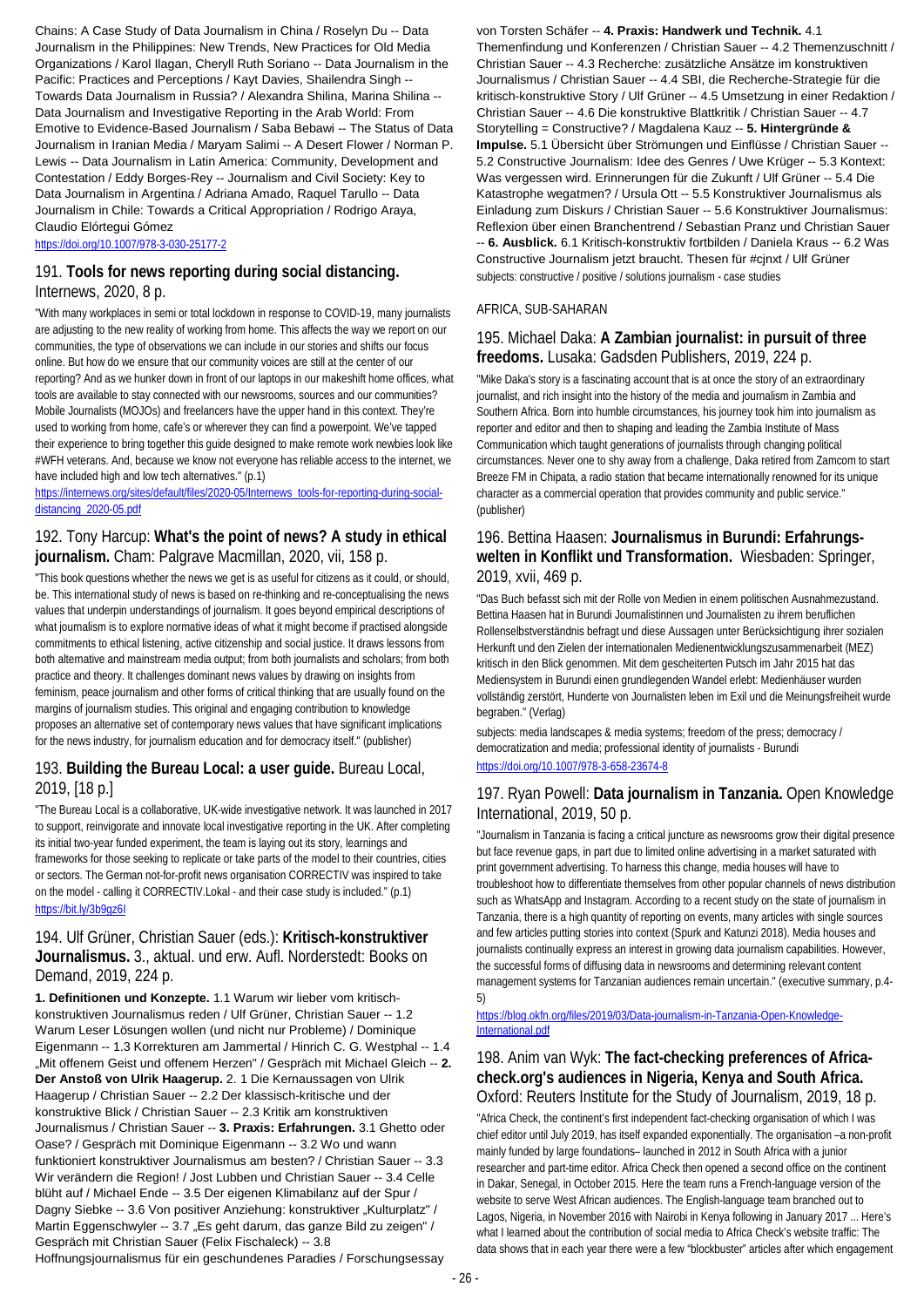tailed off. Engagement on social media site Facebook comprised the overwhelming majority of likes and shares of Africa Check content with Twitter trailing far behind; Facebook has become less and less important in driving traffic to Africa Check's website, as has been the case for major brands and publishers all over the world. For all but one article in the top ten lists of 2015 and 2016, most views came from Facebook; it dropped to two in 2017 and three in 2018; In most cases where Twitter was the biggest source of traffic, the average time users spent on the page was higher than the time it should theoretically take to read the piece; Content engagement showed a major jump from 2015 to 2016, reflecting the rapid growth of Africa Check in that year. However, it has since decreased year on year, likely on the back of Facebook's decline in importance as a traffic driver ..." (homepage Reuters Institute) https://reutersinstitute.politics.ox.ac.uk/sites/default/files/2020- 01/Anim\_Van\_Wyk\_Journalist\_Fellow\_Paper.pdf

#### ASIA & PACIFIC

199. David Robie: **Karoronga, kele'a, talanoa, tapoetethakot and va: expanding millennial notions of a 'Pacific way' journalism education and media research culture.** In: Media Asia, vol. 46, nr. 1-2, 2019, p.1-17

"University-based journalism education was introduced to the South Pacific in Papua New Guinea at independence in 1975 and in Fiji at the regional University of the South Pacific in 1987, while Technical Vocational Educational and Training institutions have been a more recent addition in the region. Some scholars argue there is little difference between Pacific and Western approaches to journalism, or that some journalism schools are too focused on Western media education, while others assert there is a distinctive style of journalism in Oceania with cultural variations based on the country where it is practiced and parallels with some approaches in Asia such as "mindful journalism." This paper examines a "Pacific way" journalism debate which echoes a regional political concept coined by the late Fiji president, Ratu Sir Kamisese Mara. The paper argues for a greater appreciation of the complexities of media cultures in Pacific nations and proposes a more nuanced, reflexive approach to journalism in the Pacific region. This is reflected in a "talanoa journalism" model that he advocates as a more culturally appropriate benchmark than monocultural media templates." (abstract)

<https://doi.org/10.1080/01296612.2019.1601409>

#### **Media Assistance**

GENERAL & INTERNATIONAL

#### 200. **Implementation report on projects, Part II. 64th meeting of the Bureau of the Intergovernmental Council of IPDC, 11-12 June, 2020.** Paris: UNESCO, 2020, 243 p.

"This document reports on the implementation of projects approved by the 62nd meeting of the IPDC Bureau (May 2018) and implemented in 2018-2019. It is meant for the information of the IPDC Bureau Members and donors." (p.1) <https://unesdoc.unesco.org/ark:/48223/pf0000373386>

#### 201. **IPDC financial situation.** Paris: UNESCO, 2020, 34 p. <https://unesdoc.unesco.org/ark:/48223/pf0000373328>

#### 202. **"Big changes start small": stories of people making a difference. An impact report.** Bonn: Deutsche Welle DW Akademie, 2020, 97 p.

"DW Akademie collects and documents the impacts of its projects through a range of methods. There are three approaches that are currently standard in development cooperation: Applied studies, which enable new insights on impacts, impact-oriented monitoring performed with local partners in the course of project work, and evaluations prepared by external experts.The present volume focuses on additional methods for presenting impacts: reports from 13 different countries and quantitative data, so-called aggregated impact data, which are reg-ularly collected and bundled. Aggregated impact data sets provide a numerical overview of the people who have been reached through the work of DW Akademie. In 2018, for example, 9.6 million people in rural areas were provided with relevant information with the support of DW Akademie. 26.6 million people have benefited from the restructuring of their state broadcasters and now receive more diverse and attractive reporting. In this publication you will get to know some of the people behind these figures. Their stories are not representative of the totality of the supported target groups but they show which approaches and solutions have worked for individual people and why." (introduction)

<https://www.dw.com/downloads/54293998/dw-akademiebig-changes-start-small.pdf>

203. James Deane et al.: **Enabling media markets to work for democracy: an international fund for public interest media. Feasibility study.** London: BBC Media Action, 2020, 121 p.

"This study outlines the case for, and the practical feasibility of establishing, a new International Fund for Public Interest Media (IFPIM). Such a Fund would focus mainly on

resource-poor settings across the world where the economic and political challenges confronting independent media have become overwhelming. The study is principally addressed to international development agencies, technology companies, philanthropic entities and others with an interest in supporting democracy and development in such settings. It argues that an IFPIM would provide an effective, legitimate and efficient way of increasing institutional support to independent media." (executive summary) <http://downloads.bbc.co.uk/mediaaction/pdf/policybriefing/feasibility-study-ifpim-april2020.pdf>

#### 204. Katie Donnelly: **Decoding media impact: insights, advice and recommendations.** Philadelphia, Penns.: Media Impact Funders, 2020, 31 p.

"This guide is meant to serve as a practical resource for funders who want to understand where to start. Informed by feedback from our network, it represents a synthesis of the past seven years of work we've done in the impact space, and includes examples of successful media impact evaluation, tools and frameworks for assessment, and the challenges of defining and measuring impact in a rapidly-shifting media landscape. Our years of research have led us to four key insights: 1. There are many different frameworks for measuring media impact for different areas of practice. 2. Funders should be mindful of power dynamics, and thoughtful in determining appropriate impact strategies with their grantees. 3. Digital analytics tools provide a wealth of useful data, but grantees require financial and logistical support in implementing them. 4. There are opportunities for funders to collaborate with each other to share best practices and increase collective impact." (executive summary) <https://mediaimpactfunders.org/wp-content/uploads/2020/01/MIF-Guide-Digital-FNL.pdf>

#### 205. Moritz Elliesen: **Hilfe für eine starke vierte Gewalt.** In: weltsichten, nr. 2, 2020, p.22-24

"Seit einem halben Jahrhundert werden Journalisten aus dem globalen Süden von deutschen Organisationen fortgebildet. Doch inzwischen umfasst die Medienentwicklungszusammenarbeit mehr als Trainings." (p.22) subjects: German media assistance

<https://www.welt-sichten.org/artikel/37246/hilfe-fuer-eine-starke-vierte-gewalt>

### 206. Laura Moore, Ann Hollfield, Nadine Jurrat, Gerwin de Roy: **Measuring beyond money: the Media Viability Indicators (MVIs).** Bonn: Deutsche Welle DW Akademie, 2020, 7 p.

"This paper presents a new set of indicators to assess the viability of news media at a time when the discussion about the survival of quality media is omnipresent, while systematic, fact-based strategies to tackle the problem are omni-absent. As digital transformation is sweeping through the media industry, marking the death knell of traditional business models, new answers are needed. Based on its Media Viability Model, DW Akademie has developed a framework that allows media managers, media development experts, and academics to assess individual media outlets or entire information ecosystems in a practical, solutionoriented, and tailor-made way. The Media Viability Indicators (MVIs) look at five societal dimensions that influence the functioning and quality of news media: economics, politics, content and expertise, technology, and the community they are serving. They allow for gathering data and evidence sorely needed for more effective and substantiated strategies. The MVIs also aim to develop a common language about what media viability actually means and enhance the discussion on what needs to be taken into account when talking about the future of news media." (p.1)

<https://www.dw.com/downloads/53435462/dw-akademiemedia-viability-indicators.pdf>

### 207. Laura Schwartz-Henderson: **Supporting media at a time of crisis: donors explore new strategies.** Washington DC: Center for International Media Assistance (CIMA), 2020

"Based on 27 interviews with representatives of both private and ocial donor agencies, it examines the major obstacles and stumbling blocks that will have to be avoided if global support to the media sector is increased. The institutional impediments to eective aid, the report nds, are frequently related to limited human capacity and expertise in media at the donor organizations and a misalignment of support and needs. The cross-donor collaborations currently being considered can help to address these shortcomings, though not without risks." (key findings)

[https://www.cima.ned.org/publication/supporting-media-at-a-time-of-crisis-donors-explore](https://www.cima.ned.org/publication/supporting-media-at-a-time-of-crisis-donors-explore-new-strategies/)[new-strategies/](https://www.cima.ned.org/publication/supporting-media-at-a-time-of-crisis-donors-explore-new-strategies/)

#### 208. **Forum médias et développment, 11 & 12 décembre 2019 – Paris.** CFI, 2019, 10 p.

"Le forum Médias et développement propose aux médias partenaires de CFI en provenance d'Afrique, d'Asie, d'Europe et du monde arabe de débattre, de s'interroger et de croiser leurs regards sur l'ensemble de ces questions. Tous se retrouveront à Paris pour ce moment unique d'échange, les 11 et 12 décembre 2019, afin de partager leurs pratiques, leurs solutions, leurs difficultés et leurs innovations." (p.2)

subjects: media assistance; CFI <French media assistance organization> - conference programmes

[https://www.cfi.fr/sites/default/files/Programme-Forum-Media-Developpement-VF\\_0.PDF](https://www.cfi.fr/sites/default/files/Programme-Forum-Media-Developpement-VF_0.PDF)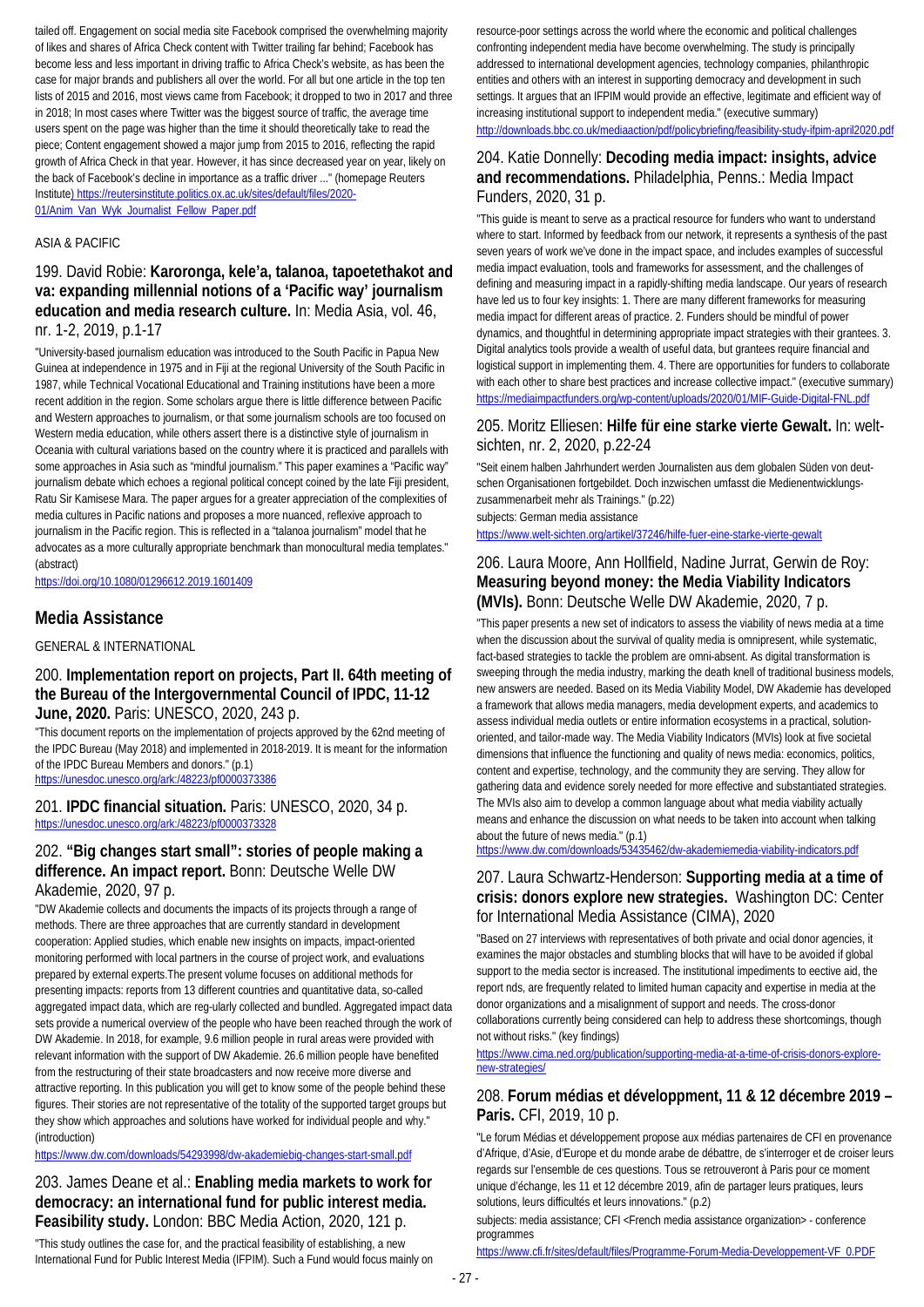#### AFRICA, SUB-SAHARAN

### 209. Pedro Affonso Ivo Franco, Kimani Njogu: **Cultural and creative industries supporting activities in Sub-Saharan Africa: mapping and analysis.** Stuttgart: Institut für Auslandsbeziehungen (ifa), 2020, 104 p.

"Over the last 20 years, the power of cultural and creative industries (CCIs) as enablers and drivers of sustainable development has been broadly recognised. They are viewed as critical to social cohesion, social and economic transformation, and political stability. For this reason, it is important to explore and analyse what kind of CCIs supporting strategies, programmes and projects are in place in SubSaharan Africa, how they are working and their practical impacts. Furthermore, to deeply understand these dynamics and be able to provide accurate recommendations, this research looked not only at the practical cases of programmes developed multilaterally by the EU but also those developed individually by European countries' cultural institutions. The authors show how, where and why CCIs programmes are implemented and put forward a case for more sustainable projects with a stronger focus on local ownership." (back cover)

[https://ifa-publikationen.de/out/wysiwyg/uploads/70edition/cultural-creative-industries-sub](https://ifa-publikationen.de/out/wysiwyg/uploads/70edition/cultural-creative-industries-sub-saharan_franco-njogu.pdf)[saharan\\_franco-njogu.pdf](https://ifa-publikationen.de/out/wysiwyg/uploads/70edition/cultural-creative-industries-sub-saharan_franco-njogu.pdf)

### 210. Christine Hackenesch, Julia Leininger, Karina Mross: **What the EU should do for democracy support in Africa: ten proposals for a new strategic initiative in times of polarisation.**  Brussels; Berlin: Friedrich-Ebert-Stiftung (FES), 2020, 36 p.

"Proposal 1: Bring democracy support and protection to the core of EU external action and implement this strategic priority in EU foreign relations with Africa (and worldwide). Proposal 2: Develop a new narrative and more strategic approach to democracy support in a geopolitical context where democracy is increasingly being undermined from within in (former) democratic countries and challenged from the outside by powerful authoritarian regimes. Proposal 3: Address the impacts of demographic change, urbanisation, digitalisation and climate change on political regimes through EU democracy support. Proposal 4: Invest more in intermediary organisations (media, parties, CSOs, trade unions, business councils) and in the democratic accountability of sectoral policies. Proposal 5: Intensify support for civic education and launch new initiatives to strengthen transnational relations between African and European societies. Proposal 6: Engage more strategically in contexts where authoritarian regimes suddenly open up or where electoral autocracies gradually close political spaces. Proposal 7: Continue and deepen cooperation with African regional organisations and put more emphasis on joint learning and practices for defending democracy. Proposal 8: Create a different institutional set-up that allows the EU to engage more strategically in democratic reforms. Proposal 9: Increase the capacities of the European External Action Service (EEAS) and the Directorate-General for International Cooperation and Development (DEVCO) to work on democracy support. Proposal 10: Develop a joint European approach towards democracy support that is sustained by all European countries." (executive summary)

<http://library.fes.de/pdf-files/iez/16275-20200615.pdf>

#### 211. **Mauritania violent extremism & media landscape assessment: desk study & field analysis.** USAID; International Business and Technical Consultants, Inc. (IBTCI), 2019, 89 p.

"The primary questions driving this assessment are: What are the principal drivers of extremism in Mauritania? What are the principal social fractures that have been, or could be, exploited by extremists? The table below displays the overall main drivers of VE in Mauritania, as well as the five subnational assessment sites (Nouakchott, Nouadhibou, Trarza, Hodh el-Gharbi, and Assaba). Poor governance and relative deprivation are among the most pervasive push factors identified in this assessment, while ideology and social media are the main pull factors ... The second main assessment question is: What is the role of the Mauritania media landscape within the context of VE? Section 4 addresses this question through a thorough assessment of the overall media landscape in Mauritania. We found that the Mauritanian media has the potential to be a key actor in efforts to counter VE in Mauritania. However, it needs a lot of capacity building and professionalization in order to be effective." (p.8-10) https://pdf.usaid.gov/pdf\_docs/PA00W5PD.pdf

### 212. **Mozambique media strengthening program final report: final report, June 11, 2012 to June 30, 2019.** Washington, DC: USAID; IREX, 2019, 37 p.

"This Mozambique Media Strengthening Program (MSP) final report is an overview of IREX's implementation of a wide range of assistance activities to strengthen the media and healthrelated communications sectors in Mozambique over a seven-year period. These activities have significantly contributed to a free, open, diverse Mozambican media sector providing high quality information to citizens that promotes debate, accountability and development. Within the context of media strengthening, MSP focused on five thematic subject areas with some minor additions and modifications: (a) health and nutrition (HN), (b) gender, (c) human trafficking, (d) environment (umbrella term for biodiversity/wildlife trafficking/conservation/climate change) and (e) accountability and transparency, as well as

on investigative journalism as a cross-cutting theme. While all themes were addressed at different times and in different contexts, in 2017, HN became a predominant theme. This integrated approach involved subject-specific HN communications training. What distinguished MSP from a pure HN project was the continued focus on building expertise in reporting on substantive subject matters, as well as a media capacity building focus. By combining (a) the development of strong community-based communication and media skills in the program beneficiaries with (b) the knowledge and use of simple, but effective HN messages, the program greatly increased its effectiveness, as it enabled and empowered program beneficiaries to continue to develop their own communication solutions (e.g., how to design a particular radio program) based on the messages and knowledge beneficiaries gained. While the successes of this program abound, there is much still to accomplish in supporting the media and communications actors and enacting a reorientation towards a true selfreliance of the sector led by local organizations through local strategy, local decision making and harnessing local revenue streams." (executive summary) [https://pdf.usaid.gov/pdf\\_docs/PA00TX14.pdf](https://pdf.usaid.gov/pdf_docs/PA00TX14.pdf)

#### 213. Benjamin A. J. Pearson: **Global media and cultural policy: the European Union and audiovisual industries in the Global South.** Ann Arbor, MI: University of Michigan, doctoral thesis, 2019, viii, 193 p.

"This dissertation explores audiovisual assistance programs through an examination of the largest such program: the EU's ACPCultures+, which since 2008 has awarded over 50 million Euros to nearly 60 audiovisual training programs, distribution initiatives, and production projects in sub-Saharan Africa and the Caribbean. Using textual and policy analyses, in-depth interviews, and both digital ethnography and multi-sited ethnographic research in Brussels, Addis Ababa, and Nairobi, I analyze three case studies of projects funded by ACPCultures+ – a screenwriting course in Kenya, a pan-African video-on-demand platform, and the first Ethiopian film to screen at Cannes film festival – while tracing the circulation of the program's aims and policies from its headquarters in Brussels to audiovisual professionals in Africa and the Caribbean. These cases show how, as ACPCultures+ grapples with media diversity in an era of globalization, it builds on postwar histories of both international development and EU cultural and audiovisual policies in ways that simultaneously enable and constrain media industries in the Global South. Ultimately, this research demonstrates how audiovisual assistance programs are an underexamined piece of the global media landscape in which Northern policies and Southern practices together can reframe debates about media and cultural hegemony and suggest new ways of conceptualizing the geographies of audiovisual industries and policy." (abstract) <http://hdl.handle.net/2027.42/149903>

#### 214. Kimiko Hibri Pedersen, Birgitte Jallov, George Sichone, Mary Mutupa: **End of project evaluation of the BBC Media Action 'Radio Waves' and 'Tikambe' projects in Zambia.** Stockholm: Swedish International Development Cooperation Agency (Sida), 2019, vii, 55 p. + 60 p. + annexes

"This evaluation covers two independent projects implemented by BBC Media Action in Zambia. Tikambe provides information to young people about sexual reproductive health and rights and youth-friendly services via different platforms. Radio Waves supports independent media as a platform for dialogue and accountability. The evaluation concludes that the projects are relevant and achieved important results. In the future, the projects would benefit from strengthening their participatory approach in project design, sustainability considerations in the organisational capacity development of media actors, vulnerability profile and outreach (Tikambe) and budget design transparency (Radio Waves)." (back cover)

<https://bit.ly/3hJvs26>

#### AMERICAS & CARIBBEAN

#### 215. Laurie Trotta Valenti: **Radio voices: how one grant changed a public radio station. Case study: KCRW.** Los Angeles: USC Annenberg Norman Lear Center, Media Impact Project, 2019, 14 p.

"National Public Radio (NPR) affiliate KCRW received a three-year grant from the Conrad N. Hilton Foundation in 2015 to spark public discourse about issues affecting disadvantaged and vulnerable populations in Los Angeles. It included initiatives to sponsor live events and to improve reporting across KCRW's digital platforms. Its goals were to: 1. build capacity within KCRW's newsroom to find and tell underreported stories; 2. increase coverage of social issues impacting vulnerable populations; 3. and find new ways to amplify coverage through multimedia reporting. The USC Norman Lear Center's Media Impact Project (MIP) was invited to evaluate the project. Outcomes were very positive and transformed many aspects of the way KCRW conducted operations. Additionally, the funder garnered media attention on its issues through KCRW's in-depth investigative reporting and cross-platform promotions. Content coding analysis revealed increased sophistication in KCRW's investigative capacity by the end of the grant period. Journalists, staff professionals and administrators reported a renewed sense of pride in their work and increased skill sets at airing complex stories on the radio, on social media and at live forums. Employees exceeded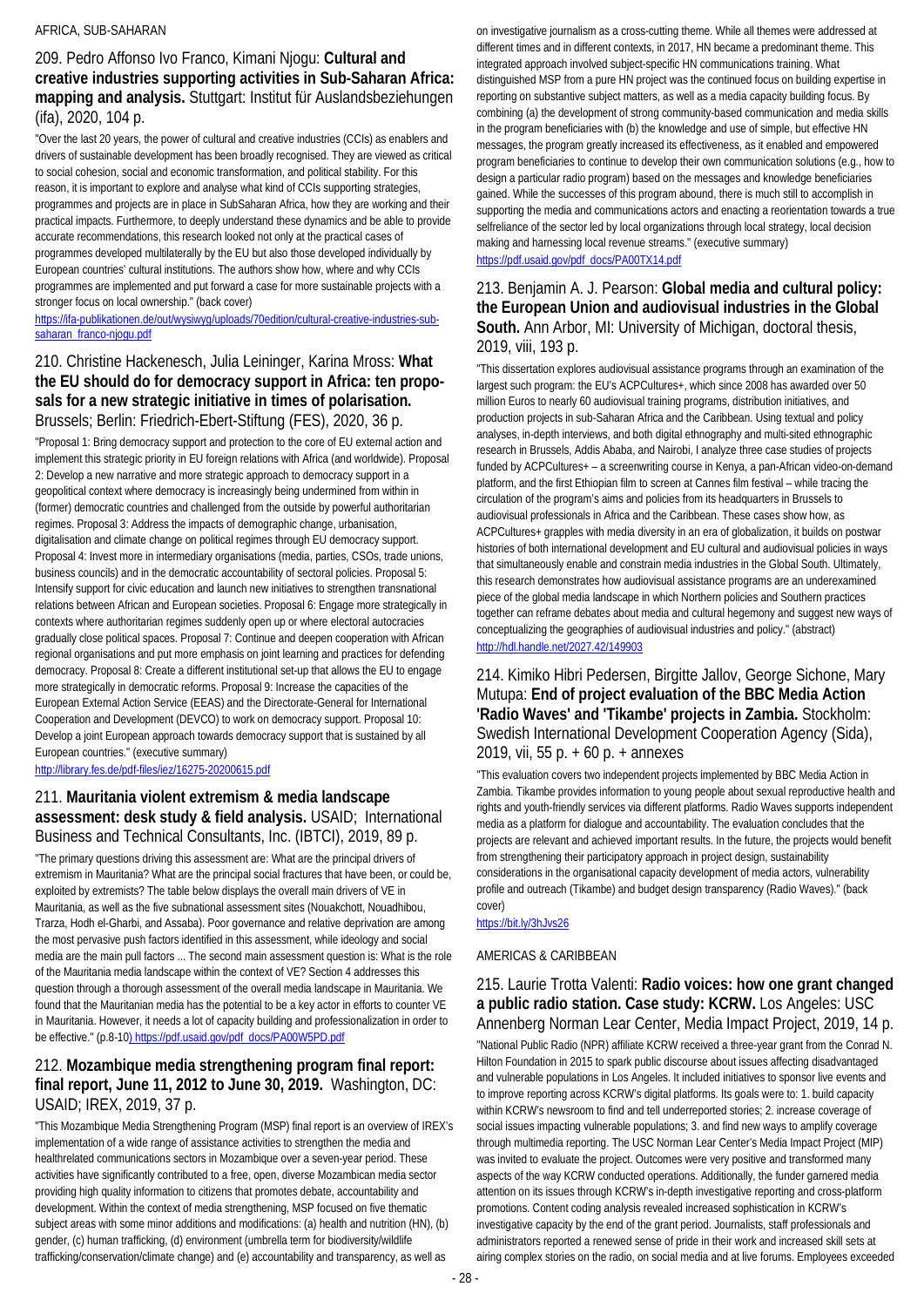what they thought they could accomplish, taking on additional responsibilities and fresh perspectives and discovering new ways to engage with a wider demographic of audiences. (project summary, p.4)

<http://assets.uscannenberg.org/docs/nlc-mip-kcrw-11-2019.pdf>

#### ASIA & PACIFIC

### 216. **USAID's access to information program (A2I) in Central Asia, implemented by Internews: final report, October 1, 2014 - September 30, 2019.** Washington, DC: USAID; Internews, 2020, 102 p.

"The Access to Information Program (A2I) was a five-year Central Asia regional program funded by the United States Agency for International Development (USAID) and implemented by Internews under Cooperative Agreement 176-14-00005 from October 1, 2014 to September 30, 2019. During the first phase of the project (2014-2017), Internews implemented activities in Kazakhstan, Kyrgyzstan, and Tajikistan. The second phase focused on activities in Kazakhstan and Tajikistan only, while Kyrgyzstan's media sector was supported with a new standalone project. The project aimed to strengthen the long-term sustainability of targeted media outlets, facilitate regional cooperation and conduct a number of activities designed to promote the modernization of newsrooms throughout the region, improving the financial viability of media, and increasing access to information that will keep government institutions accountable to citizens. A2I activities were implemented toward the following Project Goal: Increase citizen access to civically-relevant information in order to improve governance outcomes. From October 1, 2014 until September 30, 2017, the project was based around the following four objectives: Objective One: Increased regional cooperation to improve the competitiveness of non-state media outlets through content generation and sharing; Objective Two: Increased resilience of independent media to survive the impending treaty mandated shift to digital broadcasting across Central Asia; Objective Three: Professional standards for diverse and sustainable media voices; Objective Four: Improved legislative and policy environment. In 2017, USAID awarded Internews a two-year cost extension, under which the program goal remained the same, but the objectives were slightly adjusted to reflect the changing environment and needs of the media community in Central Asia." (executive summary)

[https://pdf.usaid.gov/pdf\\_docs/PA00WPPN.pdf](https://pdf.usaid.gov/pdf_docs/PA00WPPN.pdf)

#### 217. Sara Steinmetz, Hasmik Tamamyan et al.: **Civil society & media in Armenia: a field assessment for learning, evaluation and research activity II (LER II).** USAID; Cloudburst Consulting Group, 2019, 109 p.

"Three key cross-cutting priority areas for the civil society and media sectors emerge from this analysis: Civic Education: Without wide public understanding of and support for democracy, it is possible for public opinion to be manipulated, or frustrations exploited, and for public support for Armenia's nascent democracy to be diminished or reversed. Enabling Environment: In the context of the fragile political environment, it is critical that laws, regulations, and processes that provide protections to the civil society and media sectors, and that define relationships between government and sector actors, are developed and established. Advocacy: Support for sector advocacy initiatives and for follow up monitoring of implementation constitutes a priority focus for donor efforts." (executive summary, p.2) [https://pdf.usaid.gov/pdf\\_docs/PA00TWT9.pdf](https://pdf.usaid.gov/pdf_docs/PA00TWT9.pdf)

#### MIDDLE EAST / WESTERN ASIA & NORTH AFRICA

#### 218. **Final report. Jordan media assessment: media landscape analysis.** USAID; Management Systems International, 2020, 98 p.

"The Media Landscape Analysis is Component I of the Jordan Media Assessment, a comprehensive review of the media sector in Jordan. Based on a thorough desk review of existing research on Jordan's media scene, it focuses on the legal framework, political will and economic context that affect the work of media and journalists; provides an overview of the media landscape; and an overview of the journalism educational system. It also includes a summary review of previous, existing and planned media assistance/development programs (2009 onwards) implemented by international and national media development actors." (p.3)

[https://pdf.usaid.gov/pdf\\_docs/PA00WQVG.pdf](https://pdf.usaid.gov/pdf_docs/PA00WQVG.pdf)

### 219. **Jordan media assessment. White paper: government and media outreach in the age of COVID-19.** USAID; Management Systems International (MSI), 2020, 16 p.

"As a component of the USAID Jordan Media Assessment (JMA), this White Paper aims to assess the Government of Jordan's (GOJ) and the media's response to the current COVID-19 crisis starting in mid-February 2020 through May 1, 2020. This includes the methods used for disseminating messages to the public through traditional and digital tools, as well as the means of combating misinformation. In addition, the paper provides an overview of the role of traditional media outlets in shaping public opinion, influencing public behavior, combating rumors and spreading information and facts. Within this short period, independent research,

social media discourse, and commentaries by activists and academics indicate that the GOJ's proactive communications efforts on the COVID-19 crisis are contributing to rebuilding a level of trust between the State and society at large, while increasing transparency." (p.2) [https://pdf.usaid.gov/pdf\\_docs/PA00WQVK.pdf](https://pdf.usaid.gov/pdf_docs/PA00WQVK.pdf)

#### 220. **Jordan media assessment: executive summary and recommendations.** USAID; Management Systems International (MSI), 2020, 15 p.

"Implemented between January-March 2020, the Jordan Media Assessment (JMA) aims to provide an overview of the media landscape in Jordan, with a specific focus on how digital media impact Jordan's democratic development. The findings will assist USAID/Jordan to determine the broader needs of the media sector and make recommendations on possible areas of interventions for potential USAID engagement that advance USAID's new Country Development Cooperation Strategy (CDCS). The JMA includes three distinct reports: (1) Media Landscape Analysis, which provides a comprehensive review of the media sector, legal framework, political will and economic context that affect the work of media, a review of media assistance/development programs (2009-onwards), as well as an overview of the journalism educational ecosystem; (2) Digital Media Sector Assessment, which provides an in-depth overview of the extent of civic engagement through digital media a summary of challenges to media viability, as well as the capacity and institutional needs required to enhance and sustain traditional and alternative media in this digital landscape; and (3) Online Youth Survey, which was implemented to capture insights into how Jordanian youth (aged 18-29) access and engage with digital media, as well as better understand their consumption habits, levels of trust and media literacy, the impact of social media influencers and youth-related issues. The major findings of these three reports are consolidated in this Executive Summary followed by relevant recommendations with illustrative interventions responding to the challenges and opportunities facing the media sector in Jordan." (p.1) [https://pdf.usaid.gov/pdf\\_docs/PA00WQVH.pdf](https://pdf.usaid.gov/pdf_docs/PA00WQVH.pdf)

### 221. Fatima el-Issawi, Nicholas Benequista: **Building regional strategies for media development in the Middle East and North Africa.** Washington, DC: Center for International Media Assistance (CIMA), 2020, 28 p.

"Experts from 13 countries in the Middle East and North Africa agreed on the priorities that could provide the basis for greater collective action to defend independent media in the region. This report provides a summary of those deliberations ... Building on and strengthening cross-country networks and exchanges would increase opportunities to learn, build partnerships, and coordinate strategies for media reforms. Such networks and exchanges should cut across sectors and engage diverse actors to enable a holistic approach to improving the enabling environment for media in the region. Strong regional voices for independent media are also important to ensuring that global support to the media sector is targeted and effective. Taking into account the complexity of the crisis and the diversity of experiences, the group identified four paramount challenges that could provide the basis for greater cross-border collaboration in support of independent media in the region: Fighting media capture through transparency, public pressure, and public education; Promoting economic sustainability for independent media under threat; Establishing selfregulation: capacity building and ethical norms; Building stronger solidarity against repression and for reform." (key findings) https://www.cima.ned.org/publication/buildingregional-strategies-for-media-development-in-the-middle-east-and-north-africa/

### **Media & Communication General, Media Landscapes**

#### GENERAL & INTERNATIONAL

#### 222. **Radio: stronger and more vibrant than ever.** In: UNESCO Courier, nr. January-March, 2020, p.6-27

*also published in Arabic, Chinese, Esperanto, French, Korean, Portuguese Russian, and Spanish*

Podcasts: Radio reinvented / Siobhan McHugh -- Radio Ambulante: A wealth of Latin American stories / Carolina Guerrero, interviewed by Lucía Iglesias Kuntz -- China's Himalaya FM: Radio à la carte / Shi Zhan -- Radio audiences: More vocal than ever before / Tiziano Bonini -- Late-night radio: A window on intimacy / Marine Beccarelli -- A voice you can't see / Emma Rodero -- Women and radio: On the same wavelength / Kristin Skoog -- Mark Tully: A radio legend in India / Sébastien Farcis -- Burkina Faso: Addicted to radio / Yaya Boudan

[https://unesdoc.unesco.org/ark:/48223/pf0000372603\\_eng](https://unesdoc.unesco.org/ark:/48223/pf0000372603_eng)

223. Emmanuel K. Ngwainmbi (ed.): **Media in the global context: applications and interventions.** Cham: Palgrave Macmillan, 2019, xxii, 272 p.

**Part I Online Media, Political Change and Nationalism.** 1. Terrorism as Media Propaganda: A Theoretical Approach / Charles Okigbo and Blessing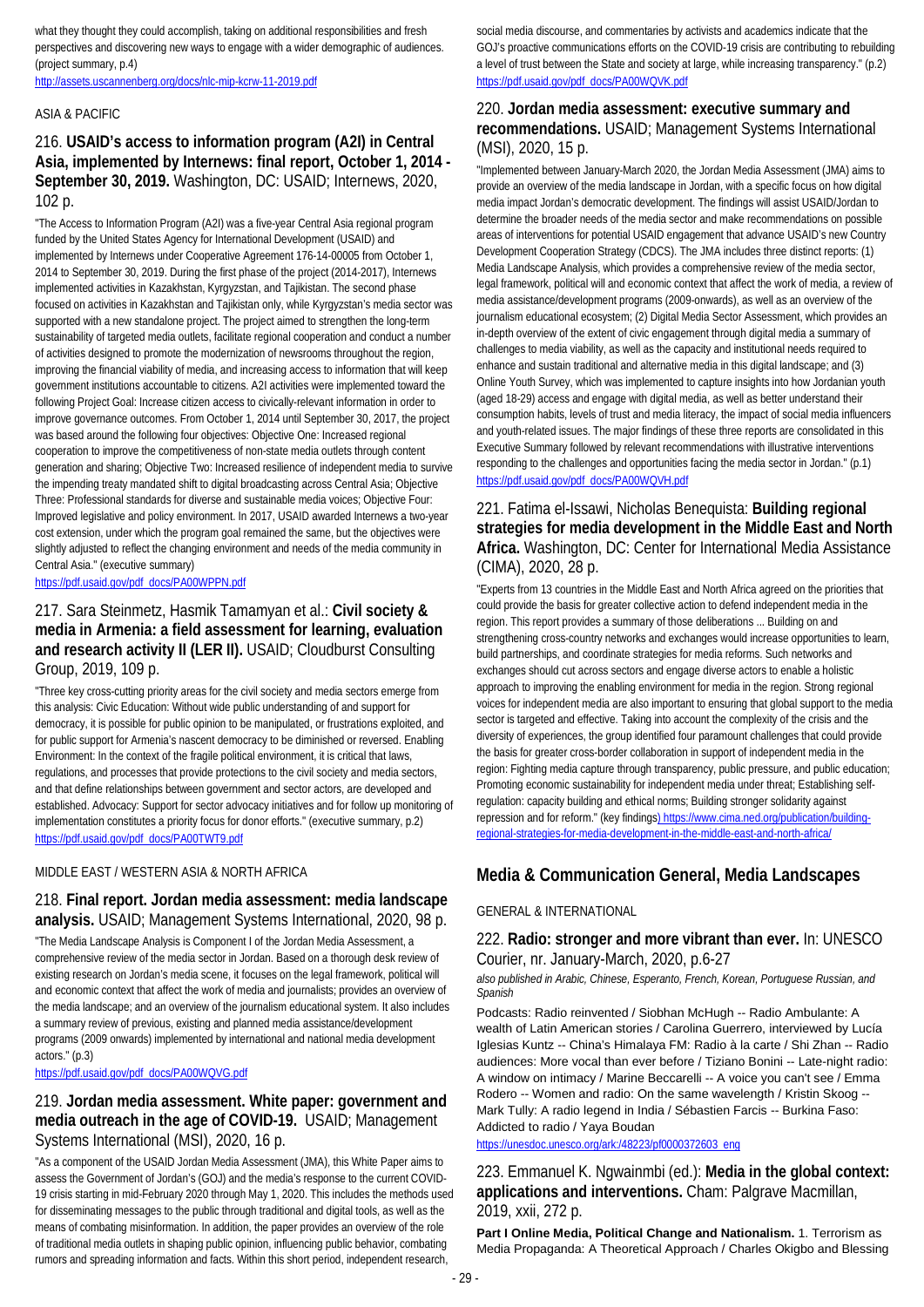E. Okafor -- 2 Online Radicalisation and Africa's Youth: Implications for Peacebuilding Programmes / Adebayo Fayoyin -- **Part II Social Media and the Globalization of Local Cultures.** 3 Social Media Use Among the Youth and Working Class: Conditions for Remediating Globalization and Cultural Space / Emmanuel K. Ngwainmbi -- 4 Fake News Reporting on Social Media Platforms and Implications for Nation-State Building / Emmanuel K. Ngwainmbi -- **Part III Media, Emerging Nations and Sociopolitical Change.** 5 Confronting the Lion with Bare Hands: Social Media and the Anglophone Cameroonian Protest / Kehbuma Langmia -- 6 Young Women and Internet Cafés in China: Risks and Aspirations in a Contested Technosocial Space / Janice Hua Xu -- 7 A Textual Analysis of Chinese Netizens' Reactions to Counter-Terrorism Reports on The People's Daily from 2010 to 2017 / Wei Sun -- **Part IV Press Coverage of Regional News: Reconsidering Ethics in Journalism.** 8 Media Coverage of the Chibok Girls Kidnapping in Regionally Different African Newspapers / Seseer Mou-Danha -- 9 The Complexity of Issue-Attention and International Media Reporting of Africa's Protracted Wars and Conflicts / Adebayo Fayoyin -- 10 Foreign Correspondents and the Imagination of Africa / Muiru Ngugi -- 11. One Culture, Different Perceptions: The Role of Politics in the Work of Journalists in Two Arab Countries / Mahmoud M. Galander <https://doi.org/10.1007/978-3-030-26450-5>

AFRICA, SUB-SAHARAN

224. **African Media Barometer: Madagascar 2019.** Windhoek: Friedrich-Ebert-Stiftung (FES), 2019, 54 + 56 p. <http://library.fes.de/pdf-files/bueros/africa-media/16282.pdf>

225. **African Media Barometer: Nigeria 2019.** Windhoek: Friedrich-Ebert-Stiftung (FES), 2019, 60 p. <http://library.fes.de/pdf-files/bueros/africa-media/16246.pdf>

226. **African Media Barometer: Tanzania 2019.** Windhoek: Friedrich-Ebert-Stiftung (FES), 2019, 59 p. <http://library.fes.de/pdf-files/bueros/africa-media/16280.pdf>

#### AMERICAS & CARIBBEAN

227. Tito Ballesteros López, Santiago García Gago (eds.): **Mapa de radios de América Latina y el Caribe.** Buenos Aires: Ediciones del Jinete Insomne, 2020, 142 p.

"Cuando en 2012 se publicó el primer estudio del Mapa de Radios de América Latina y el Caribe se contaron 25.000 emisoras repartidas por todos los rincones de esta Patria Grande. En 2020, nueve años después de aquel primer censo de radios de Abya Yala, ya existen 35.334 estaciones. Unas más modernas y con mejor sonido que transmiten en FM, resistiendo ante el avance de los servicios de streaming y las emisoras online. Otras en AM, que sigue aguantando y no pierde audiencia en zonas rurales y alejadas. El mapa, tras estos años, sigue evidenciando un gran desequilibrio entre las emisoras comerciales, que utilizan la mayor parte de frecuencias de radio y televisión del espectro radioeléctrico, y los otros dos sectores: el comunitario y el público. Pero lo más interesante es que las emisoras del dial radiofónico latinoamericano siguen aumentando, lo que demuestra la buena salud de la que goza la radio ... Agradecemos este esfuerzo colectivo que Tito Ballesteros López y Santiago García Gago han editado y en el que han participado 19 radialistas aportando una lectura nacional de los datos recopilados. Un libro que se completa con una versión web donde se pueden observar los estudios de los diferentes años de una forma gráfica e interactiva." (prólogo)

subjects: radio landscapes - Argentina; Bolivia; Brazil; Chile; Colombia; Costa Rica; Cuba; Dominican Republic; Ecuador; El Salvador; Honduras; Guatemala; Mexico; Nicaragua; Panama; Paraguay; Peru; Uruguay; Venezuela - country surveys <https://jineteinsomne.com/quiero.pdf>

#### EUROPE

### 228. Frauke Gerlach (ed.): **Medienqualität: Diskurse aus dem Grimme-Institut zu Fernsehen, Internet und Radio.** Bielefeld: transcript, 2020, 238 p.

"Welche Qualität haben Medien? Sind sie es »wert«, ausgezeichnet zu werden? Nachdem es in den 1960er Jahren sensationell war, mit dem Grimme-Preis Qualität im Fernsehen zu würdigen, kam als große Innovation vor 20 Jahren der Grimme Online Award hinzu, um hochwertige Internetangebote auszuzeichnen – und seit zehn Jahren würdigt der Deutsche Radiopreis Qualität und Stärken von Hörfunkprogrammen. Die Beitragenden des Bandes beleuchten erstmals übergreifend die Hintergründe rund um Qualität und Medien aus Sicht des Grimme-Instituts, mit Blick auf seine Jurys sowie aus wissenschaftlicher Warte." (Verlag) subjects: media quality; radio quality; television quality; awards - Germany - case studies https://www.transcript-verlag.de/media/pdf/ed/65/5f/oa9783839450024qqKCQqWcBrcR7.pdf

#### 229. Erlis Çela: **An overview of local media in Albania.** Tirana: Albanian Media Institute; Friedrich-Ebert-Stiftung (FES), 2019, 68  $D<sub>0</sub>$

"This study focused on creating a picture of the local media in the country, by analyzing the main institutional players, the problems that they are facing, the status of the local journalists, as well as prospects for the future. The objective of this study was the identification of the whole universe of the local media, as well as the mapping of the local media. Convinced that the mapping of the local media will serve as an important basis for the launch of other indepth studies, we have carefully analyzed the majority of available sources from which we could collect information on the local media landscape ... The effects of the lengthy Albanian transition are clearly visible in the way the local media have been developing. During these three decades of free press, the local media in Albania have not managed to build a sustainable business model and have been continuously fighting for their survival in the market. The small markets, poor economic development, and a lack of media literacy in many local communities in the country, have made the job even harder for these media. Besides these problems, local media operators also have had to face the transformative power of technology at a time when they still had not perfected their model of management. The proliferation of web-based media publications, the social media, and lately the switch to digital broadcasting have found these media unprepared." (conclusions, p.51-53) [http://www.institutemedia.org/wp-content/uploads/2020/01/An-overview-of-local-media-in-](http://www.institutemedia.org/wp-content/uploads/2020/01/An-overview-of-local-media-in-Albania.pdf)[Albania.pdf](http://www.institutemedia.org/wp-content/uploads/2020/01/An-overview-of-local-media-in-Albania.pdf)

#### 230. Corinne Schweizer: **Öffentliche Rundfunkorganisationen als Media Commons? Vorschlag eines neuen Leitbegriffs und vergleichende Analyse in 16 Ländern.** Baden-Baden: Nomos, 2019, 295 p.

*PhD dissertation, Universität Zürich, 2016*

"Die vorliegende Studie kommt zu dem Schluss, dass der öffentliche Rundfunk bezüglich einiger, aber nicht bezüglich aller Merkmalen der Vorstellung eines «Media Commons» entspricht. Sollten sich öffentliche Rundfunkorganisationen also als «Media Commons» beschreiben wollen, müssten sie zuerst die Merkmale weiterentwickeln, bei denen sie als «Grenzfall» oder «Tragödie» evaluiert wurden. Bereits jetzt dürfte es aber in den meisten untersuchten Ländern schwierig werden, eine andere Medienorganisation auf nationaler Ebene zu finden, die dem Ideal einer gesellschaftlichen Medienorganisation näherkommt als der öffentliche Rundfunk. Öffentliche Rundfunkorganisationen sind jedoch, wie hier abschließend kurz gezeigt wird, vielerorts unter Druck, eingespart zu werden. Obwohl diese Einsparungen durch Parteien und Regierungen beschlossen werden, sind alle Gesellschaftsmitglieder – also alle «Media Commoners» – indirekt dafür mitverantwortlich." (Ausblick, S.241-242)

subjects: public service / state media; public goods / commons - Australia; Canada; Europe; New Zealand - comparative analyses

[https://www.nomos-elibrary.de/10.5771/9783748901471.pdf?download\\_full\\_pdf=1](https://www.nomos-elibrary.de/10.5771/9783748901471.pdf?download_full_pdf=1)

#### MIDDLE EAST / WESTERN ASIA & NORTH AFRICA

### 231. Hanan Badr: **Egypt's media system: historic legacies and blocked potentials for independent media.** In: Publizistik, vol. 65, nr. 1, 2020, p.63-79

"The relevance of new digital media in Egypt had increased in the past 15 years. Many scholars and commentators attribute the Tahrir Revolution in 2011 directly to the rise of the Internet, as it was widely called Facebook Revolution. However, the article maintains that this is a simplified view of the events and interactions between media, politics and the online sphere. While the semi-liberal phase in the mid-2000s and the new technologies led to a vibrant blogosphere and opened up online spaces for otherwise marginalized voices, it took real grievances and real activism on the ground that interacted together. Since 2015, there are increasing signs of controlling the Internet: zero toleration policies towards dissent and criticism have marked the years through increased police control and imprisoning journalists, as well as takeover of all semi-independent media outlets and use of online surveillance technologies. Currently, more than 500 websites and news media are banned within Egypt ... In addition to the restrictions, the professional media scene faces numerous crises: one of which is the erosion of the economic viability of media in times of a massive journalism crisis. Another crisis is the declining professionalism and reproduction of loyalist and propagandistic practices due to self-censorship and clientelist practices within a highly restrictive environment. These developments fragment the professional community of journalists across numerous political camps and weakens unionizing efforts. Finally, the audiences are increasingly pushed away from politics. Based on the analysis and challenges, the Egyptian media are heading into the unknown: "death of journalism", extreme depoliticization of the public sphere and restrictive media environment weaken the media system. Under the current circumstances—and unlike former President Mubarak's policies—no politician will push for progress and investments in the media sector. The Supreme Media Regulatory Council announced an ambitious digitization plan of the media; no clear agenda is seen, except tightening control and advancing loyalist media." (abstract) <https://link.springer.com/article/10.1007/s11616-019-00537-8>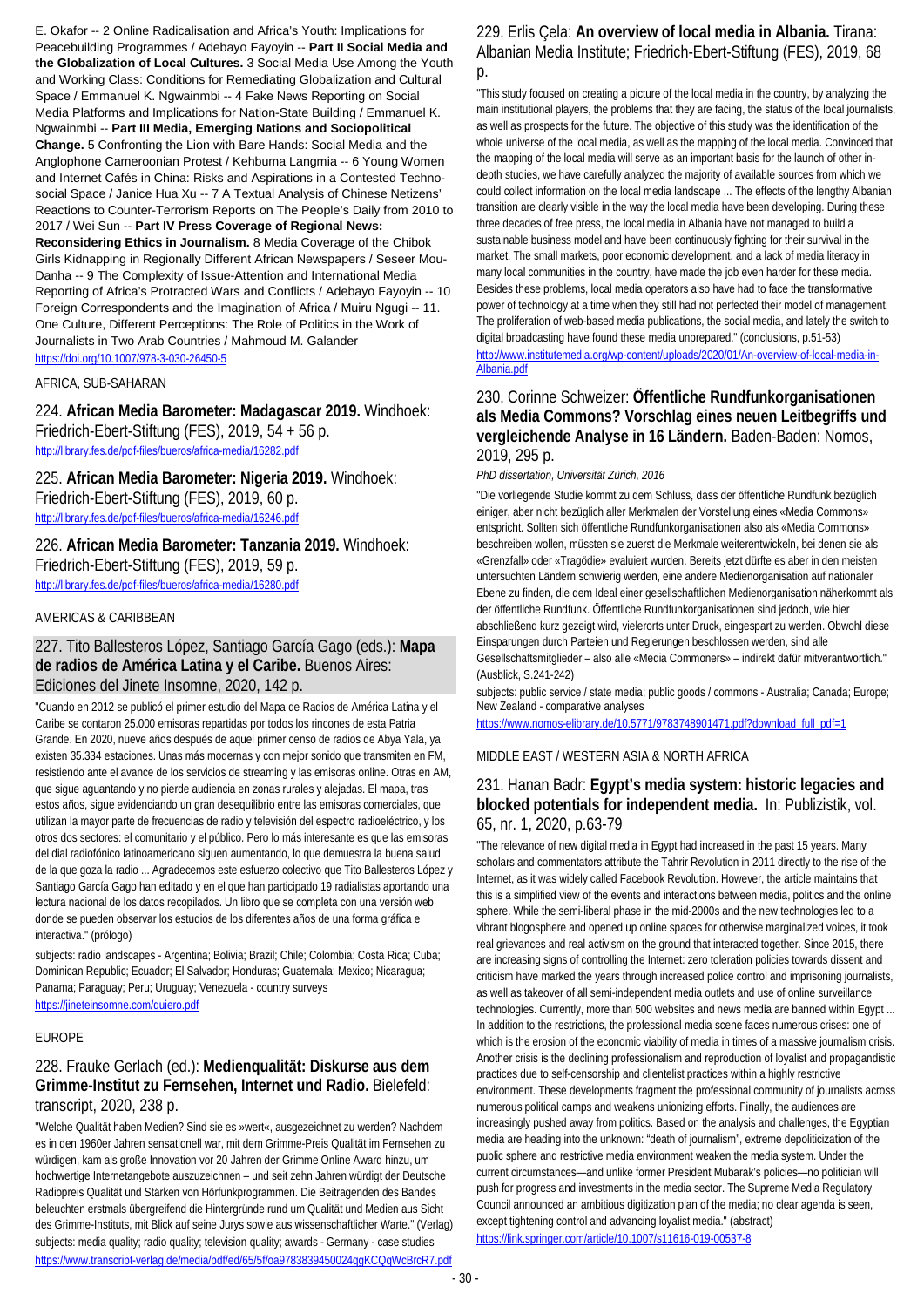#### 232. Tourya Guaaybess: **The media in Arab countries: from development theories to cooperation policies.** London: ISTE; Hoboken, 2019, xxi, 173 p.

1. International Communication and Arab Countries: Studies on Media Development and Media Geopolitics -- 2. The Obsolescence of Classical Theories of International Communication -- 3. The Information Society or the Liberal Remodeling of Development Theories -- 4. In the Field: Liberalization Under the Control of Governments and Businessmen -- 5. The "Arab Street" in the Press: a Specific Frame of the South -- 6. Geopolitics of the Arabic-speaking Media and Politics of Influence -- 7. Cooperation and Training of Journalists in the Digital Media Era -- 8. Development Policy and Journalism: Between Standards Competition and Cooperation -- Conclusion

### **Migrants, Minorities, Indigenous Peoples, Disadvantaged Groups & Media**

#### GENERAL & INTERNATIONAL

233. Jacob Johanssen, Diana Garrisi (eds.): **Disability, media, and representations: other bodies.** Milton: Routledge, 2020, 197 p.

1. Introduction / Diana Garrisi and Jacob Johanssen -- 2. 'The stuff of nightmares': Representations of Disability on the online bulletin board Reddit / Leah Burch -- 3. Madeline Stuart as disability advocate and brand: Exploring the affective economies of social media / Maria Bee Christensen-Strynø and Camilla Bruun Eriksen -- 4. Losing Someone Like Us: Memetic Logics and Coping with Brain Tumors on Social Media / Samira Rajabi -- 5. Re-inscribing the Feminine in Breast Cancer: Dis/Ability, Autoethnography and Black Humour / Rachel Velody -- 6. Knowing North Korea through photographing abled/disabled bodies for the western news / Micky Lee -- 7. Disabled heroines: Representations of female disability in Japanese television dramas / Anne-Lise Mithout -- 8. The education of children with disabilities in South African online news reports / Elizabeth Walton and Judith McKenzie -- 9. Mass Media Use by Persons with Disabilities in Germany and Comparison with the United Kingdom / Ingo Bosse and Annegret Haage

### 234. **Médiations et migrations.** Paris: L'Harmattan, 2019, 308 p.

Introduction / Amal Nader & Jimy Boulos -- **Partie I. L "autre" dans l'imaginaire collectif.** L'Allemagne face a la " Crise des Refugies ": Quel impact sur l'imaginaire national ? / Anke Patzelt, Elke Winter & Mélanie Beauregard -- Le traitement socio-politico-mediatique de la migration transitoire en Macedoine / Aurora Ndrio Karameti -- Les discours des medias Grecs (2013-2017) entre pragmatisme et solidarité / Panagiotis Paschalidis -- L'immigration clandestine entre l'Espagne et le Maghreb via les sources d'El Pais / Maria Del Socorro Ruelas -- Le refugie syrien dans les journaux televises Portugais et Libanais / Manuel Antunes Da Cunha & Roy Jreijiry -- **Partie II : La migration face aux choix politiques.** La politique migratoire française analysé du discours rapporte / Amal Nader -- En France, bras de fer entre gouvernement & ONG. Lecture critique du " Plan Migrants " / Jimy Boulos -- Les politiques Europeennes d'accueil des refugies syriens vues depuis la Turquie / Sirin Dilli -- Libye : Le drame migratoire. Outil de pression politique et diplomatique / Saada El Sabri -- La migration illegale en Algerie. Reflexions sur l'attractivite economique du territoire / Rim Otmani -- **Partie III: Des leçons de l'histoire.** Les Armeniens du Liban (1924-1943): une adaptabilite complete et efficace / Liliane Zeidan Khoury -- Les États Europeens et les marchands musulmans levantins au XIVe & XVe siecle / Pierre Moukarzel -- La liberté de religion d'apres le Coran et l'etablissement des Musulmans en Europe / Marwan Abi Fadel -- **Témoignages de journalistes et experts : Récits d'une traversée redoutable.** Migrants Subsahariens en Algerie. Dans l'enfer d'une vie en suspens / Samir Leslous -- Kurdistan d'Irak : Le regard d'enfants sur leurs vies bouleversees / Moayed Assaf -- Crise des jeunes refugies au Liban : Defis et prise en charge de leur education / Darine Bsaibes -- Europe, qu'as-tu fait de tes migrants ? / Hela Sahli -- La Hongrie et la crise des migrants en 2015 / Cecile Vrain -- Migrants, refugies et deplaces : Defis structurels et enjeux geopolitiques / Ziad Elsayegh -- Pour une meilleure integration dans un environnement nouveau / Interview avec Aude Metton -- Migrations : Approches Europeennes / Jean-Marie Heydt subjects: migration & refugees reporting - Algeria; France; North Macedonia; Greece; Hungary; Maghreb; Lebanon; Spain; Syria; Turkey

#### 235. Alain Nana Ketcha: **Médias et intégration: récits de vie d'immigrés et de leurs descendants.** Paris: L'Harmattan, 2019, 305 p.

"Alain Nana Ketcha nous entraîne à travers une démarche empirique auprès d'immigrés subsahariens et de leurs descendants en banlieue parisienne, impliqués dans un processus transculturel de construction de soi. Ces derniers témoignent d'une tendance des médias à renvoyer une image plutôt négative de l'immigré, peu favorable à une sereine intégration ou émancipation. Bien qu'Internet semble offrir une certaine alternative, on remarque toutefois que les médias de masse restent au centre de leurs préoccupations inspirant très souvent méfi ance et défi ance. L'auteur met en lumière les sentiments profonds de ses interlocuteurs à travers des récits de vie qui interpellent la société et les médias de masse sur la nécessaire prise en compte du mouvement des identités dans un monde en grande mutation." (couverture)

### subjects: migration & refugees reporting - France

#### AFRICA, SUB-SAHARAN

236. Felipe Alexander Dunsch, Jasper Tjaden, William Quiviger: **Migrants as messengers: the impact of peer-to-peer communication on potential migrants in Senegal. Impact evaluation report.** Geneva: International Organization for Migration (IOM), 2019, vi, 70 p.

"The International Organization for Migration (IOM) has conducted a scientifically rigorous impact evaluation to assess the impact of the Migrants as Messengers (MaM) campaign in Dakar, Senegal. MaM was a peer-to-peer awareness-raising campaign made by migrants for migrants and implemented in Senegal, Guinea and Nigeria from December 2017 to March 2019. The impact evaluation in Senegal focused on a key pillar of the MaM campaign, namely town hall events, which screened video testimonies of migrant returnees followed by interactive question and answer sessions with migrant returnees .. The impact evaluation provides evidence that peer-to-peer communication has measurable effects on potential migrants' perception and intention, which are key prerequisites for safe migration decisions. This report focuses on the main impacts of the MaM events. Future analyses will further explore the rich datasets collected in this study." (executive summary, p.1-2) <https://bit.ly/3gINLDa>

AMERICAS & CARIBBEAN

#### 237. **Informe sobre la discriminación en medios de comunicación en el Perú, con especial énfasis en la discriminación étnico-racial.** Lima: Ministerio de Justicia y Derechos Humanos, Comisión Nacional Contra la Discriminación (CONACOD), 2019, 36 p.

"El presente informe aborda la problemática de los contenidos discriminatorios difundidos a través de los medios de comunicación en el Perú, con especial énfasis en la discriminación étnico-racial a través de los programas de radio y televisión, así como de medios escritos, a la luz de los compromisos que plantea el Derecho Internacional de los Derechos Humanos, de la jurisprudencia interamericana, constitucional y la doctrina más reciente sobre la materia. El objetivo de este análisis es establecer una agenda de compromisos a nivel de políticas públicas y desarrollos normativos que permitan revertir la problemática identificada." (resumen ejecutivo, p.4)

subjects: racism in communication & media; minorities & disadvantaged groups: media policies & regulations - Peru - position papers & recommendations

#### ASIA & PACIFIC

#### 238. Pamela A. Mallinga et al.: **Information ecosystem assessment: migrants in Thailand during Covid-19.** Internews, 2020, 29 p.

"This Information Ecosystem Assessment includes the thoughts and opinions of 48 migrant community leaders and migrant workers in Thailand. The information was collected through a series of qualitative and quantitative techniques, using remote data collection methodologies to ensure the safety of participants and researchers and compliance with global and Thai specific restrictions on movement and gathering. Key findings: Information on labor rights and immigration status is not widely available and contributes to increased anxiety, and exploitation of migrants by employers. Risk communication during the pandemic readily conveys how to prevent spread and how to identify symptoms, but most migrants are more concerned about the economic impact of the crisis, and the impact on their legal work and immigration status. Migrants with a low comprehension of Thai language are dependent on community leaders, NGOs and secondhand information delivered through informal networks. Migrants called for government and media to share more information relevant to them in their primary language or to use more simplified Thai terminology when sharing health information and explaining government restrictions in relation to COVID-19." (executive summary)

<https://internews.org/sites/default/files/2020-07/iea-report-migrants-in-thailand-2020.pdf>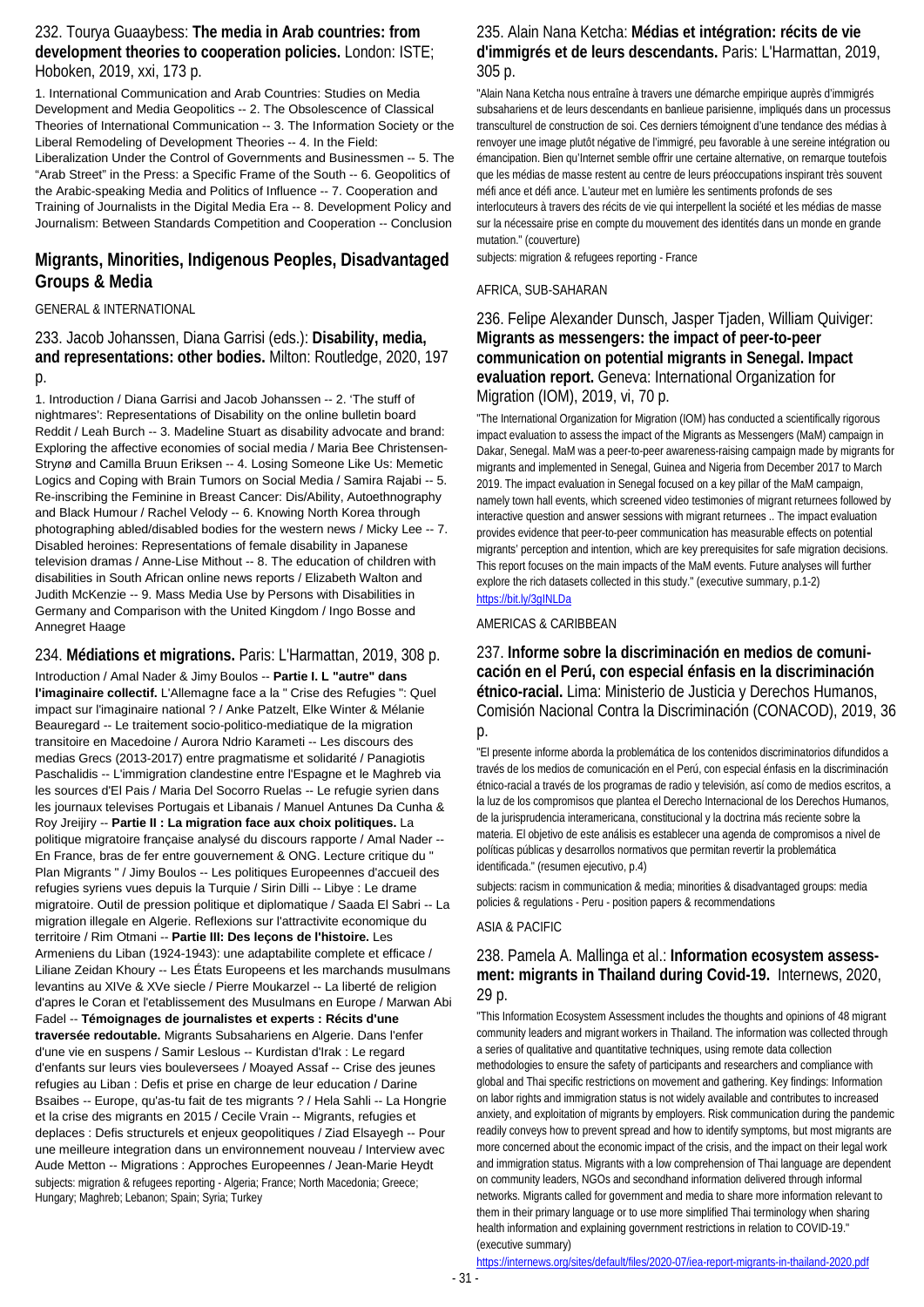239. Markus Schleiter, Erik de Maaker (eds.): **Media, indigeneity and nation in South Asia.** London; New York: Routledge, 2020, xiv, 281 p.

1. Introduction: screening indigeneity and nation / Erik De Maaker and Markus Schleiter -- **Part I. Vernacular popular culture: movies and music videos.** 2 Himachali indigeneity: Gaddi music VCDs and expressions of belonging / Anja Wagner -- 3 'Manbhum' videos and their many contours: contexts, contents, and the comic mode as a subversive form / Madhuja Mukherjee -- 4 Films, flirts, and no dances: a village video night and the circulation of popular Santali VCDs among Birhor people in India / Markus Schleiter -- 5 The diffused substance of Bhojpuri indigeneity / Akshaya Kumar -- **Part II. Politicising indigeneity: video clips and movies.** 6 Primitive accumulation and "primitive" subjects in postcolonial India: tracing the myriad real and virtual lives of mediatised indigeneity activism / Uday Chandra -- 7 Giving voice? Experiences of collaboration on indigenous video-making projects / Radhika Borde -- 8 From clanships to cyber communities: India's Northeast in the digital age / Daisy Hasan -- 9 Projecting and rejecting indigeneity: 'From Bangladesh with Love' / Carmen Brandt -- **Part III. Documenting and fictionalising indigeneity.** 10 Made in India: ethnographic films beyond visual anthropology / Giulia Battaglia -- 11. Critiquing stereotypes? Documentary as dialogue with the Garo / Erik De Maaker -- 12 YouTube and the rising trend of indigenous folk dance: the case of the sakela dance of the Rai in Nepal and their diaspora / Marion Wettstein -- 13 Identity, indigeneity, and cultural props: portraying the Tai-Ahoms in two Assamese films based on the legend of Joymati / Arzuman Ara -- 14 Polyandry, sexuality and the (mis)representation of indigenous women on Indian screens. The film Sonam: The Fortunate One / Mara Matta -- 15 Afterword: meditations on media in digital times / Robin Jeffrey EUROPE

#### 240. Susanne Fengler, Marcus Kreutler: **Migration coverage in Europe's media: a comparative analysis of coverage in 17 countries.** Frankfurt/Main: Otto Brenner Stiftung, 2020, 56 p. *also published in German*

"Our analysis shows that the mediated debates about migration in Western and Eastern Europe are more differentiated, and less stereotypical, as often assumed. Indeed, coverage in media outlets in Western Europe feature more positive aspects and speakers compared to the outlets in Central and Eastern Europe. However, even in Hungary and Poland – two countries marked by very problematic developments in media policy – the outlets involved in the study offer a complex picture. The migration-critical stance of outlets closely related to the government is contrasted by the complex coverage of independent outlets. The case of Magyar Hírlap may serve as an illustrative example how outlets close to the government – in this case the massive anti-migration campaign of Prime Minister Orbán – ignore professional norms. Indeed, Magyar Hírlap did not include a single migrant or refugee in the total of 301 articles it has published in the study period. The study identifies professional challenges for outlets in other countries. Similar to previous studies, this study shows that migrants and refugees are mostly covered as a large, anonymous group. Rarely are they identified as individuals, and rarely do they speak for themselves. But our study also shows that the majority of articles only vaguely at best indicate context and origin countries of migrants. Neither do they make a clear distinction between refugees with protected status and migrants. Certainly, this remains a challenge, given editorial constraints and incomplete information in everyday practice. However, journalists should strive to make use of the correct definitions especially in countries where governments deliberately use incorrect labels. Taking the very low share of background articles into account as well, media users across Europe may find it hard to come to their own informed conclusions on migrants and refugees." (discussion, p.48)

<https://bit.ly/2EJYT5E>

241. Sebastian Lemme: **Visualität und Zugehörigkeit: deutsche Selbst- und Fremdbilder in der Berichterstattung über Migration, Flucht und Integration.** Bielefeld: transcript, 2020, 300 p. table of contents and introduction: [https://www.transcript](https://www.transcript-verlag.de/media/pdf/41/58/8c/ts52081.pdf)[verlag.de/media/pdf/41/58/8c/ts52081.pdf](https://www.transcript-verlag.de/media/pdf/41/58/8c/ts52081.pdf)

subjects: migration & refugees reporting; visual communication; framing; stereotypes in the media; collective identity / (trans) national identity; image / perception of minorities - Germany

### 242. Krista Geneviève Lynes, Tyler Morgenstern, Ian Alan Paul (eds.): **Moving images: mediating migration as crisis.** Bielefeld: transcript, 2020, 317 p.

"The mediation of migration as a crisis has worked to shore up various forms of militarized surveillance, humanitarian response, legislative action, and affective investment. Bridging academic inquiry and artistic and activist practice, the essays, documents, and artworks gathered in Moving Images interrogate the mediation of migration and refugeeism in the contemporary European conjuncture, asking how images, discourses, and data are involved in shaping the visions and experience of migration in increasingly global contexts." (publisher)

<https://www.transcript-verlag.de/media/pdf/f9/f4/cb/oa9783839448274.pdf>

### 243. Hans Karl Peterlini, Jasmin Donlic (eds.): **Jahrbuch Migration und Gesellschaft 2019: Schwerpunkt »Digitale Medien«.** Bielefeld: transcript, 2020, 168 p.

Migration verstehen / Understanding migration / Hans Karl Peterlini, Jasmin Donlic -- Migration und Digitalisierung: Umrisse eines emergenten Forschungsfeldes / Manuela Bojadžijev -- Medien.Macht.Bildung: Thesen für eine Theorie der medialen Erfahrung / Kristin Westphal -- Transnational leben: Medien als Instrumente, Räume, Produkte bewegter Zugehörigkeiten und Selbstkonzepte / Christina Schachtner -- Teilhabe von geflüchteten Jugendlichen im Kontext digitaler Medien: Digital unterwegs in transnationalen Welten / Henrike Friedrichs-Liesenkötter, Jana Hüttmann, Freya-Maria Müller -- Real und virtuell auf der Flucht: Bewältigungsstrategien aus dem Darknet und deren Bedeutung für eine sozialraumorientierte (Digitale) Soziale Arbeit / Karin E. Sauer, Marc Hasselbach -- Empowerment through the Method of Digital Storytelling / Viktória Mihalkó, Balazs Nagy, Dávid Bán -- Fremdes und fremdes Eigenes im Film: Migration – Medien – Minderheiten / Peter Holzwarth -- You Have Just Crossed the Border in Ireland: Mobile Alerts on Uncertainty and

Political Stagnation / Aisling O'Beirn -- Biometrische Maß-Nahmen als spektraler Trend zum digitalen Grenzmanagement / Andreas Oberprantacher

subjects: diaspora / migrants' digital media use; information needs of migrants; digital media use: youth - Germany; Ireland

#### MIDDLE EAST / WESTERN ASIA & NORTH AFRICA

#### 244. Yazan Badran: **Strategies and (survival) tactics: the case of Syrian oppositional media in Turkey.** In: Journal of alternative and community media, vol. 5, nr. 1, 2020, p.69-85

"This article aims to investigate the regulatory, financial and political environment negotiated by oppositional Syrian media operating in exile in Turkey, as well as to identify the main tactics used by them in negotiating between these constraints to ensure their survival in an increasingly difficult environment. As the war in Syria increased in intensity, many oppositional media chose to move their centres of operations into Turkey - forcing them to adapt to a completely foreign regulatory environment, and an unstable political context. Furthermore, and in parallel, their institutional links with the media development sector were being deepened as well. The study draws on in-depth interviews with Syrian media professionals in Turkey, as well as with their interlocutors in international media development organizations. Using Michel de Certeau's model of strategies and tactics, the study aims at arriving at a better understanding of the complex system of choices made by exilic media organizations to guarantee their survival and achieve their objectives. Within the strategic universes circumscribed by the powerful institutional actors of the Turkish state and the international media development sphere, one can locate the agency of Syrian media actors in their responsive tactical manoeuvrings. The article contends that the tactics employed are also reflective of the identity of these media actors located at the intersection of the alternative, exilic and oppositional." (abstract) https://doi.org/10.1386/joacm\_00075\_1

### **Research & Research Methods in Communication / Media Studies**

#### GENERAL & INTERNATIONAL

#### 245. **Remote survey toolkit: prepared in response to COVID-19.**  60decibels, 2020, 19 p.

"For the past six years, we've been investing heavily in phone-based surveys to gather highquality feedback and social performance data. Our belief has been that, when done correctly, phone-based phone surveys can get high-quality customer data at a fraction of the cost of traditional in-person surveys. With this kind of data in hand, everyone working to make social change—whether governments, social businesses, NGOs, foundations or corporations—can be more flexible and responsive in the services they offer, allowing them to transform "social performance management" from idea into reality. In March of 2020, the world was hit by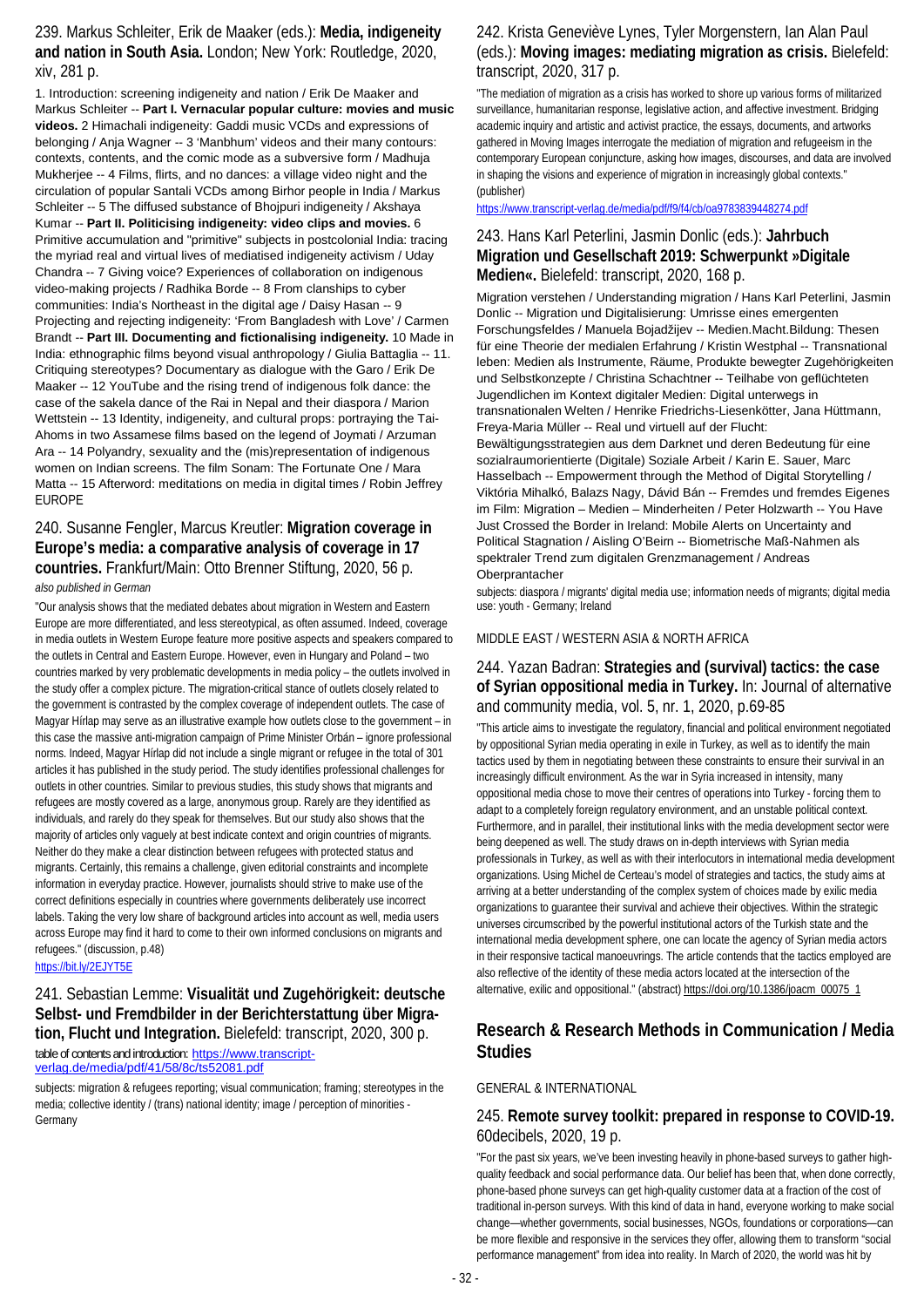COVID-19, and nearly every country and society around the world is practicing social distancing and placing restrictions on travel and face-to-face interaction. One of the countless impacts of these changes is that nearly all face-to-face research has been temporarily suspended, and many of the organizations conducting this research are exploring shifting some or all of their work to phone-based surveys. We want to help make this transition as seamless as possible and have put together this free guide to help. It captures many of the most important lessons we've learned in conducting phone-based surveys since 2014." (introduction)

<https://bit.ly/32DEBTN>

### 246. Thomas Herdin, Maria Faust, Guo-Ming Chen (eds.): **Dewesternizing visual communication and cultures: perspectives from the global South.** Baden-Baden: Nomos, 2020, 225 p.

On the Need for de-Westernization of Visual Communication and Culture in the Global South / Thomas Herdin, Maria Faust and Guo-Ming Chen -- Towards the Pluralization of a Singular Visual Culture / Sarah Corona-Berkin -- De-Westernization an Impossible Epistemic Shift? Visual Research Avenues for a Genuine Paradigm Shift in Communication Studies / Birgit Breninger and Thomas Kaltenbacher -- Rethinking Visual Culture in Brazil through the Problematization of Images in English Textbooks / Maria Amalia Faganha and Ana Karina Nascimento -- Visual Culture on the Semi-Periphery: Reading the Global/Local in Google Image Results / Jan Bajec, Ivana Beveridge, Simeona Petkova and Radmila Radojevic -- Negootiating Semiotics ofMise en Scene is the Real Challenge of Indian Cinema: A De-Westernizing Approach to Visual Culture / C.S.H.N.Murthy -- Portrayal of Women in Hand-Painted Visual Discourses on the Streets of India / Uttaran Dutta -- Examination of Agentic and Communal Identities of Poland and China through Visual Analysis ofthe Countries' National Emblems / Renata Wojtczak -- Talking Politics via Images: Exploring Chinese Internet Meme War on Facebook / Fan Liang -- The Art of Resistance: Shishi Pictorial and The Chinese Boycott Movement / Xin Lu -- Visualizing an Alternative Space beyond Borders: Research Participants in Cambodia x Researcher in Japan / Hiroko Hara

### 247. Deborah Lupton (ed.): **Doing fieldwork in a pandemic.**  [author], 2020, 39 p.

"This document was initially directed at ways for how to turn fieldwork that was initially planned as using face-to-face methods into a more 'hands-off' mode. However, people have added useful material about 'born digital' research (content already generated on the internet by online interactions), which provides an alternative source of social research materials if researchers decide to go down that path." (p.1)

[https://nwssdtpacuk.files.wordpress.com/2020/04/doing-fieldwork-in-a-pandemic2-google](https://nwssdtpacuk.files.wordpress.com/2020/04/doing-fieldwork-in-a-pandemic2-google-docs.pdf)[docs.pdf](https://nwssdtpacuk.files.wordpress.com/2020/04/doing-fieldwork-in-a-pandemic2-google-docs.pdf)

#### 248. Nicole Schwitter, Ulf Liebe: **Going digital: web data collection using Twitter as an example.** Oxford: Oxfam, 2020, 30 p.

"These guidelines are published under the Going Digital series where we explore and share our learning in using new digital technologies in evaluation and research. In this fifth instalment of Going Digital, another form of digital data is explored: web data. The paper discusses how web data, in particular social media data, can be collected and provides hands-on guidelines for harvesting Twitter data." (p.1) <https://bit.ly/2EIsgFR>

## AMERICAS & CARIBBEAN

### 249. Guilllermo Mastrini, Mariano Zarowsky, María Graciela Rodríguez: **Pensadoras de la comunicación argentina: Margarita Graziano, Aníbal Ford y Héctor Schmucler.**  Universidad Nacional de General Sarmiento, 2020, 108 p.

"Los estudios sobre comunicación en la Argentina se configuraron en el cruce entre las contingencias que atravesaron al país y las que transitaron las y los intelectuales que reflexionaron sobre la irrupción de los medios masivos. Este libro trata sobre Margarita Graziano, Aníbal Ford y Héctor Schmucler. Los recorridos y los temas de interés de estas tres figuras - abordados por Guillermo Mastrini, María Graciela Rodríguez y Mariano Zarowsky, respectivamente - no fueron los mismos pero tuvieron coincidencias. Fueron parte de una generación que se desarrolló profesionalmente en tiempos en los que la escisión entre trabajo académico y militancia política era una rareza. El exilio significó, más allá de sus tristezas, un espacio de diálogo con otras realidades; cuando terminó, Graziano, Ford y Schmucler volvieron a trabajar en la Argentina con la intención de que su labor académica incidiera en la sociedad y con la premisa común de producir y difundir categorías de interpretación del mundo desde América Latina." (editorial) subjects: media research; researcher - Argentina

250. Omar Rincón, Amparo Marroquín: **The Latin American 'lo popular' as a theory of communication: ways of seeing communication practices.** In: Hilde C. Stephansen, Emiliano Treré (eds.): Citizen media and practice: Currents, connections, challenges. London; New York: Routledge, 2020, p.42-56

"Latin America's proposal for thinking about media practices is focused on popular subjects and communities; on what people do with the media; on the expressive and political use of media resources to gain visibility and public voice; on the intercultural dialogues always present in the negotiation between media and people's lives; on the expansion of media communication to music, food, festivals and rituals of identity. We propose seeing media practices as a critical dialogue between knowledges and cultures (Freire); as mediations between popular culture, the cultural industry, and political power (Martín-Barbero); as media-aided cultural migraations (Monsiváis); as heterogeneity of temporalities and practices (García Canclini); as insurrection performed by women, youth, indigenous people, Afrodescendants, and the digital world (Reguillo); as baroque aestheitcs (Echeverría); as a bastard experience of 'coolture' (Rincón); as a field where communication for good living is possible (Contreras)." (conclusions, p.53)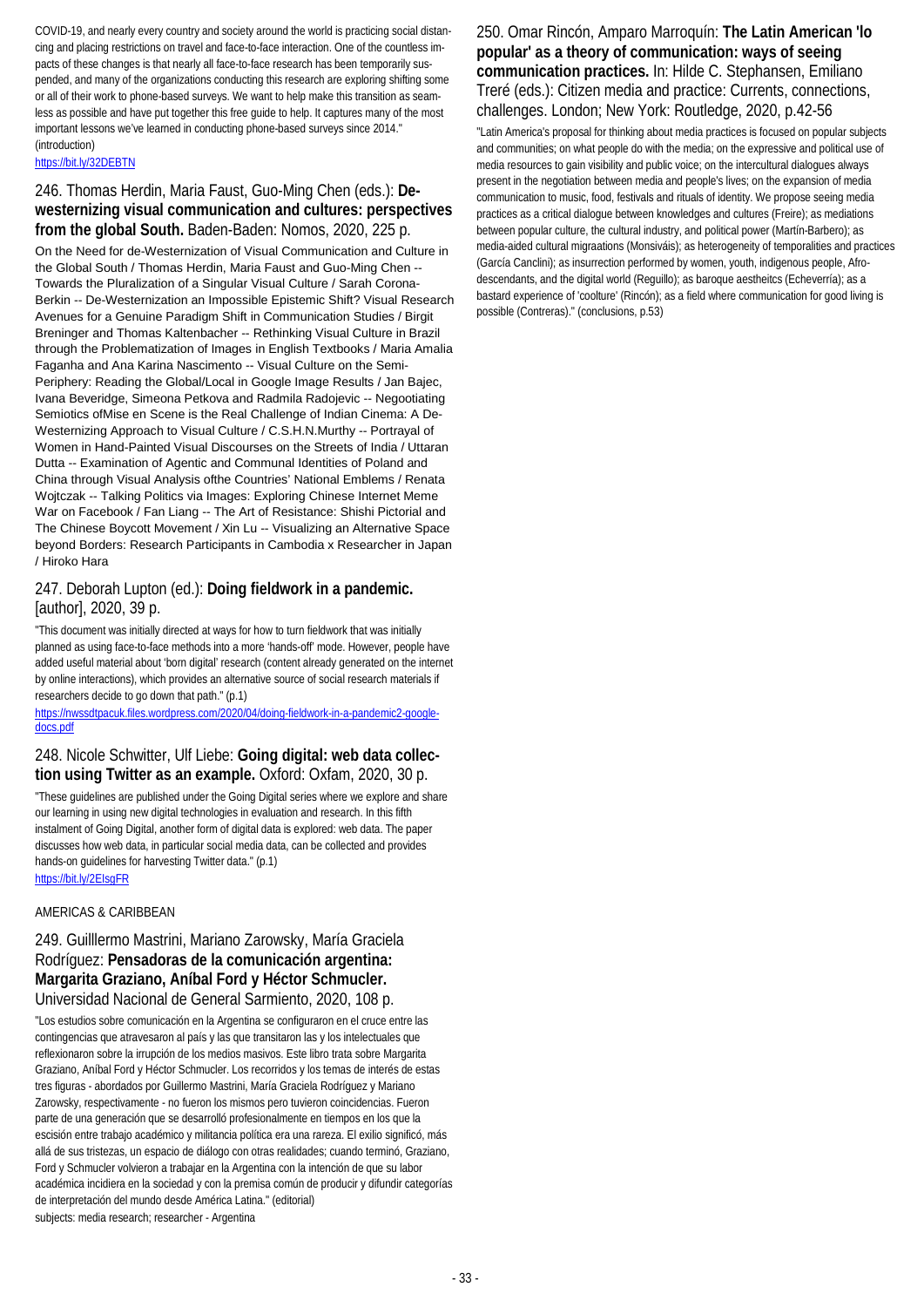Abbas, Ali E. - 118 CARPO - Center for Applied Research Fox, Juliet - 35 Khan, Towfiqul Islam - 73 Abditional, Hadit - 0. The CDAC Network - 97, 100 Fraser, Erika - 13 Knight Center for Journalism in the Access Now - 128 Americas - 102<br>Access Now - 128 Cela, Erlis - 43, 229 Freedman, Eric - 126 Americas - 102 Acevedo, Juan - 71 Çela, Erlis - 43, 229 Freedman, Eric - 126 Americas - 102 Afghan Journalists Safety Committee Center for International Media Friederici, Nicolas - 89 Kofi Annan Foundation - 4<br>Assistance (CIMA) - 30, 134, 207, Friedrich-Ebert-Stiftung (FES) - 139, Kolvenbach, Marcel - 187 (A.ISC) Assistance (CIMA) - 30, 134, 207, Friedrich-Ebert-Stiftung (FES) - 139, 139, 139, 221 (AJSC) - 142 (AJSC) - 142 (AJSC) - 142 (AJSC) - 142 (AJSC) - 142 (AJSC) - 142 (AJSC) - 142 (AJSC) - 189, 211 (AJSC) - 187 (ATICAN Minds Akrofi-Quarcoo, Sarah - 3 Centre for Media Pluralism and Media Fromhold-Eisebith, Martina - 87 178 178<br>Albanian Media Institute - 5 43 105 Freedom (CMPF) - 145 Fundación Al Fanar para el Kreutler, Marcus - 240 Albanian Media Institute - 5, 43, 105, Freedom (CMPF) - 145 Fundación Al Fanar para el Kreutler, Marcus - 240<br>216 - 216 Kurambayev, Bahtiyar - 126 , 43, 105, Centre for Policy Dialogue - 73 , 430 , 436 - 16 , 43, 436 , 4 noaman weua msuute - 5, 45, 105, Centre for Policy Dialogue - 73 Conocimiento Árabe - 16 Kurambayev, E<br>229 Kurambayev, Elisabet - 126 2008, Cerón Llive. Patricio - 32 Gabilondo. Victoria - 52 Lee. Harri - 13 Alliance for Affordable Internet (A4AI) - Cerón Llive, Patricio - 32 Gabilondo, Victoria - 52 Lee, Harri - 13 Amnesty International - 136, 141, 144 Chandran, Pinky - 65 Gadzekpo, Audrey - 3 Lemme, Sebastia<br>Amsterdam University Press - 91 Chaparro Escudero, Manuel - 52 Garay, Vladimir - 138 Levy, Helto Amsterdam University Press - 91 Chaparro Escudero, Manuel - 52 Garay, Vladimir - 138 Levy, Helton - 57<br>Anamika Ray Memorial Trust (ARMT) - Chassy, Cynthia - 110 García Gago, Santiago - 31, 227 Lex Anamika Ray Memorial Trust (ARMT) - Chassy, Cynthia - 110 García Gago, Santia<br>164 Garrisi, Diana - 233 Andrews August Chen, Guo-Ming - 246 Garrisi, Diana - 233 L'Harmattan - 64, 125, 234, 235 Chen, Guo-Ming - 246 Garrisi, Diana - 233 L'Harmattan - 64, 125, 234, 235 Cherevko, Antonina - 132 Gensing, Patrick - 61 Lie, Rico - Andi, Simge - 2 Cherevko, Antonina - 132 Gensing, Patrick - 61 Lie, Rico - 112 , 154 Children, Singo E, 1918.<br>Associacão Brasileira de Emissoras de Children's Radio Foundation (CRF) - 55, Gerlach, Frauke - 228 Liebe, Ulf Rádio e Televisão (ABERT) - 4 167 de agosto de la construção de la combana, Diana - 139 de la combana, Diana -Association of Commercial Television in Christian, Sue Ellen - 9 González, Roberto Jesús - 92 Lopes, Maria Immacolata Vassallo de - SSOCIATOR OF COMMERCIAL REFUSION IN CHARGE (SSOCIATOR)<br>EUROPE (ACT) - 160 Cibin, Roberto - 29 González Pazos, Jesus - 56 117<br>ssociation of European Journalists - CLACSO - 56 6 Graham, Mark - 89 López Villafranca, Paloma - CLACSO - 56 Graham, Mark - 89 López Villafranca, Paloma - 114 Association of European Journalists - Bulgaria - 15 Cloudburst Consulting Group - 217 Gravett, Willem - 183 Luber, Markus - 18<br>Bulgaria - 15 Cloudburst Consulting Group - 217 Gravett, Willem - 183 Luber, Markus - 18<br>In Group - 116 Consulting Group - 116 Group Association of European Radios (AER) - Colombo, Fabrizio - 20 Corole, Ulrike - 87 Corole, Ulrike - 87 Lüthy, Corinne - 116<br>Communication for Development Grüner, Ulf - 194 Lupton, Deborah - 247 Communication for Development Grüner, Ulf - 194 Lupton, Deborah - 247<br>160 Lupton, Deborah - 247 Communication for Development Guaaybess, Tourya - 232 Lynes, Krista Geneviève - 242 Auckland University of Technology, Network - 168, 170 Guaaybess, Tourya - 232 Lynes, Krista Geneviè<br>Pacific Media Centre, Master thesis - Comunicación Social - 52, 114 Gulyás, Ágnes Baines, David r doministic ordinations in the Coordinadora de Radios Populares y Baasen, Bettina - 196<br>159 Mago-King, Pauline - 210 Educativas del Ecuador (CORAPE) - Hackenesch, Christine - 210 Educativas del Ecuador (CORAPE) - Hackenesch, Christine - 210 Mahatma Gandhi Institute of Education [author] - 111, 247 Eadron Princess of the Caracteristic Caracteristic Caracteristic Caracteristic Caracteristic Craol - Community Radio Ireland - 36, Harcup, Tony - 192 for Peace and Sustainable Badran, Yazan - 244 Craol - Community Radio Ir Balbi, Gabriele - 185 37 Hasian, Marouf Arif - 99 Maher, Rachel - 100 Ballesteros López, Tito - 227 Cunha, Magali do Nascimento - 27 Hassan, Fouad - 7 Makovsky, Alan - 62 Basler Afrika Bibliographien - 116 CyberTech Publishing - 11 Healey, Kevin - 121 Mallinga, Pamela A. -<br>101 - Basnet, Suman - 33 Malope, Patrick - 101 Malope, Patrick - 101 BBC Media Action - 171, 203 David Charles (MSI) - 162, 218, 219, 220<br>Bebawi, Saba - 190<br>Beining Leonie - 93 **Deane, James - 203** Heumann, Stefan - 93 Mano, Winston - 53 Beining, Leonie - 93 Deane, James - 203 Heumann, Stefan - 93 Mano, Winston - 53 Benequista, Nicholas - 221 <sup>60decibels - 245</sup> Hivos - 78 Marroquín, Amparo - 78 Marroquín, Amparo - 7<br>1 - Bentzen Naja - 179 Martin, Justin D. - 7 Bentzen, Naja - 179 Pennis, Everette E. - 7 Pennis, Everette E. - 7 Hoboken - 232 Martin, Justin D. - 7 Pennis, Everette E. - 7 Pennis, Everette E. - 7 Hoboken - 232 Martin, Justin D. - 7 Pennis, Everechos Digitales - 137, Derechos Digitales - 137, <sup>138</sup> Hoffman, Max - 62 Mastrini, Guilllermo - 249 Berg-Chan, Esther - 18 Berghahn - 90 Deutsche Gesellschaft für Internationale Holden, Jenny - 13 Matingwina, Simon - 184 Berghahn Books - 40 Zusammenarbeit (GIZ) - 39 Hollfield, Ann - 206 Matthies, Ellen - 87<br>Bhattacharya, Debapriya - 73 Deutsche Welle DW Akademie - 202, Hornidge, Anna-Katharina - 58 Maxwell, Richard Bhattacharya, Debapriya - 73 Deutsche Welle DW Akademie - 202, Hornidge, Anna-Katharina - 58<br>Bihr. Peter - 93 Maxwell, Richard - 81 Maxwell, Richard - 81 Maxwell, Richard - 81 Maxwell, Richard - 81 Maxwe السابر المسابرية المسابرية المسابرية المسابرية المسابرية المسابرية المسابرية المسابرية المسابرية المسابرية ال<br>Binder, Inés - 31 124<br>Binneer Katharina - 38 1262 Hernández, Marianne - 137 1nstitut für Auslandsbeziehungen (i Biringer, Katharina - 38 Díaz Hernández, Marianne - 137 Institut für Auslandsbeziehungen (ifa) -<br>Bloome. Anthony - 110 Digital Religion Publications - 19 180, 209 Bloome, Anthony - 110 Digital Religion Publications - 19 180, 209 Media Development Investment Fund<br>Boden, Jeanne - 186 Dijk, Jan van - 86 Institute of Southeast Asian Studies - 60 (MDIF) - 103 Diodine, Antiony - 110<br>Boden, Jeanne - 186 Institute of Southeast Asian Studies - 60 (MDIF) - 103<br>Bonk, Curtis J. - 107 Institute - 157 Institute of Estudios Peruanos (IEP) - Media Empowerment for a Democratic Bouch, Scanne - 100<br>Bonk, Curtis J. - 107 Dini, Shukria - 157 Instituto de Estudios Peruanos (IEP) -<br>Books on Demand - 194 Donlic, Jasmin - 243 71 71 Borelli, Javier 106 Donnelly, Katie - 204 International Business and Technical Media Impact Funders - 204<br>Borges Rey Eddy - 190 Doosje, Bertjan - 41 Consultants, Inc. (IBTCI) - 211 Meßmer, Anna-Katharina - 10 Doosje, Bertjan - 41 Consultants, Inc. (IBTCI) - 211 Meßmer, Anna-Katharina - 10 Borges-Rey, Eddy - 190 Doosje, Bertjan - 41 Consultants, Inc. (IBTCI) - 211 Meßmer, Anna-Katharina - 10 Borges-Rey, Eddy - 190 Dubberley, Sam Botswana Institute for Development Dubberley, Sam - 188 International Development Research Messner, Dirk - 81<br>18 - Miller, Toby - 81 International Development Research Messner, Dirk - 81<br>18 - Centre - 77 - 27 Miller, Toby Policy Analysis (BIDPA) - 101 Dufty, Neil - 98<br>Irady, Robin - 70 Dunsch, Felipe Alexander - 236 Brady, Robin - 70 Dunsch, Felipe Alexander - 236 International Federation of Actors (FIA) - Ministerio de Justicia y Derechos<br>Brauchler, Birgit - 40 Dyikuk, Justine John - 26 160 160 Humanos, Comisión Nacional ( المادي المستعدد المستعدد المستعدد المستعدد المستعدد المستعدد المستعدد المستعدد المستعدد المستعدد المستعدد المس<br>Bräuchler, Birgit - 40 16 16 16 Edelman - 1<br>Brändes & Apsel - 116 16 16 Edelman - 1 Brennen, J. Scott - 173, 176 **Ediciones del Jinete Insomne - 31, 227** Producers Associations (FIAPF) - Mishen, John - 28<br>Brendessting Authority of Ireland (BAI) - Edwards, Maxim - 148 160 160 160 MIT Press - 59, 89, 135 Broadcasting Authority of Ireland (BAI) - Edwards, Maxim - 148 160 MIT Press - 59, 89, 13<br>Eerten. Jan-Jaap van - 41 Miternational Federation of Musicians Mochizuki. Yoko - 108 Eerten, Jan-Jaap van - 41 International Federation of Musicians Mochizuki, Yoko - 1<br>16, 37 Brogi, Elda - 145 del-Issawi, Fatima - 221 (FIM) - 160 Moore, Laura - 206 o, 37<br>Brogi, Elda - 145 Moore, Laura - 206 el-Issawi, Fatima - 221 (FIM) - 160 Moore, Elliesen, Moritz - 205 Moore,<br>Brownlee, Billie Jeanne - 44 Elliesen, Moritz - 205 Moritz - 205 Moriernational Media Support (IMS) - 127 Brownlee, Billie Jeanne - 44 Elliesen, Moritz - 205 International Media Support (IMS) - 127, Morgado, Fernando<br>174 Bruillard, Éric - 108 International Media Support (IMS) - 127, Morgenstern, Tyler - 242<br>132, 157 Morgenste Bruillard, Éric - 108<br>Bruillard, Éric - 108 Fend Violence Against Children - 8 132, 157<br>Budka. Philipp - 40 Fend of Enfroy, Adam - 111 More and the International Organization for Migration Mross, Karina - 210 Bukovska, Barbora - 80 Lnso, Deborah - 152 (IOM) - 236 Murray, Daragh - 188<br>Bulger Mopice - 12 Espinar Medina. Lara - 52 International Telecommunication Union Musa. Gerald M Bulger, Monica - 12 Espinar Medina, Lara - 52 International Telecommunication Union Musa, Gerald Mamman - 2<br>Bulger, Monica - 12 Ess, Charles - 119 (ITU) - 84 Mutsvairo, Bruce - 91, 190 Bundesanzeiger Verlag - 146, 147 Ess, Charles - 119 (ITU) - 84 (ITU) - 84 Mutsvairo, Bruce - 9<br>Bundesministerium für wirtschaftliche European Audiovisual Production Internews - 152, 163, 169, 171, 172, Mutupa, Mary - 214 Eundesministerium für wirtschaftliche European Audiovisual Production Internews - 152, 163, 169, 171, 172, Mutupa, Mary - 2<br>21. Zusammenarbeit und Entwicklung Association (CEPI) - 160 191, 216, 238 Vers, Mary - 30 20sammenarbeit und Entwicklung Association (CEPI) - 160 191, 216, 238<br>Association (CEPI) - 160 1915, 212 Manibia Resource Centre & Southern (CEPI) - 160 191, 216, 212 191, 212 20 2<br>Manibia Resource Centre European Broadcasting Union (EBU) - IREX - 175, 212 Namibia Resource Centre & Southern (BMZ) - 155<br>
undeszentrale für politische Rildung 109, 113, 160 MSTE - 232 Africa Library - 116 Bundeszentrale für politische Bildung 109, 113, 160 ISTE - 232 Africa Library - 116<br>Heropean Federation of Journalists Jallov, Birgitte - 214 Mana Ketcha, Alain - 235 European Federation of Journalists Jallov, Birgitte - 21.<br>
Curopean Federation of Journalists Jallov, Birgitte - 21.<br>
Bureau Local - 193 (EFJ) - 160 (DFJ) - 23, 61 Jiang, Fei Burrett, Tina - 140 **European Institute of the Mediterranean** Johanssen, Jacob - 233 Technology Communication Patrick - 12<br>Burrett, Tina - 140 **Fechnology Communication - 140** Furret, Nadine - 206 CMCSTC) - 164 Burton, Patrick - 12 - 63 Jurrat, Nadine - 206 (NCSTC) - 164<br>Butler, Paul - 36, 37 European Parliament - 179 Jørgensen, Rikke Frank - 135 Ndlela, Martin N. - 53 European Parliament - 179<br>Butler, Paul - 36, 37 European Parliament - 179 Jørgensen, Rikke Frank - 135 Ndlela, Martin N. - 5<br>Cambridge, Vibert C. - 68 European University Institute - 145 Kaisy, Aida - 163 Nema, Kasmir - 25 Cambridge Scholars Publishing - 185 evidence aid - 171 Kamalipour, Yahya R. - 181 Kamalipour, Yahya R. - 181 Nenadic, Iva - 145<br>Cambridge University Pross, 118 Faust, Maria - 246 Kanaas, Ann - 13 Kanaas, Ann - 13

Campbell, Heidi A. - 19

Carlini, Roberta - 145 Fletcher, Richard - 2, <sup>176</sup> Kearns, Michael - 122 **Index** in Partnership with the Orient - 45 Franco, Pedro Afformation CDAC Network - 97, 100 Center for American Progress - 62 Freedom Network - 143 Koenig, Alexa - 188<br>Center for International Media Friederici, Nicolas - 89 Kofi Annan Foundation - 49 221 148, 210, 224, 225, 226, 229 Konrad-Adenauer-Stiftung (KAS) - 54,<br>Centre for Media Pluralism and Media Fromhold-Fisebith Martina - 87 178 CFI - 156, 208 Carl Cadsden Publishers - 195 Leininger, Julia - 210<br>Chandran, Pinky - 65 Cadzekpo, Audrey - 3 Lemme, Sebastian - 241 Badran, Yazan - 244 Craol - Community Radio Ireland - 36, Harford, Nicola - 30 Development - 108 Cunha, Mario Viola de Azevedo - 145 Healey, Jo - 120 Malik, Kanchan K. - 34 Barrett, Paul M. - 131 Daka, Michael - 195 **Mart - 33 Externation - 133 Patrick - 133 Heinemann-Grüder, Andreas - 180**<br>Das, Jahnnabi - 74 **Mart - 1011 - 1012 Helle-Valle, Jo - 90** BBC Media Action - 171 Das, Jahnnabi - 74 Helle-Valle, Jo - 90 Management Systems International Bonlic, Jasmin - 243 71 Themand on Demand 201 Sri Lanka (MEND) Program - 175<br>Bonnelly, Katie - 204 75 Shows 204 11ternational Business and Technical Media Impact Funders - 204 Enfroy, Adam - 111 International Organization for Migration Mross, Karina - 210<br>188 - International Organization for Migration Murray, Daragh European University Institute - 145 Kaisy, Aida - 163 Kaish, 25 Nema, Kasmir - 25 Nema, Kasmir - 25 Nema, Kasmir - 25 Nema, Kasmir - 25 Nema, Kasmir - 25 Nema, Kasmir - 25 Nema, Kasmir - 25 Nema, Kasmir - 25 Nema, Kasmir -

**Author & Publisher** Care International - 95 Ferraretto, Luiz Artur - 174 Kapoor, Archana - 65<br>**Index** Carlini, Roberta - 145 Fletcher, Richard - 2, 176 Kearns, Michael - 122 Pacific Media Centre, Master thesis - Comunicación Social - 52, 114 Gulyás, Ágnes Baines, David - 189 Maaker, Erik de - 239 Jiang, Fei - 185 (Bureau Local Council for Science & Technology Communication

Howard, Philip N. - 48, 173, 176 McGill-Queen's University Press - 44, Humankind Research - 75, 76 124 ternational Federation of Film <sup>Ia</sup> Discriminación (CONACOD) - 237<br>Producers Associations (FIAPF) - Mishen, John - 28 Cambridge University Press - 118 Faust, Maria - 246 Kangas, Ann - 13 Kangas, Ann - 13 Network for New Media, Relig<br>Camphell Heidi A - 19 Fengler, Susanne - 240 Kannengießer, Sigrid - 69 Digital Culture Studies - 19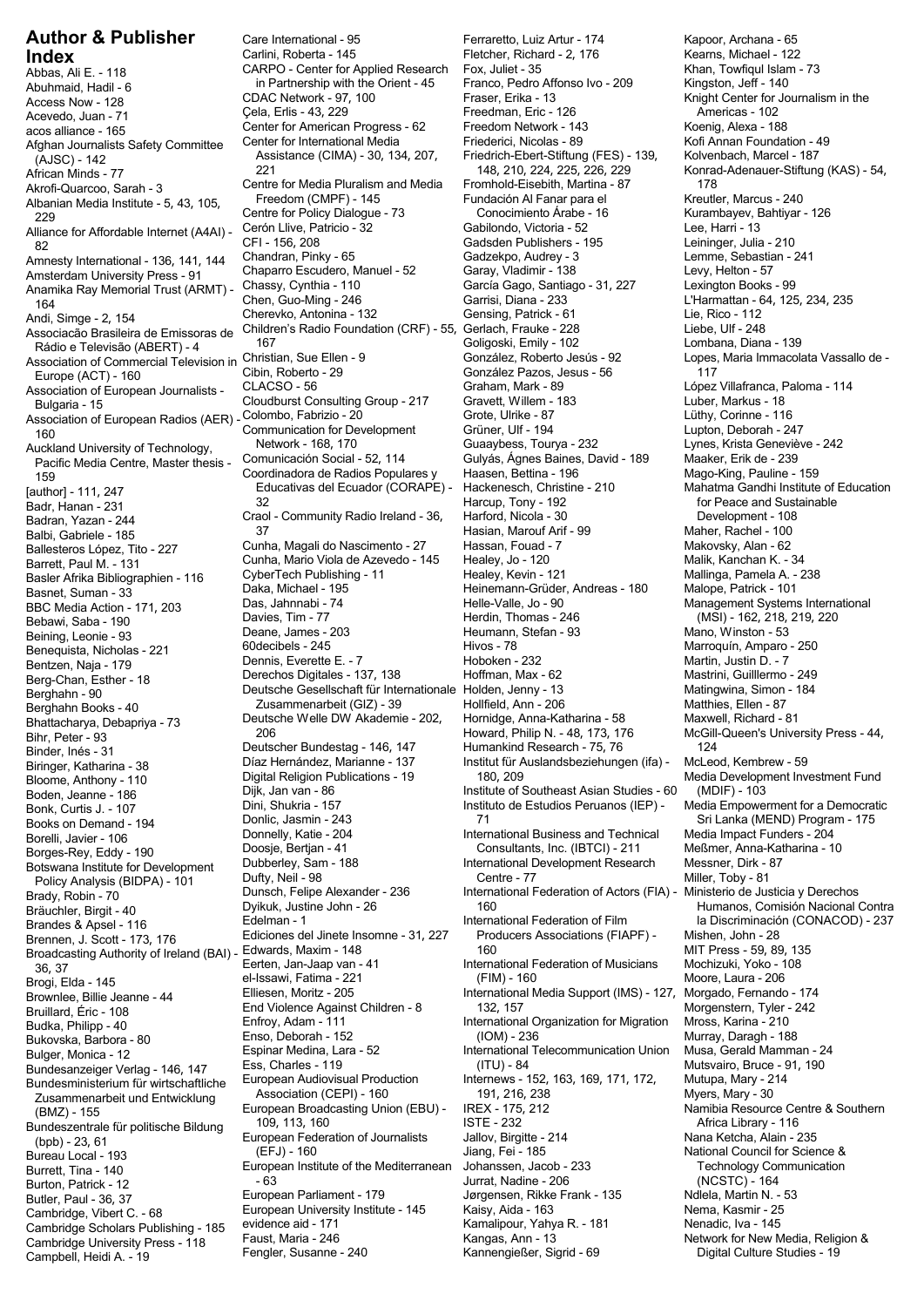Business and Human Rights - 131 Sauer, Christian - 194 Verband Entwicklungspolitik deutscher Newman, Nic - 2, 176 **Shardelotto, Moisés - 22** Nichtregierungsorganisationen<br>Ngwainmbi, Emmanuel K. - 223 Schellnhuber, Hans-Joachim - 87 (VENRO) - 85 Nielsen, Rasmus Kleis - 2, 154, 173, Schieferdecker, Ina - 8<br>176 Schlacke, Sabine - 87 176 Schlacke, Sabine - 87 Vila Seoane, Maximiliano - 58 Nomos - 230, 246 Schneider, Laura - 133 Wagner, Marita - 28 Nordicom - 94 **Schneidewind, Uwe - 87** Wahome, Michel - 89 Wahome, Michel - 89 Wahome, Michel - 89 Wahome, Michel - 89 Wahome, Michel - 89 Wahome, Michel - 89 Wahome, Michel - 77 Wahome, 20 Wahome, 20 Wahome, 20 Wahome, 20 Northwestern University - 7 Schulz, Anne - 2 Walker, Stephen B. - 77<br>Norwegian Refugee Council (NRC) - 96 Schwartz-Henderson Laura - 207 Ward Stephen J. A - 124 Norwegian Refugee Council (NRC) - 96 Schwartz-Henderson, Laura - 207 Ward, Stephen J.<br>Noske-Turner, Jessica - 66 Schwarz-Friesel, Monika - 23 Webb, Amy - 88 Noske-Turner, Jessica - 66 <sup>Schwarz-Friesel, Monika - 23 Webb, Amy - 88<br>N-ost Netzwerk für Schweizer, Corinne - 230 Weinacht. Timo - 39</sup> N-ost Netzwerk für Schweizer, Corinne - 230 Weinacht, Timo - 39 Osteuropa-Berichterstattung - 148 Ó Siochrú, Seán - 36, 37 Seeking Modern Applications for Real Wiggen, Johannes - 180<br>Observer Research Foundation (ORF) - Transformation (SMART) - 65 Wiley-Blackwell - 98 Observer Research Foundation (ORF) - Transformation (SMART) - 65 Wiley-Blackwell - 98 42 Seethaler, Josef - 38 Wilson, Tom - 46 O'Donohue, Andrew - 62 Selva, Meera - 149, 154 Wissenschaftlicher Beirat der Context Construction Servaes, Jan<br>Okoth, Daniel Ominde - 178 Servaes, Jan - 67 Servaes Bundesregierung Globale Okoth, Daniel Ominde - 178 Servaes, Jan - 67<br>Olmedo Salar, Silvia - 114 Shah, Khalid - 42 Open Knowledge International - 197 Organización Panamericana de la Salud Sichone, George - 214 Witteveen, Loes - 112 (OPS) - 166 Sigismondi, Paolo - 115 Woodhams, Samuel - 134 Organization for Security and Simon, Felix M. - 173 Woodhouse, Teddy - 82 Co-operation in Europe (OSCE), Souad Azizi, Souad - 64 Woods, Robert H. - 121 Representative on Freedom of the Sparby, Erika M. - 123 World Health Organisation (WHO) - 8<br>Media - 80 Spies, Amanda - 158 World Intellectual Property Organization Media - 80 Spies, Amanda - 158 World Intellectual Property Organization Orozco Gómez, Guillermo - 117 Springer - 67, 112, 196 (WIPO) - 101<br>Orvild, Lafontaine - 125 Springer VS - 133 Springer VS - 139 Orvild, Lafontaine - 125 **Springer VS - 133** Yale University Press - 48<br>Otto Brenner Stiftung - 240 Starbird, Kate - 46 Yeboah-Banin, Abena Ani Oxfam - 248 **Steinmetz, Sara - 217** Zarowsky, Mariano - 249<br>
Oxford University Press - 122, 188 Stephansen, Hilde C. - 50 Zguir, Rrapo - 5 Oxford University Press - 122, 188 Stephansen, Hilde C. - 50 Zguir, Rrapo - 5<br>Oyero, Olusola - 11 Stiftung Neue Verantwortung - 10, 93 Zhang, Ke - 107 Palestinian Center for Development and Stop the Traffik - 75, 76 Zimdars, Melissa - 59 Media Freedoms (MADA) - 150, 151 Storm-Mathisen, Ardis - 90<br>Valgrave Macmillan - 35, 53, 190, 192, Storto, Letícia Jovelina - 27 Palgrave Macmillan - 35, 53, 190, 192, 223 Suárez, Eduardo - 104 Parcu, Pier Luigi - 145<br>Partenaires Sociaux du Comité de Swedish Inte Dialogue Social Européen Dans le Cooperation Agency<br>Secteur Audiovisuel - 161 Syntagma Editores - 27 Secteur Audiovisuel - 161 Paul, Ian Alan - 242 Taki, Maha - 203 Pearson, Benjamin A. J. - 213 Temby, Quinton - 60<br>Pedersen, Kimiko Hibri - 214 Tepper, Daphne - 160, 161 Pedersen, Kimiko Hibri - 214<br>Peissl, Helmut - 38 Pérez Serna, Débora Margarita - 139 Thieux, Laurence - 63 Periannan, S. Sebastian - 21 Thompson, Matt - 102 Perini, Fernando - 77 Tjaden, Jasper - 236<br>Persily, Nathaniel - 49 Transcript - 228, 241, Peterlini, Hans Karl - 243<br>Pittel, Karen - 87 Polity Press - 81, 86, 119<br>
Powell, Ryan - 197 Treré, Emiliano - 50 Powell, Ryan - 197 Practical Action Publishing - 66 Trotta Valenti, Laurie - 215 Preston, Scott - 45 Ulrich, Reto - 116 PublicAffairs - 88 UNESCO - 33, 65, 108, 109, 113, 129, **PUNCT - 186<br>Pustet - 18** Pustet - 18 UNFPA Arab States Regional Quiviger, William - 236 Humanitarian Response Hub - 153 Ragnedda, Massimo - 91 Reeves, Thomas C. - 107 <br>
Reuters Institute for the Study of CUNICEF East Asia and Journalism - 2, 104, 106, 149, 154,<br>173, 176, 198 Reyman, Jessica - 123<br>Reynolds, Thomas H. - 107 Richeri, Giuseppe - 185 Sul (UFRGS), Núcleo de Estudos do Rincón, Omar - 250 **Rádio - 174**<br>Robie. David - 199 **Robie** Booking Christens Universidad N Robin's Trading Company - 70 Sarmiento - 249<br>Rodríguez, María Graciela - 249 University of Califo Rodríguez, María Graciela - 249 University of California Press - 92 Routledge - 9, 34, 41, 50, 74, 107, 115, 213 120, 121, 123, 140, 189, 233, 239, University of Oregon, School of 250 Journalism and Communication - 6 Roy, Gerwin de - 206 **Thesis - 25**<br>Rubinstein. Mor - 77 **Thesis - 1976** Uribe. Antonio Rubinstein, Mor - 77 Uribe, Antonio - 116 Regulierungs-GmbH (RTR) - 38 216, 217, 218, 219, 220<br>Sabbih, Mostafa Amir - 73 200 USC Annenberg Norman L Sabbih, Mostafa Amir - 73 USC Annenberg Norman Lear Center, Sängerlaub, Alexander - 10 Media Impact Project - 215<br>Saleh, Fatima - 45 Yan Dyke, Ruth - 70 van Dyke, Ruth - 70

New York University Stern Center for Sarmento, Claudia - 57 van Wyk, Anim - 198 Schellnhuber, Hans-Joachim - 87 (VENRO) - 85<br>Schieferdecker, Ina - 87 (Video Volunteers - 72 Shah, Khalid - 42 Umweltveränderungen (WBGU) - 87<br>Sharra, Albert - 54 Witchel, Elisabeth - 127 Stiftung Neue Verantwortung - 10, 93<br>Stop the Traffik - 75, 76 Swedish International Development<br>Cooperation Agency (Sida) - 214 Tamamyan, Hasmik - 217 Peissl, Helmut - 38 Thakur, Dhanaraj - 82 transcript - 228, 241, 242, 243<br>Transfeld. Mareike - 45 Translators Without Borders - 171<br>Trappel, Josef - 94 UNI Europa – Media, Entertainment &<br>Arts (EURO-MEI) - 160 UNICEF East Asia and the Pacific<br>Regional Office - 12 United for News Coalition - 152<br>United Nations - 83 Universidad Federal de Rio Grande do Universidad Nacional de General University of Michigan, doctoral thesis -University of Santo Tomás, Master USAID - 79, 110, 162, 175, 211, 212,

Vincent, Richard C. - 182 Yeboah-Banin, Abena Animwaa - 3